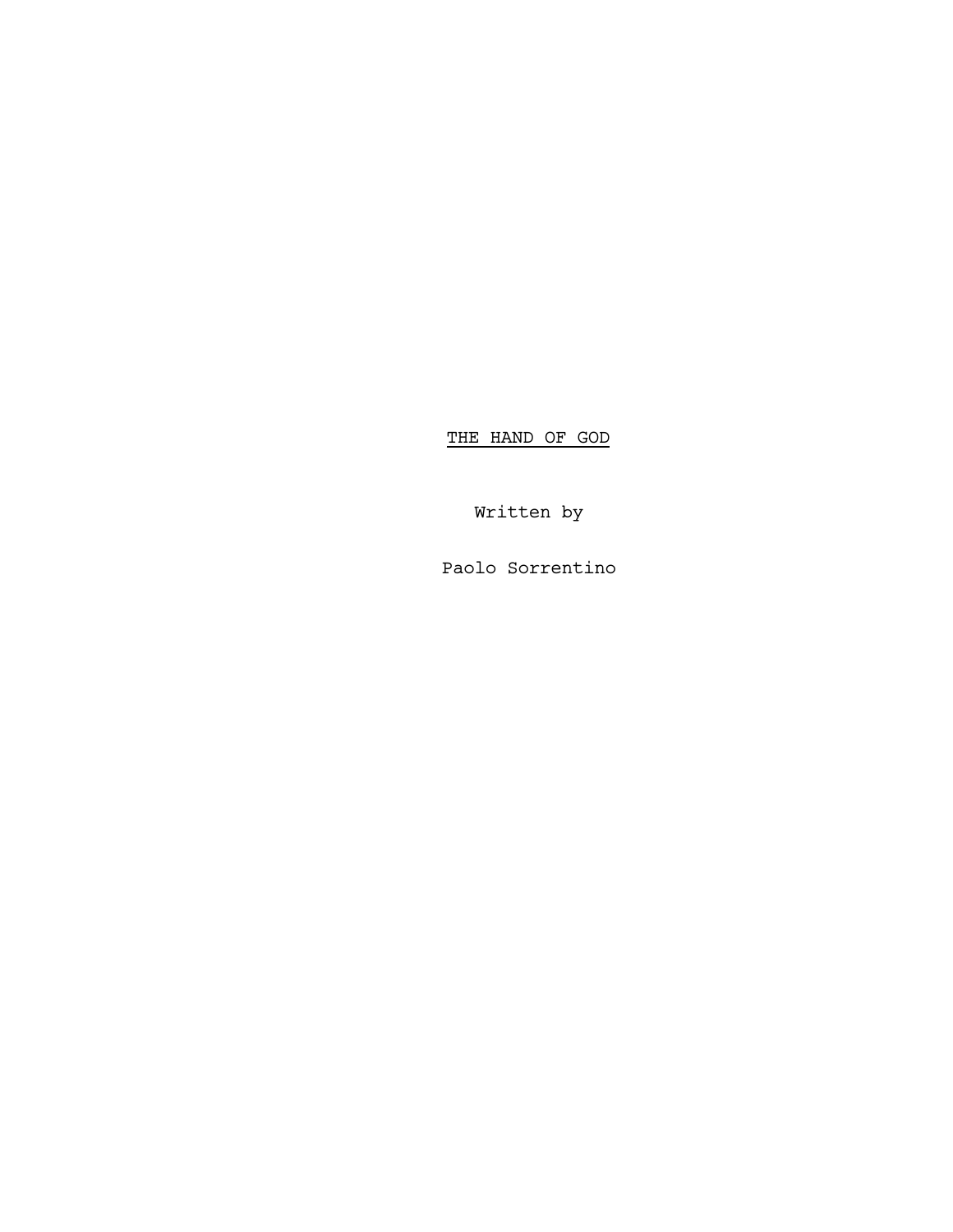## **1. EXT. NAPLES. HIGHWAY. SUNSET**

An airplane slices the clear blue sky. The camera, perched on a helicopter, follows it for a second, then turns its attention to a brand new 1929 Isotta Fraschini, seen from above. Shiny, black, and beautiful, with tinted windows, it glides along the deserted highway.

In the oncoming lane, contemporary cars zip by at regular intervals.

The Isotta Fraschini, seen from above, rolls along the highway. The opening credits roll with it.

A pan shot swivels away from the car to reveal to us the most beautiful city in the world: Naples. The camera embraces the city, Vesuvius, the sea, Capri, and the sun as it drops behind Ischia.

The airplane, tiny now, flies into the setting sun.

It's 1984, and this is the title:

#### **THE HAND OF GOD**

### **2. EXT. PIAZZA DEL PLEBISCITO. BUS STOP. EVENING**

Traffic and chaos. The shops are still open. Swarms of people.

The Isotta Fraschini pulls over at a bus stop. The back window lowers slowly, revealing the aged, handsome face of a sixty-year-old man. Hair dyed a ferocious black and playboy Ray-bans. He's wearing an impeccable black tux. He calls out in a mellifluous voice.

#### MAN Ciao, Patrizia!

Patrizia, surprised, turns. Forty years old, a woman of extraordinary beauty and allure.

She's waiting for the bus, along with a bunch of other people - all of them short, ugly, poor, working class. But none of them - who knows why - seem even to notice that there's a 1929 Isotta Fraschini smack in the middle of 1984 Naples. No one but Patrizia, that is.

> PATRIZIA I'm Patrizia. But who are you?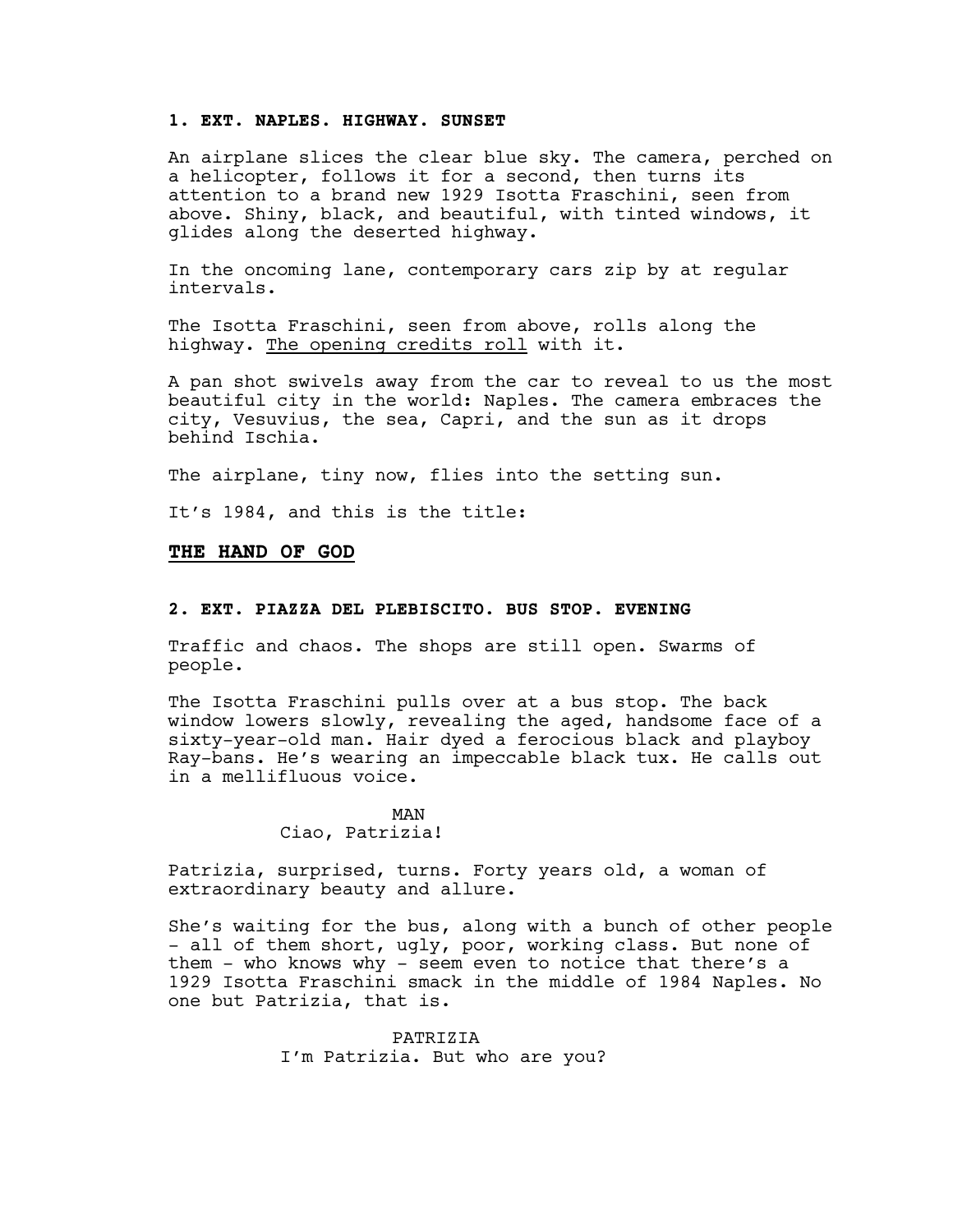The man, sitting in the back seat, flashes an amused smile. He takes off his sunglasses, revealing aquamarine eyes.

> MAN What do you mean, who am I? I am San Gennaro.

Patrizia is stunned. The other people at the bus stop are oblivious. They keep waiting for the bus, staring impatiently at the horizon.

> PATRIZIA How do you know my name?

SAN GENNARO How do I know your name? Jesus, Patrizia, I told you, I'm San Gennaro!

Patrizia glances at the driver: a young man in uniform, complete with a chauffeur's cap, sits behind the wheel.

> SAN GENNARO (CONT'D) Waiting for the 412?

Patrizia nods in bewilderment.

SAN GENNARO (CONT'D) Who knows when that will be! You could be waiting here for two hours. Want a ride? We can take you home if you like, me and Luigino Serra here.

He nods toward the driver, who turns slowly, revealing a face that is ugly as shit. And then, in a voice like a thief's.

> LUIGI SERRA Pleased to meet you. I'm Luigi Serra.

Patrizia grows suspicious, distrustful.

PATRIZIA No thanks. I'll wait for the bus.

Silence. San Gennaro stares at her with a vague, inscrutable half smile.

> SAN GENNARO You can't have children, Patrizia, isn't that right?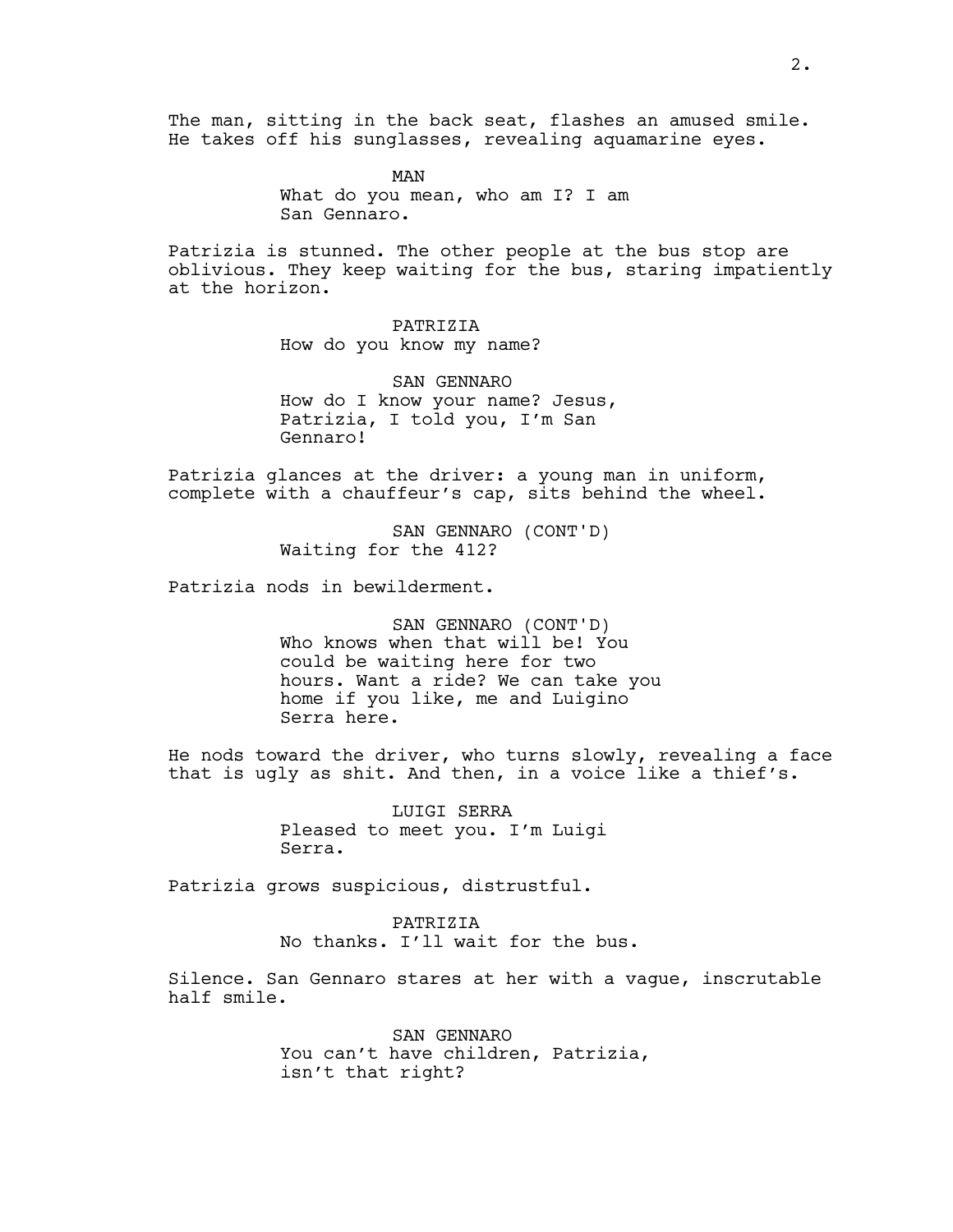A chill runs down her spine. All she can do is nod helplessly at San Gennaro.

> SAN GENNARO (CONT'D) So get in then. I'll take you home and, along the way, I'll explain how you can have a child with your husband Franco.

A dazed, numb Patrizia climbs in next to San Gennaro.

The Isotta Fraschini pulls away.

Patrizia, nervous, says.

PATRIZIA My heart's pounding.

San Gennaro is imperturbable. Luigi Serra, without turning around, comments definitively.

LUIGI SERRA

We know.

### **3. INT. RUN-DOWN OLD APARTMENT BUILDING. STAIRS. EVENING**

A noble-looking apartment building that has seen better days. The crumbling staircase is dark and sinister. In the corners, votive lights dimly illuminate discouraged, defenseless Madonnas.

In the courtyard, Luigi Serra - seen in profile - leans against the Isotta Fraschini, smoking a cigarette like some pretentious dandy.

Patrizia glances around as she climbs the stairs; San Gennaro, behind her, ogles her legs beneath her knee-length skirt.

She turns. He quickly looks away.

PATRIZIA Where are we going?

SAN GENNARO (REASSURING BUT BRUSQUE) We're just stopping at my place for a minute. I can explain things more calmly there.

### **4. INT. SAN GENNARO'S GRAND APARTMENT. NIGHT**

San Gennaro flips a switch.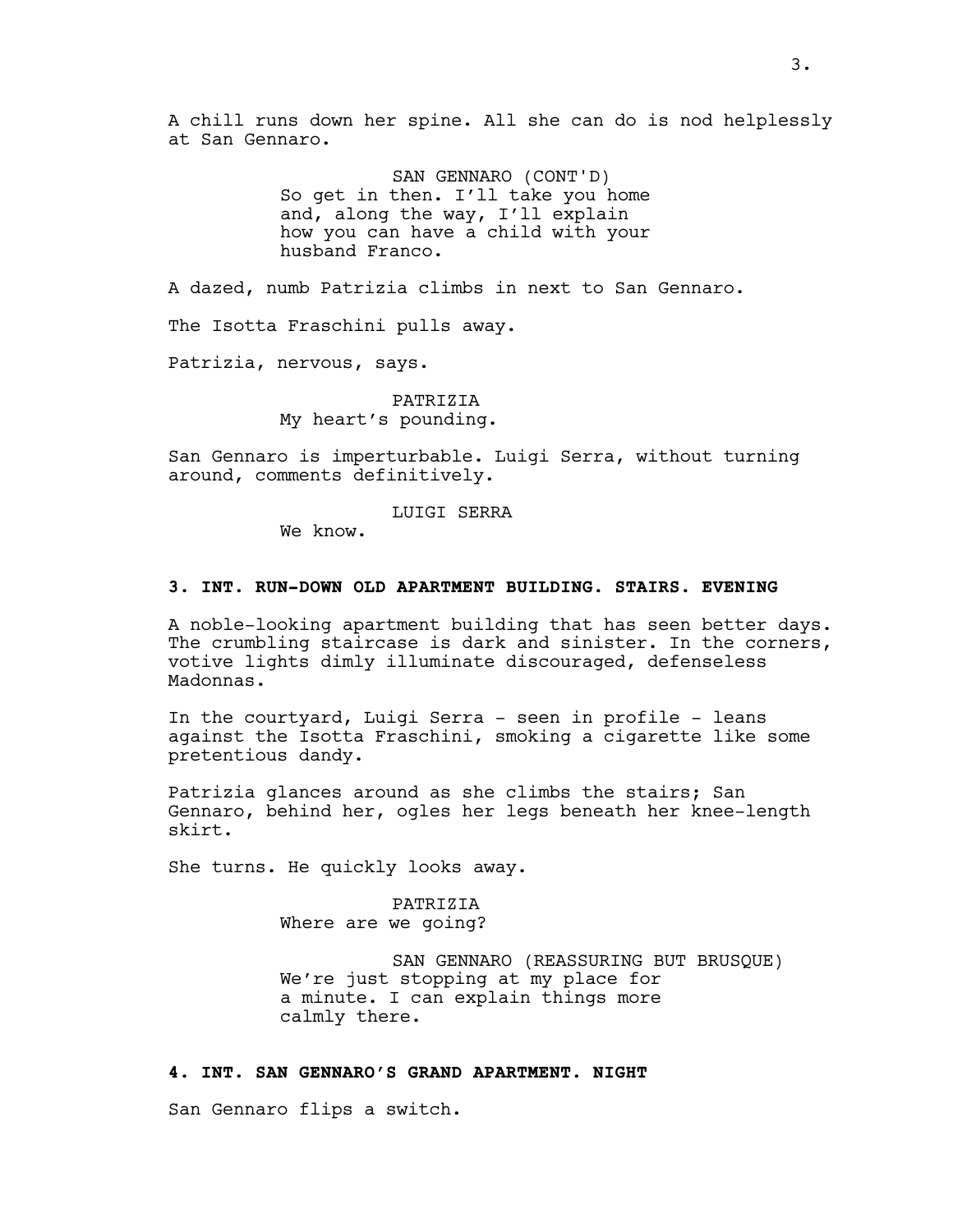A magnificent crystal chandelier, an enormous antique, which is lying on its side on the floor like a beached whale, a wire running up to the ceiling, illuminates - in a fade in of light - the entrance hall, as spacious as a parade ground.

It's a bare, dilapidated hall, but we can tell that it must have been splendid once, very luxurious.

Patrizia appears in the doorway now, gaping in wonder. San Gennaro next to her.

The sound of dripping water makes Patrizia look up: on the ceiling is a fading fresco, which is slowly being devoured by a patch of mildew. The faces of angels and virgins, besieged by tentacles of encroaching mold.

The pitter patter of footsteps from one of the rooms. They come closer. A nine-year-old boy appears, dressed as a monk. His face is hidden by his habit's pointed hood.

Patrizia is entranced. Incredulous, she exclaims:

PATRIZIA The Little Monk!!!

SAN GENNARO Exactly! It's really him, the Little Monk. Come over here, you Little Monk, you!

The boy steps closer, pulls 200.000 *lire* out of his habit, and tucks it in Patrizia's coat pocket, without ever revealing his face.

> SAN GENNARO (CONT'D) Now Patrì, kneel down and kiss the Little Monk's head. It brings good luck, you know.

Patrizia, as if in a trance, bends over to kiss the boy's hooded head. San Gennaro takes advantage of her bending to place his hand on her ass. And says, in an authoritative voice:

> SAN GENNARO (CONT'D) There, you can have all the children you want now, my pretty Patrizia.

## **5. INT. FRANCO AND PATRIZIA'S HOME. EVENING**

A contemporary apartment in the Vomero neighborhood.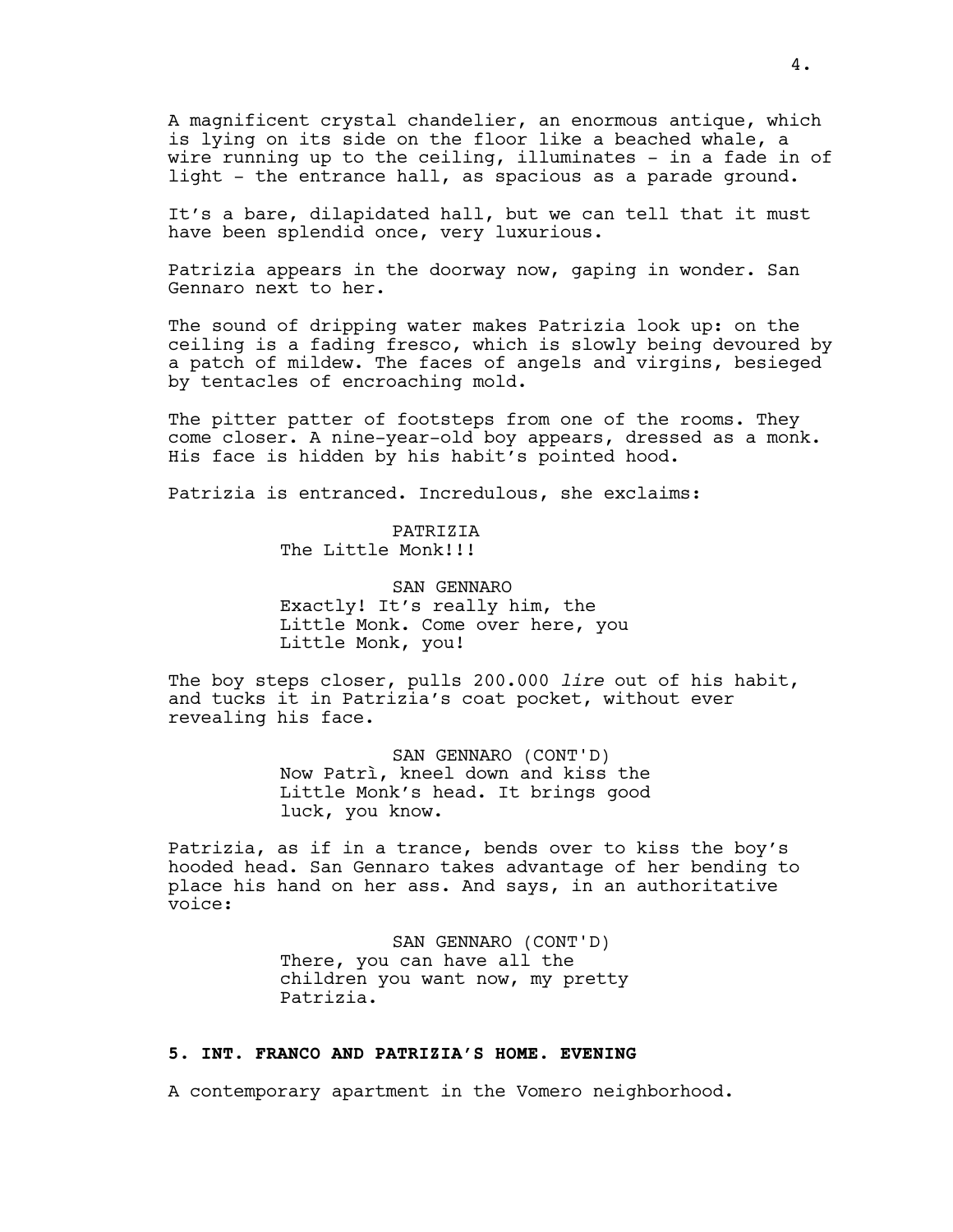Franco, a strapping, handsome 45-year-old with that respectable, lower-middle-class look, waits at the door, a severe expression on his face.

The sound of keys in the lock. The door opens and a breathless Patrizia appears.

> FRANCO It's ten o'clock. Where have you been?

PATRIZIA You won't believe it, but I had to wait two hours for the 412.

Patrizia tries to go around him, but Franco blocks her path. Franco thrusts his hand in her coat pocket and immediately discovers the 200.000 *lire*. He flies into a rage. She is afraid and tries to get away from him, but he forcibly restrains her.

> FRANCO Again? You did it again!

He slaps her so hard she falls to the floor. He hurls himself at her, and is about to start kicking her, but she is faster than he is. She races off, and Franco ends up kicking a brass umbrella stand. He howls in pain.

Patrizia darts across the hall and locks herself in a room. Franco flings himself at the door, pounding and kicking it.

Patrizia, tears streaming down her cheeks, sits on the double bed. Her hand trembles, but she manages to make a phone call.

> PATRIZIA Maria, come quick. Franco's trying to kill me.

## **6. EXT. VIA SAN DOMENICO PARK. EVENING**

The Vomero neighborhood. There, in the middle of a cluster of 1960s apartment buildings is a dignified central square. With plants, parked cars, a slide, and a low wall for hanging out.

Mariettiello, 40 years old, a Nietzsche-style mustache, greasy hair plastered to his scalp, a speech pattern that reveals an intellectual disability, and the eyes of a good soul, is fanatically dusting a spotless, brown Fiat 127. In one hand is a cigarette, which he holds with the grace of a countess.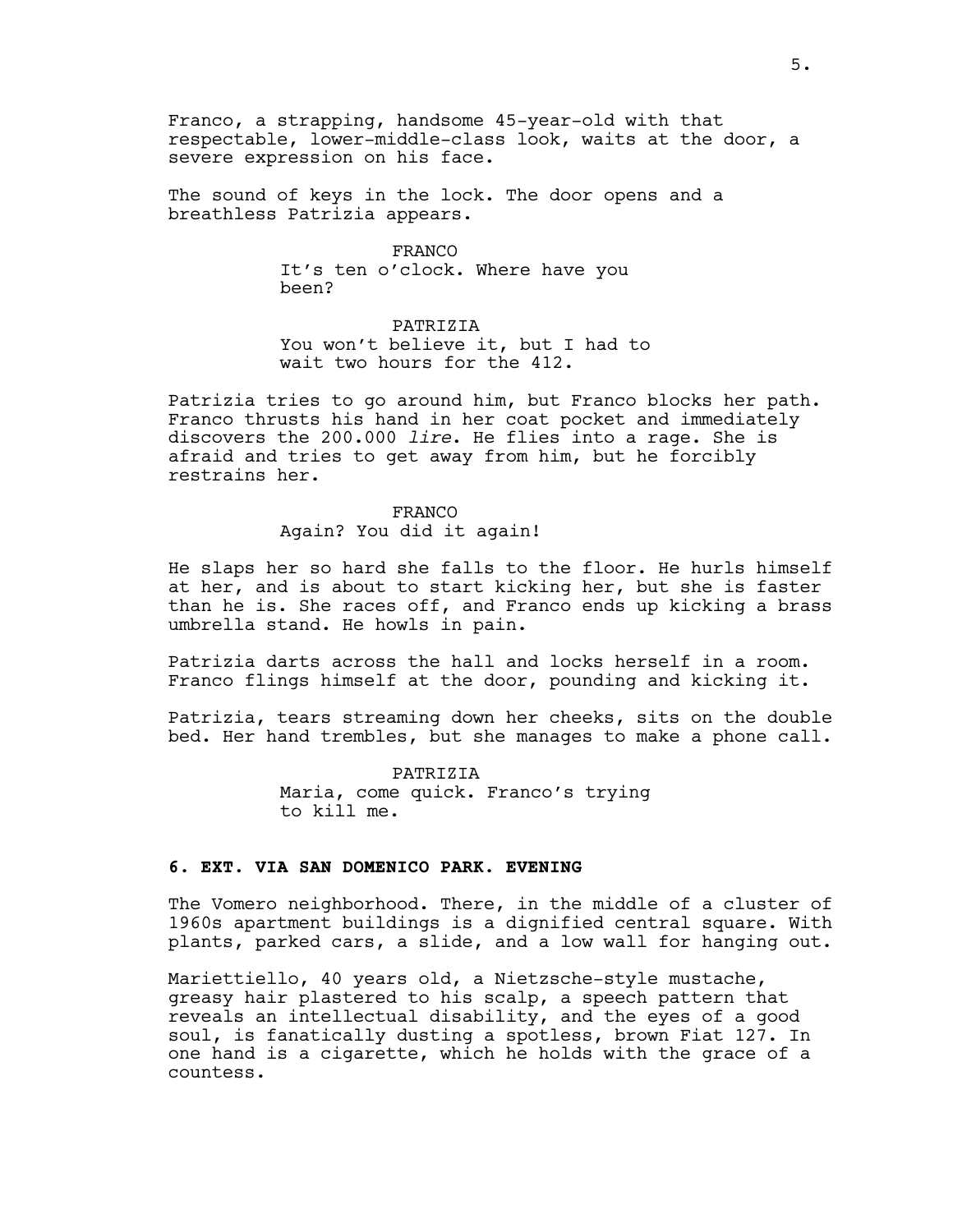Near him is Fabietto, 17 years old: an anonymous, good-boy face, typical teenage acne, wavy hair. He's eating a mandarin orange as he stares hungrily at Mariettiello's hand, mesmerized by the way he holds his cigarette.

A pair of twenty-year-old twins goes by on a Piaggio Ciao motor scooter.

> FIRST TWIN (IN A LOUD VOICE) Mariettiello!

Mariettiello turns happily.

SECOND TWIN Hey, handsome!

Handsome he is not. The twins disappear. Mariettiello laughs. Fabietto smiles. Then he notices something peculiar: Mariettiello has taped a photo of himself leaning against his Fiat inside the rear window.

> FABIETTO That's a little weird, Mario, the photo?

MARIETTIELLO That way everybody knows whose car it is, Fabiè.

FABIETTO (SMILES) Do you even have your license, Mario?

**MARIETTIELLO** Of course! Papà got it for me.

A woman's voice, breathless and upset, shouts from a window.

WOMAN (V.O.) Fabietto, come home, now.

FABIETTO Coming, mamma.

## **7. EXT. VIA MANZONI. NIGHT**

Via Manzoni offers a panoramic view of the sea and the city with its twinkling lights.

Three people, all without helmets, go by on a Vespa 125.

Fabietto's driving. Fast.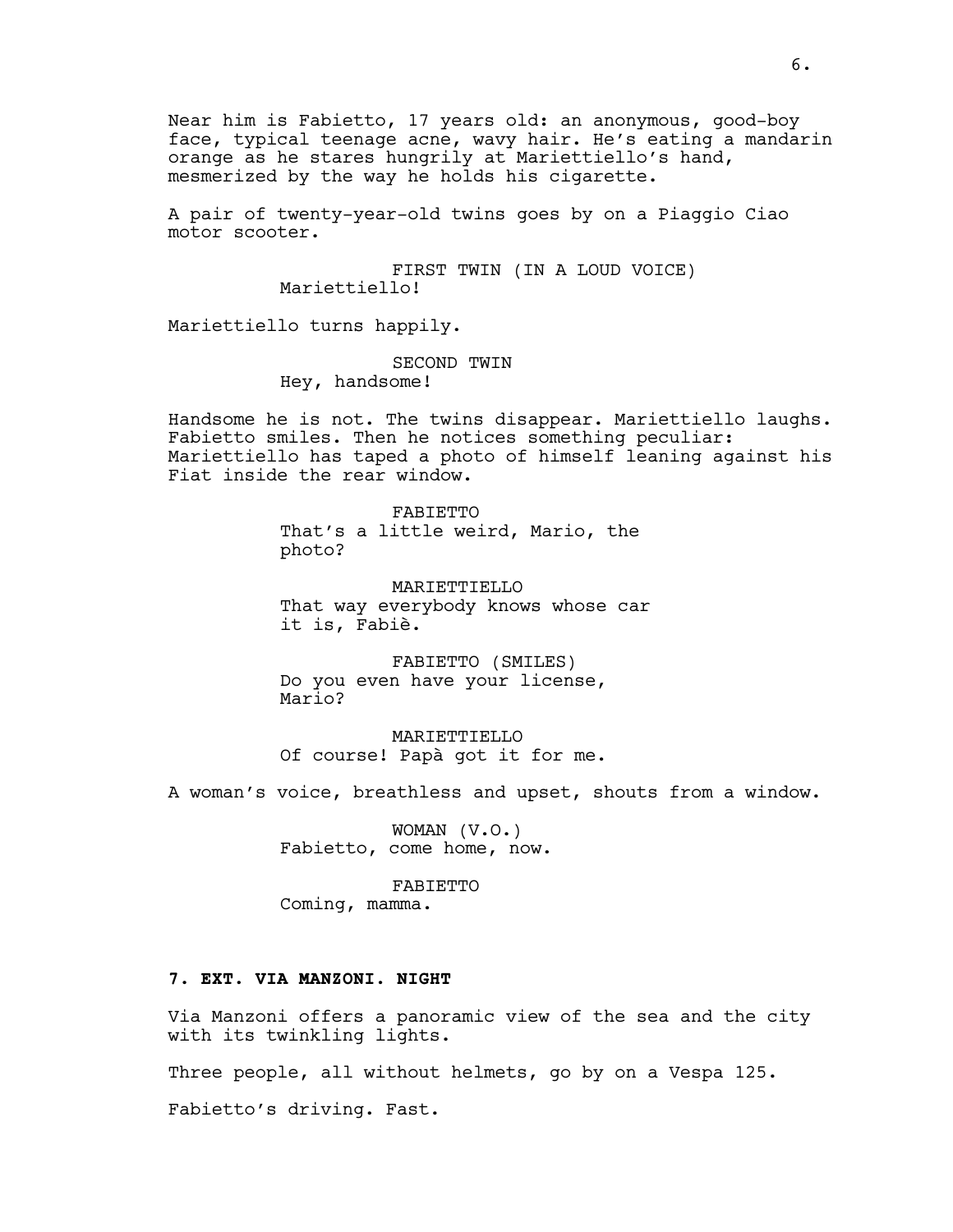Maria's in the middle: 50 years old, plump, short blond hair.

Saverio comes last: 52 years old, he bears a vague resemblance to Jean-Paul Belmondo. White hair, prominent nose.

Saverio, perched precariously on the very edge of the seat, clings with all his might to Maria, who, in turn, clings with all her might to Fabietto.

> SAVERIO (DISTRAUGHT) I'm falling off!

Fabietto and Maria both laugh.

### **8. INT. FRANCO AND PATRIZIA'S HOME. EVENING**

An inferno. The scuffle must have been pretty violent.

Saverio, Maria, and Fabietto freeze in the doorway, their mouths open, gaping at the mess. They're astounded.

Franco is in the hallway, sitting on the floor, his clothes torn, his face covered in scratches. We glimpse Patrizia in the bedroom at the far end of the hall. Her dress has been ripped to shreds.

The bedroom door has been forced open.

### MARIA What is going on?

Franco is on the verge of tears.

FRANCO She did it again, that whore, okay? She went and prostituted herself again.

Patrizia screams from the far end of the hall, desperate to be believed.

#### PATRIZIA

It's not true! I met San Gennaro, he took me to meet the Little Monk, he's the one who gave me the 200.000 *Lire*, he told me I can get pregnant now. That's why I was late, you shit of a man, you, so I could give you a son.

Maria, Saverio, and Fabietto wade through the wreckage to get to Patrizia. Her nose is bleeding.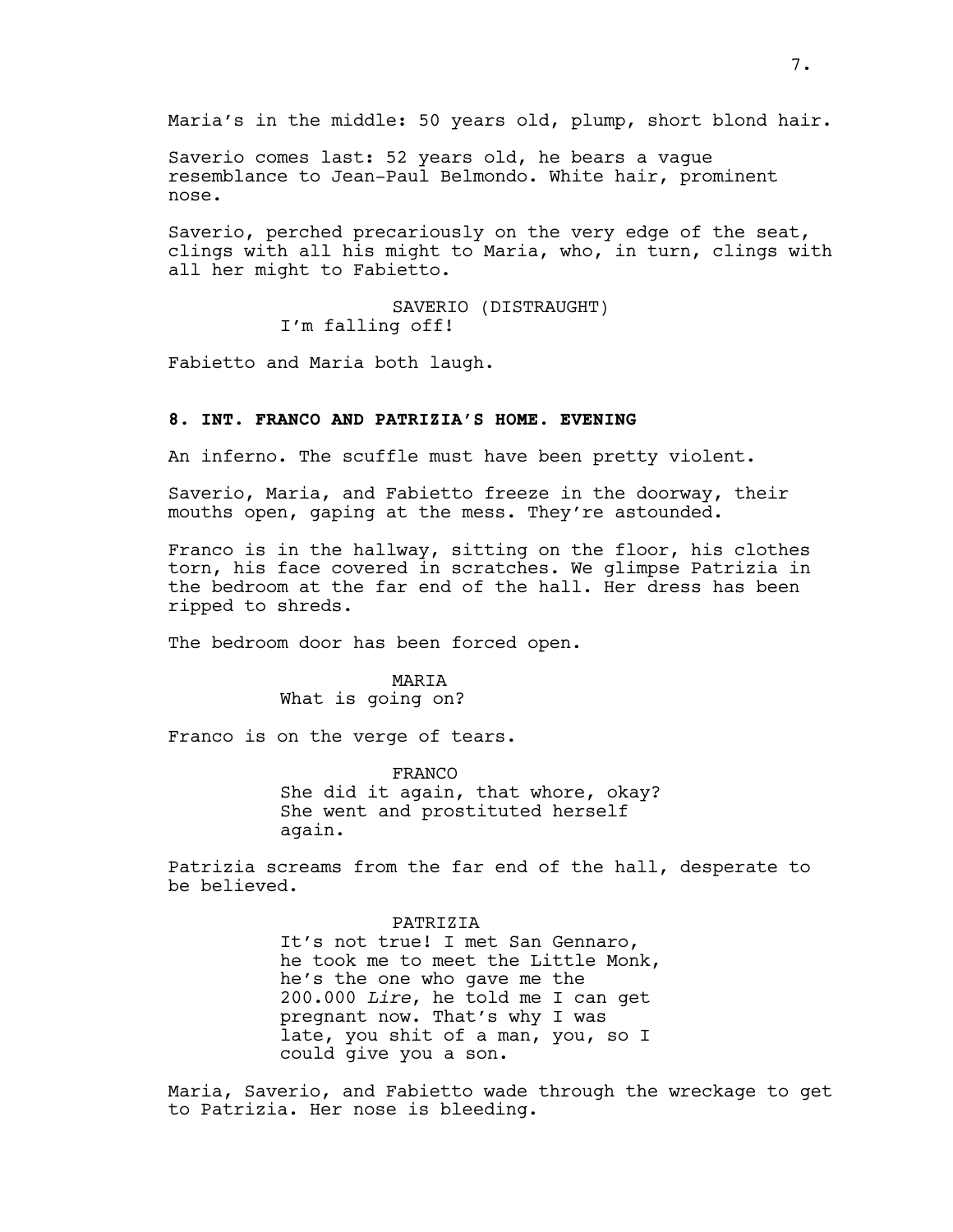But Saverio and Fabietto, father and son, both notice something else, at exactly the same time, which pierces them to the quick: in the scuffle, beautiful Patrizia's dress has been torn open, exposing her splendid breasts.

Maria, on the other hand, is focused on Patrizia's bleeding nose. She turns to the males of her family, whom she realizes only have eyes for Patrizia's breasts. She barks severely.

> MARIA Savè, did you even notice that my sister's nose is bleeding? Get me a damp cloth.

Saverio, called to order, bolts for the kitchen. Fabietto, in a daze, continues to ogle his aunt's breasts.

> MARIA (CONT'D) You too? Enough already!

Fabietto snaps to.

Saverio walks from the kitchen to the bedroom, carrying a damp cloth, which he hands to his wife. Patrizia, in a pleading voice, is trying to convince Maria.

> PATRIZIA It really was the Little Monk, Marì, I swear to God.

> > MARIA

Enough, Patrì, please.

Fabietto listens to their exchange, then goes over and joins his father, who is in the hallway with Franco.

Saverio speaks in a low voice so Patrizia won't hear.

SAVERIO You gotta knock it off, Franco!

FRANCO She's a whore!

SAVERIO

No, Franco, she's not a whore! She's sick. Even the psychiatrist said so. This thing, not being able to have kids, it sends her over the edge. She's depressed, let's put it that way.

FRANCO She's a whore.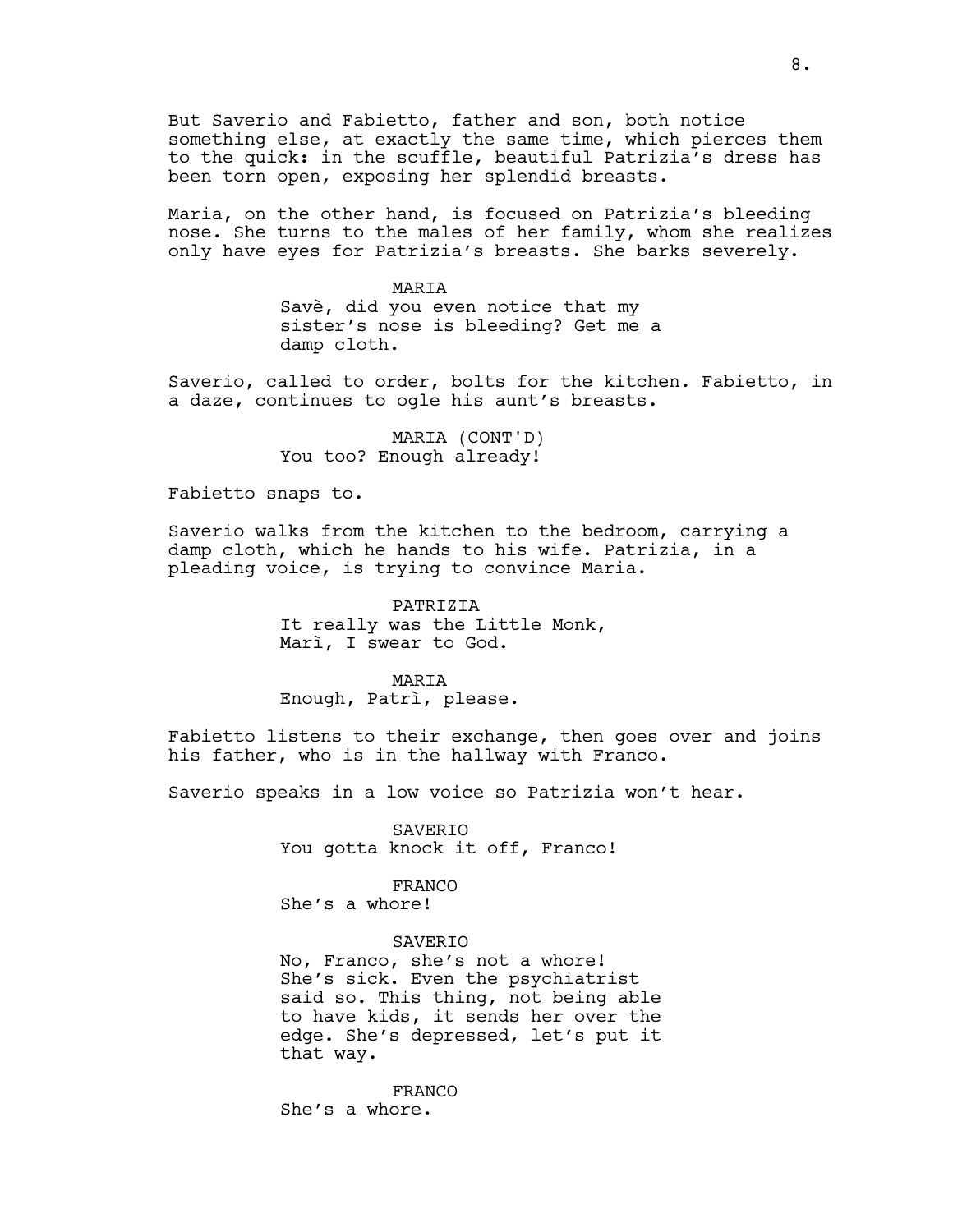Fabietto overcomes his shyness to say.

FABIETTO What if she really did see the Little Monk, Uncle Franco?

Franco and Saverio turn in unison and stare silently at this other crazy creature.

> FRANCO You're as batshit as she is.

Fabietto, dismayed, catches his father's eyes.

SAVERIO (PATERNAL) You keep spoutin' crap like that and you'll flunk out. You understand your papà?

Father and son hold each other's eye, but it's a complicit look. They're trying not to laugh. If they did, Franco would kill them both.

## **9. INT. FABIETTO'S HOME. DAY**

Early morning. An apartment in the Vomero neighborhood. Lower middle class.

Maria is in the kitchen, squeezing orange juice for Fabietto.

We hear banging coming from the apartment above. Three knocks, to be precise.

Maria snorts, routinely grabs the broom, and bangs three times on the ceiling. As if in response.

> FABIETTO Mamma, have you ever seen the baroness's house?

### MARIA

I used to go all the time when her husband was alive. But ever since he died, she's never let anybody in.

Maria offers Fabietto the orange juice.

FABIETTO What's it like, her house?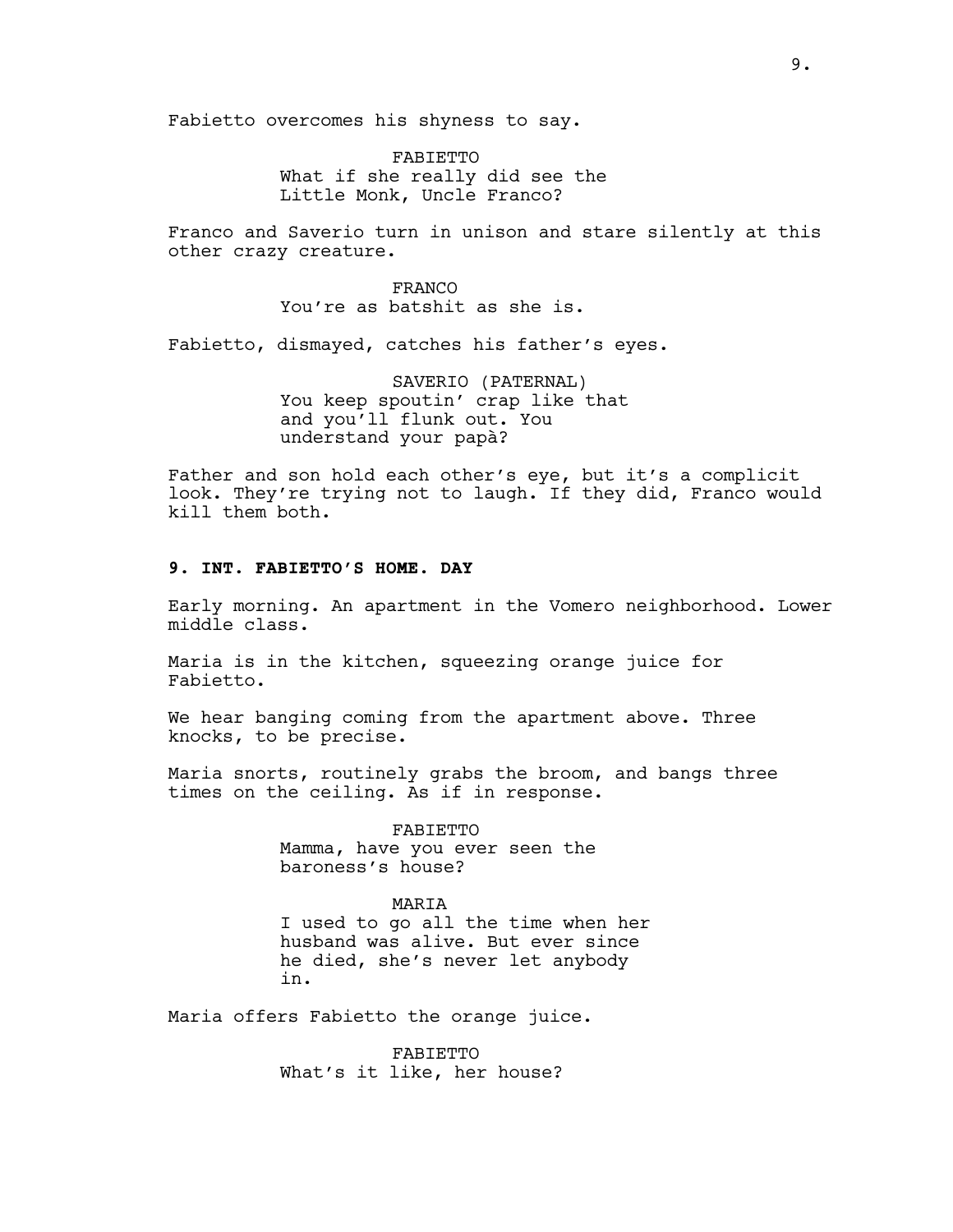MARIA

Normal.

FABIETTO And her husband? I don't remember him.

MARIA

Mr. Attilio? Such a good man. She treated him like a doormat, though. She'd only let him go out on Saturday, and only for twenty minutes. She'd fill out the gambling slip, and he'd go place the bet.

CUT TO:

The kids' room. Decorated in a nautical theme.

Marchino, 26 years old, is sleeping soundly. Fabietto, in the dark, is getting dressed for school.

> SAVERIO (V.O.) Fabietto, wake Marchino up, he's got to go to class.

Fabietto shakes him.

FABIETTO Marchì, wake up.

Marchino, annoyed, merely rolls over.

Fabietto leaves the room and heads down the hall to the bathroom. The door is closed. His father is there too, waiting impatiently. He issues a command.

> SAVERIO Daniela, out!

> > DANIELA (FROM THE BATHROOM)

No.

SAVERIO Come out, right this minute! I have to go to work. Fabietto has to go to school.

DANIELA (V.O.)

No.

SAVERIO (TO FABIETTO) Did your brother get up?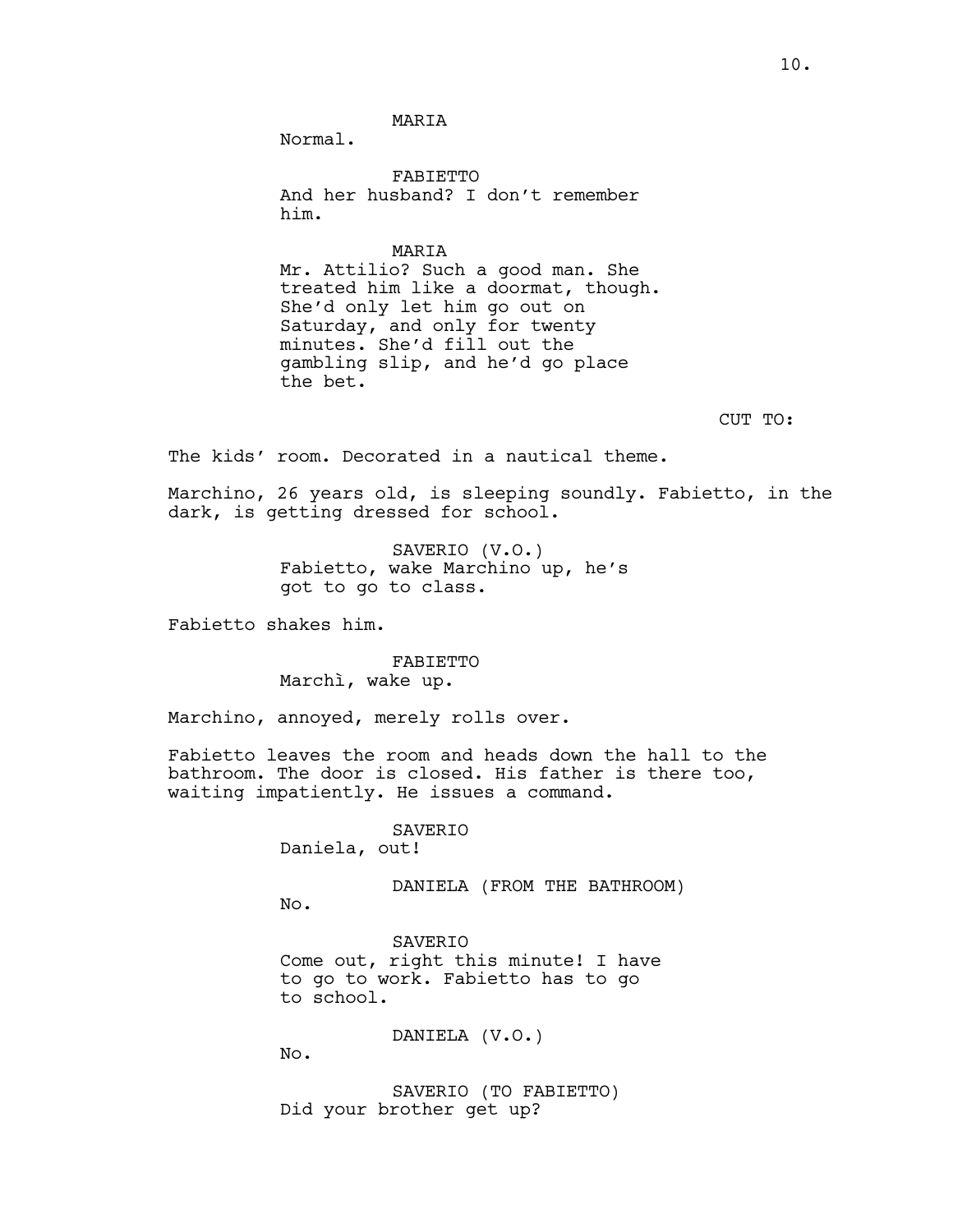FABIETTO Are you kidding! He must have gotten in at four...five.

Saverio snorts in exhaustion. He shouts to his daughter in the bathroom.

> SAVERIO What are you doing in there?

DANIELA (V.O.) Cutting my nails.

SAVERIO Can't you cut them in your room?

DANIELA (V.O.)

No.

SAVERIO Where'd you get all this brashness from?

DANIELA (V.O.)

From you!

Saverio walks off. Fabietto follows his father.

FABIETTO

Papà, do you think Maradona'll really come? Yesterday they said...

SAVERIO (INTERRUPTS) Don't get it in your head, Fabiè. Can you imagine him leaving Barcelona for this shit hole!

DANIELA (SHOUTS FROM THE BATHROOM)(V.O.) He's not coming!

## SAVERIO

Did you hear your sister? Who knows how she does it, but she acquires of a lot of information there in that bathroom.

CUT TO: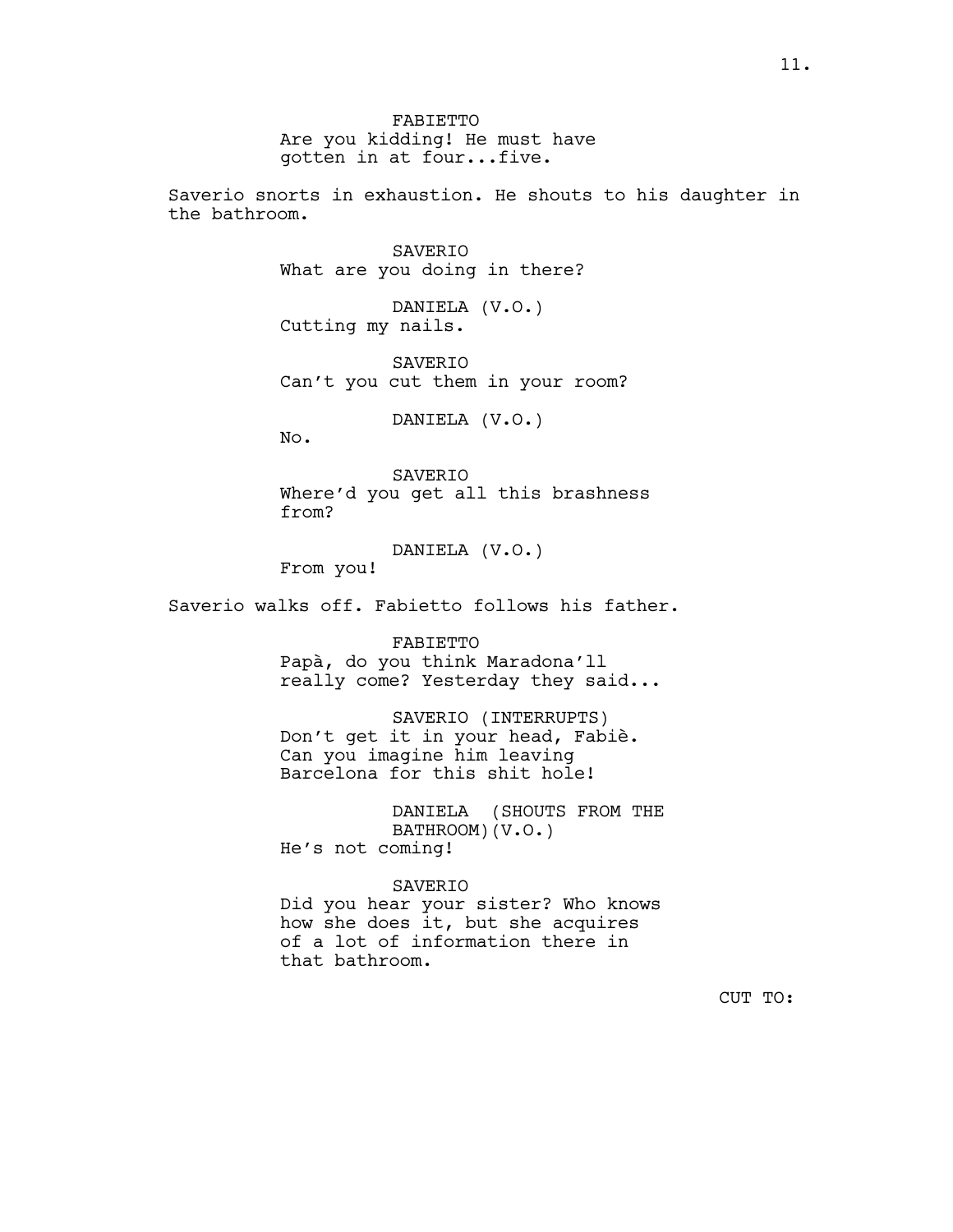Maria opens the door. Standing there, all dressed in black, as if in mourning, is the corpulent, colossal Baroness Focale. The widow who lives upstairs. 60 years old, 6'2", her face petrified in a perpetually pissed expression, perfidious, and mean, a massive amount of white hair, pulled back in a chignon, and bushy white eyebrows.

Maria lets her in, as a matter of routine.

The baroness, in slippers, shuffles into the kitchen without saying a word, and sits on a stool. Maria follows her.

> BARONESS FOCALE Well. Rumors are flying. People are saying you're building a chalet in Roccaraso. Is it true?

MARIA (DOWNPLAYING) A chalet, is it? More like a tworoom condo.

BARONESS FOCALE With a yard! You must be making good money! My dearly departed husband always wanted to buy a house in the mountains. I told him I'd throw him in the trash if he ever did anything so foolish.

Maria isn't even listening.

BARONESS FOCALE (SIGHING HEAVILY) (CONT'D) Anyway...humanity is just horrendous. Did they tell you?

MARIA (BRUSQUE) No, no one tells me anything. Baroness, would you mind if I kept straightening up while we chat?

BARONESS FOCALE If you must. Have you met your sister-in-law's boyfriend?

MARIA No, Sunday. We're going to Agerola, we'll meet him then.

BARONESS FOCALE Agerola is such a vulgar place.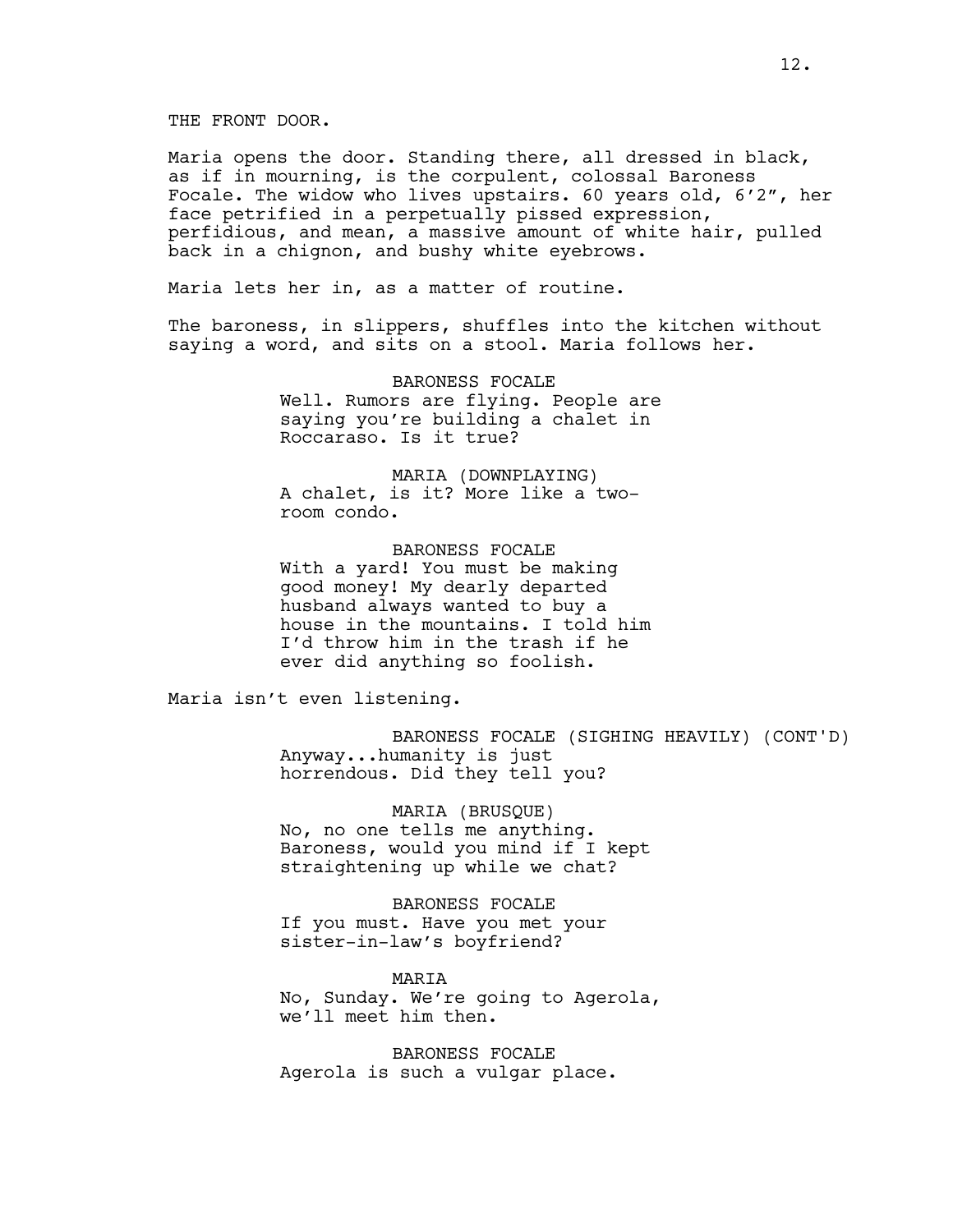## MARIA The air is good.

## BARONESS FOCALE Vulgar places always have good air.

Maria steps into the small dining room and straightens her husband's tie. Fabietto is there too, about to go out.

Fabietto and his father catch a glimpse through the glass door of Baroness Focale, planted on her stool.

> SAVERIO Have you noticed that the baroness looks just like Pope Wojtyla?

He's absolutely right. Maria snickers and goes back into the kitchen.

> FABIETTO It's true, I never noticed before.

#### **SAVERTO**

The pope's sexier, though.

They laugh. Saverio nods goodbye to Maria through the glass door. She nods back. He and Fabietto leave the house.

We stay in the kitchen, listening to the baroness and Maria's gossip.

> BARONESS FOCALE So your next door neighbor went to that wedding on Saturday.

# **MARTA**

Ah! How was it?

BARONESS FOCALE (PERFIDIOUS) To hear her tell it, you'd think it was the wedding of Charles and Diana. It's all "incredible, marvelous, enchanting, elegant, fabulous."

### MARIA

Nice.

(MORE) BARONESS FOCALE What do you mean, nice! Can you imagine! It had to have been beyond boorish. Imagine, a wedding on Procida! Capri I could see, but Procida!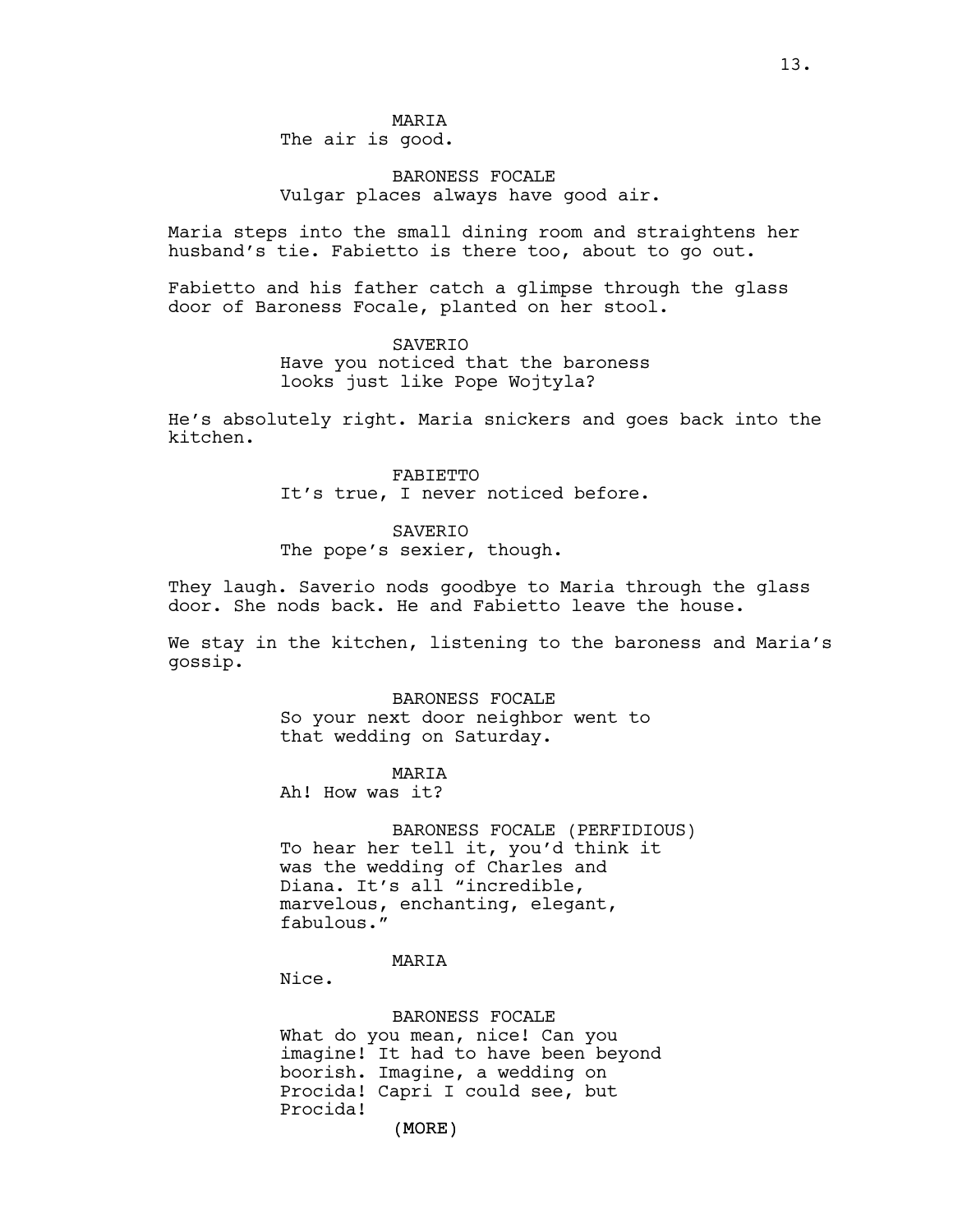### BARONESS FOCALE (CONT'D)

Anyway, she says - but I don't believe it - that Franco Zeffirelli was there, that he kissed her hand somehow and said: "Such a beautiful woman!"

#### MARIA

Why don't you believe it, Baroness?

#### BARONESS FOCALE

Because Zeffirelli goes the other way! So just imagine if he would dish out compliments to that ugly Graziella!

### **MARTA**

You really don't like Graziella, do you?

#### BARONESS FOCALE

Graziella. She puts on airs! Her, her husband, and their children. They all act so superior, just because they're from Trentino Alto Adige. As if it were some sort of privilege, being from Trentino Alto Adige! They think of themselves as part of the Austro-Hungarian Empire, these dimwits!

MARIA (IRONIC) How dare they? When we're from the Kingdom of Naples!

BARONESS FOCALE Don't make fun of me, Marì!

Maria suddenly remembers something she needs to do.

#### MARIA

Just a minute, Baroness.

Maria runs to the window. Saverio, down in the street, is perched behind Fabietto on the Vespa, waiting. Maria whistles to him, a conventional tune, and Saverio repeats it back to her. Only now can he leave for work. Maria pulls her head back in.

The baroness is disgusted.

BARONESS FOCALE Such sappy sentimentality! My husband loved all that sappy stuff, too.

(MORE)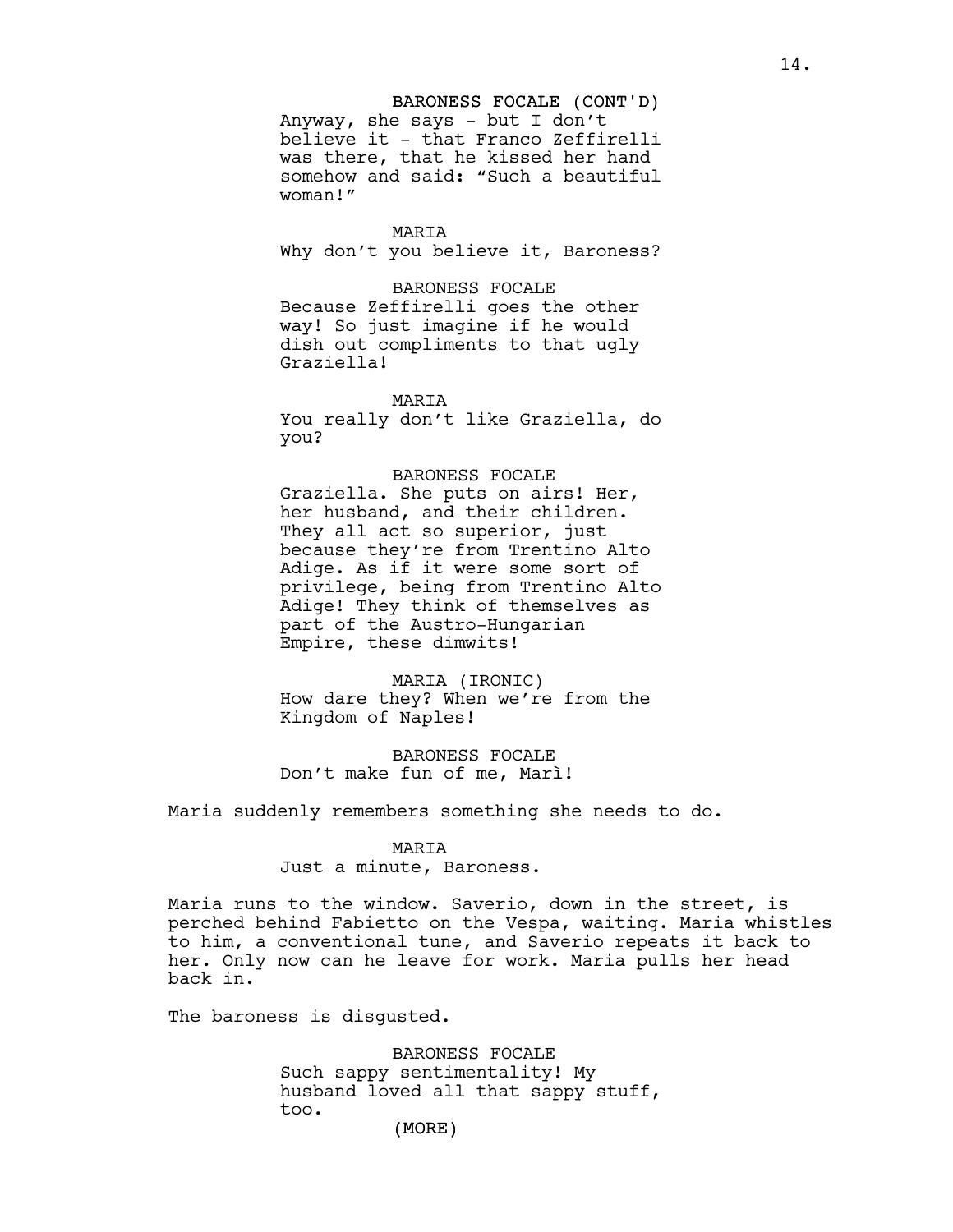BARONESS FOCALE (CONT'D) I told him straight away, in rhyme: "Attiliuccio, with me it's a no go. I am as cantankerous as an army general, you know." I'm going upstairs, I've had quite enough.

Off she goes, moving like a mammoth.

#### MARIA

Should I bring you some lunch later on?

BARONESS FOCALE Thank you, dear. Leave it outside my door and bang five times, as usual, so I know it's there.

She says as she vanishes on the landing.

#### **10. EXT. SALESIAN SCHOOL. COURTYARD. DAY**

The Salesian school courtyard. In the morning, before class, the boys play soccer there: 25 matches going on simultaneously, all under the watchful eye of four priests.

Which means that there are 50 goalies at the nets; 25 balls in play on the field; and 400 teenager boys running around, shouting and sweating.

Total chaos, as you can imagine.

There are scuffles, head butts, falls, players who start running with the ball between their feet, but it's the wrong ball, it belongs to another match, so insults fly left and right. Or someone scores but accidentally kicks it into the net of another match.

Every kid is shouting, pretending to be Maradona, naturally.

One kid makes a cross kick and hits a pigeon flying by. His teammates roll on the ground in laughter.

There, in this orgy of males devoted to an impossible sort of soccer, is Fabietto. He almost never touches the ball.

The bell rings. They all slowly collect their knapsacks and, like deportees, head off to face the school day, under the watchful eyes of the priests.

Fabietto heads for the door too, gazing sadly at his classmates, who are all grouped together in front of him.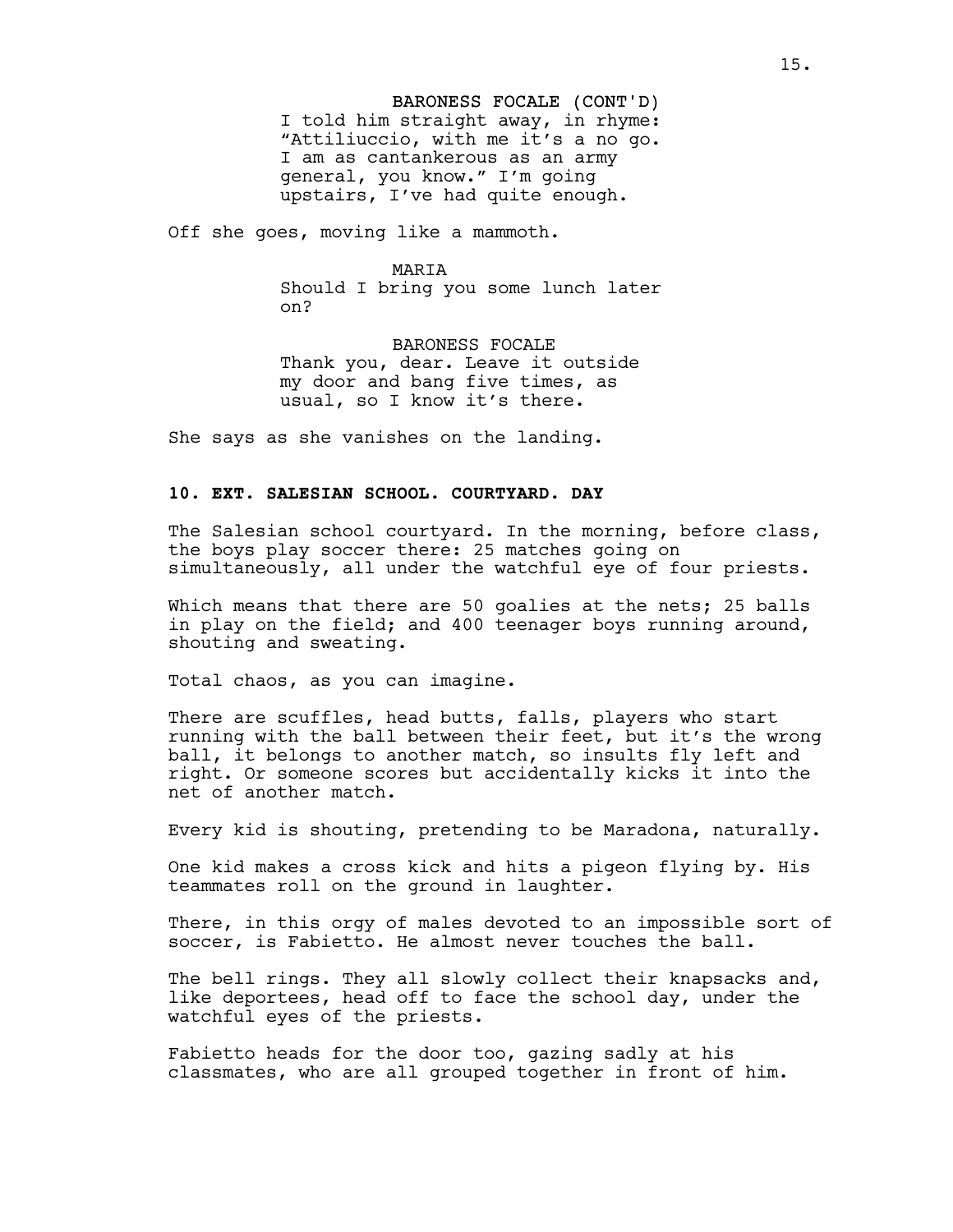He can't stand their laughter, their gaiety, so he puts on his headphones. But we can't hear what he is listening to on his Walkman.

An elderly priest gestures to him. Fabietto sees him and takes off his headphones.

> ELDERLY PRIEST Do you need to make confession?

Fabietto gives him a melancholy nod.

## **11. INT. SALESIAN CHURCH. DAY**

The church is empty. And dark.

Fabietto and the elderly priest sit facing each other on two chairs in a corner at the far end of the nave - a confessional of sorts.

> ELDERLY PRIEST (KINDLY) So Fabietto, do you want to tell me your sins?

Fabietto, his eyes lowered, hesitates.

ELDERLY PRIEST (CONT'D) Now, now, courage!

Fabietto lifts his head, gives the priest a disarming look.

FABIETTO I feel alone.

ELDERLY PRIEST But you're not alone, Fabietto. God is with you.

FABIETTO (SERIOUS) I don't see him, though. Do you?

The elderly priest looks at Fabietto. And says nothing.

## **12. INT. BARONESS FOCALE'S LANDING. DAY**

An opulent, pretentious gold plaque on the door: "BARONESS ELISABETTA FOCALE".

Below the plaque is a crude pen drawing, which someone tried unsuccessfully to erase. So we can still make out the blurry outline of a giant penis.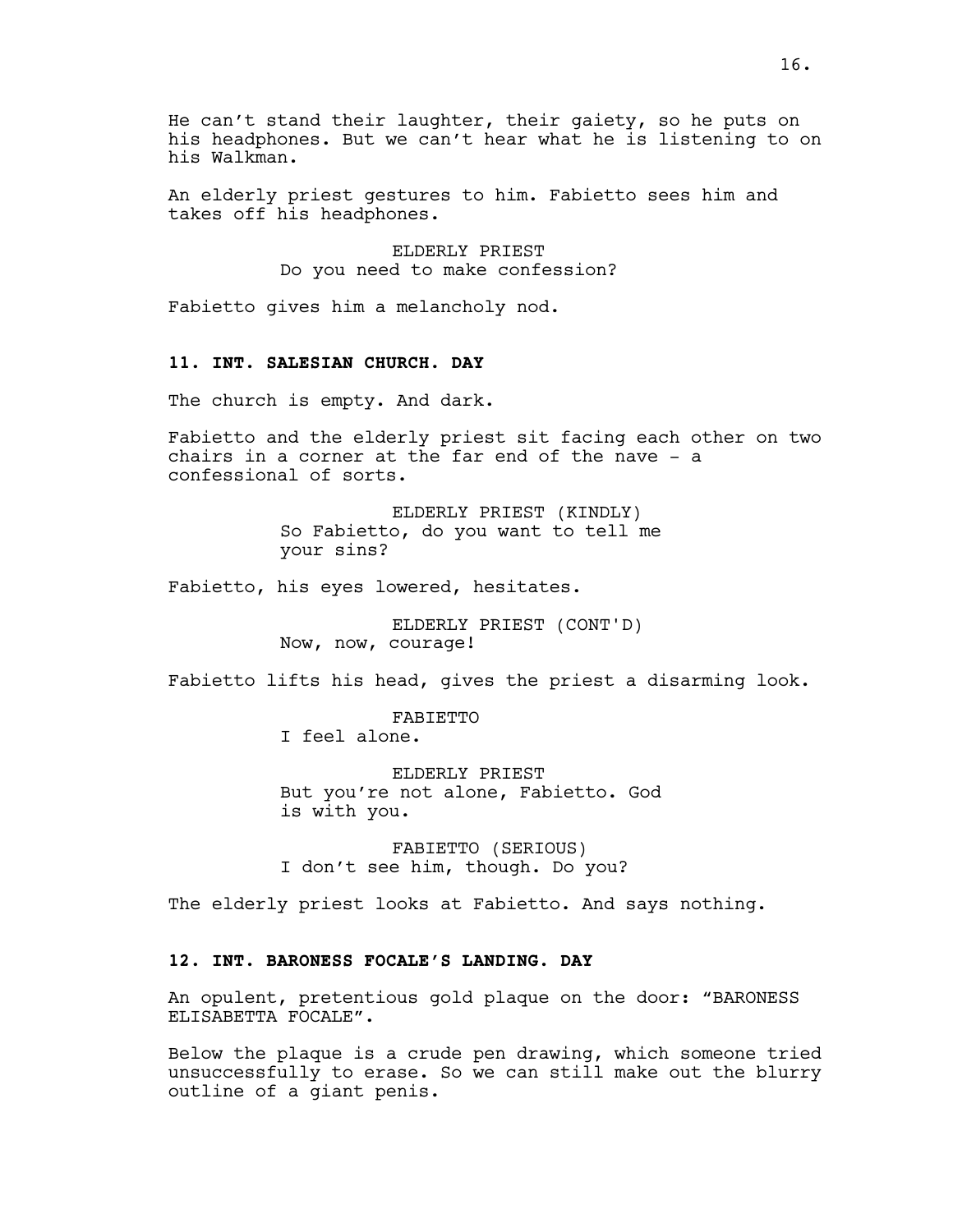Maria sets down a couple of containers of food outside the baroness's door. Curious, she puts her ear against the door, but silence reigns inside. Maria withdraws and descends the stairs. The sound of creaking hinges makes her stop. She turns and sneaks a glance, but all she can see is the plump, bejeweled hand of the baroness who, as stealthy as a thief, collects her lunch through the half-open door.

### **13. EXT. AGEROLA. FARMHOUSE. DAY**

A country farmhouse clings to the cliffs. Far below lies the Amalfi coast and the spectacular blue sea.

It's three in the afternoon. Thirty people - all related sit at a long wooden table in the shade of an oak tree. They're happily eating a ripe, juicy watermelon.

Uncle Alfredo: 60 years old, a kind face, a cream-colored linen suit - the epitome of old-fashioned elegance - and inconsolably depressed. With two little nephews in his arms, he wearily acts out that silly old nursery rhyme "Vola Gigino, vola Giggetto."

## UNCLE ALFREDO *Vola Dieghito, vola Dieghetto. Arriva Dieghito, arriva Dieghetto.*

The nephews laugh gleefully. Uncle Alfredo doesn't laugh, though. Lost in thought, he stares blankly into space.

Patrizia and Franco don't say a word. They keep to themselves, frowning and tense.

Saverio and Fabietto, sitting at the table, devour their watermelon as they watch Maria, who is sitting with an elderly woman in an incongruous fur coat, in the shade of a grape vine.

#### SAVERIO

Look at your mother! Look how she's trying to goad Signora Gentile. She loves making her say bad words.

Fabietto laughs. He catches melancholy Patrizia's eye. She gives him a sad smile. Fabietto awkwardly returns the smile.

Nenella - Saverio's fat, 55-year-old sister - speaks up.

(MORE) NENELLA Signora Gentile is the nastiest woman in all of Naples. Everybody knows that.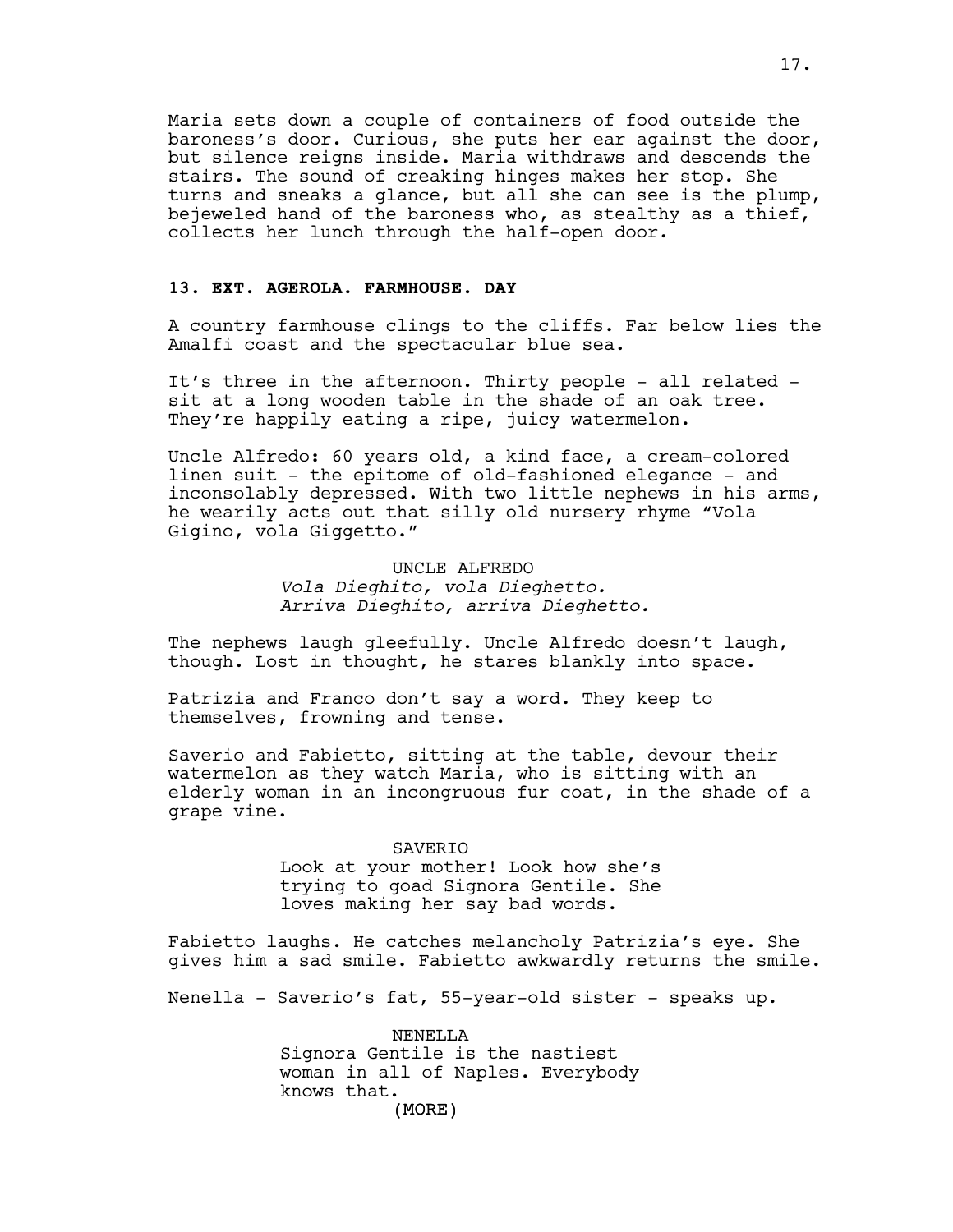#### NENELLA (CONT'D)

But who ends up with her as an inlaw? Me! My daughter's married to her son.

FABIETTO

Is she cold?

#### NENELLA

Cold? Heavens, no, she just wants us all to know that she has a fur coat.

SAVERIO (TO FABIETTO) Let me tell you something, Fabietto. Signora Gentile never looks anyone in the eye. No one has ever earned the privilege of being loved by her. Which is why everyone desires her.

FABIETTO (TEASING HIM) That's deep, dad, real deep.

SAVERIO (LAUGHS)

Wiseguy!

Maria, smiling up her sleeve, brings out the shrew in Signora Gentile, who is chomping on a giant mozzarella.

> MARIA Signora Gentile, you're spilling all over yourself.

SIGNORA GENTILE (HER MOUTH FULL) Fuck off!

Maria laughs to herself. Then she feigns graciousness.

MARIA Why don't you come join the rest of us?

SIGNORA GENTILE (IN A LOUD VOICE) Because you people are trash. That's why!

Maria laughs and turns to look at her husband. Nenella, who has overheard Signora Gentile, jumps up, ready to punch her, but Saverio grabs his sister's arm, holding her back.

> SAVERIO (IN A LOUD VOICE, TO MARIA) What nice things does Signora Gentile have to say, Maria?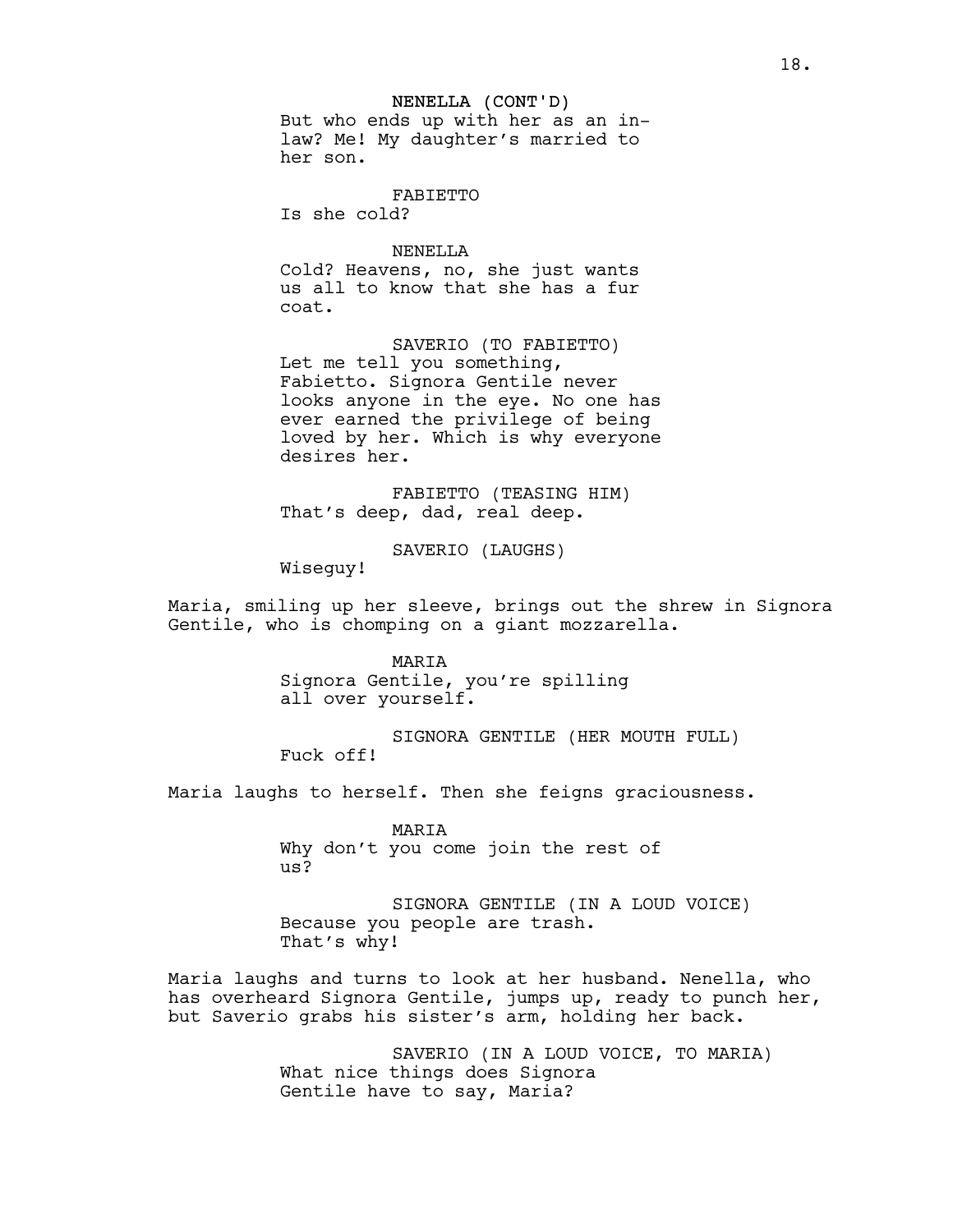MARIA

Making use of an elaborate turn of phrase, she says that she holds us in the highest regard.

Saverio, Fabietto, and Marchino all laugh.

Maria joins her family at the table. Annarella, a 20-year-old niece with an enormous nose, asks her.

> ANNARELLA Aunt Maria, why didn't Daniela come?

> > MARIA

She was in the bathroom. We waited for her for two hours. But then we got fed up.

A NEPHEW (8 YEARS OLD) Aunt Maria, will you do that trick with the oranges?

MARIA

Of course, dear.

Maria takes three oranges from the table and starts to juggle. Everyone watches in delight. Saverio is proud and incredulous. He addresses the table.

**SAVERIO** 

How the heck does she do that?

Maria drops an orange. The show is over. But everyone claps.

Maria goes over to her sister Patrizia, and asks her sweetly.

MARIA What's wrong, Patrì?

PATRIZIA Let me be, Marì.

Maria drops it. Instantly in a good mood again, she says to Nenella.

> MARIA Nenella, you haven't eaten a thing, not even the peppers.

NENELLA (PROUD) Especially the peppers. I'm doing Weight Watchers.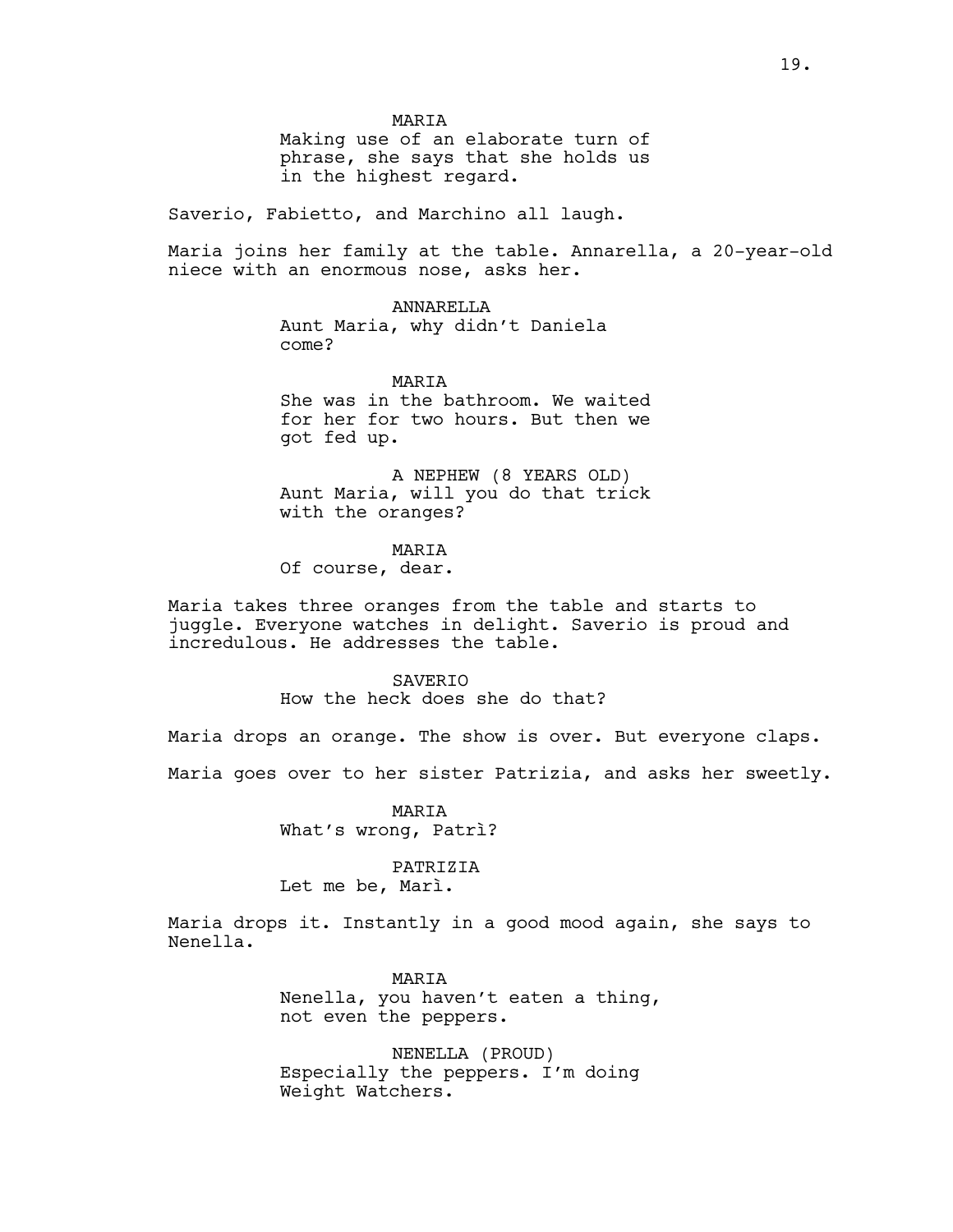Her husband, Albertino, hugs her and says proudly.

ALBERTINO She's already lost three and a half kilos.

SIGNORA GENTILE If she loses another sixty, she'll snag Pavarotti.

Nenella looks daggers at her, but Signora Gentile doesn't notice, because she never looks anyone in the eye.

Saverio is anxious. He shouts to one of his nephews, a 10 year-old, who is wielding a pair of binoculars. He's keeping watch on the road below, which winds its way up here.

> SAVERIO Riccardino, do you see them?

RICCARDINO Not yet, Uncle Saverio.

SAVERIO (TO NENELLA) So what's he like, your sister's boyfriend? Anybody laid eyes on him yet?

NENELLA No, not yet, but Luisella says he's handsome.

SAVERIO I highly doubt it, Nenè, our sister's always been butt ugly, and let's admit it, also a little retarded!

Laughter.

#### NENELLA

Do me a favor, at any rate. Even if you don't like this one either, don't start with your crap. Luisella's a dingbat, she's 42 years old, who knows how she managed to find this moron!

FABIETTO (RECITING BOMBASTICALLY) As the great poet said, "Lucean carriere zitellesche, innanzi"![comic reference to the romantic aria from *Tosca*: "E lucevan le stelle"]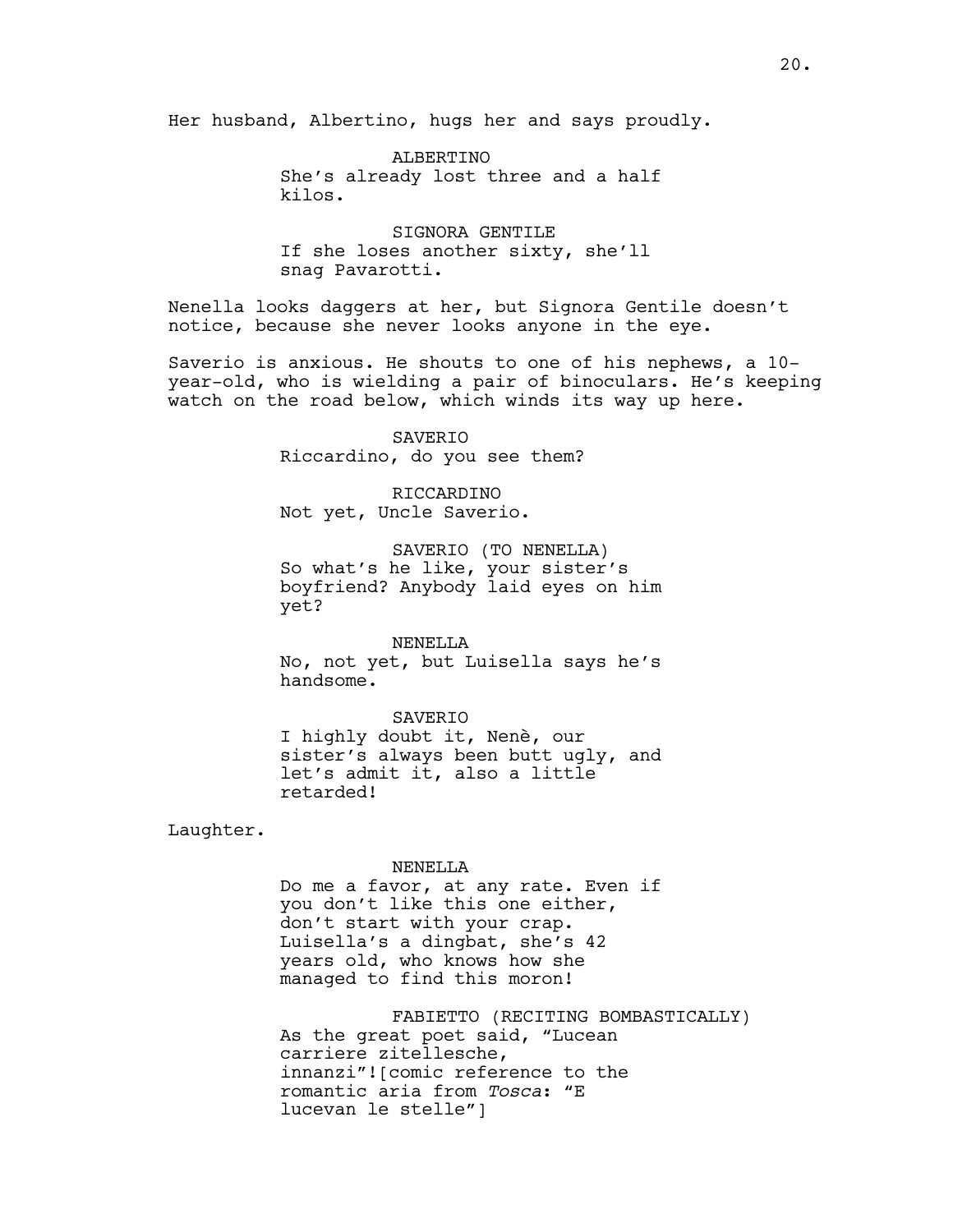Saverio's the only one who laughs at his son's joke. He says proudly to his brother-in-law Albertino.

## SAVERIO The kid's studying the classics, Albertì, if you know what I mean!

Here comes Nenella's son-in-law, who owns the farm: Geppino it's hard to say how old he is - dressed a bit like a rich dandy, with a brightly colored shirt and a pair of striped Bermuda shorts, neatly pressed. A real prick. He says, in an affected, high-pitched voice.

#### GEPPINO

How's the watermelon? Tell me the truth. A veterinarian friend of mine from Cava de' Tirreni gave it to me. Be honest now, please!

To make him happy, everyone chimes in, mouths full: "Good! Good!" Geppino is delighted, and rejoices like a lunatic, raising his fingers, V for victory.

Fabietto, sitting next to his father Saverio, says.

FABIETTO Papà, exactly how big an idiot is Geppino?

SAVERIO (IN A LOW VOICE) Real big. You know what he does, the moron? Turns a blind eye to the sanitary inspections vets have to pass. And in exchange, they give him champagne and watermelons.

FABIETTO And maybe even a fur coat, for his sister.

#### SAVERIO

Absolutely! You'll see, sooner or later he's gonna end up in jail. You'll see! Riccardino, anybody coming?

Riccardino studies the path with his binoculars.

RICCARDINO Nobody, Uncle Saverio.

Saverio, anxious, turns to a 29-year-old niece.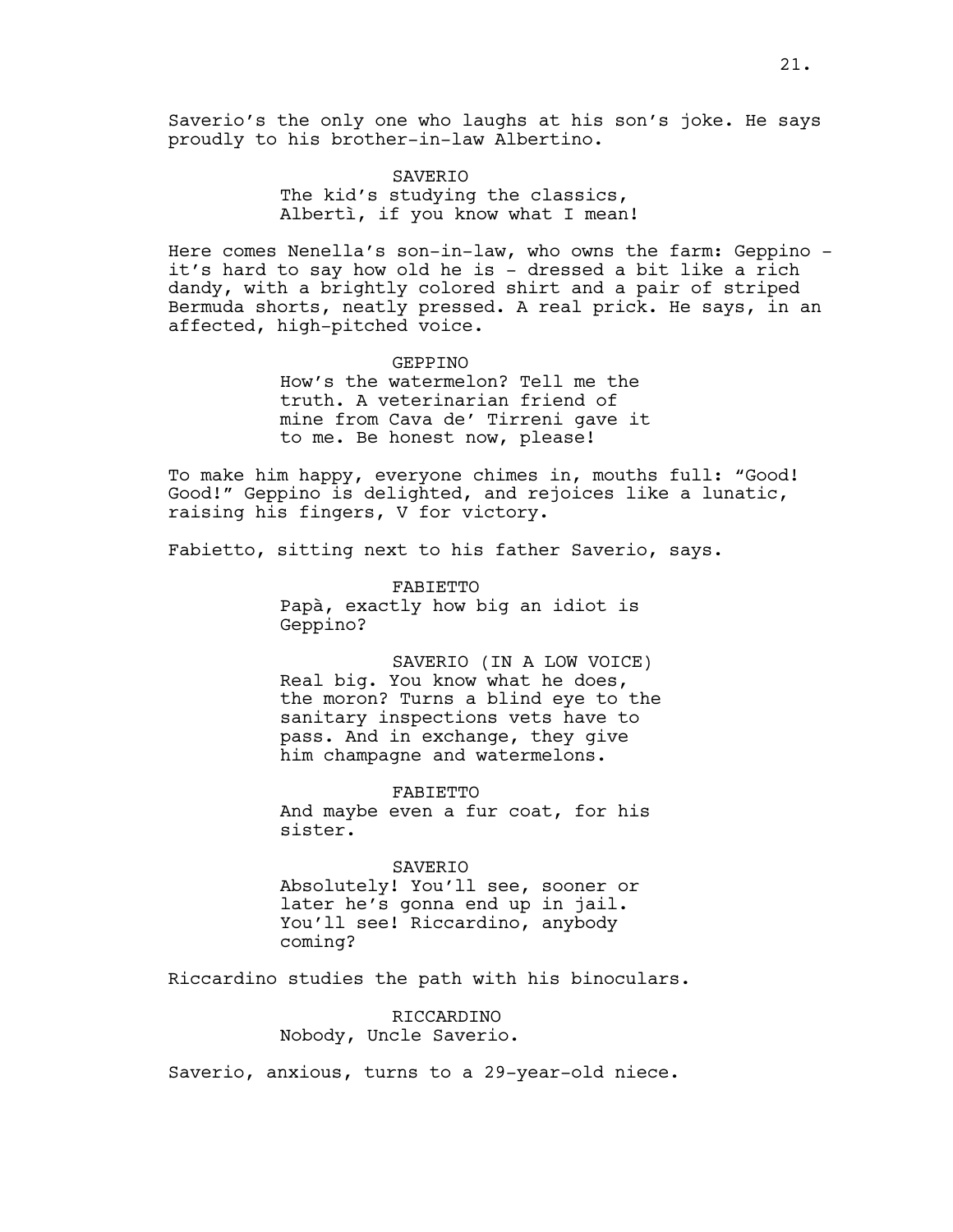**SAVERTO** Silvana, you really don't know anything about Luisella's new boyfriend?

SILVANA No...Nothing. Only that his name is Aldo.

**SAVERTO** What does he do?

SILVANA (UNCOMFORTABLE) I don't know!

SAVERIO (SEVERE) You're not telling me the truth, Silvanella. You do know!

Silvana, to save herself further discomfort, leaps to her feet and starts clearing the table.

> SAVERIO (TO HIS SON MARCHINO) (CONT'D) Marchì, does she know?

MARCHINO How do I know, papà.

Albertino, Nenella's husband, says to Fabietto's brother Marchino, in a loud voice.

> ALBERTINO So Marchì, how's the acting career going?

MARCHINO Don't needle me, Uncle Albertino.

MARIA (PROUD) Come on! You have an audition with Fellini on Monday.

MARCHINO It's not an audition, mamma. Fellini's coming to Naples to look for extras. He's going to see four thousand people.

MARIA Alright, but it's still an audition of sorts.

SAVERIO Riccardino, are they coming?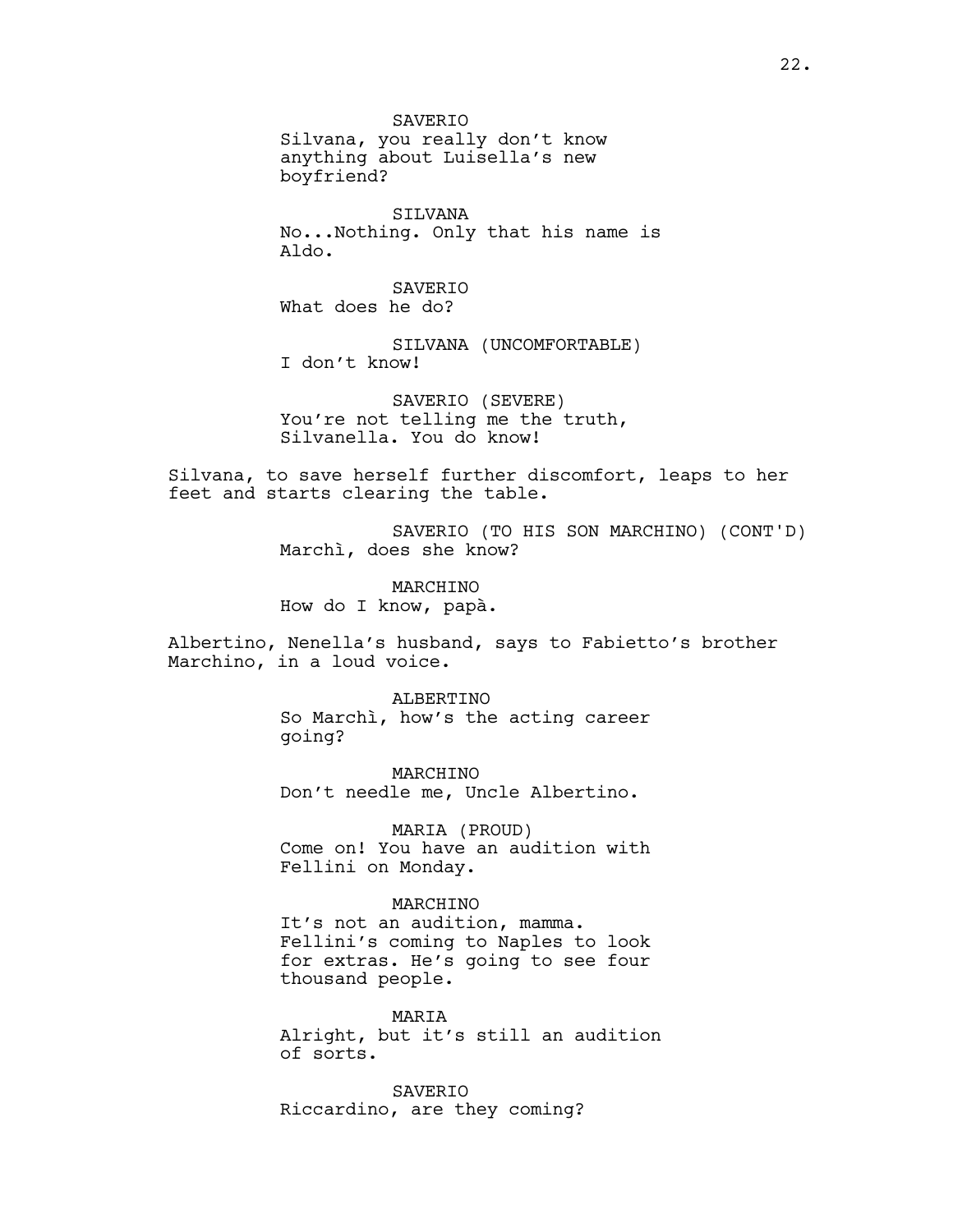RICCARDINO

Not yet.

CUT TO:

### CLOSE-UP OF THE FARMHOUSE.

This is the situation Geppino finds his 8-year-old twins in: one's got his head stuck between the iron bars of a railing, and the other's got his head jammed in an umbrella stand. They're both moaning that they can't get out.

> GEPPINO What kind of morons are you? Get out.

 GEPPINO'S TWIN SONS We can't, papà.

#### GEPPINO

You mean you've got expanding heads? What are you, jellyfish?! So now I've got to call a blacksmith? On a Sunday, who knows if he'll even come.

He marches off, back to his sister, Signora Gentile.

GEPPINO (CONT'D) What do you think, Sis? Will the blacksmith come on a Sunday?

SIGNORA GENTILE Don't Sis me! Anyway, forget about it, you little shit! You still owe him 60,000 *lire*.

Geppino changes the subject.

GEPPINO Would you like a slice of watermelon, Sis?

SIGNORA GENTILE (IN A LOUD VOICE) Don't bust my balls, Geppino!

Geppino swallows. The others have heard her and are laughing on the sly.

CUT TO: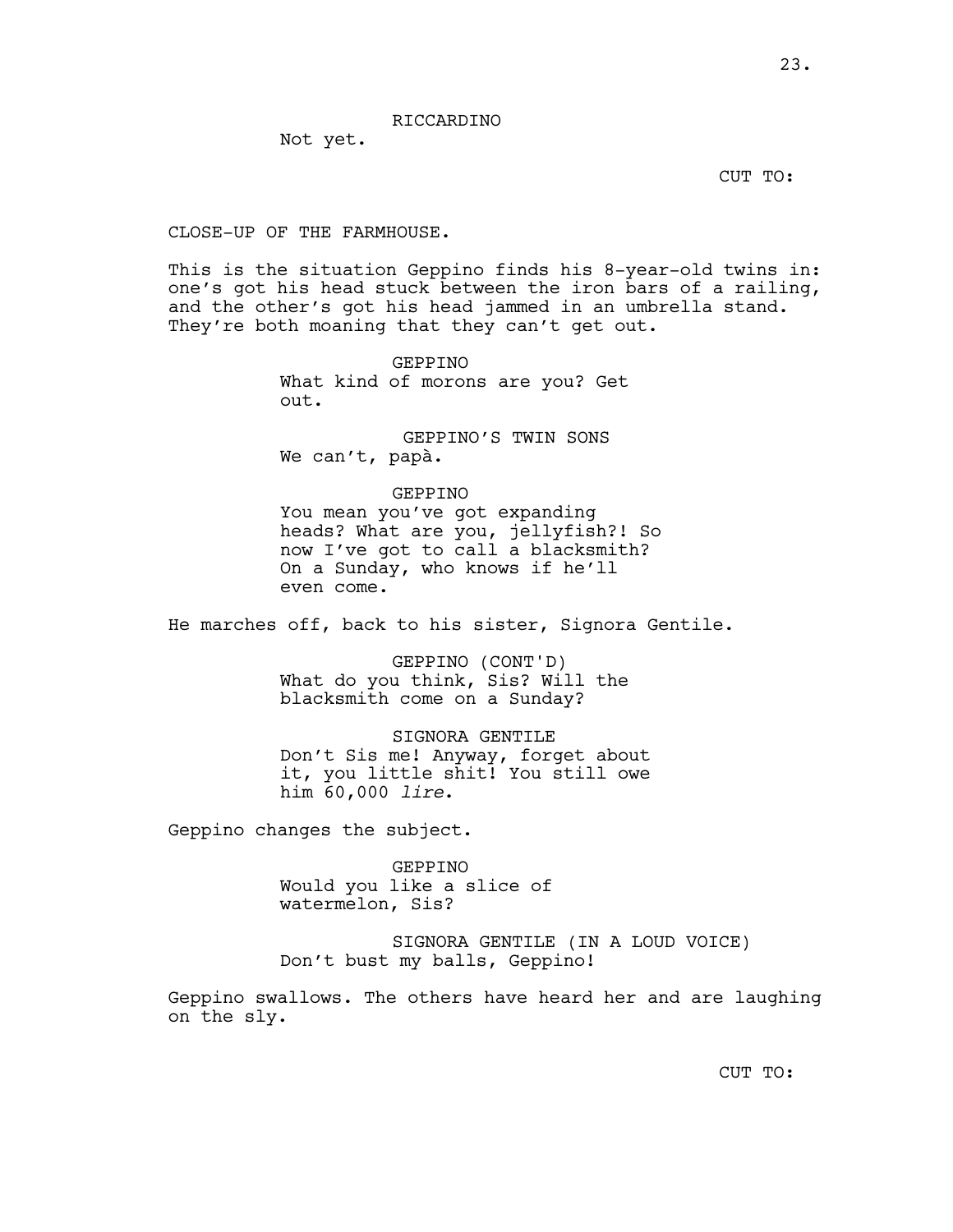THE TABLE IN THE FARMHOUSE COURTYARD AGAIN.

ALBERTINO Alfrè, if you ask me, Pelè, and even Di Stefano, are better than Maradona.

Uncle Alfredo flies off the handle, as if he were personally offended somehow. Resigned to the monumental stupidity of the human race, he pontificates.

> UNCLE ALFREDO When did you all become so disappointing? Why are you so sure of yourselves? Why do you talk about things you know nothing about? Just focus on eating and drinking, the one thing you know how to do.

Fabietto laughs. Albertino ignores Alfredo.

ALBERTINO At any rate, did you know, a friend of mine, he owns a bar in Torino, told me that Agnelli's pretty much sealed the deal with Maradona?

Uncle Alfredo grips his chest with his hand, faking a heart attack.

> SAVERIO (MILDLY REPROACHFUL) Albè, don't say such things in front of Alfredo!

FABIETTO I don't believe it!

ALBERTINO I swear. Agnelli has coffee at my friend's bar every morning, he confided in him.

MARCHINO Yeah right! Agnelli goes to your friend's bar!

FABIETTO Yeah! What a load of crap, Uncle Albertino!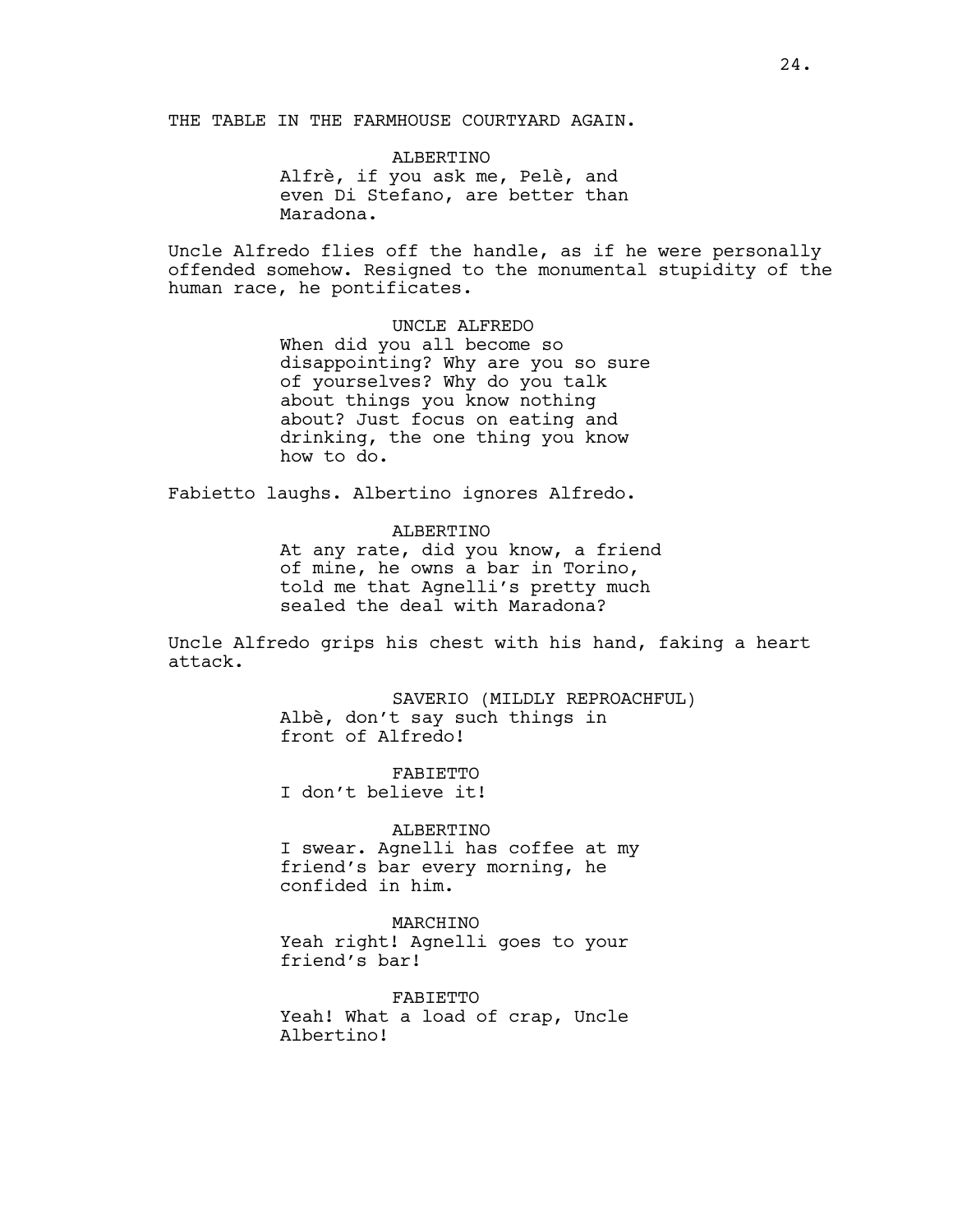### **SAVERTO**

Fabiè, you really believe Maradona's going to come play for Napoli? That's the sort of bullshit they write to sell papers. Ferlaino's never ponied up. I know him pretty well, Ferlaino. He comes into the bank all the time.

Uncle Alfredo grabs Fabietto's arm and speaks one-on-one to him, his tone is deadly serious.

> UNCLE ALFREDO Fabiè, if Maradona doesn't come play for Napoli, I'll kill myself. You understand what I'm saying? I'll kill myself!

RICCARDINO (SHOUTING) They're here!

In a flash, everyone leaps from the table - everyone except Patrizia and Franco - all excited to see Luisella's infamous boyfriend. A wild grab for the binoculars!

> RICCARDINO (CONT'D) He's a cripple.

SAVERIO (VERY ALARMED) What do you mean, a cripple?

NENELLA He's not a cripple! He must have hurt himself!

Saverio tears the binoculars from Riccardino's hands. He's peering down at the street now: his sister Luisella, obese, about 45, but looks older, is sweating her way up the hill. Her boyfriend Aldo hobbles along behind her: 70, bald, sweaty, limping. He's wearing an incongruous jacket and tie for the occasion.

> SAVERIO What is he, a war vet? He's got a lame leg.

Everyone's all excited. Saverio starts laying on the humor.

SAVERIO (SHOUTING) (CONT'D) He's ugly as shit.

Signora Gentile laughs to herself for a couple of seconds.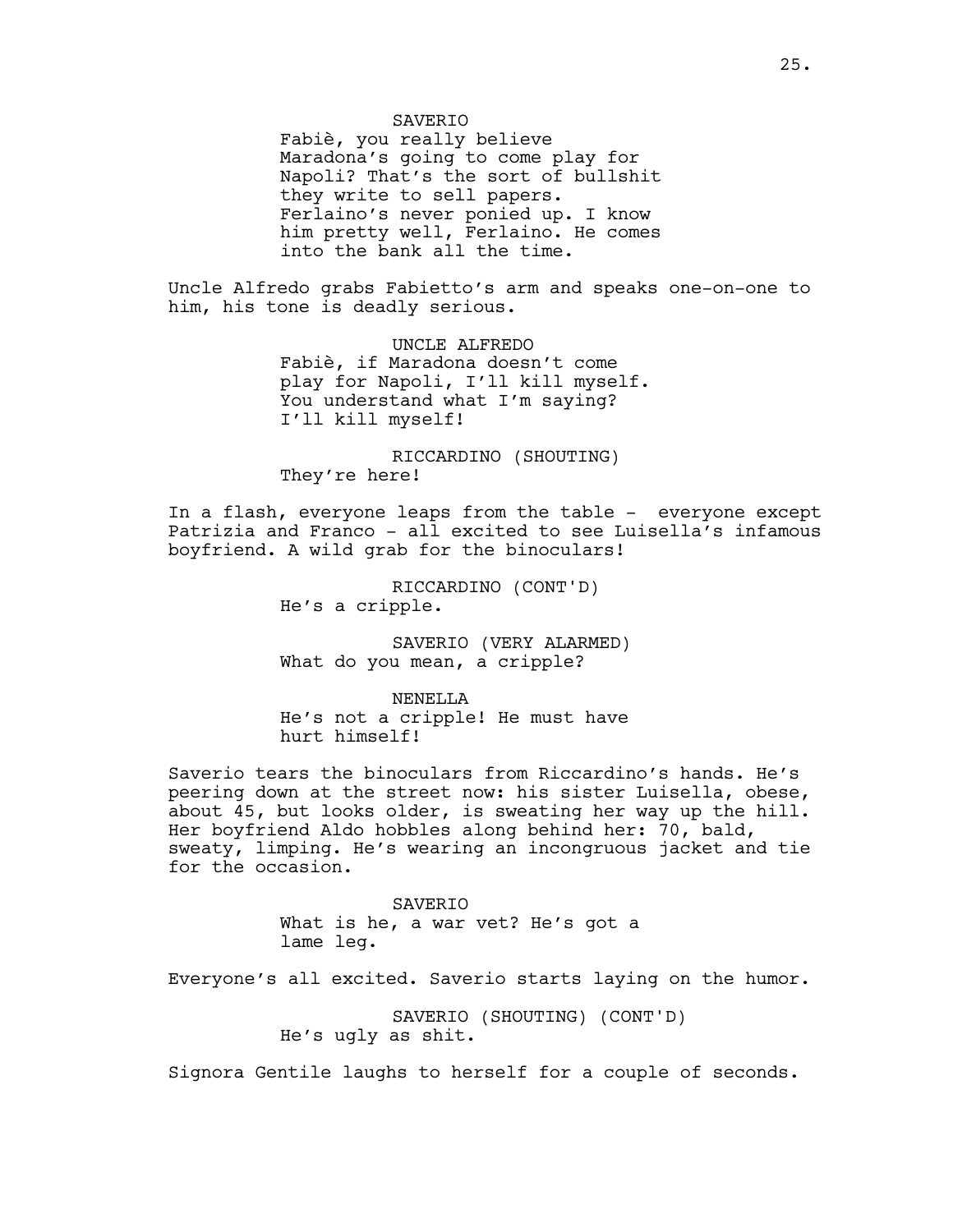Fabietto and Marchino convulse with laughter. Saverio, pissed off, grabs his niece Silvana by the arm.

> SAVERIO (CONT'D) You knew, you bitch!

Silvana can't keep from laughing.

SAVERIO (CONT'D) Silvanè, I'm done with you. From now on, I swear on the Virgin Mary, I only love your sister Annarella.

Silvana keeps on laughing with her cousins Fabietto and Marchino.

Nenella grabs the binoculars from him. She takes a look and notices that Aldo, in addition to having a limp, is using one of those devices to amplify his voice to talk to Luisella.

> NENELLA Oh blessed virgin, I feel sick! He's a monster!

Nenella collapses into a chair.

The kids laugh and start shouting that the monster's coming. Other family members are screaming that they need to close the kids in the house to avoid making a truly shitty impression. They start dragging the kids inside.

Nenella's having trouble breathing. Albertino comes to her aid.

> ALBERTINO What's wrong?

NENELLA I can't breathe.

ALBERTINO Okay, let me give you mouth to mouth.

And he does. Distraught, he pulls away and cries.

ALBERTINO (CONT'D) She's been eating peppers on the sly!

Rebellious laughter. Nenella feels better already.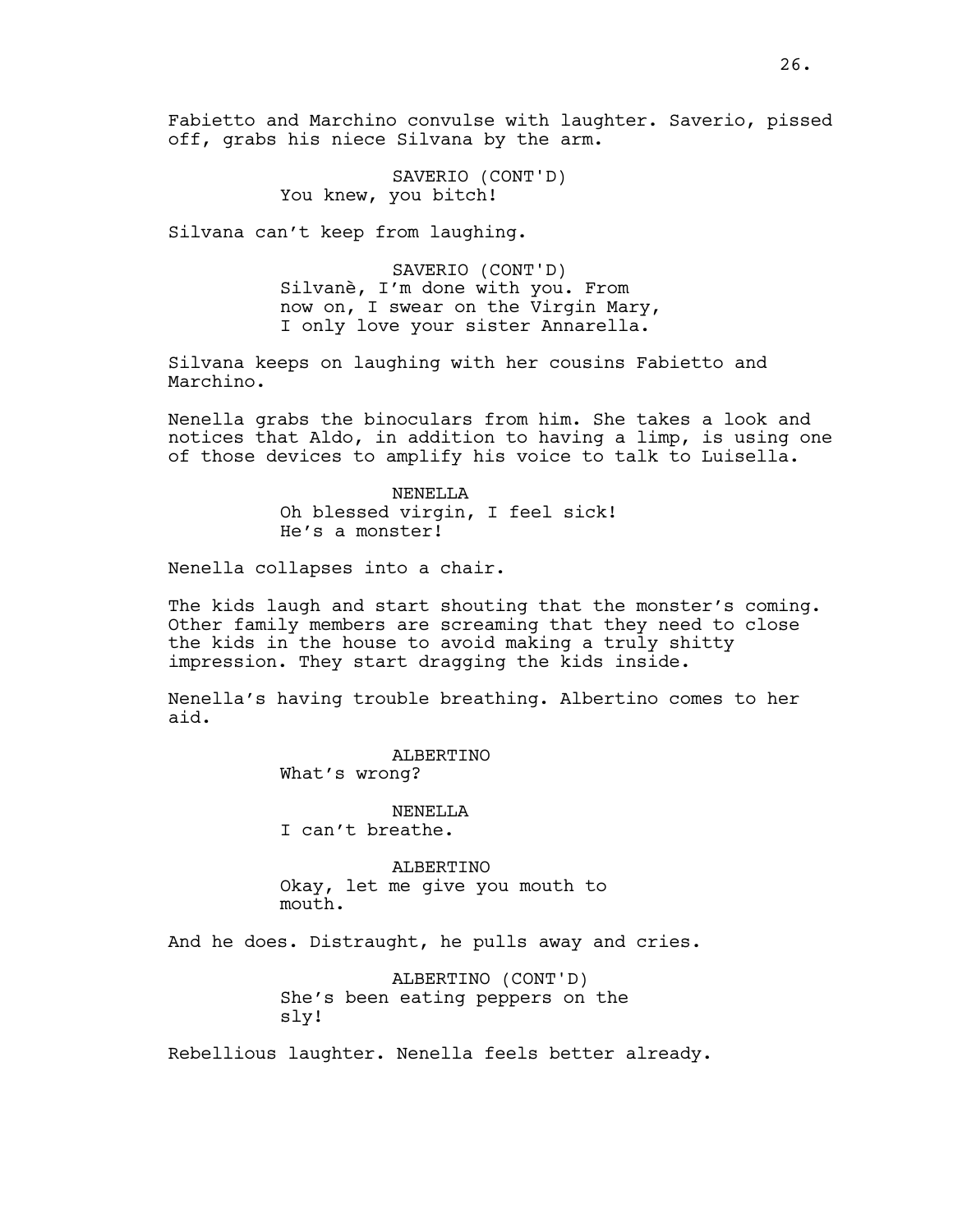### **14. INT. BARN. DAY**

To keep them from making a bad impression, the children have been closed in a huge barn, where a dozen or so farm women, young and old, are canning tomatoes.

One of the jars explodes. The children shriek. The women laugh.

## **15. EXT. FARMHOUSE. DAY**

They all try to pull themselves together because Luisella and Aldo are finally arriving. The relatives form a receiving line.

Aldo smiles kindly at them all. He introduces himself, speaking with that electronic, amplified voice, and - as if that wasn't enough - exhibiting a squint right eye. He shakes everyone's hand, offering one and all the same servile introduction. Here it is, as delivered to the depressed Uncle Alfredo.

> ALDO A pleasure, I am Aldo Cavallo, retired carabiniere from the Veneto, amateur pastry cook, and official fiancé of your sister Luisella Schisa. My intentions are highly serious.

UNCLE ALFREDO (SIGHS IN DEFEAT) When did you all become so disappointing?

ALDO (ILL AT EASE) I wouldn't know, exactly.

Aldo turns and introduces himself to Patrizia. They all try not to laugh.

> ALDO (CONT'D) A pleasure, I am Aldo Cavallo, retired...

PATRIZIA (INTERRUPTS HIM, WHISPERS) Go, get out of here. Listen to me. Just go, now. This isn't a family. It's a herd of ferocious beasts.

Aldo, shaken, turns to introduce himself to Saverio.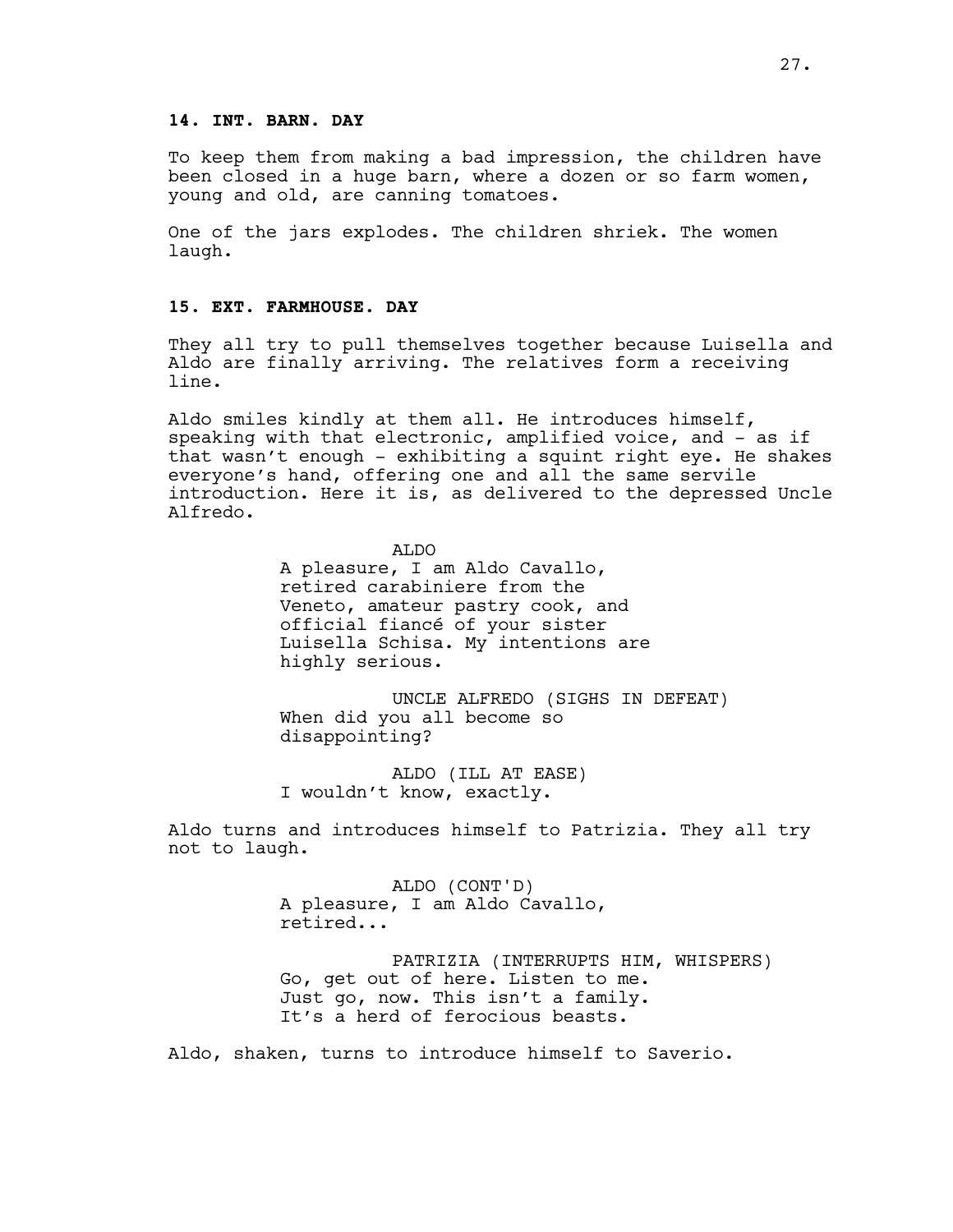ALDO

A pleasure, I am Aldo Cavallo, retired carabiniere from the Veneto, amateur pastry cook, and official fiancé of your sister Luisella Schisa. My intentions are highly serious.

SAVERIO (SERIOUS) What intentions?

All the relatives tense.

ALDO I want to marry her. And make her happy for all eternity.

SAVERIO All eternity? How about till Christmas. You must be eighty years old.

LUISELLA (FURIOUS) Saverio!!!

NENELLA My brother! He's always joking!

She says, giving Saverio the evil eye.

They all try to hide their laughter. Aldo is a gentleman and doesn't bat an eye. He counters with a conciliatory smile.

> ALDO I am seventy years old. I don't smoke, I don't drink, and I exercise every morning. I'm still a vigorous young man.

LUISELLA (WITH AN IDIOTIC LAUGH) A *handsome* young man!

Saverio is about to reply, but Maria is quicker, eager to keep things from degenerating further. She says mischievously.

> MARIA We must introduce Aldo to Signora Gentile.

Fabietto laughs.

Geppino, greatly alarmed, interjects.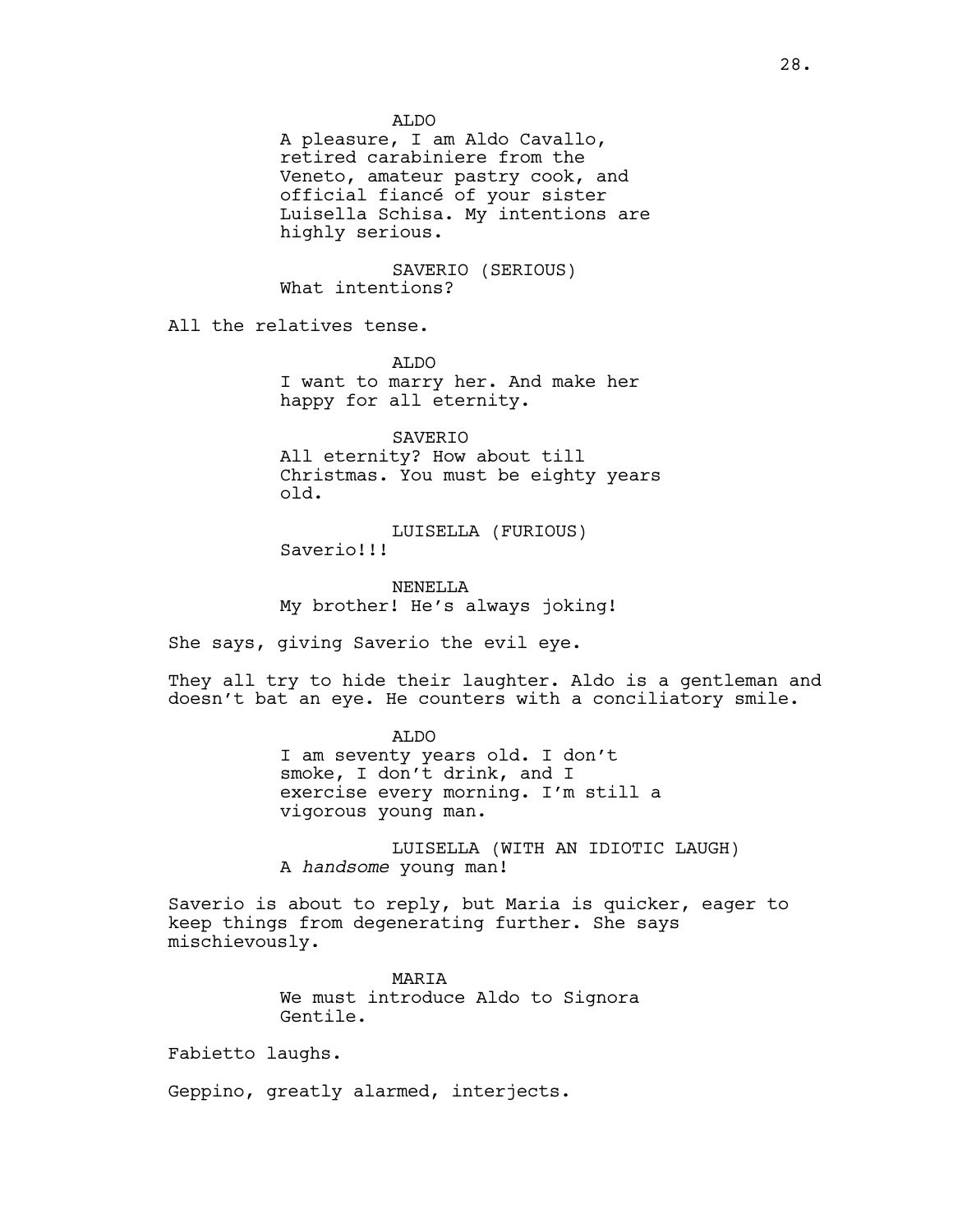#### GEPPINO

No, I beg you, not to Sis. What do you say if, to celebrate Aldo and Luisella's engagement, we all go for a swim instead? We can take my new boat.

Exultation and general appreciation at the idea.

GEPPINO (CONT'D) Are you coming, Uncle Alfredo?

UNCLE ALFREDO A swim in the sea is always disappointing, just like you!

ALBERTINO He says that because he doesn't know how to swim.

MARIA (IN A LOUD VOICE) Signora Gentile, are you coming for a swim?

SIGNORA GENTILE Go get yourself a *chinotto*!

They all laugh. Everyone but Aldo, that is. He's from the Veneto, and doesn't know that, in Naples, "chinotto" can also be a blowjob.

> ALDO What does she mean by "chinotto"?

GEPPINO You know, the soda? Chinotto. Mammina wants us to offer you something to drink.

The children have gotten out of the barn and are running to join the adults.

## **16. EXT. THE ISLAND OF ISCA. SEA/WOODEN BOAT. AFTERNOON**

They all go for a swim off the coast of Isca, a tiny island with only a single villa, which belonged to the Neapolitan actor and author Eduardo De Filippo.

A joyous mood. Saverio monopolizes the conversation.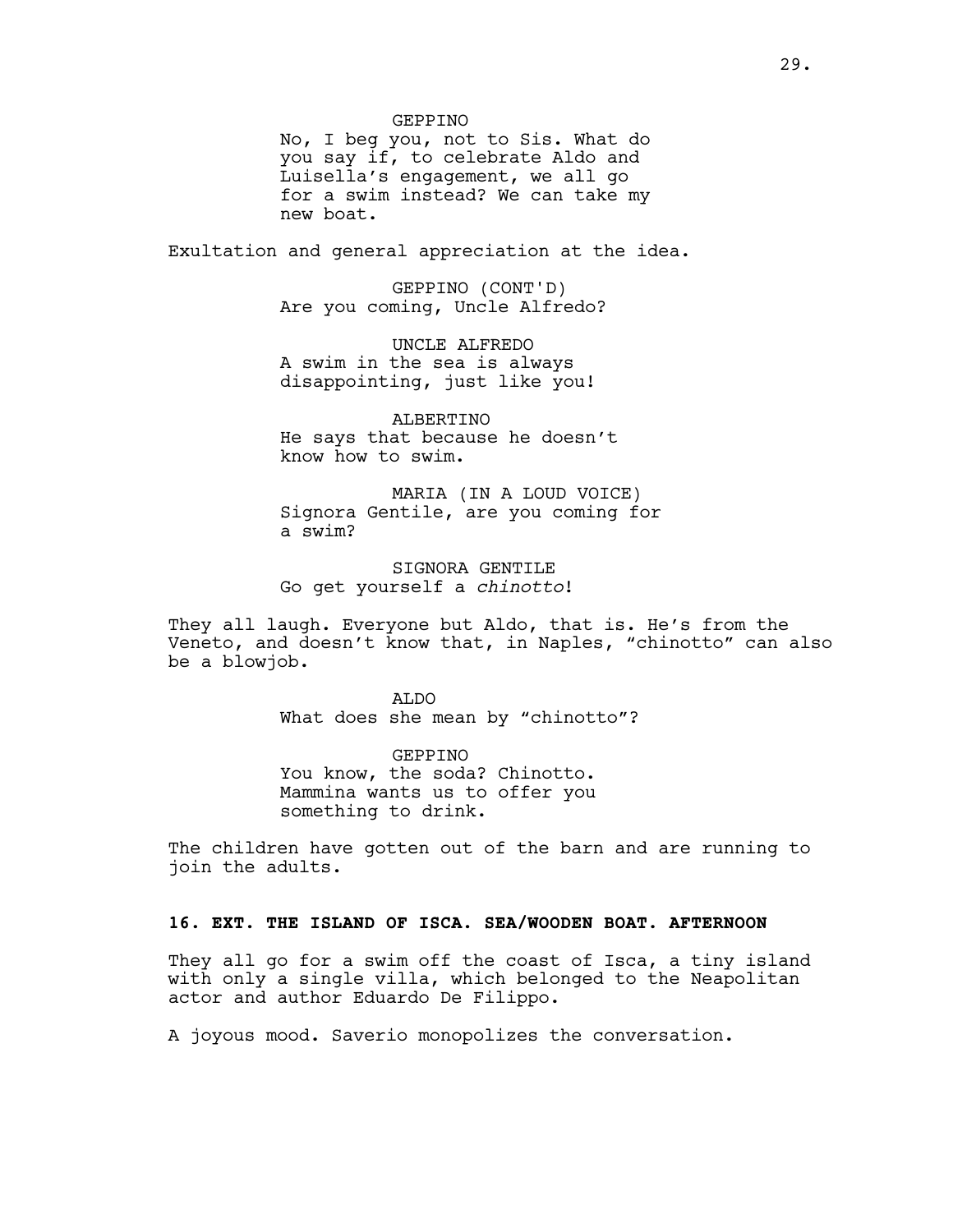### **SAVERTO**

And so, in honor of my greatly beloved Eduardo, who resided here on the island of Isca, I will recite for you, my beloved Maria, "Si t'o sapèsse ricère".

Maria is charmed. Everyone is happy. Like an old windbag, Saverio starts reciting a love poem in Neapolitan.

> SAVERIO (CONT'D) *Ah si putesse dicere. Chell' c'o core dice. Quanto sarria felice. Si t'o sapesse dì. E si putesse sentere. Chell'c'o core sente. Dicisse: "eternamente voglio restà cu'tte.*

The only ones still on Geppino's boat are Luisella and Aldo he hasn't even removed his jacket and tie - and, in the bow, the beautiful, solitary, snobby Patrizia, sunbathing in a bikini.

Aldo, using his electronic thingy, is chatting endlessly to Luisella. Right now he's explaining how to make sponge cake. It's like listening to the radio. Luisella has already had enough of his blather, and her eye keeps wandering to her bathing relatives, whom Saverio is entertaining with his poems.

> ALDO Then you place a fine mesh sieve over the mixing bowl and add the flour and cornstarch. Sift it. That's the secret that the world forgets: you have to sift it thoroughly, my dear!

Luisella gathers her courage.

LUISELLA (INTERRUPTS ALDO) Excuse me Aldo, I'm a little hot, would you mind if I took a dip?

ALDO Of course not, my love.

LUISELLA Usually I dive in head first, but this time I'd like to show you my "cannonball."

ALDO Good! Novelty is always nice.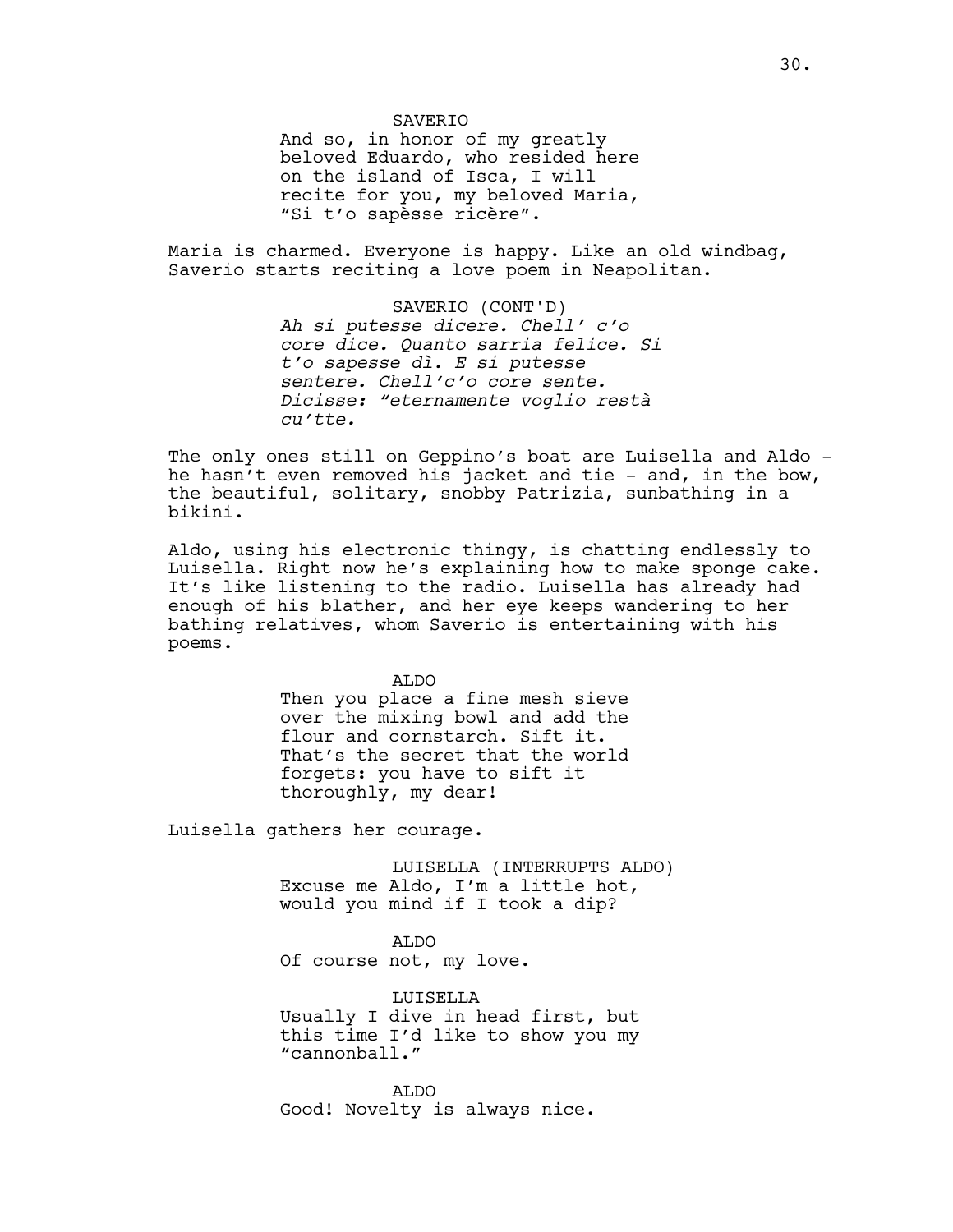Luisella, fat and stupid, plops in the water like a blue whale, splashing gallons of water on Aldo's suit, but he pretends not to notice.

Saverio, in the water, sees Luisella's cannonball and says.

SAVERIO The mammal has gone down! Will she reemerge?

Everyone laughs. Everyone but Aldo. Fabietto shouts exuberantly.

> FABIETTO Submersed! Submersed!

SILVANELLA What does that mean?

SAVERIO It's a poetic term for "sunk."

MARCHINO (TO FABIETTO) They've gone to your head, all those classics you study!

Luisella, doing the breaststroke, swims out to meet the others.

Aldo focuses his attention on the only person left in the boat: Patrizia. And, loquacious man that he is, he starts right in.

> ALDO Now, Signora Patrizia, I was explaining to Luisella the various stages of preparation for making the perfect sponge cake. The procedure is far from easy. So...

Patrizia doesn't think twice. She gets up, goes to the stern of the boat, and says to Aldo.

> PATRIZIA Would you let me see that little gadget for your voice?

> > ALDO

Of course.

He offers it to her. Patrizia, without saying a word, opens it, extracts the battery, and tosses it in the water. Then she hands him back his device, returns to the bow, and resumes sunbathing. Poor Aldo is literally speechless.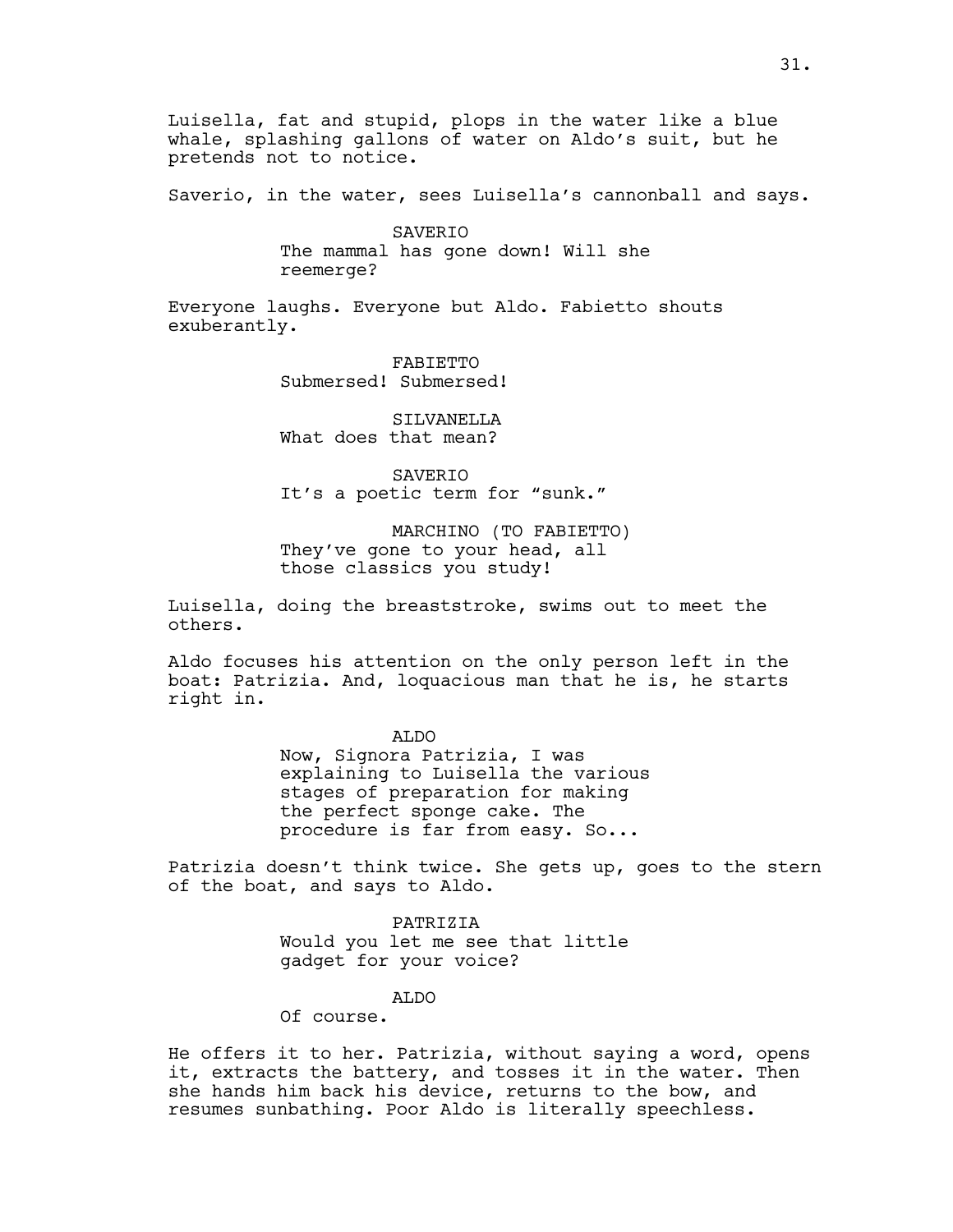CUT.

A silence brimming with awkwardness. All the relatives are back on the boat now, more than twenty of them, so it's crowded. They're toweling off after their swim. And glancing furtively at the prow. Saverio, Fabietto, and Marchino are even more interested than the others. What is so interesting, there on the prow of the boat?

Patrizia. She's still sunbathing, but now without her bikini. Completely naked. She looks like a sun-kissed goddess.

Franco, Patrizia's husband, is a bundle of rage. He would like to explode, but controls himself. He growls between his teeth.

> FRANCO She's crazy. Crazy. Crazy and a whore!

Amid the silence and general embarrassment, a noise shatters the unreal calm: a midnight blue Gagliotta - the motorboat smugglers prefer - with a Customs police patrol vessel in pursuit, is heading straight for our wooden boat.

Just a few yards from hitting it, the whole family shrieking in fear, the Gagliotta executes a champion turn, forcing the police to swing wide, a maneuver that sends them way off course.

Crazy waves make the boat rock dramatically.

The only one who isn't scared is Fabietto. He has watched the whole thing in astonishment. Because he saw the person driving the smugglers' boat: an obese 21-year-old. We'll meet him later. His name is Fat Armando. Bare chested, hair already thinning, a terrycloth headband with Maradona's face on it. He steers that motorboat so artfully, and, standing there on the bridge, with that confident expression of his, he looks like a Roman emperor.

Fabietto is thunderstruck.

Aldo, who can no longer speak, gestures to ask what is happening. Saverio narrates what we are seeing.

> SAVERIO The Customs police are chasing the cigarette smugglers, but they're not going to let themselves be caught until they've dumped all the goods in the water. At that point, the police can't touch them.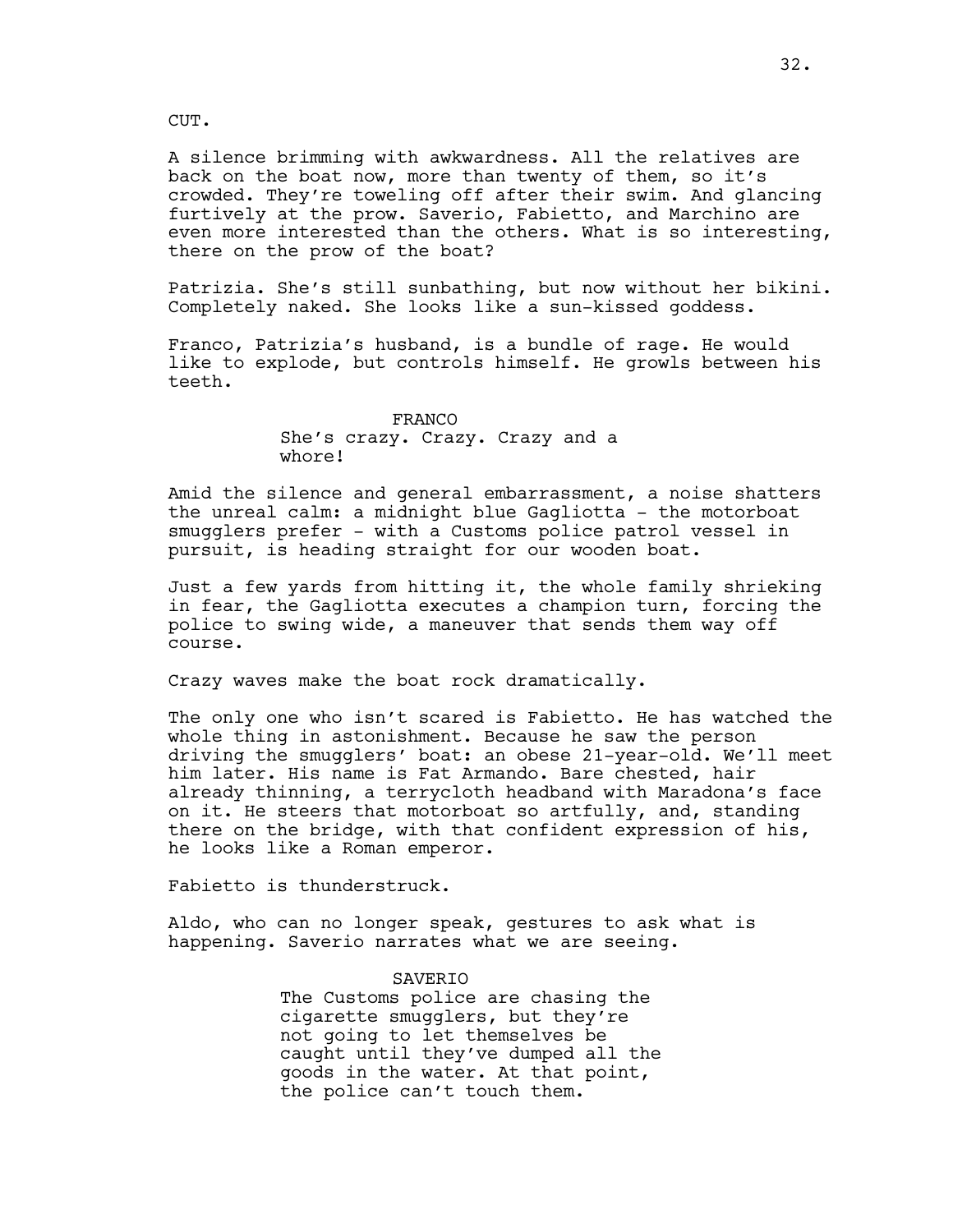Which is exactly what is happening: Armando is pirouetting recklessly, at an insane speed; the police are trying in vain to keep on him while two other smugglers are busy tossing the entire haul of cigarettes into the water.

At that point, the police slow and the smugglers' boat races off at incredible speed, disappearing into the blue horizon.

Fabietto goes back to peeping at naked Aunt Patrizia. She feels his eyes on her and, with a deliberately erotic inflection, murmurs.

> PATRIZIA Fabietto, would you hand your Aunt a towel?

Fabietto, trembling, aroused and excited, approaches Patrizia's sumptuous, naked body. She sees him up close now, as he hands her the towel. She eyes his bathing suit, which is a little swollen, and, with unrivaled sensuality, says.

> PATRIZIA (CONT'D) You've gotten big, now, haven't you, Fabietto?

### **17. EXT. MASSA LUBRENSE. MARINA. AFTERNOON**

Geppino's wooden boat has docked, and our little group is stepping out onto the jetty. Fabietto is in a daze. He spots the smugglers' boat, it's refueling at the gas pump. Armando, all 400 pounds of him, is lying on the wooden bow, eyes closed, smoking like a king taking his repose.

Fabietto can't tear his eyes away from this image. The image of freedom.

## **18. EXT. AGEROLA. FARMHOUSE. SUNSET**

The sun sinks into the sea, painting a sunset that looks like the end - or the beginning - of the world, depending on your state of mind, amid this sweet scenario of spring turning into summer, beautiful images of this small world.

The blacksmith is almost done. In the waning light, he is using a metal cutter to saw open the umbrella stand and free one of the twins.

Sparks illuminate, a second at a time, a row of tired, sweaty farm women. They are sitting in the courtyard, resting now that they have finished canning the tomatoes. They are enjoying the shining spectacle.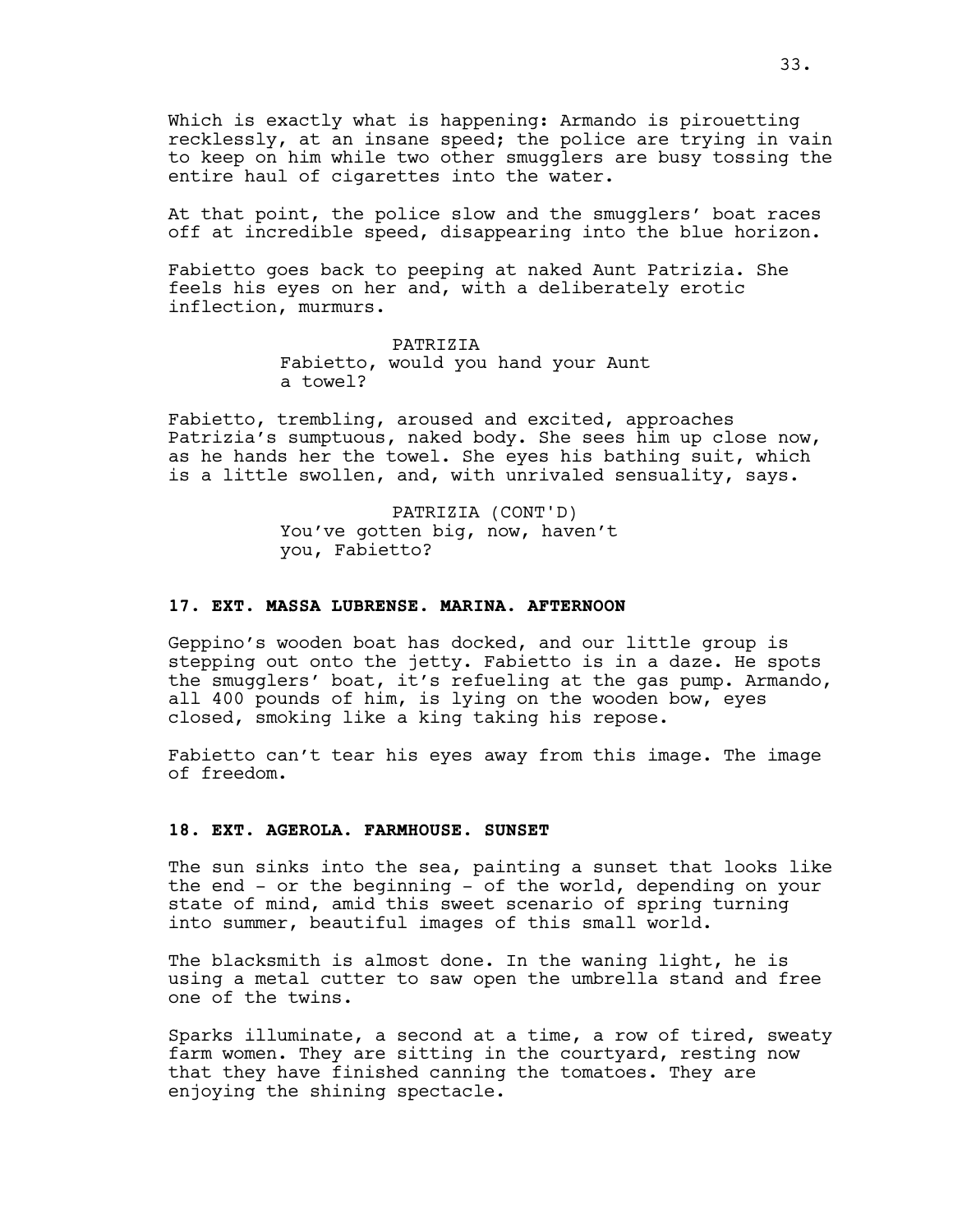Uncle Alfredo, depressed, lying in a hammock, his hands joined in prayer, delivers a heartfelt lamentation.

> UNCLE ALFREDO San Gennà, I beg you, make it so that Maradona comes to Napoli. This is the last chance to recover from this long and wearying disappointment that is life. Understand?

The perfidious Signora Gentile has fallen asleep on her chair under the grape vine. The mozzarella falls from her hand and rolls down her fur coat, leaving a white trail before landing on the ground like a tennis ball.

One of the farm women places a basin of hot water near Signora Gentile's swollen feet.

The blacksmith has finished. The twins are free and happy, but they have lost their sense of equilibrium and are staggering about like boats in a storm, toppling like bowling pins. The farm women look on and laugh merrily.

The group of relatives, silent and weary, is making its way back up to the farm. Shadows lengthening across the dirt road, the salt on their skin, damp towels around their necks, an unparalleled happiness in their eyes.

Aldo, upset and silent now, without the batteries for his gadget, growls and flails his arms at an irritated Luisella. Fabietto and Patrizia, bringing up the rear, smile as they observe Aldo and Luisella argue.

> FABIETTO What's he saying?

PATRIZIA They'll have to go buy more batteries.

Then Patrizia, wise and knowing, pulls her hair back as she looks up and smiles at Fabietto. A smile that holds everything and thus is indecipherable. Fabietto, petrified, is dying inside, overcome with emotion as, enraptured, he studies her neck and bare shoulders now that her hair is up in a ponytail.

The synthesis of this entire, incredible day. An image that will never leave him. Never.

Aunt Patrizia, like a midsummer night's dream, wanders off. Fabietto, stock still, turns and realizes that he is standing next to Signora Gentile. He stares at her.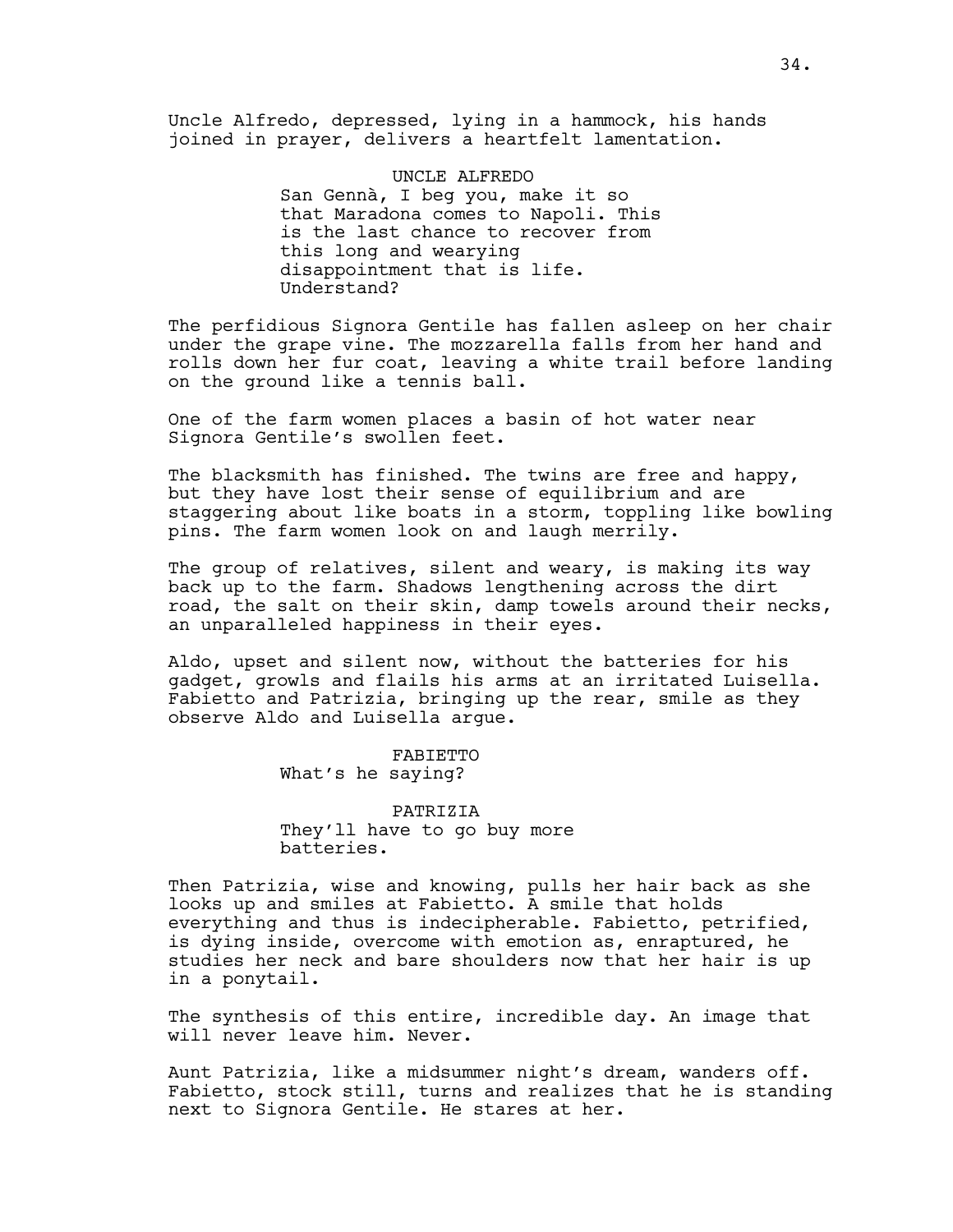Signora Gentile has one foot in the basin of water, one foot out. Her legs are spread. Her corpulent self is sprawled on the chair, ignorant of this incongruous sight. Her head thrown back, her face turned up toward the starry sky. Eyes closed and mouth open, as if prey to some frozen, abstruse, savage pleasure. Fabietto stares at her swollen, inflamed feet, at her legs scored with varicose veins. Signora Gentile, without opening her eyes, as if she senses his presence there, says helplessly.

> SIGNORA GENTILE Don't look at me. There's nothing to see.

### **19. INT. FABIETTO'S HOUSE. NIGHT**

Saverio's in bed, a large blueprint of the chalet spread across his lap. He's put on his reading glasses to see it better.

His wife Maria comes in.

MARIA So I talked with Nenella for a bit. There's some hot rumors going around.

SAVERIO

Now what?

MARIA (TEASING HIM) Sizzling even!

SAVERIO (IMPATIENT) I got it! But what, exactly?

MARIA (LAUGHING) Aldo gave Luisella a pair of hot pink stockings.

SAVERIO (DISGUSTED) Please, don't make me sick! Come see the house.

Maria laughs and climbs in bed next to him.

SAVERIO (CONT'D) Where's Daniela?

MARIA Where do you think? In the bathroom.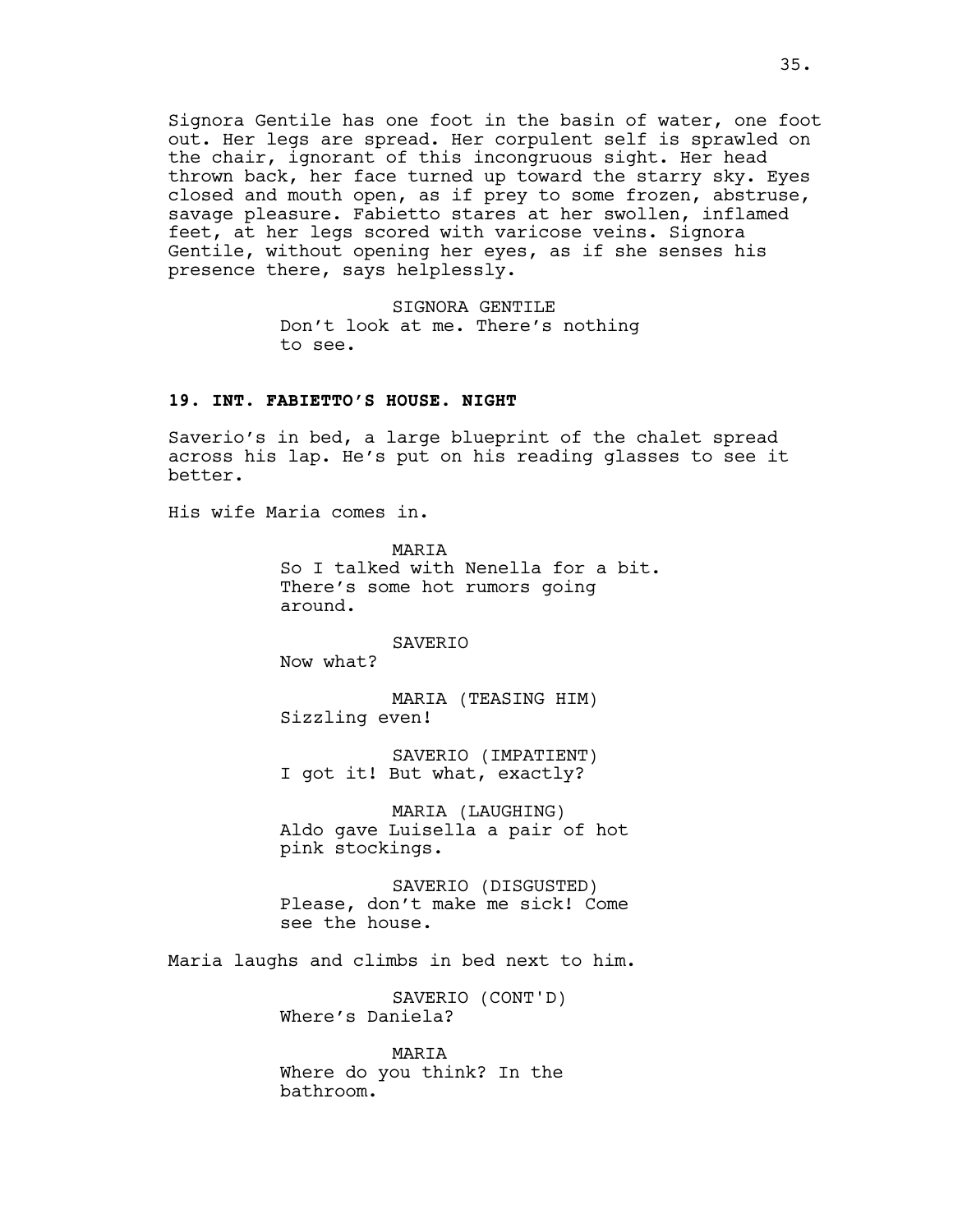SAVERIO Look. This is where the fireplace will go.

MARIA (DREAMY) Jesus, the fireplace. I've always dreamed of having a house with a fireplace.

CUT TO:

IN FABIETTO AND MARCHINO'S ROOM.

The brothers, each in their own bed. They lie there, staring at the ceiling.

> MARCHINO Will you come with me to my audition tomorrow?

FABIETTO I don't know, I have a math test.

MARCHINO Exactly. And you always fail. So why bother?

FABIETTO Do you think Diego'll come?

Marchino takes his time. Fabietto trembles in anticipation, as if the outcome truly depended on his brother.

> MARCHINO No, I don't.

> > FABIETTO

I do.

MARCHINO So how would you rate Aunt Patrizia, today, all naked, on a scale of one to a hundred?

FABIETTO

A billion.

MARCHINO If you had to choose between Maradona coming to Napoli and screwing Aunt Patrizia, what would you choose?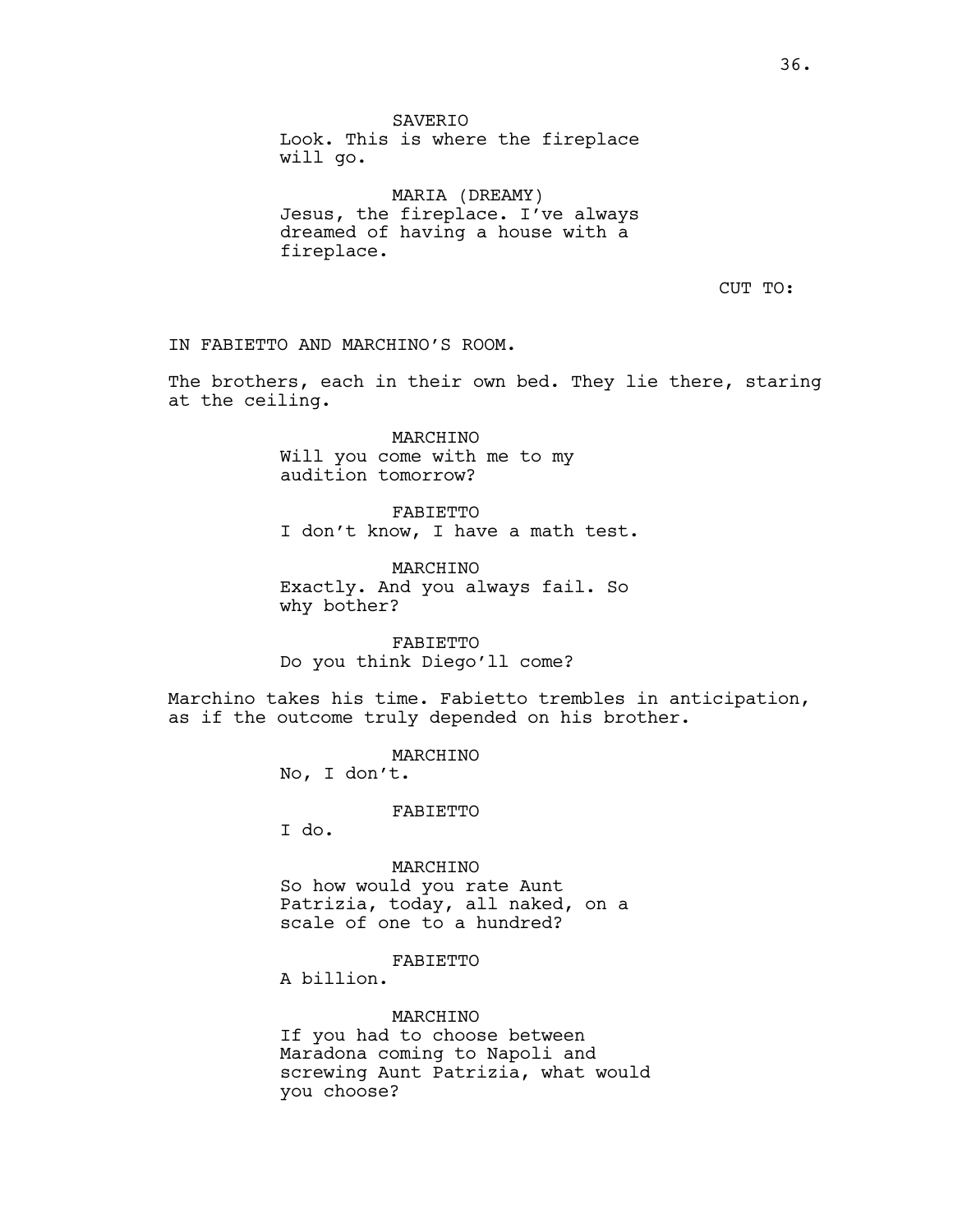## FABIETTO (REFLECTS)

Maradona.

MARCHINO

Good night.

FABIETTO

Night.

Fabietto puts on his Walkman headphones, but we don't hear what he is listening to.

# **20. INT. TERMINUS HOTEL. AUDITION WAITING ROOM. DAY**

The whole spectrum of the most eccentric creatures that Naples can offer is gathered there, waiting: wannabe playboys, elderly ballet dancers, traveling salesmen, acrobats, retired circus workers.

All waiting for the maestro Fellini, whose melodious, incomprehensible voice we hear coming from a room in the distance, talking and asking questions of whoever's turn it is.

Fabietto, intimidated, is hunched on a chair. He glances at all the odd-looking people, but peers above all at the woman sitting across from him: she must be six feet tall, incredibly sophisticated, elegant, refined, and knowingly displaying her perfect, bare leg. It's the middle of the day and we're in a simple office, but she is wearing an incongruous red evening gown. This unforgettable beauty smokes slowly, lewdly, like a real vamp. Not looking any of the others in the face, she wearily lets her long red hair, like Gilda's, fall first to this side, then to that. She could be Scandinavian, or French, or American.

Marchino suddenly exits the audition room.

FABIETTO

How'd it go?

MARCHINO A disaster. He told me I have a conventional face. I asked him what he meant and he said: you look like a janitor from Treviso.

Marchino starts chatting intensely with another guy. We gather that they're both disappointed. Fabietto, meanwhile, as if obeying an unspoken order, peeks through the half-open door into the room where Fellini is. He can't see the maestro, but he can hear his voice. Fellini is instructing an assistant to hang photos on the wall.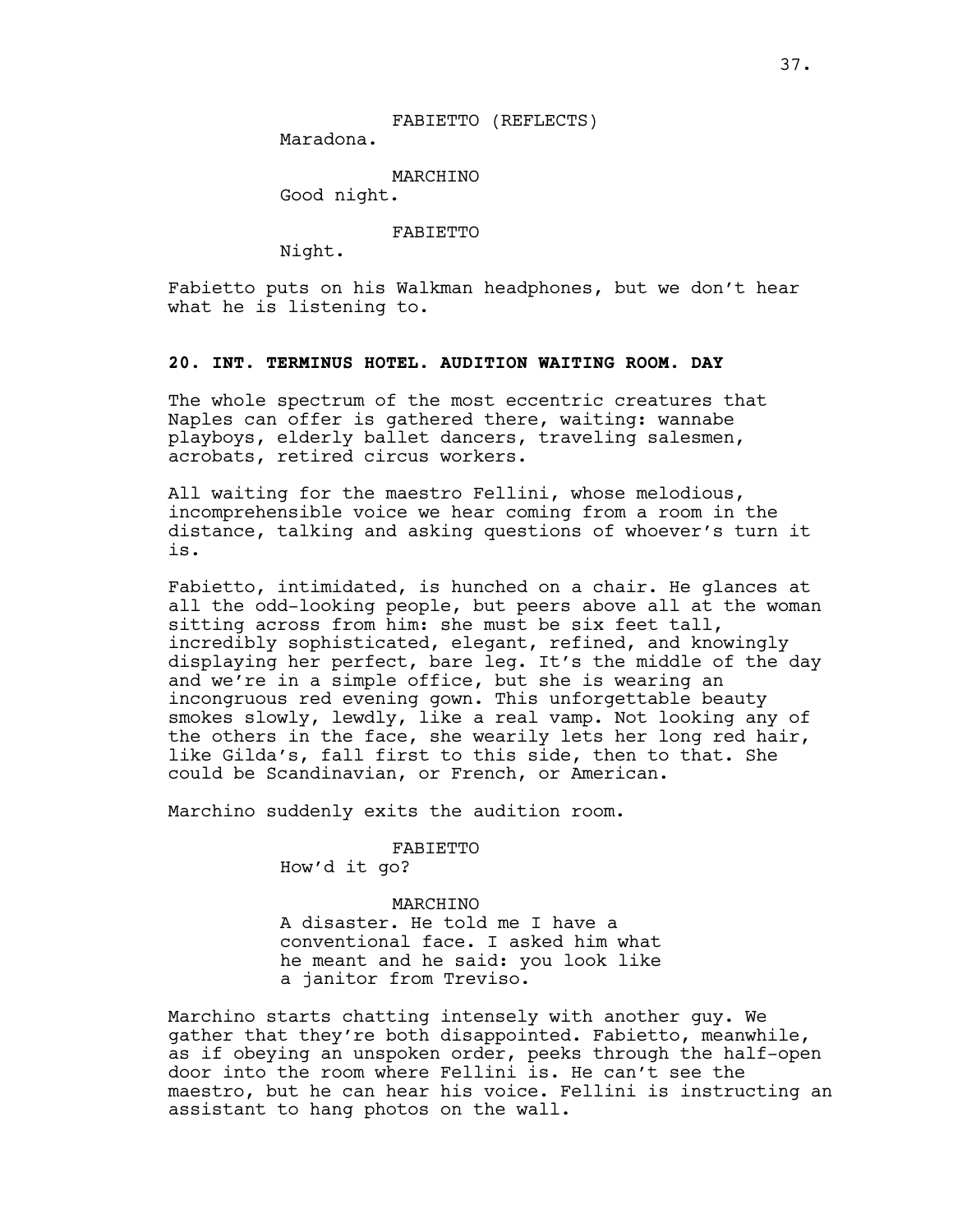From where he is standing, Fabietto manages to see the photos: all women, all of them fabulous, in all sorts of ways. Vamps and innocents, mothers and prostitutes. Fellini we can hear his authoritative voice - confidently announces the role each of them will play. Fabietto stands there, openmouthed, instantly captivated by the magic of this world. Marchino comes up to him.

> MARCHINO (CONT'D) Hey, shall we go?

FABIETTO (IN A TRANCE) No. I don't ever want to leave this place.

One of Fellini's assistants bursts in, shouting.

FELLINI ASSISTANT Who's next?

The marvelous woman in red leaps to her feet.

MARVELOUS WOMAN

Me.

FELLINI'S ASSISTANT What's your name, you splendid creature?

The woman in red speaks with a noticeable Neapolitan accent, which shatters all the erotic charge she emanated when she sat there silently.

> MARVELOUS WOMAN Eugenia Savastano, but everyone calls me "Legs of Positano."

# **21. EXT. STREET. DAY**

Marchino and Fabietto Schisa are on their way back from Marchino's disastrous audition. They walk side by side, sadly staring at the ground.

> FABIETTO Well, so what else did Fellini have to say?

(MORE) MARCHINO Nothing. At a certain point, this journalist calls, and Fellini says to him: "Cinema's not good for anything. It distracts you, that's all." Distracts you from what?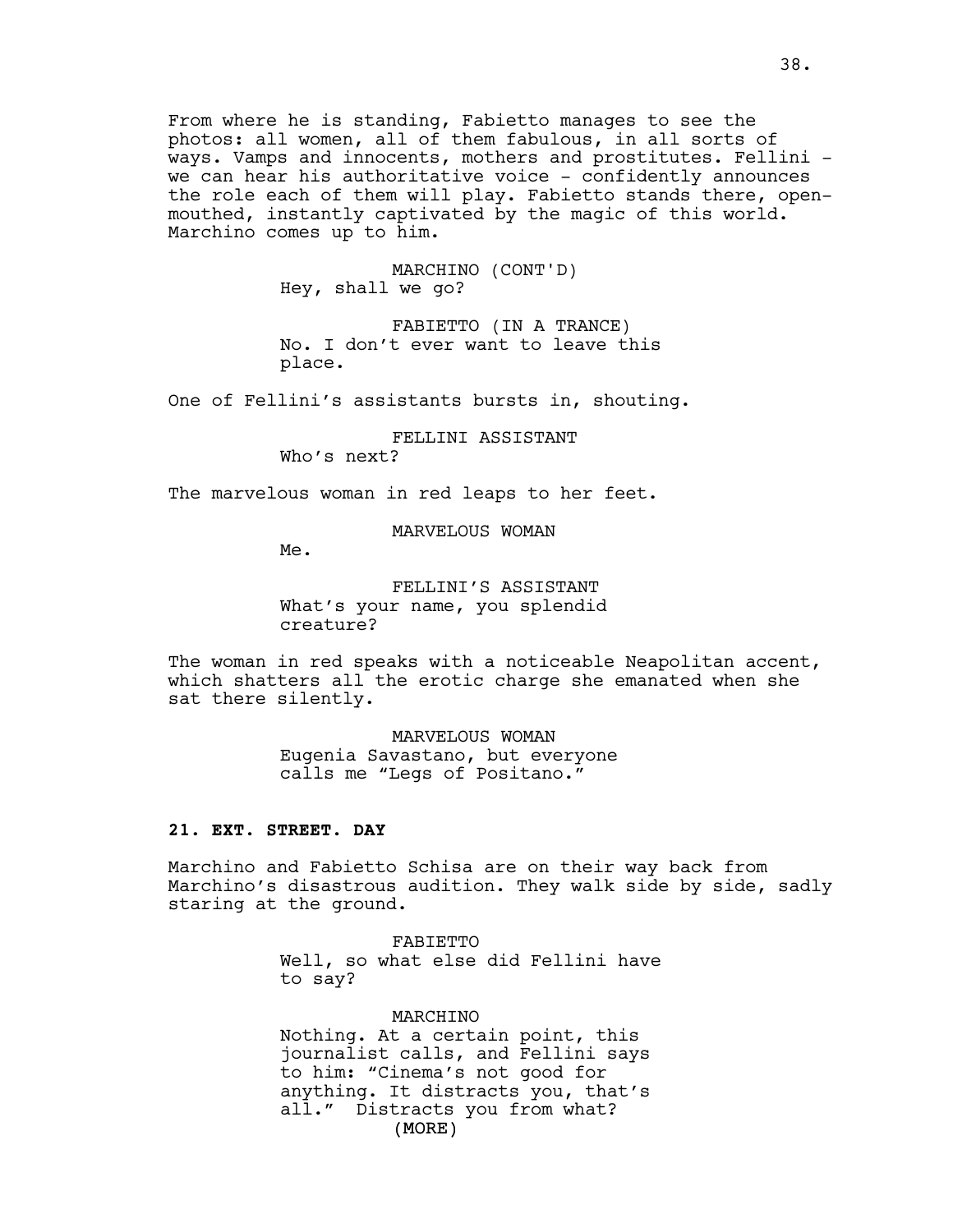#### MARCHINO (CONT'D)

The journalist must have asked. And Fellini tells him: "From reality. I don't like reality."

FABIETTO That's all he said?

# MARCHINO That's not enough for you?

They stop at a red light. It turns green, but right as the Schisa brothers are about to cross, they are struck by a totally surreal sight: everyone around them, for about fifty yards, stops moving. They're all completely still.

As if the entire city, or at least this portion of it, had frozen.

Immobile, they're all staring at the same spot. Fabietto and Marchino do likewise, turning their gaze toward a black, twodoor BMW stopped at the light. Behind the wheel - without a shadow of doubt - sits the 24-year-old Diego Armando Maradona.

A 65-year-old woman holding a bag of groceries falls to her knees, as if she were in front of the Madonna of Civitavecchia. Hers is the only movement in this stillness.

### **22. INT. FABIETTO'S HOUSE. NIGHT**

Before dinner.

Maria is in the kitchen frying up pizzette. Three bangs on the ceiling. Maria looks up and says to herself.

> MARIA Not right now, Baronè, I can't.

In the dining room, Saverio is contemplating a painting he just bought.

> SAVERIO Hey, Fabiè, do you like this painting I bought? It's a lithograph by Guttuso. Remember, he's one of ours, Guttuso.

Fabietto is trying to convince his father.

FABIETTO Listen to me, Papà, I swear, it really was Maradona. Ask Marchino when he gets home.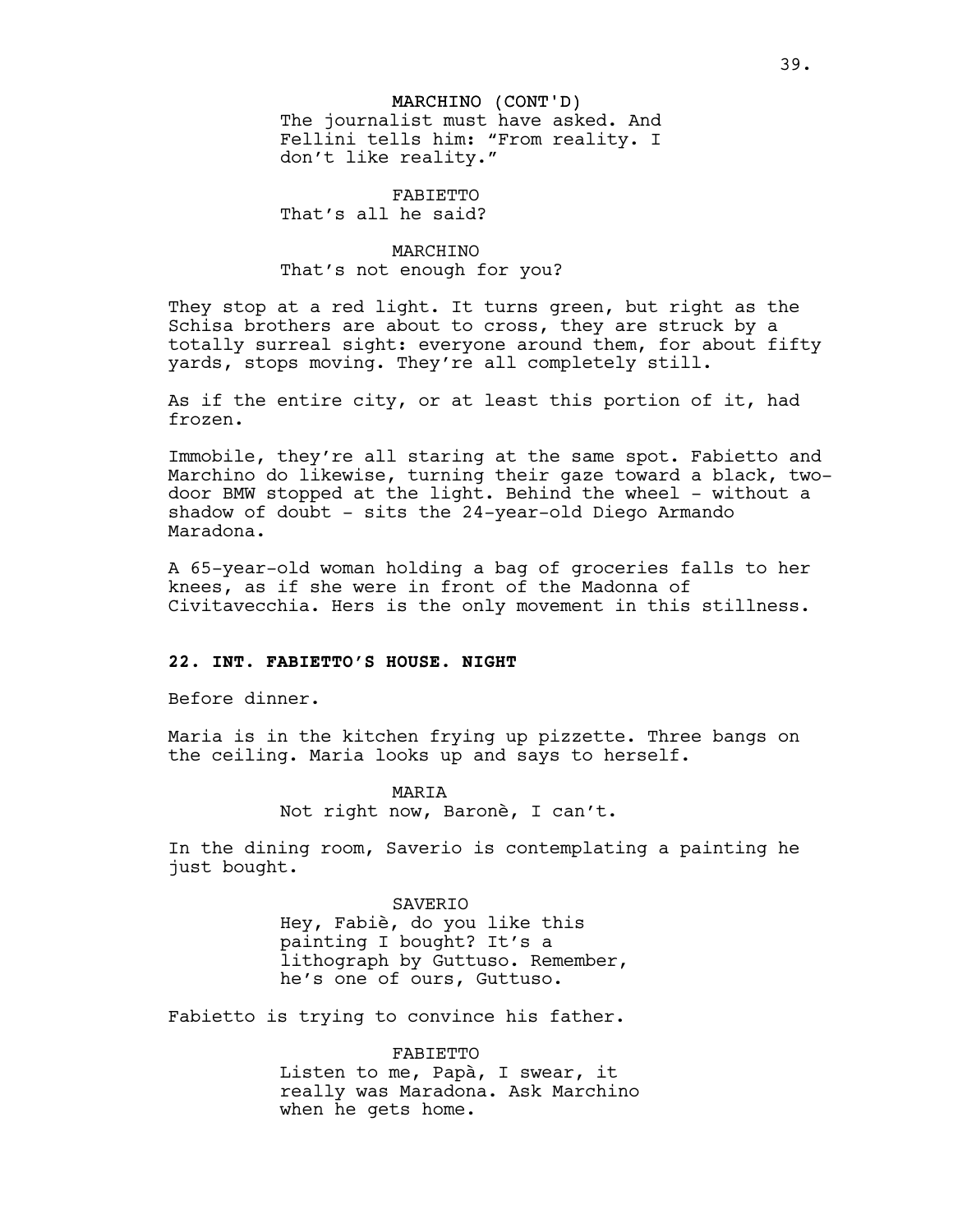Saverio shows his son the front page of the *Corriere dello Sport*, the sports newspaper.

> SAVERIO What crap! Here, read this: "It's final: Maradona stays with Barcelona."

The front door opens and Marchino comes in. Maria appears carrying a pan of fried pizzette.

> SAVERIO (CONT'D) How'd the audition go?

> > MARCHINO

Never mind!

Maria suddenly remembers something.

MARIA

Oh, speaking of auditions, I'd forgotten.

She puts the pizzette on the table and disappears down the hallway.

> FABIETTO Marchì, tell papà it really was Maradona.

MARCHINO It did look like him.

He says distractedly as he places a VHS of "Once Upon a Time in America" on top of the TV.

> SAVERIO What did you rent?

MARCHINO "Once Upon a Time in America."

SAVERIO The one with De Niro? Let's watch it later.

CUT TO:

IN THE BEDROOM.

Maria, as furtive as a thief, talks on the phone. She disguises her Neapolitan accent with on a Tuscan one, awkwardly aspirating the letter "c".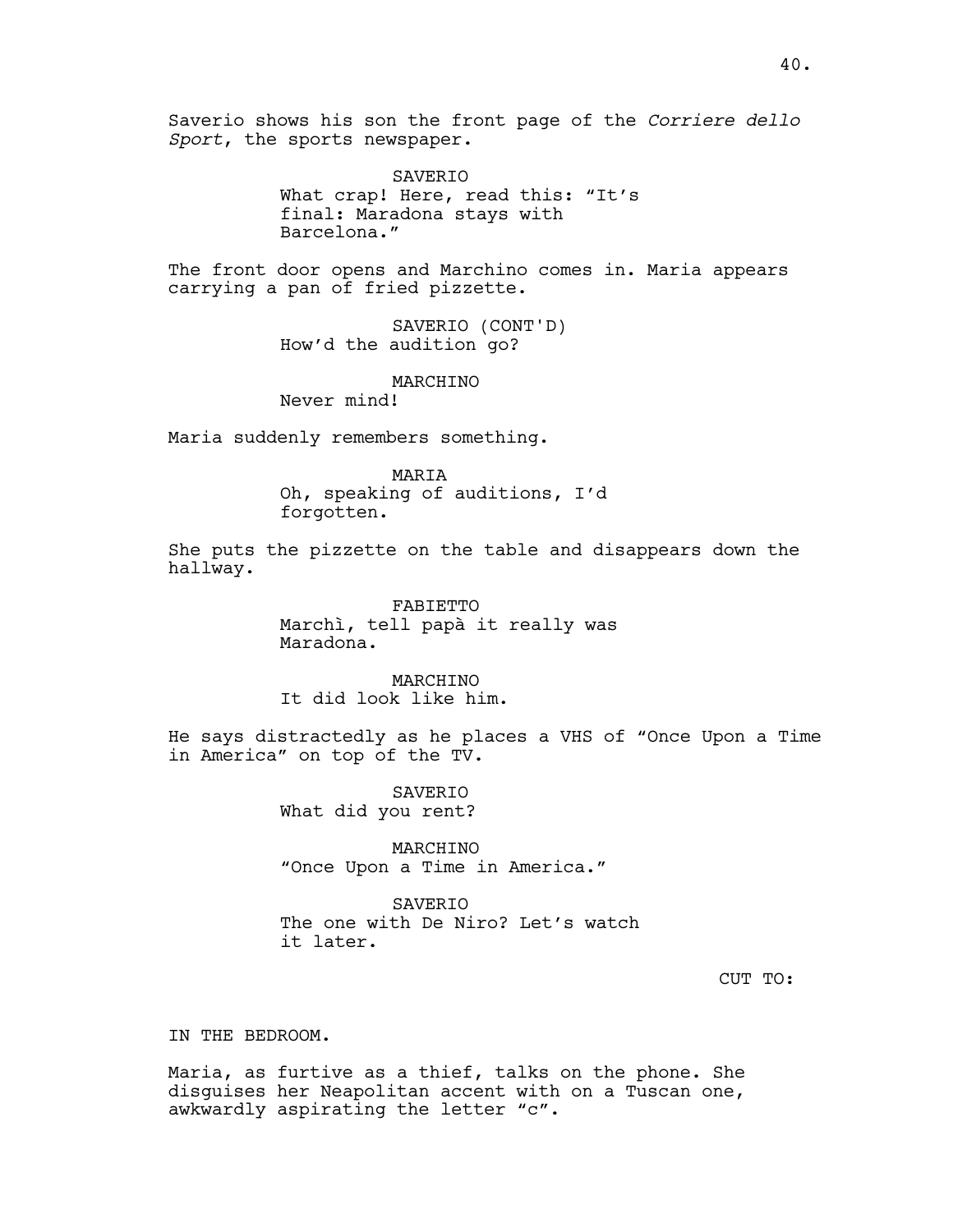Signora Pichler?...Good evening, this is Maestro Zeffirelli's assistant... The maestro tells me he met you at a wedding, if I remember correctly, and was particularly struck by your face. "Luminous and vivacious" is how he put it. Now, as the maestro is about to make a film about Callas, and is searching for his protagonist, well, he would like to see you. Do you think it might be possible to come to Rome to meet with him?

CUT TO:

### IN THE DINING ROOM.

Saverio is changing channels with an intriguing, homemade remote control: a broom handle, which he reaches out toward the Toshiba. He targets the control panel on the side of the TV set and - a complicated maneuver - presses the button without getting up from his chair.

> FABIETTO Papà, why don't we just buy a TV with a remote, like everyone else?

**SAVERTO** Don't talk nonsense! I'm a communist.

Maria reappears from the hallway.

SAVERIO (CONT'D) Did you go to the bathroom?

# MARIA

If only! Daniela's in there.

The sound of someone knocking at the door. Considerable commotion coming from the other side. Maria opens the door.

The entire Pichler family - who live next door - come tumbling in like an avalanche. They're excited, to put it mildly. Graziella, 60 years old, her husband, and three kids, all around 35. They're all enormous, and they're all talking at once, overcome with an irrepressible enthusiasm, so it's impossible to understand a word anyone says. Graziella is about to faint with emotion, so her husband, with his thick Bolzano accent, talks for her.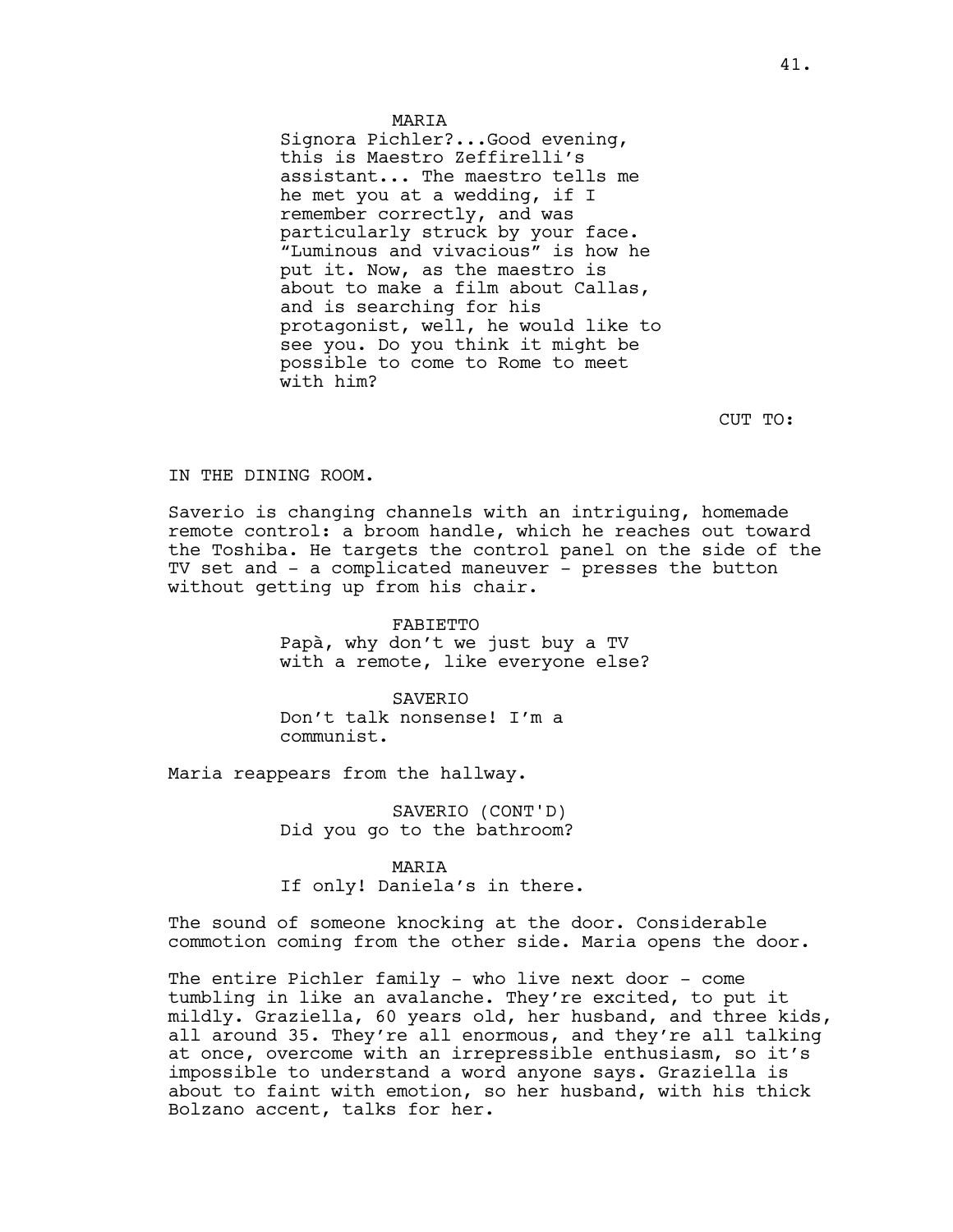GRAZIELLA'S HUSBAND Friends, incredible news. Zeffirelli's assistant called. He wants Graziella to star in his next film.

Marchino would like to die. Maria laughs excitedly. Saverio stares at her, suspicious.

Uncontrollable commotion and compliments. At the front door, which has been left ajar, inevitably appears the Baroness Focale, drawn by all the confusion.

> BARONESS FOCALE What's going on here?

MARIA Fabulous news. Graziella's going to make a film with Zeffirelli. She's going to be Callas.

Even Marchino and Fabietto are growing suspicious now.

MARCHINO How did you know she'll play Callas?

Maria is unruffled.

MARIA

Jesus, I read it in "Gente". I smell an Oscar, Graziella. Remember, don't forget about us when you get to Hollywood.

Graziella, moved and melodramatic, takes Maria's hand and says, teary-eyed.

> GRAZIELLA I'll never forget you, Maria.

MARIA How well you delivered that line!

Graziella is grateful. Then she snaps to, a sudden intuition.

GRAZIELLA Let's get back home. What if Zeffirelli calls again?

Shrieking with delight, the Pichler family, like a hurricane, rushes back home. The baroness, irritated, withdraws as well.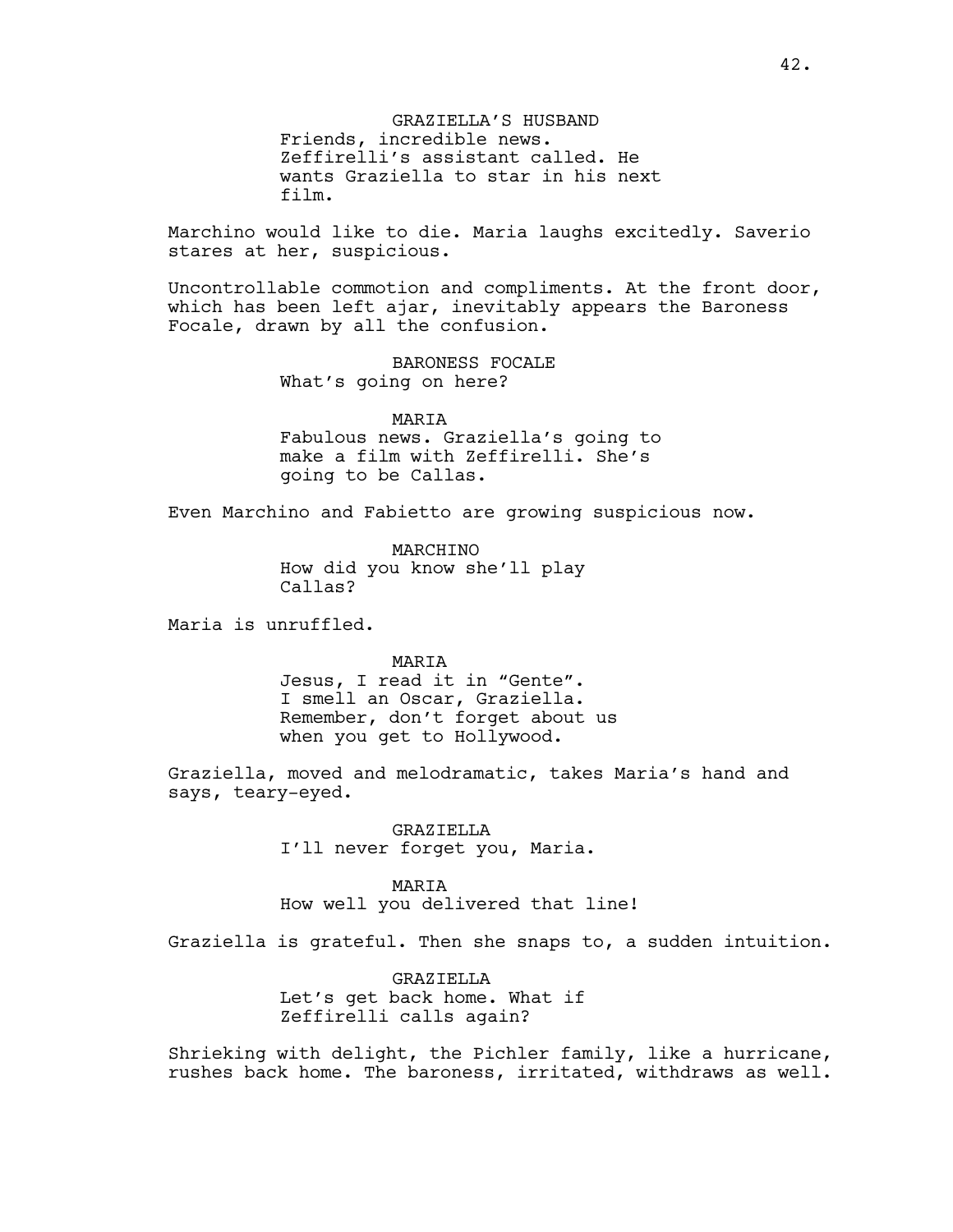BARONESS FOCALE I'm not going to the première. It's bound to be a vulgar spectacle. I'm going back upstairs, I'm fed up.

Maria closes the door. The entire family stares at the guilty party: Maria.

Marchino and Fabietto laugh, and Maria joins in. But not Saverio. He doesn't laugh. He waits for their laughter to die down and then declares severely.

> SAVERIO You really don't want to knock it off, do you, playing jokes on people? You're gonna kill her, though. You'll kill her.

MARIA She'll never know it was me.

SAVERIO (SEVERE) Oh no, Marì, she'll know, alright! Because you are going to go over there right now and tell her it was all a joke. We are communists. We are honest people, to the core.

#### **23. INT. PICHLER HOME. NIGHT**

In a dining room that looks like it belongs in the mountains of Madonna di Campiglio - all light walnut - Maria and Fabietto sit at a long table.

Facing them is the entire Pichler family, serious and frowning.

Graziella, who is frustration personified, goes over to a plate rack and flings it onto the floor in rage. Everyone jumps. Then, on the verge of a nervous breakdown, she points her finger threateningly at Maria and says in a thunderous voice.

### GRAZIELLA

You Neapolitans...you Neapolitans, it's not true what everybody says, that you're all so nice. You are mean. Wicked. That's what you are. I never want to see you again, Maria.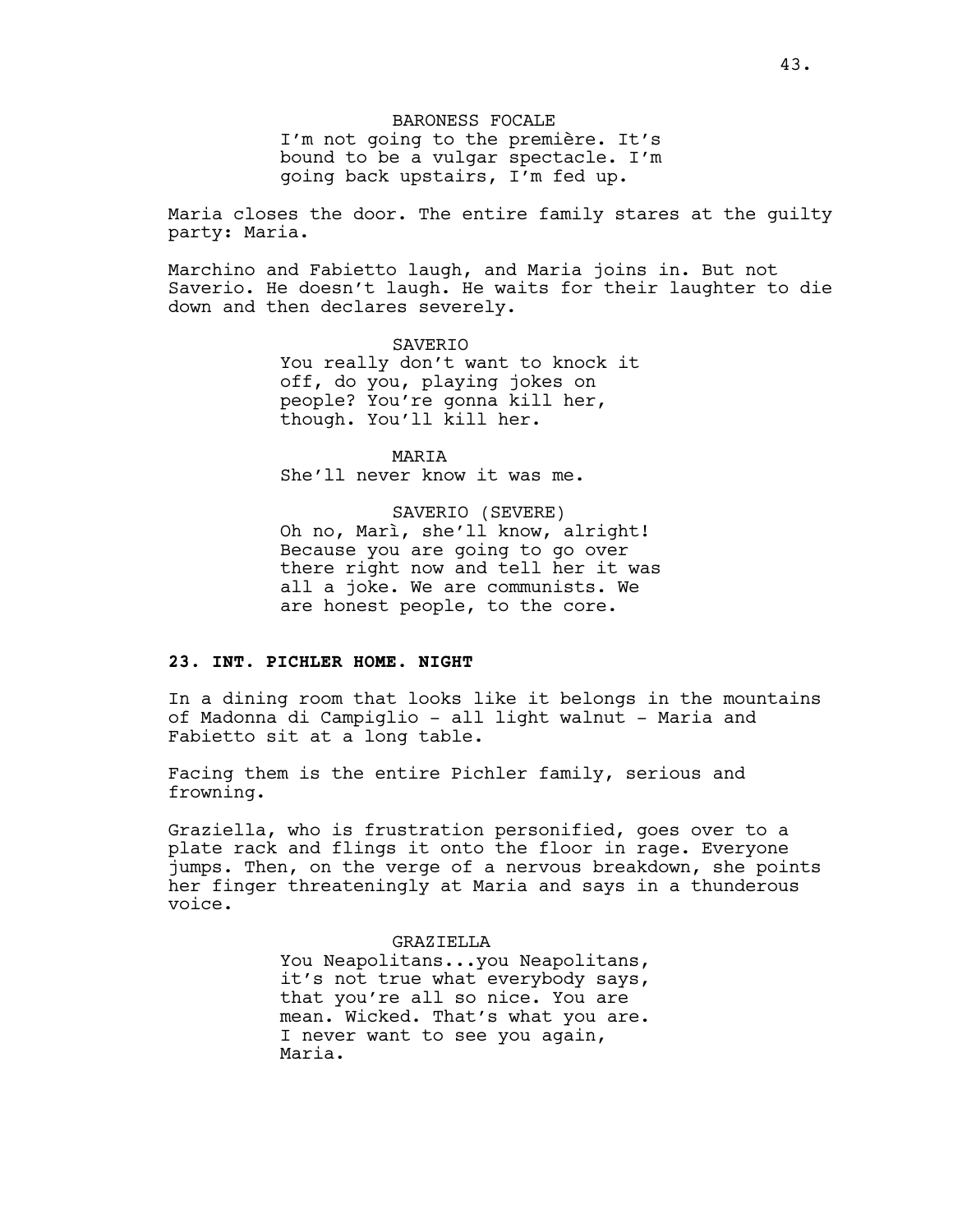Fabietto stares, open-mouthed. Then he notices something irresistible on the table: a tray of bread dumplings. He reaches furtively for one. But Graziella is peremptory.

> GRAZIELLA (CONT'D) And you, don't you dare take a dumpling.

Maria and Fabietto have to struggle to keep from laughing.

# **24. INT. FABIETTO'S HOME. NIGHT**

The phone rings in the middle of the night. Maria turns on the light on her bedside table and answers.

## MARIA

Hello.

WOMAN (V.O.) Has your husband talked to you?

**MARTA** You bitch, what do you want?

WOMAN (V.O.) He hasn't talked to you yet? Well, tell him he better.

She hangs up. In the meantime, Saverio has woken up as well. And he's afraid.

CUT TO:

### FABIETTO AND MARCHINO'S ROOM.

In the dark of the night, Marchino and Fabietto, sitting immobile on their beds, listen to the shouts and stomping coming from the rest of the house, which is all lit up.

> MARIA (SHOUTS)(V.O.) You're going to leave that whore, now, you hear me? You promised me you'd never see her again.

FABIETTO (TO MARCHINO) Who is she talking about? Aunt Patrizia?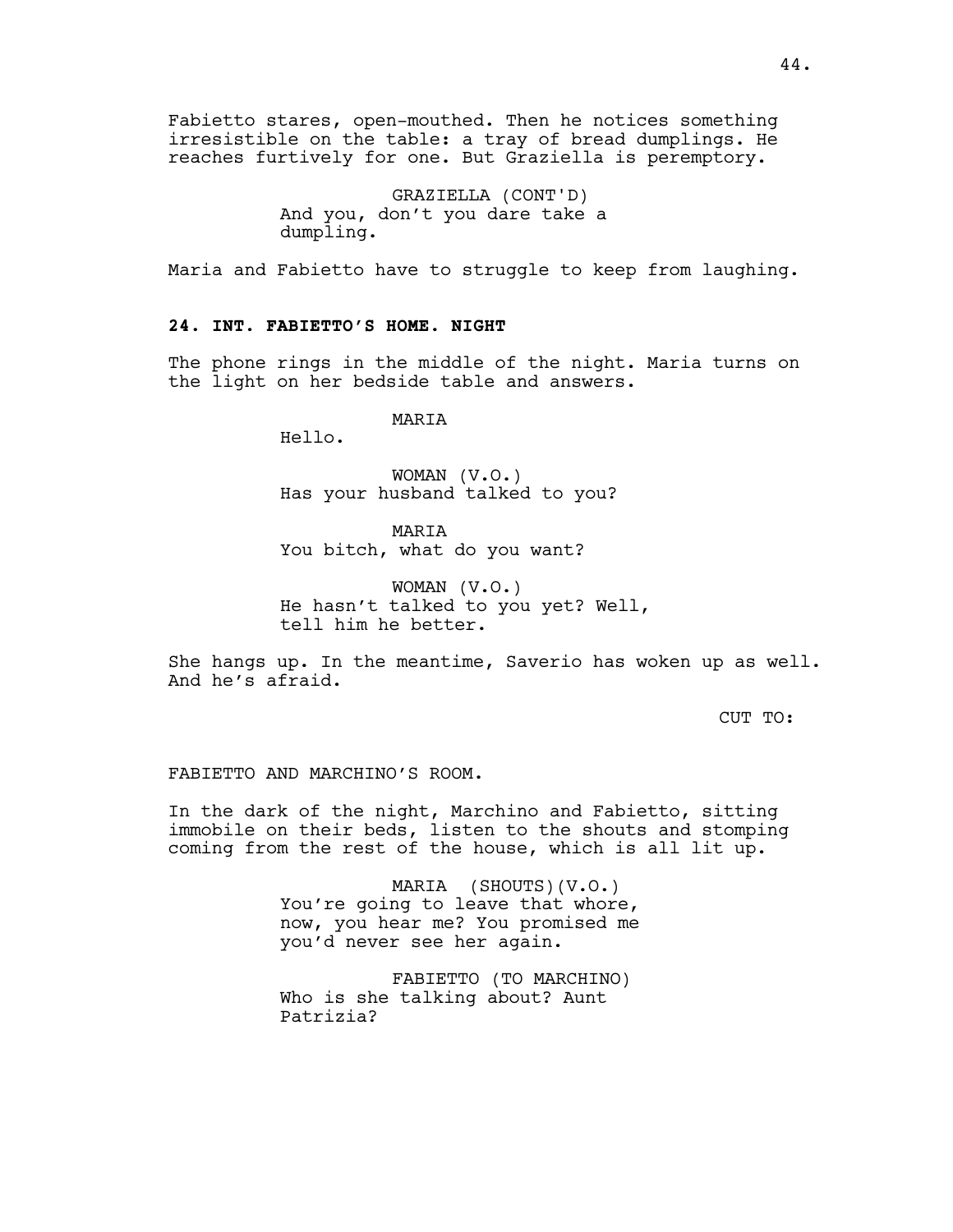MARCHINO What Aunt Patrizia! She's talking about Signora Villa, papà's colleague. He's been seeing her for years.

SAVERIO (SHOUTS)(V.O.) I can't! You know it's complicated.

VOCE MARIA The only thing that's complicated here is your genital apparatus.

Marchino can't help but laugh at that.

But now we hear the sounds of a a violent scuffle.

CUT TO:

IN THE HALLWAY.

Saverio, in a rage, tries to enter the bathroom, but the door is locked.

> SAVERIO (SHOUTS ANGRILY) Daniela, get out of there.

DANIELA (V.O.) No, you get out.

Saverio, filled with rage, storms into the bedroom and slams the door.

All of a sudden, we go from hellish chaos to an unreal silence.

CUT TO:

FABIETTO AND MARCHINO'S ROOM.

Fabietto can't stand the deafening silence. He gets up and leaves his room, in pajamas. He's only 17, and his acne is so bad that he is completely ostracized.

Barefoot, he heads down the hallway.

Fabietto is afraid, he doesn't know what to expect from this silence. He opens the door to the living room, which we have never seen before - the door has always been closed. The room is shrouded in shadows, with flowered sheets covering the furniture, to keep it from getting dusty.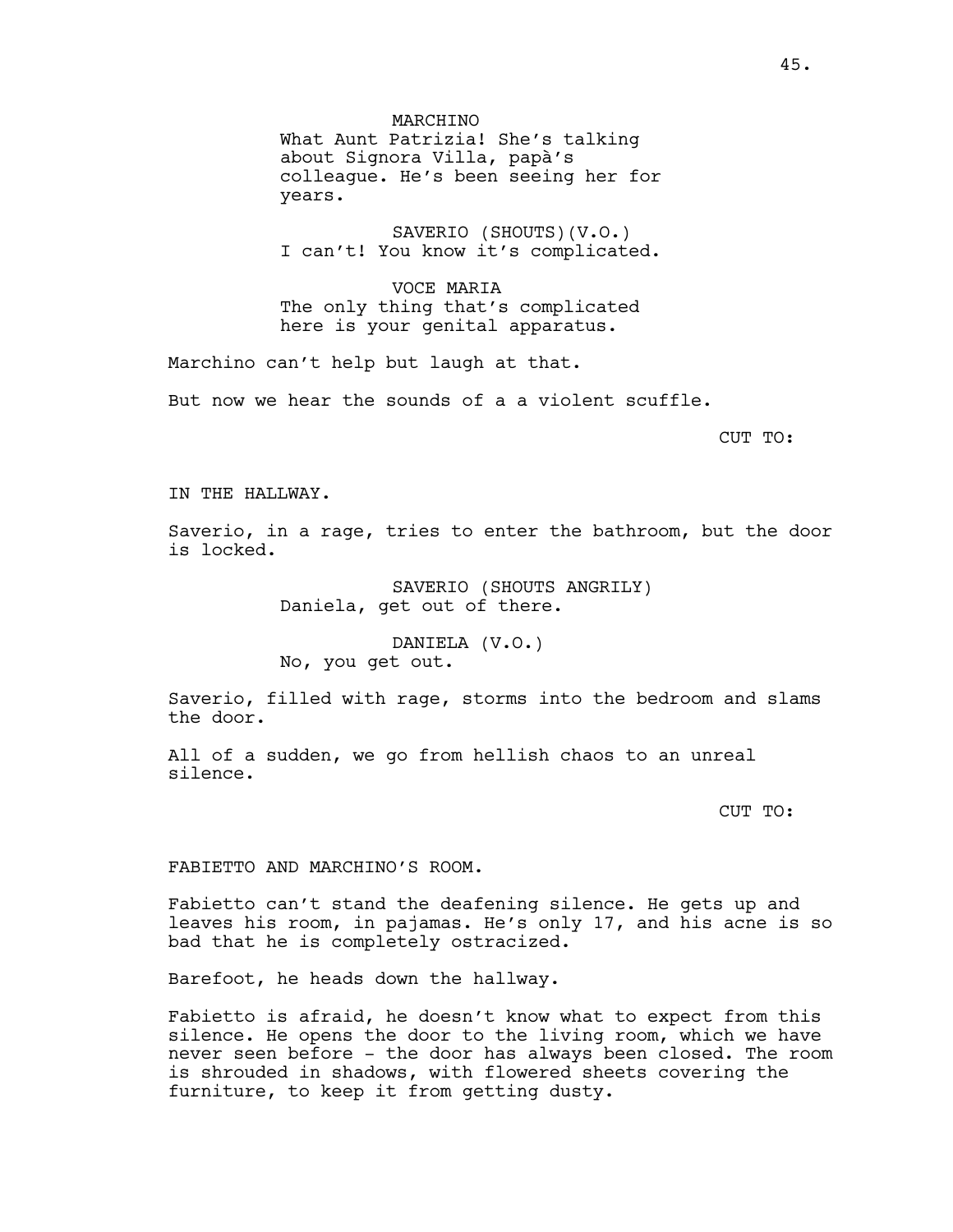In the middle of this vast, strange room, Fabietto catches sight of his mother from behind, standing there in the dark. She is holding three oranges, trying to juggle them, but is having a hard time. She starts to cry, a low rattle that gradually grows louder, stronger. A frightening sound.

Marchino appears and gently takes Fabietto by the arm, saying.

## MARCHINO Let's go back to bed.

CUT TO:

IN FABIETTO AND MARCHINO'S ROOM.

Fabietto and Marchino, sitting on the edge of their beds again.

But their mother's sobbing, which they can hear from the dining room, is overwhelming. Devastating pain. And it simply doesn't stop.

Something happens to Fabietto which he has never experienced before: his legs start to shake, jerking uncontrollably. It's almost like an epileptic attack. But it's not. It's a panic attack.

Marchino goes over, puts his arms around him, tries to soothe him. He whispers insistently.

# MARCHINO Don't think about it. Think about Aunt Patrizia. Think about Maradona.

Fabietto is still trembling like an epileptic.

MARCHINO (ALARMED) (CONT'D) What the hell's wrong with you?

The phone rings again. Again, the world comes to a halt.

CUT TO:

IN THE KITCHEN

Maria, in a rage, hurls herself at the phone.

CUT TO: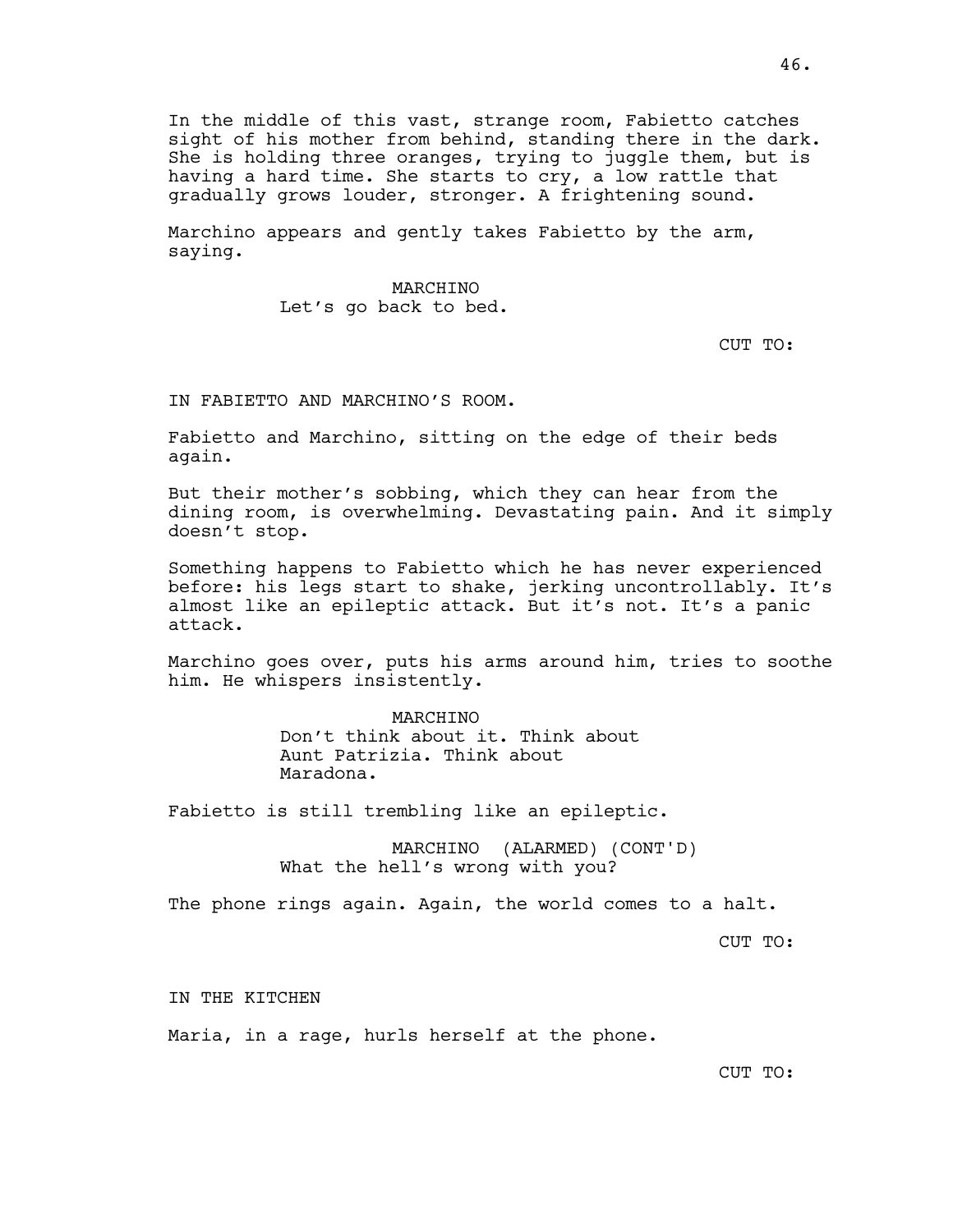THE BEDROOM.

But Saverio is quicker. He answers. Listens silently.

Marchino and Fabietto appear at their bedroom door. Maria arrives, in a frosty rage.

MARIA

Pass me the whore.

But Saverio gestures to them all to keep quiet. He listens attentively, not saying a word. They all wait. Saverio, as if in a trance, merely says.

SAVERIO

Okay, ciao.

He hangs up and looks at his wife and sons.

In a daze, Saverio says.

SAVERIO (CONT'D) That was Filippo Anzalone, a colleague of mine. He stayed late at the bank, dealing with all the paperwork. He wanted to let me know right away.

The others look at him uncomprehendingly.

### MARCHINO

What?

Then, in a flat voice, Saverio says.

**SAVERTO** Thirteen billion in bank guarantees. Napoli has bought Maradona.

Marchino and Fabietto are weeping. And we'll never know what for!

Fabietto whispers to his brother.

FABIETTO We have to tell Uncle Alfredo right away.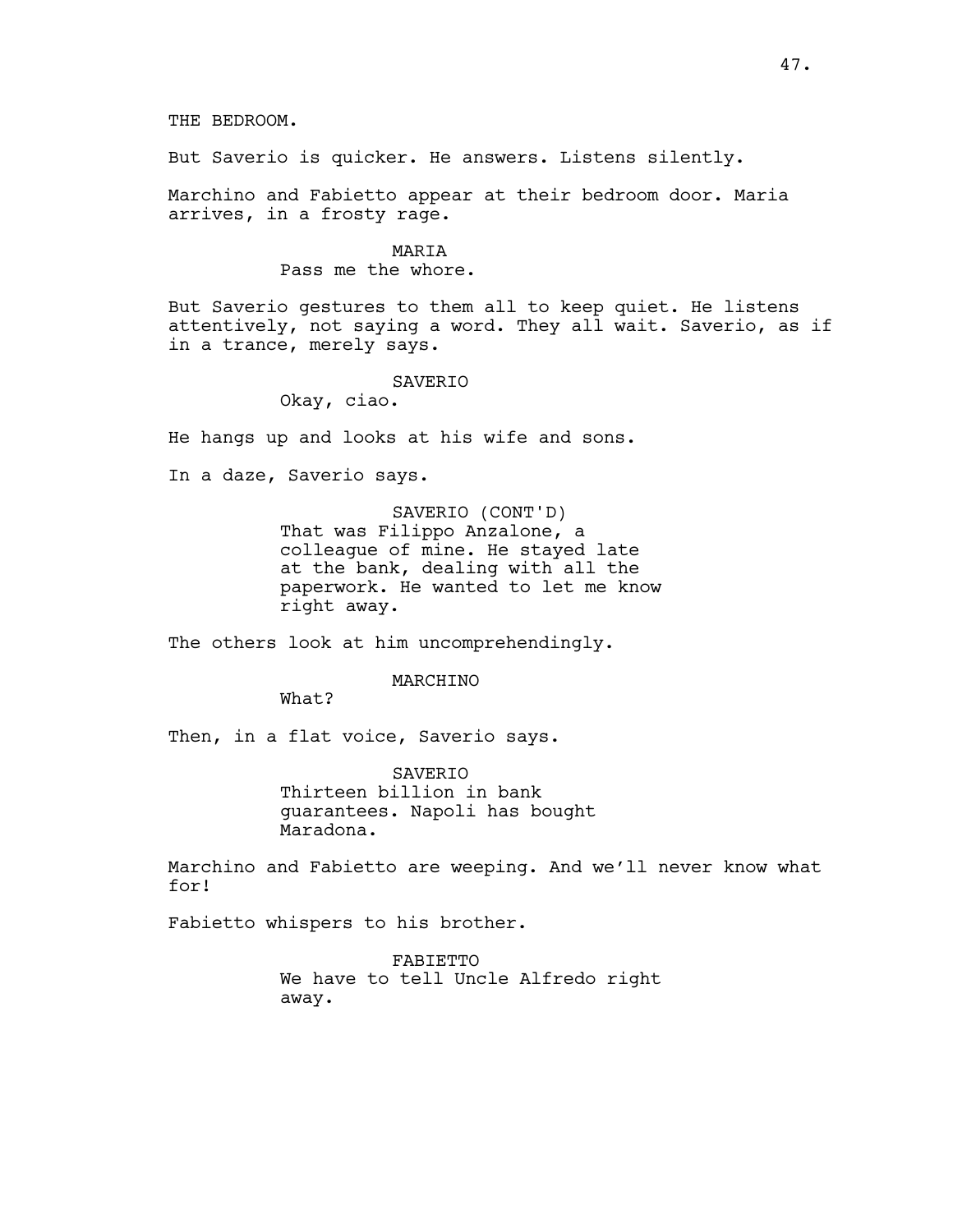# **25. INT. BANK OF NAPLES. DAY**

The Bank of Naples headquarters on Via Toledo is a majestic example of rationalist architecture, laden with polished marble and spacious halls that inspire a certain reverential awe.

Fabietto enters cautiously. He eyes a doorman and asks deferentially.

> FABIETTO Saverio Schisa.

DOORMAN Fifth floor. Third door on the right.

Fabietto heads toward the elevator. Every now and then a man goes by in a jacket and tie, or a woman in a suit. Fabietto searches for signs of a possible Signora Villa on every female face.

CUT TO:

#### SAVERIO'S OFFICE.

A typical bank manager's office. A glass divider gives on to a large room where a dozen or so employees are stationed around a large table, all on the phone, all talking non-stop.

Fabietto, alone in his father's office, stares at the table of bank employees. No sign of Saverio yet. The thing that strikes him most are the shoulder rests they all have, which cradle the receiver against their ears. He's never seen one before.

He shifts his gaze to his father's desk, and notes that there are photos of him and his brother Marchino, but none of his sister.

Saverio comes in, wearing a jacket and tie. He makes an effort to appear normal.

> SAVERIO Hey Fabiè, happy birthday.

He kisses him on the cheek.

SAVERIO (CONT'D) You've never been here before?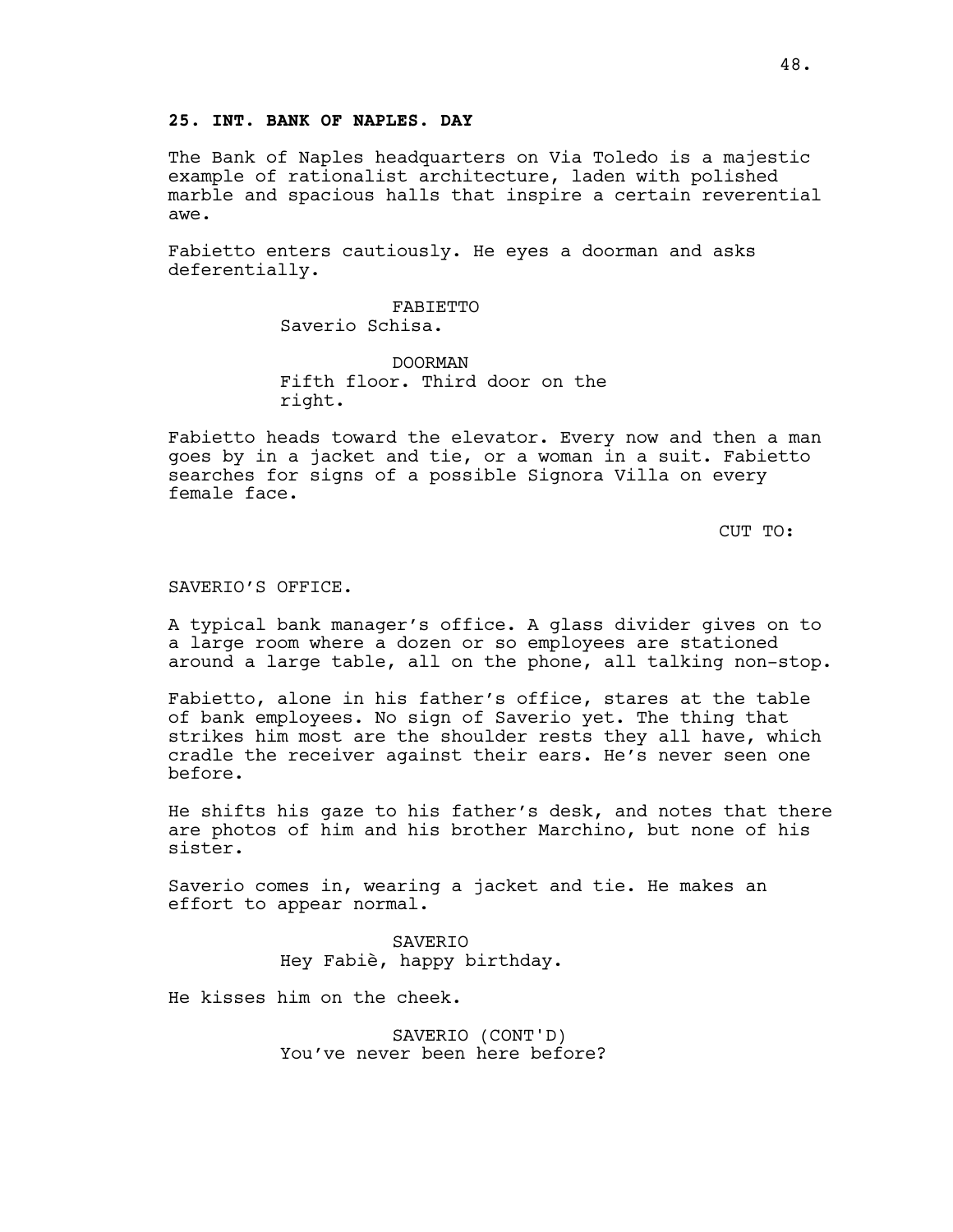FABIETTO When I was little, but I'd forgotten.

SAVERIO So, what are you doing tonight, to celebrate? Have you made plans with your friends?

Fabietto, uncomfortable, doesn't reply. Saverio is embarrassed.

> SAVERIO (CONT'D) I won't be coming home tonight, unfortunately. So we won't be able to celebrate together. Mamma is real pissed, you know...

FABIETTO (INTERRUPTS HIM) I don't have any friends, papà.

Saverio freezes. He doesn't know what to say.

Fabietto turns his back to him and says, all in one breath.

FABIETTO (CONT'D) All I have is you and mamma, and I try to stay close to Marchino. But it gets harder all the time, he's eight years older than me.

Saverio comes out with something truly inappropriate.

SAVERIO Don't you have a girlfriend?

FABIETTO

Yeah, right!

Saverio tries to act like a normal father, but he can't. He goes over to his son, takes him by the shoulders and turns him around to face him. He looks him in the eyes, which are brimming with tears. He tries to comfort him, in his own way.

SAVERIO

Look. Soon, and I mean very soon, you're going to have yourself a girlfriend, and all this sadness, you won't even remember it anymore.

Fabietto nods, struggling to hold back his tears.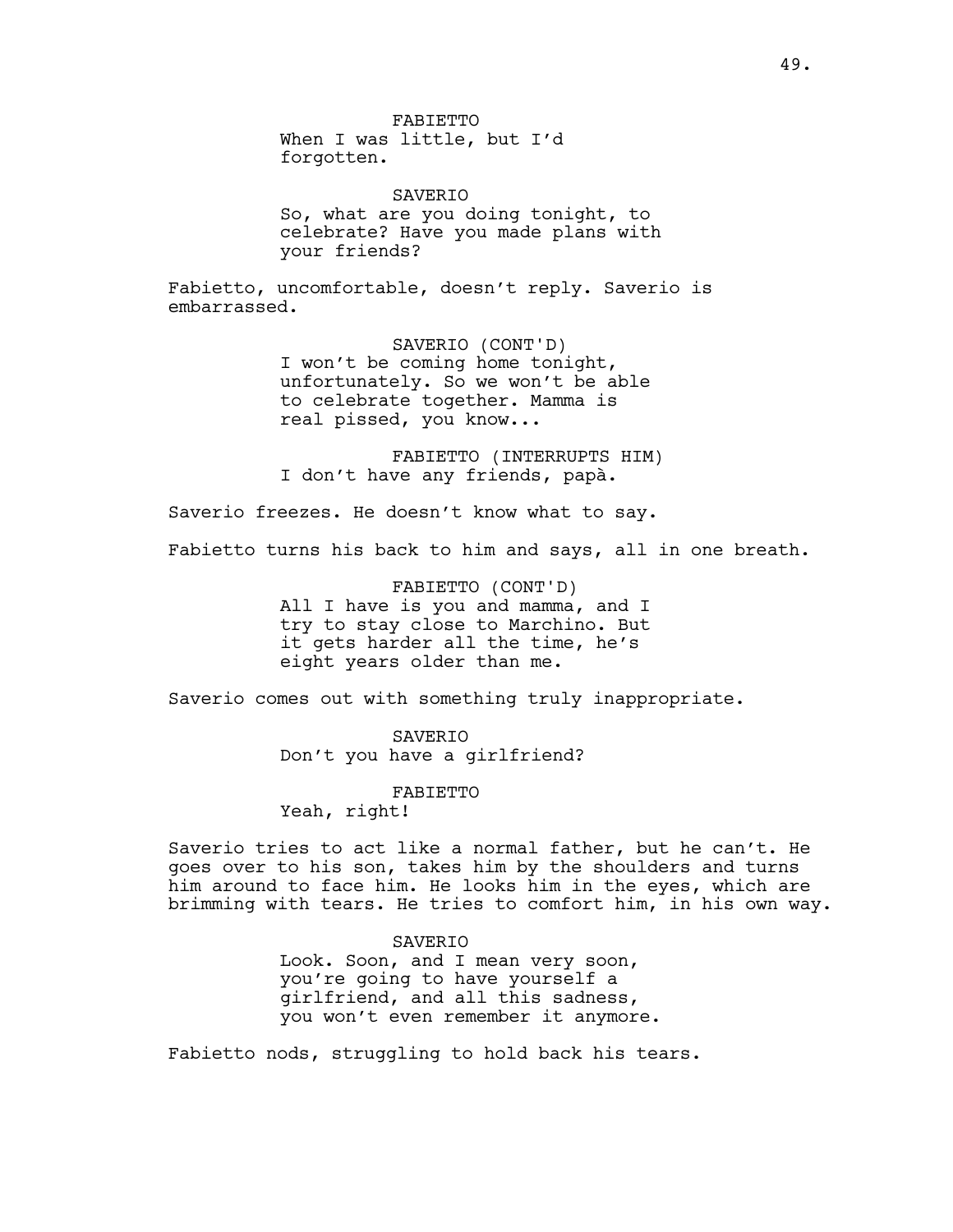SAVERIO (CONT'D) But listen to your papà. Let me give you a little advice.

Fabietto waits.

SAVERIO (CONT'D) The first time...the first time, just take what comes. Understand? No need to go for subtleties. Even a dog-face will do. You just have to get this first time the fuck out of the way, understand what your papà is saying?

Fabietto can't help but laugh. Even Saverio starts laughing, a little relieved. They've managed to reconnect, at least for a moment.

Saverio puts his hand in his jacket pocket and pulls out an envelope.

> SAVERIO (CONT'D) Your birthday present.

Fabietto opens the envelope: a season ticket for the soccer stadium. Fabietto can't believe his eyes. Saverio is glad.

> SAVERIO (CONT'D) Curva B, naturally.

Fabietto, in a daze.

FABIETTO

Thank God.

Saverio, as he goes to put on his coat, says.

SAVERIO Don't thank God, thank me, I'm the one who bought you the season ticket.

Saverio looks at his watch, in a rush.

SAVERIO (CONT'D) Walk with me a bit?

Fabietto nods. His father grabs his coat.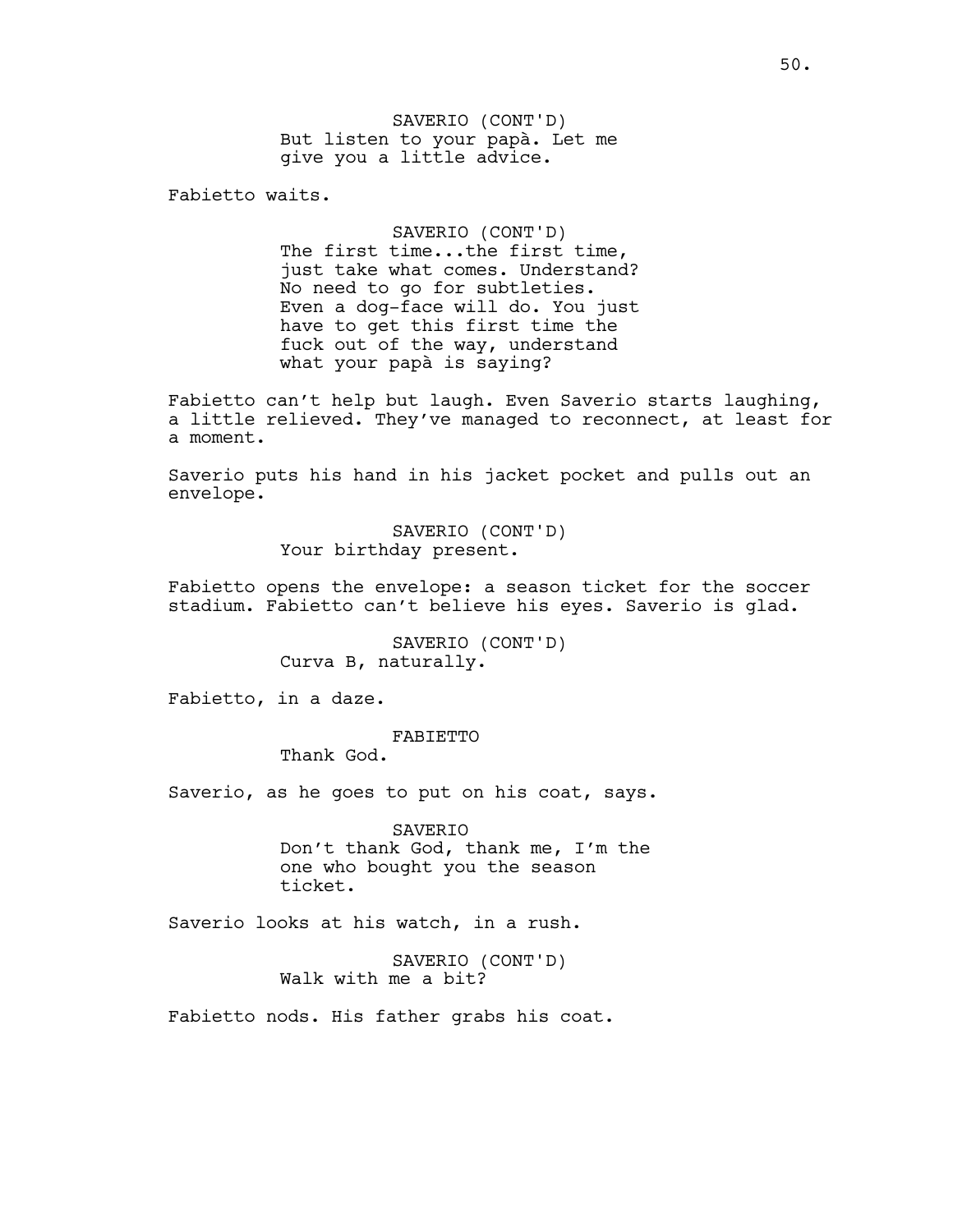# **26. EXT. VIA SAN DOMENICO PARK. DAY**

Maria, sad, makes her way along the flower-lined street, lugging two heavy bags of groceries. She catches sight of Mariettiello, polishing his brown 127 Fiat. When he sees her, he stops his polishing and runs to help her.

> MARIETTIELLO Signora Maria, let me help you.

### MARIA

Thanks, Mario.

She hands him the grocery bags and they walk together toward her building.

> MARIA (CONT'D) How's your papà, Mario?

### MARIETTIELLO

Papà loves me.

Maria is jolted with tenderness. When they are almost at her building, Maria glimpses her son Marchino, hunched furtively behind a car, kissing a splendid girl with all the passion of young love. She pretends not to see him, and keeps walking with Mariettiello to her door.

### **27. INT. ELEVATOR. DAY**

Maria, Mariettiello, and the grocery bags make their silent ascent in the elevator. Maria catches her reflection in the mirror. She scrutinizes her face, and finds that she is sad and exhausted, that she has grown ugly and old. Her eyes begin to fill with tears. Mariettiello notices. He is dismayed, but says nothing. He does do something though. He takes a big black marker out of his pocket and starts drawing on the elevator wall: a giant cock. Maria, astounded, says to him.

> MARIA Mario, what are you doing?

Mariettiello, in an innocent, natural voice, replies.

MARIETTIELLO I wanted to make you laugh, Signora Maria.

And Maria, in the midst of her tears, finds the strength to do just that.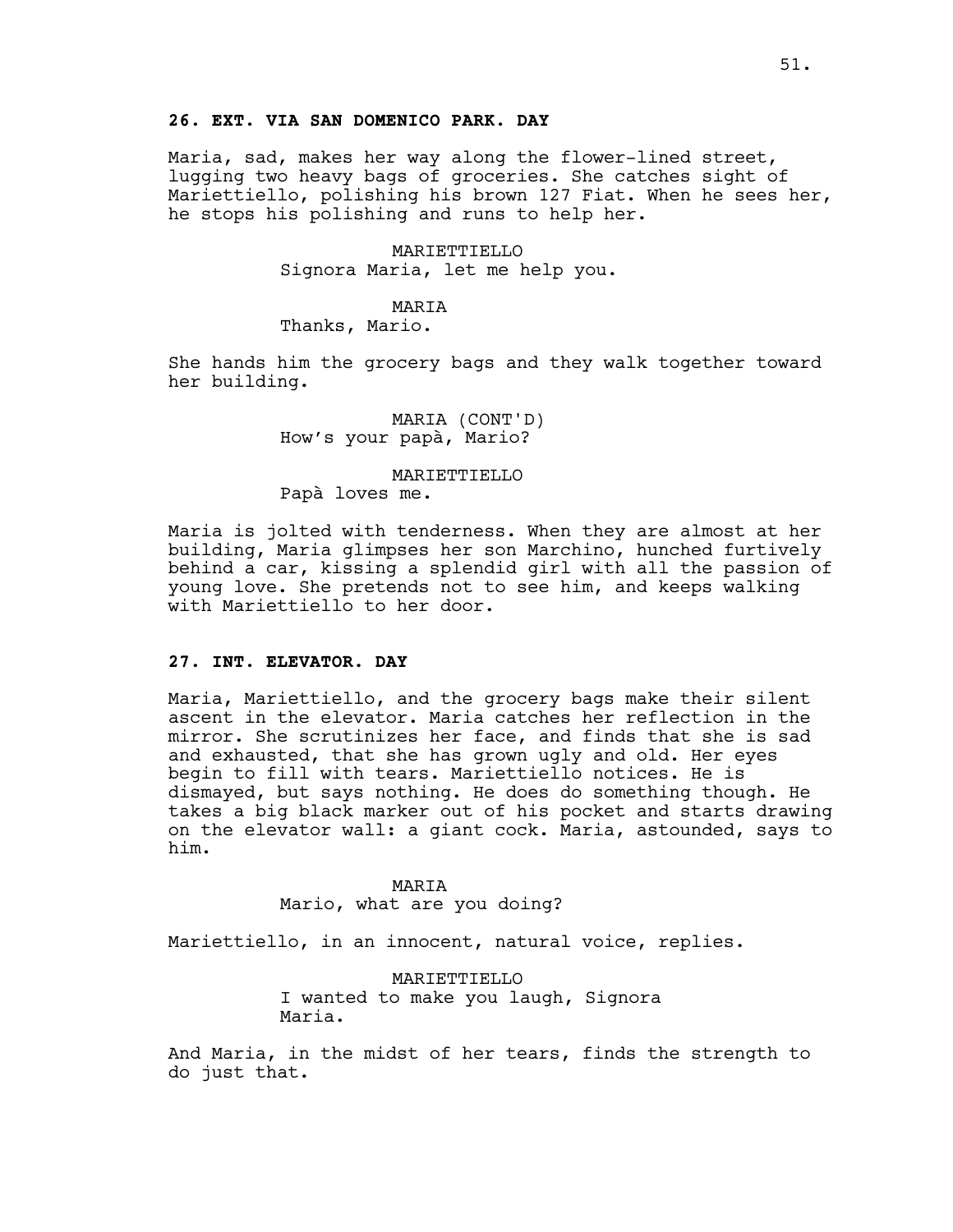## **28. INT. GALLERIA UMBERTO / PIAZZETTA SERAO. AFTERNOON**

Fabietto and Saverio stroll through the Galleria. All of a sudden, as if seized by a melancholy memory, Saverio stops in his tracks and stares at a gated archway. Fabietto looks at his father, whose gaze is glued to a specific point at the entrance.

### FABIETTO

What?

# **SAVERTO** See that column over there?

He gestures with his eyes to a column near one of the shops, with a boy leaning against it.

> SAVERIO (CONT'D) I spent the entire war leaning against that column. I was younger than you. Then, one day, Luigino, the doorman's son, came to get me.

FABIETTO And he took you far away!

A smile chases away Saverio's melancholy.

SAVERIO No, just to there, to Piazzetta Serao. Come see.

Saverio leads the way. He opens the gate and, still talking, they step inside the tiny, empty Piazzetta Serao.

> FABIETTO What was there?

#### SAVERIO

A fifty-year-old lady. For a bit of sugar, or anything to eat, really, this lady would give us kisses, long and slow, on the mouth. And since we kids were all different ages, she had set out bricks for us to stand on, to accommodate all different shapes and sizes.

Silence. Saverio's smile has disappeared and the melancholy has returned to his face.

> SAVERIO (CONT'D) Ingenious, wasn't it? Women are always ingenious.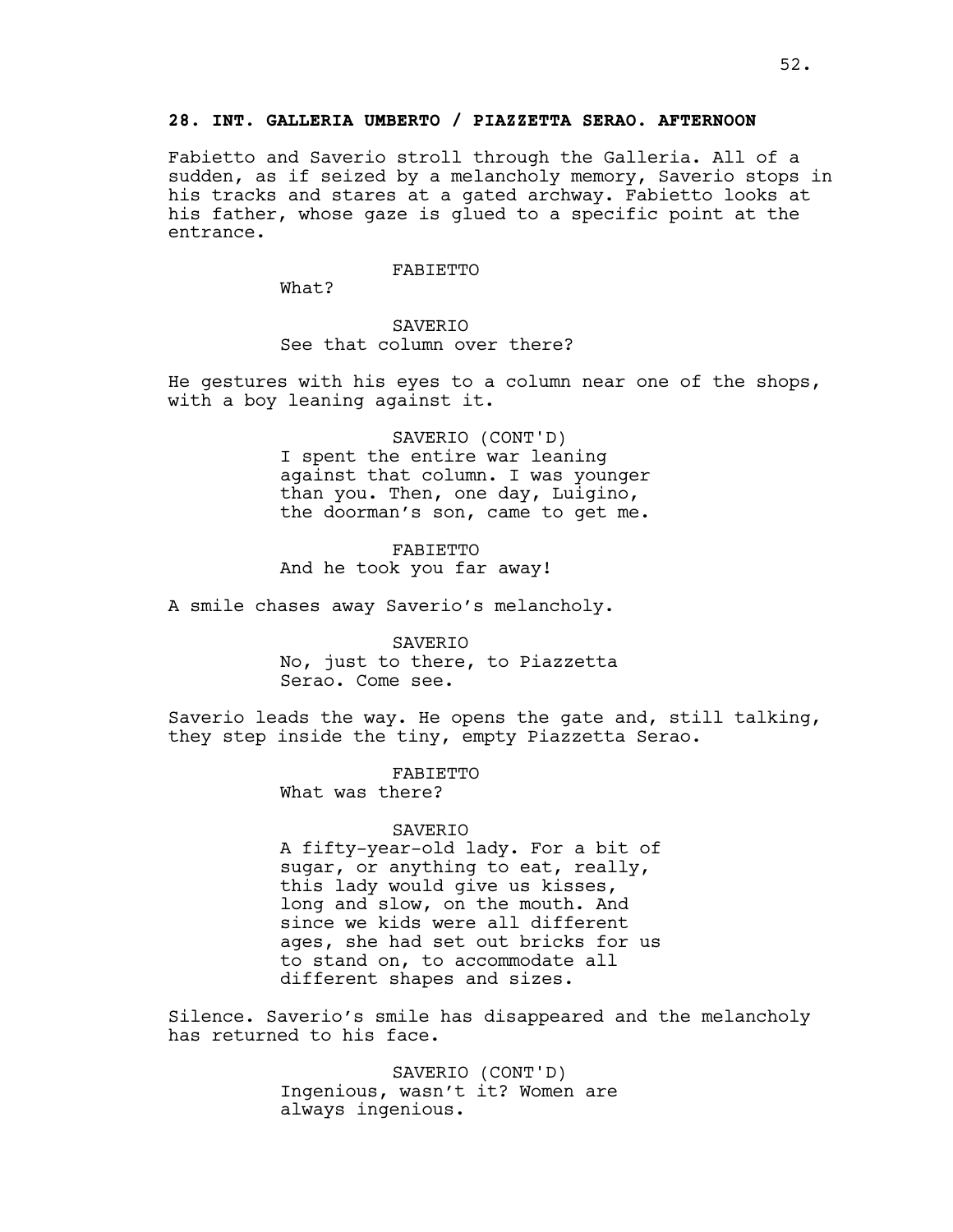Fabietto studies his father's face. Saverio broods, cloaked in sad memories.

> SAVERIO (CONT'D) So actually, Luigino really did take me far away.

Saverio turns, as if on a tour of painful memories. He points in the direction of Via Roma. We see a slice of the street people racing by.

> SAVERIO (CONT'D) And down there, on Via Roma, that's where I first saw your mother. She was running toward Piazzetta Augusteo, that's where the bomb shelter was, where we'd go during the raids. She was late. And worried. And beautiful.

His eyes glisten with tears.

FABIETTO She still is.

SAVERIO Yes, she still is.

But his voice is sad, and lacking conviction. Saverio places his hands on Fabietto's shoulders. Gives him a serious look.

> SAVERIO (CONT'D) Fabiè, stand by your mother. Understand?

Fabietto nods. Saverio turns and, walking boldly, disappears into the Galleria Umberto. Fabietto follows him with his eyes.

### **29. INT. FABIETTO'S HOUSE. NIGHT**

The evening of Fabietto's birthday. He and his mother - and a whole lot of melancholy - sit at the table together, making milk porridge.

> MARIA Really? Are you sure all you want for your birthday is milk porridge? Don't you want me to make you something special?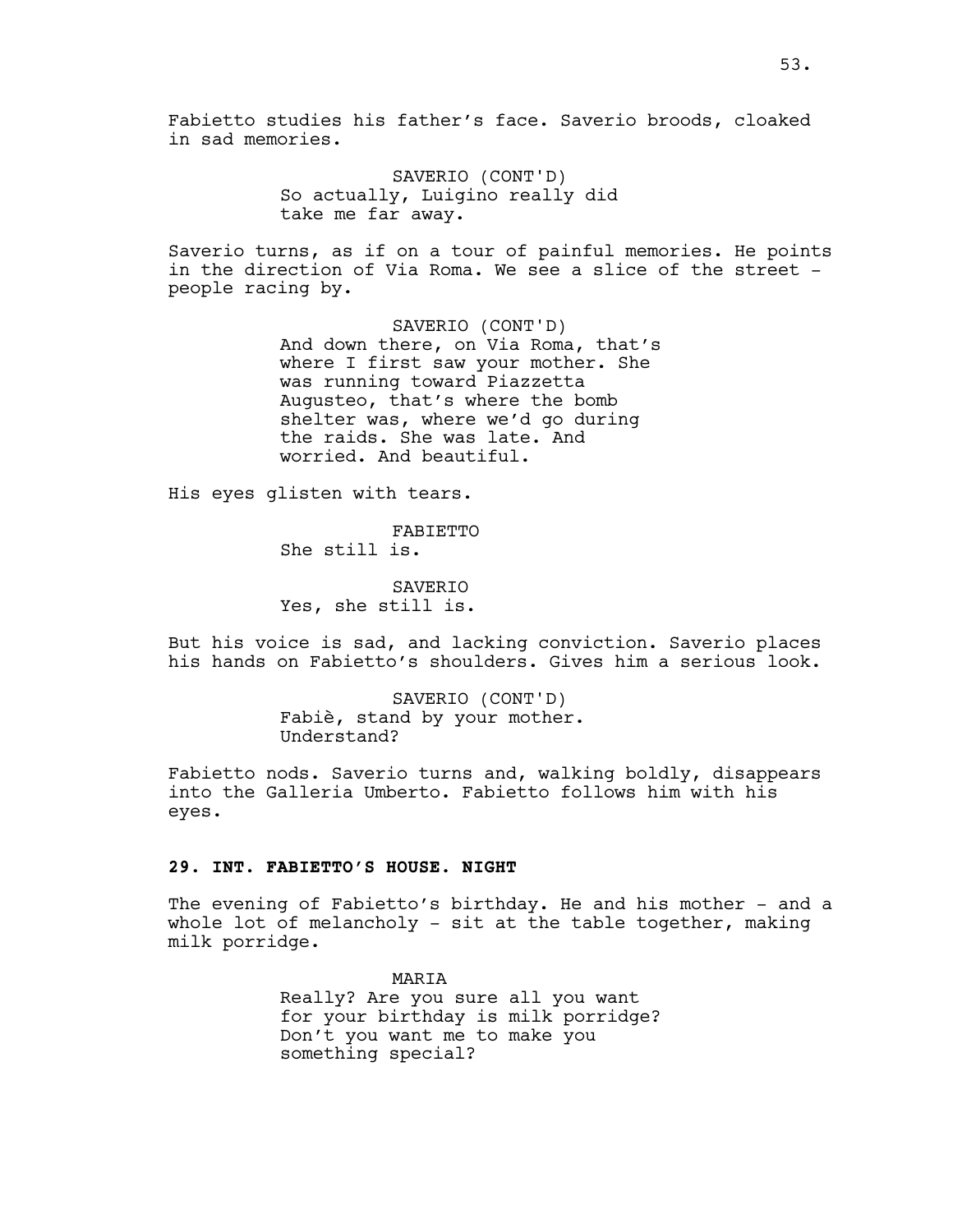### FABIETTO

Milk porridge is special. Besides, I remember, when I was little, and papà would go to Milan for work and you didn't feel like cooking, we would make ourselves some milk porridge and then you'd let me sleep in your bed.

MARIA Maybe he wasn't really going to Milan.

Fabietto doesn't know what to say. Maria tries to chase all these sad thoughts from her head.

> MARIA (CONT'D) What do you want to do after high school?

#### FABIETTO

Philosophy.

### MARIA

What's that?

FABIETTO Or maybe learn to play the guitar. Oh! I don't really know.

MARIA

You want to play the guitar? Then play the guitar. You have to do what you like.

She speaks with a loving tenderness we haven't seen before. Then she sinks back into thoughts about her husband.

> MARIA (CONT'D) Well, I kicked him out because I had to! But I'll let him come back in a few days. Besides, where's he going to go? To her? To a woman who doesn't even know how to make milk porridge? Where else is your father going to find it so good?

Fabietto says nothing. His mother continues to brood.

MARIA (CONT'D) Yes, I'll have him come home on Thursday, so that Friday we can take the furniture to the house in Roccaraso.

(MORE)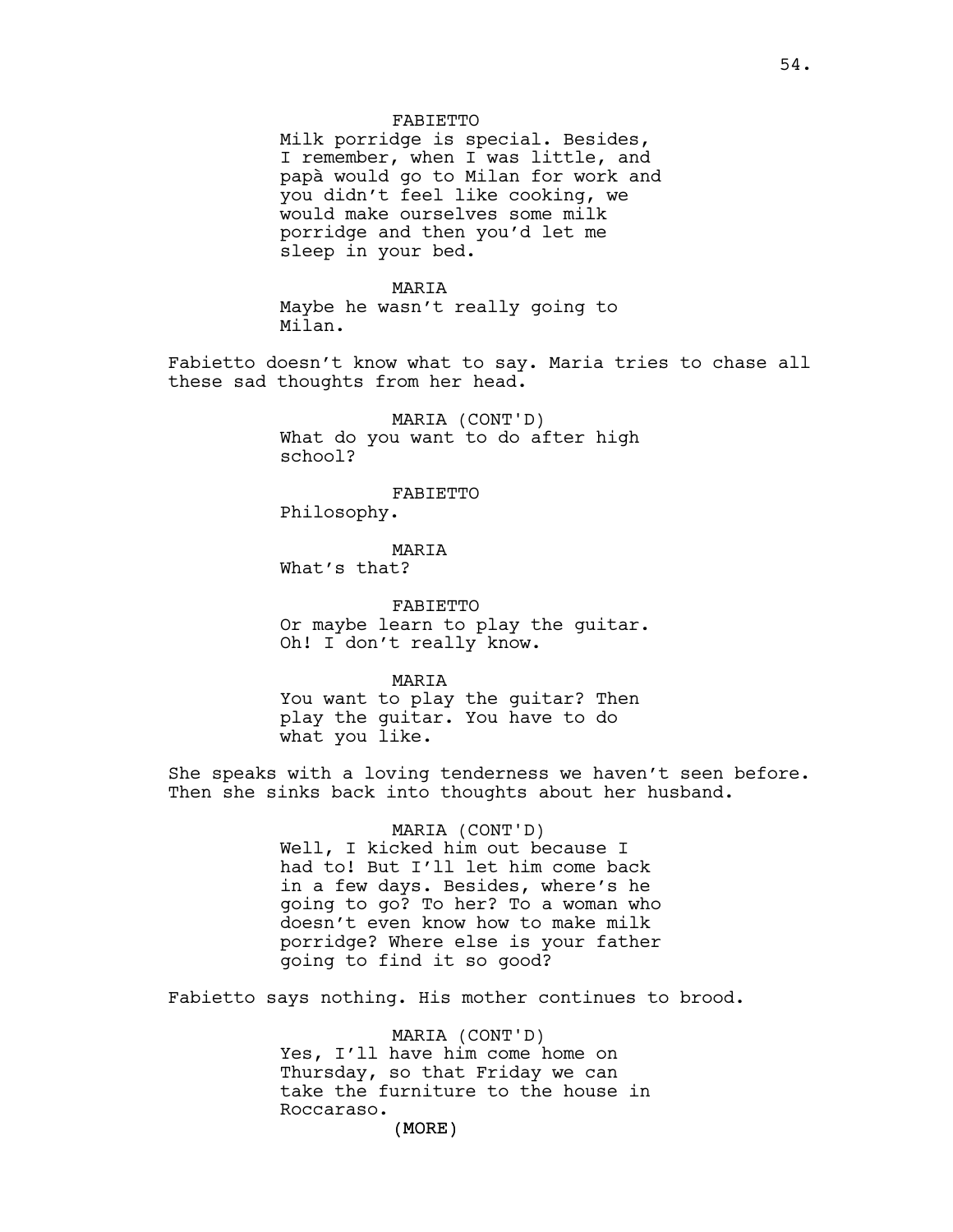MARIA (CONT'D) They finally finished it. I made you tiramisu, you want some?

FABIETTO What about Marchino?

MARIA We've lost Marchino. I saw him with a girl today. Very pretty, I have to say.

Fabietto is surprised. Saddened, he absorbs the blow. His mother notices and tries awkwardly to cheer him up.

> MARIA (CONT'D) Want to play hide and seek? Remember how you'd always hide in my closet?

> FABIETTO (SNORTS) Mamma, I don't fit in your closet anymore.

MARIA (AN EMOTIONAL SMILE) You're right. You've gotten big.

# **30. EXT. VIA SAN DOMENICO PARK. EVENING**

Fabietto and Mariettiello have given themselves over to the evening's silence. Fabietto sits on the low wall, legs dangling, while Mariettiello untiringly dusts the hood of his Fiat 127.

> MARIETTIELLO I meant to get you a present, Fabiè, but I forgot!

FABIETTO That's okay, Mario. It's the thought that counts.

They hear a voice.

KID (V.O.) Marièttiello!

Mariettiello turns. The twins race by on their Ciao motor scooter.

> DRIVING TWIN Hey, handsome.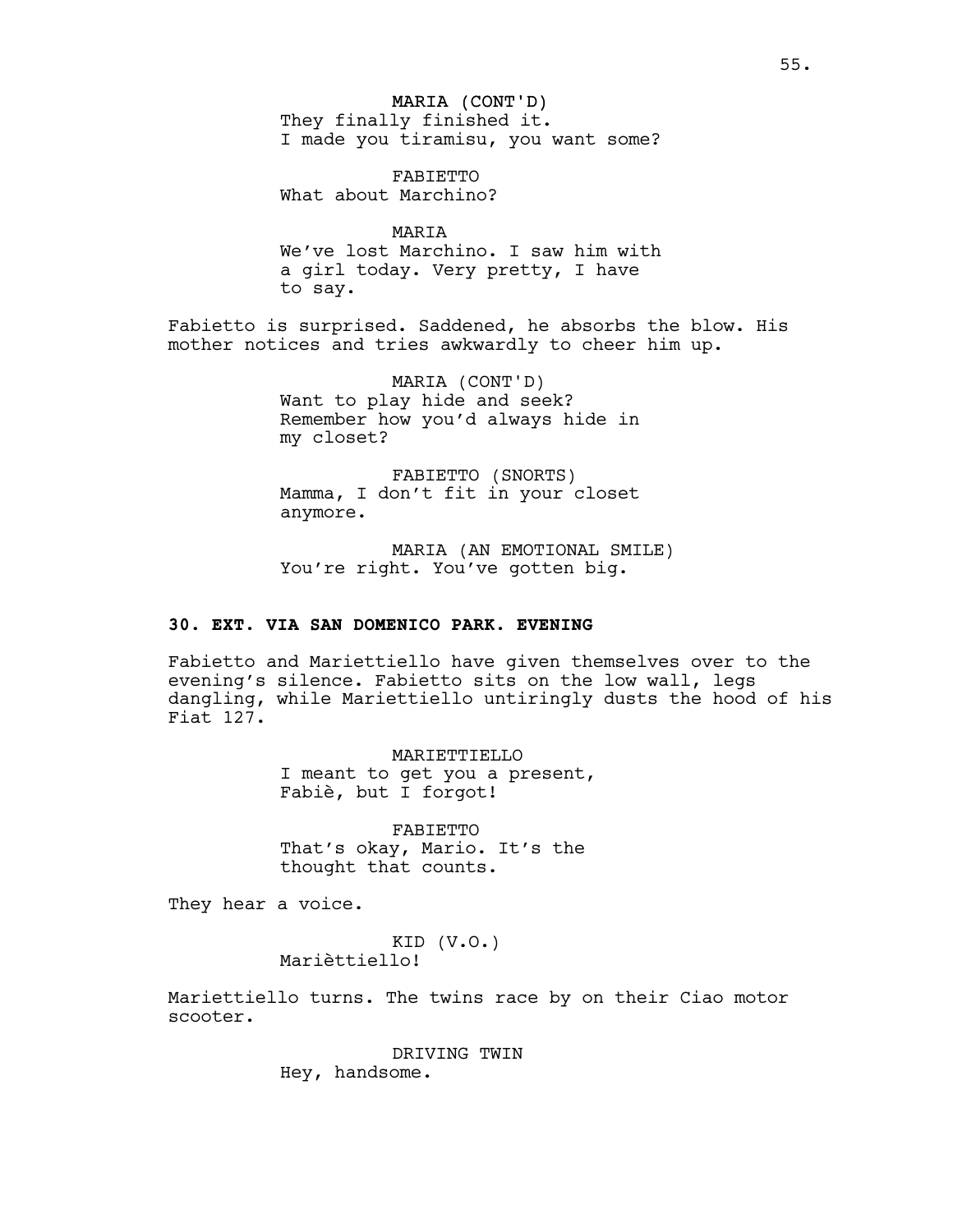## OTHER TWIN We brought you some pizza!

He hurls a steaming Margherita pizza at Mariettiello and then they zoom away.

La pizza hits Mariettiello and his 127 head on.

Mariettiello laughs stupidly.

Fabietto grows even sadder. He gets on his Vespa and drives out of the park.

#### **30A. (EX 55) EXT. STREET/GALLERIA UMBERTO. NIGHT**

Sad and melancholy, Fabietto roams around on his Vespa. He slows down when he gets to the Galleria Umberto, from which emanates a strange, blinding light. Fabietto parks and heads for the entry.

It's like entering a whole new world. Revealing. A different reality.

The first thing Fabietto sees is a man hanging upside-down, a rope around his feet, in the center of the Galleria. Perfectly illuminated, he sways as like a dead man, dangling thirty feet above the floor. To Fabietto's eyes, it is a powerful, perfect image. Unique.

Fabietto spots a bunch of onlookers huddled behind a barrier. He joins them, but a bit off to one side, where it's less crowded. From here he can hungrily observe the galvanizing appeal of a film set. His eyes shine watching the grip crew mounting the dolly, the electricians up on towers angling on the lights, the photography director and his crew gathered around the queen of cinema - the majestic 35mm camera - and the agitated comings and goings of young assistants, whose specific duties escape him.

Fabietto is bewitched by it all. He likes everything about it.

Nearby is a young nerd with small glasses who seems as interested as he is in the glittering life of the set. Fabietto asks him.

> FABIETTO What is it? A Fellini film?

YOUNG NERD No! It's a film by a director named Antonio Capuano.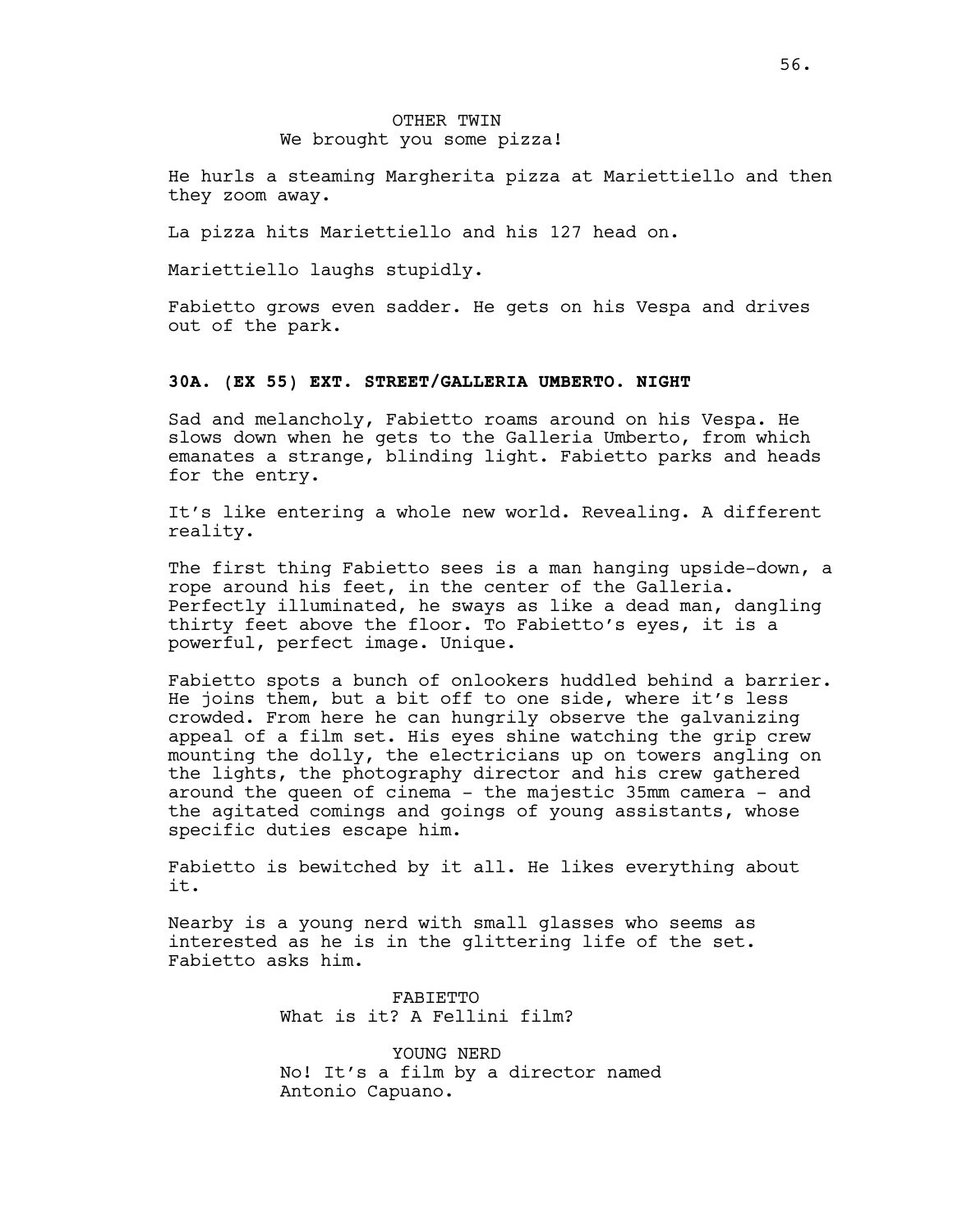Where is he?

YOUNG NERD He's not here yet. He only arrives when they're ready to shoot. And he doesn't have a car pick him up at his house. No. He walks to the set.

He is bursting with joy as he says this, the nerd who knows everything.

The director's absence excites Fabietto.

A stocky, muscular man with brusque mannerisms directs a dozen or so frightened extras to a certain point. He makes it clear that they are not to move. Fabietto studies the extras, and realizes he recognizes one: Legs of Positano. But now, in modest dress and no makeup, she has lost all the cockiness and glamorous appeal she exhibited in Fellini's waiting room.

A persuasive female voice catches Fabietto's attention: a charming 20-year-old with a French accent is speaking loudly with the assistant director.

> FRENCH ACTRESS So can you remind Capuano please? I'm at Galleria Toledo.

> ASSISTANT DIRECTOR Relax. He knows, he said he would be there.

FRENCH ACTRESS Tell him he won't regret it, the show is really beautiful, and it's doing well.

As she says this, she feels someone's eyes on her. She turns and distractedly catches sight of Fabietto, who is staring at her with a dazed, insistent look.

Fabietto, embarrassed, quickly looks away.

The actress goes back to talking with the assistant director.

### **31. INT. FABIETTO'S HOUSE. NIGHT**

The phone rings. Maria picks up the receiver.

MARIA

Hello.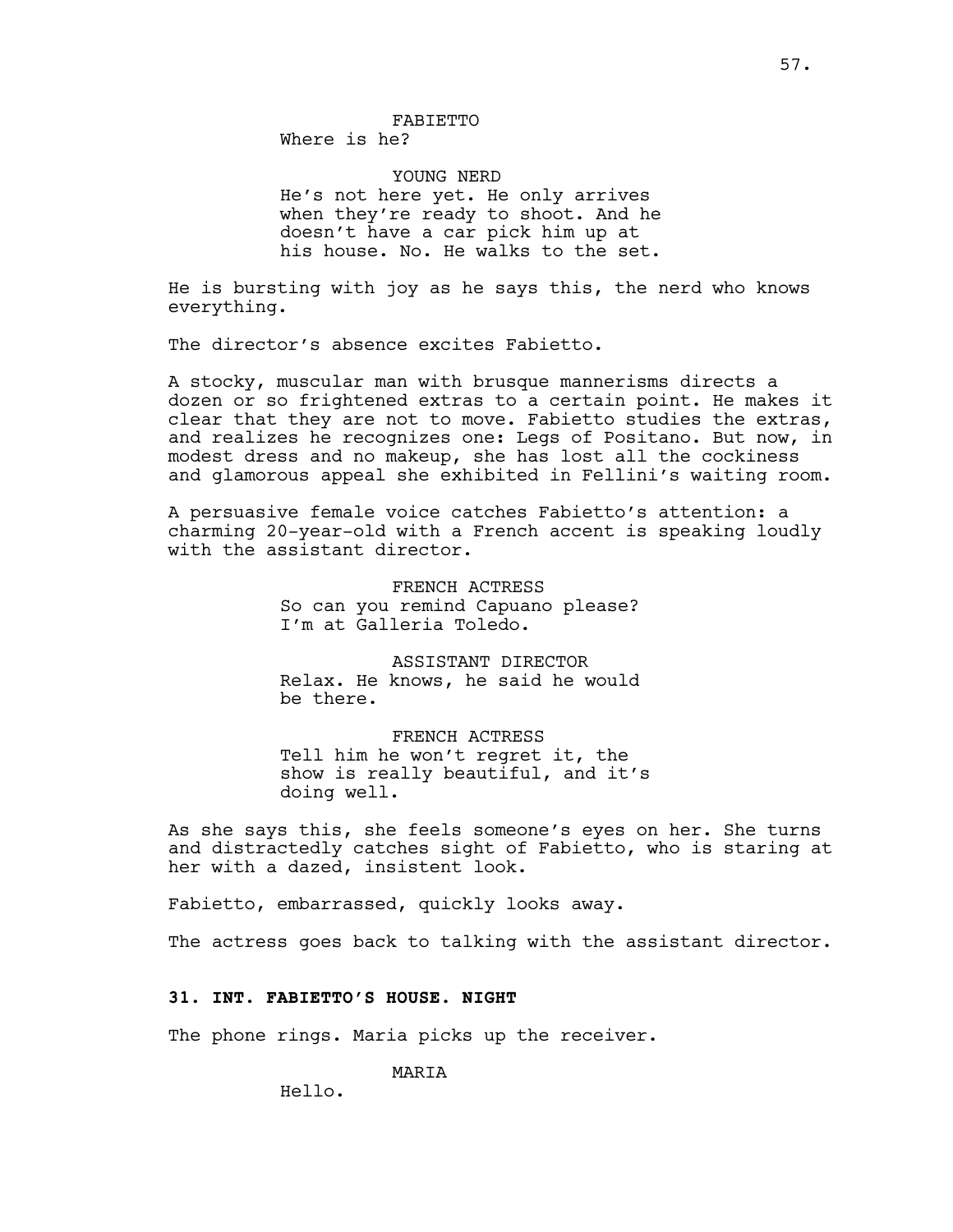MARIA (CONT'D) Hello. Who is this?

Then, out of the silence, comes the familiar sound of Maria and Saverio's whistle. It's Saverio on the other end. He whistles soft and tender.

Maria listens as an involuntary, instinctive smile appears on her face.

CUT TO:

### BEDROOM.

Maria and Fabietto are in the same bed together, like when Fabietto was little.

Fabietto sleeps the way all teenagers do: pimples showing, mouth open, irregular breathing.

Maria doesn't sleep, because she is watching her son. Her eyes betray her emotion as she caresses his cheek.

# **32. EXT. STADIUM. DAY**

Curva B. Sunday afternoon. Napoli-Lazio.

Fabietto is by himself in the heart of the stadium, Ultras all around him. Like everyone, he is focused on Maradona's prowess. The scoreboard reveals that we're stuck at nil nil. The Ultra leaders, standing on the railings, are incessantly inciting the fans to cheer on the team.

All of a sudden, a super fat kid climbs on the railing. It's Fat Armando. He's screaming.

> ARMANDO So guys? We wanna make ourselves heard, or what?

But clearly he's not one of them, because the Ultras all start shouting "stupid, stupid" and the leaders, in no uncertain terms, tell him to get down from the railing. He follows orders.

But Fabietto has recognized him and decides to go meet him. He elbows his way through the crowd and saddles up next to him. He wants to say something, but lacks the courage.

All of a sudden, Maradona scores.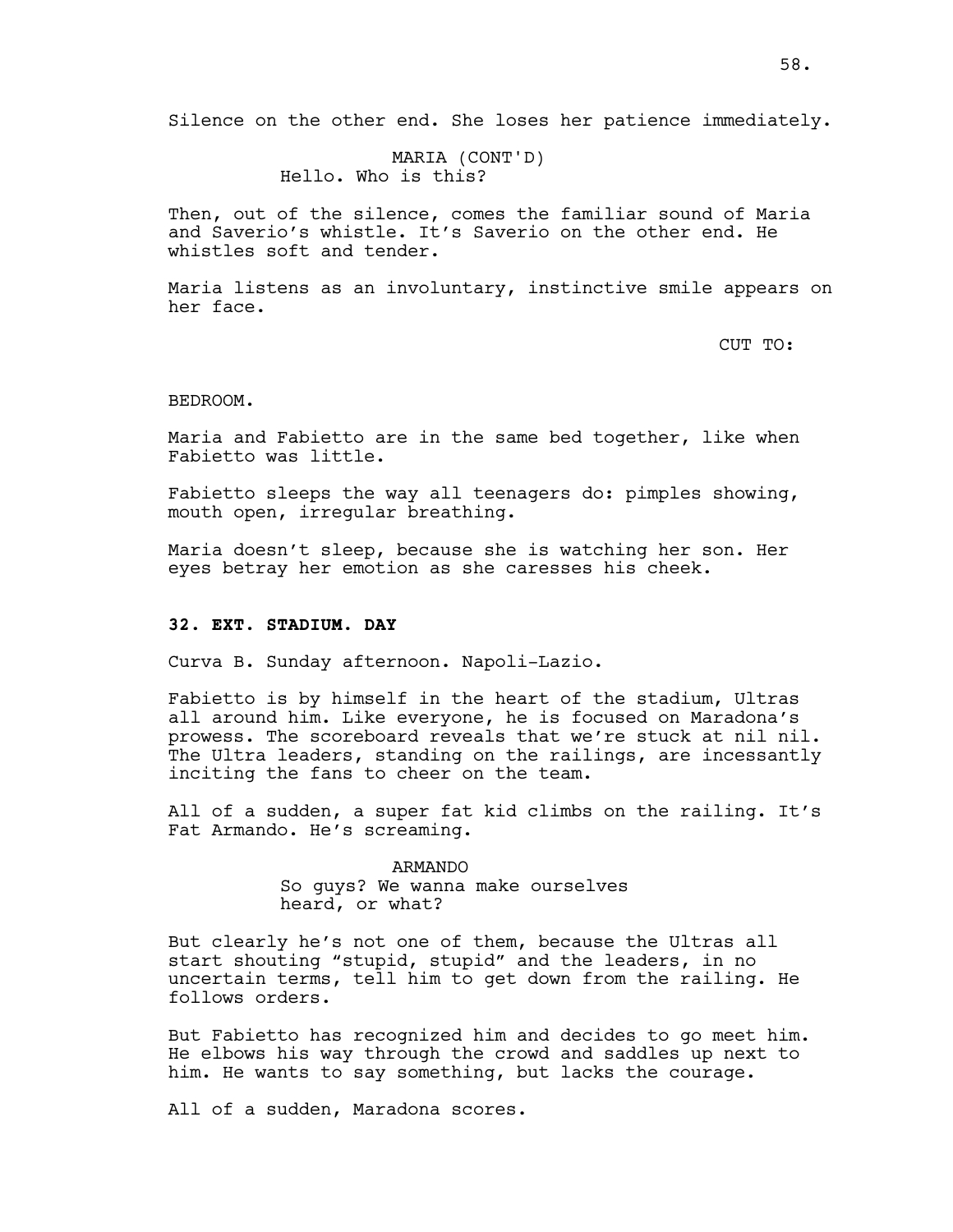Instant bedlam. Everyone is hugging everyone else. Armando and Fabietto hug and shout as if possessed.

They're all still cheering when Maradona scores again, an extraordinary, unforgettable blind lob. Armando and Fabietto go wild.

> ARMANDO (CONT'D) Oh, Fatso, you really do bring good luck! We gotta watch all the games together!

They turn their attention back to the game. Fabietto furtively studies his new friend, then plucks up his courage.

> FABIETTO I've seen you before, you were driving that smugglers' motorboat at Massa Lubrense.

ARMANDO Could be. The sea is my life, man!

Hat trick. Maradona scores from the corner. The stadium explodes.

# **33. EXT./INT. ROCCARASO. CONDOMINIUM BUILDING. NIGHT**

The final pieces of furniture to be moved. Two young guys are in the yard, maneuvering a bulky couch through the French doors. Maria is overseeing the operation. Saverio is in the yard, smoking a pipe.

Tourist season is over, so there is nothing but silence and darkness.

All of a sudden, the two movers turn and stare at the hedge, as if they've heard something. They look worried. Maria notices.

## MARIA

# What's going on?

Neither mover answers her. They put the couch down and continue to peer at the hedge.

Saverio notices them now as well.

FIRST MOVER There's something out there, on the other side of the hedge.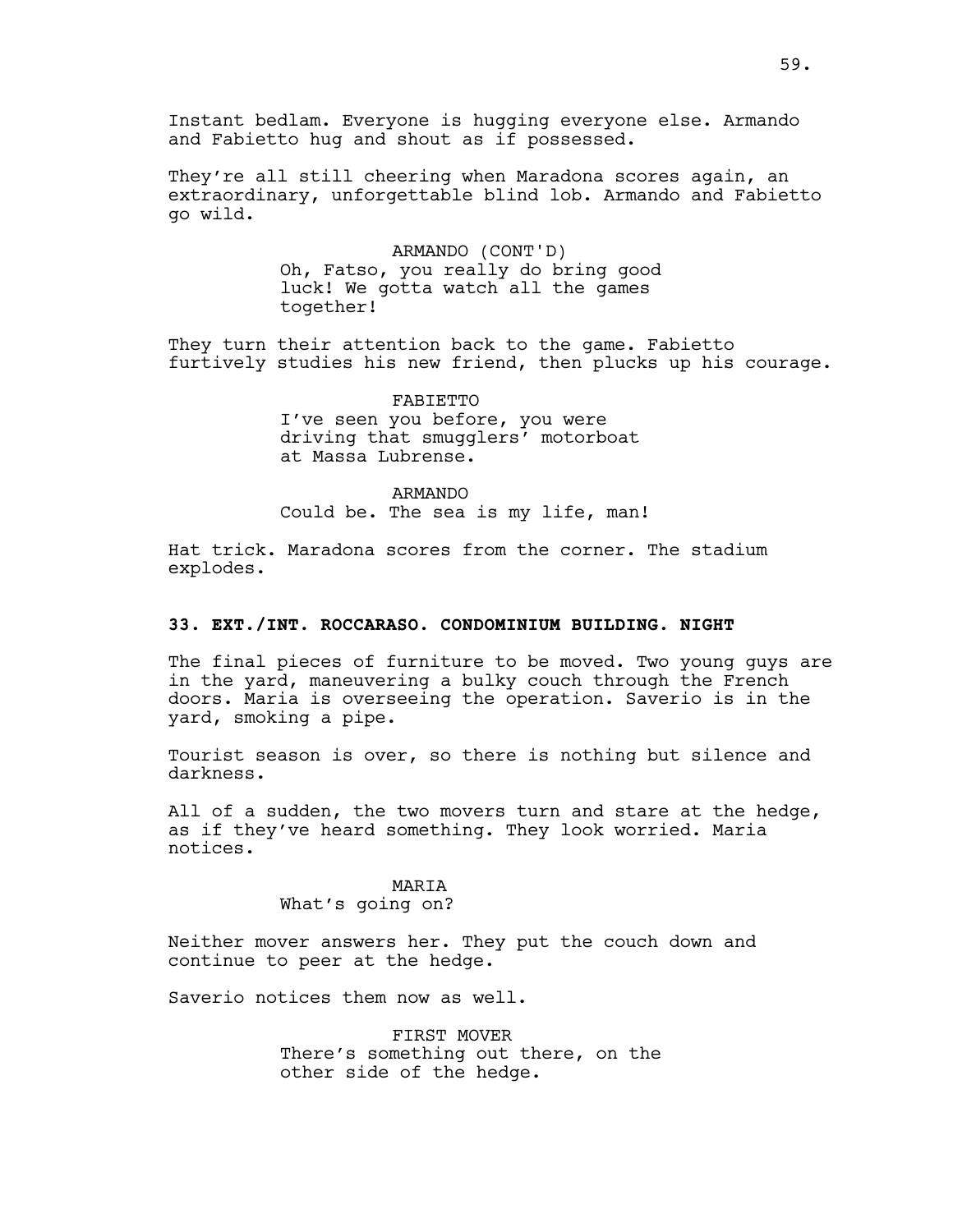60.

They all turn to look. A rustling noise. Maria, Saverio, and the mover are all alarmed.

The rustling grows louder. Saverio tries to reassure them.

SAVERIO It's just a cat!

SECOND MOVER Or a wolf!

MARIA (WORRIED)

A wolf?

Saverio is afraid too, but he tries to hide it.

SAVERIO Come on! It's a cat. Or a dog.

Now, a hoarse sound from the other side of the hedge. The first mover sounds scared.

> FIRST MOVER That's a bear.

Saverio laughs sardonically.

SAVERIO Yeah, right! A bear in Roccaraso!

MARIA I'm going in. I'm scared.

FIRST MOVER Me too. Why don't you come in too, sir.

Maria and the two movers go inside.

SAVERIO What nonsense!

But he's alone now, standing in the yard in front of the hedge.

Maria and the two movers are at the window, watching Saverio out in the yard.

Saverio, alone out there, stares at the hedge, pretending not to be worried. He calls out in a falsetto voice.

> SAVERIO (CONT'D) Meow! Hey kitty kitty!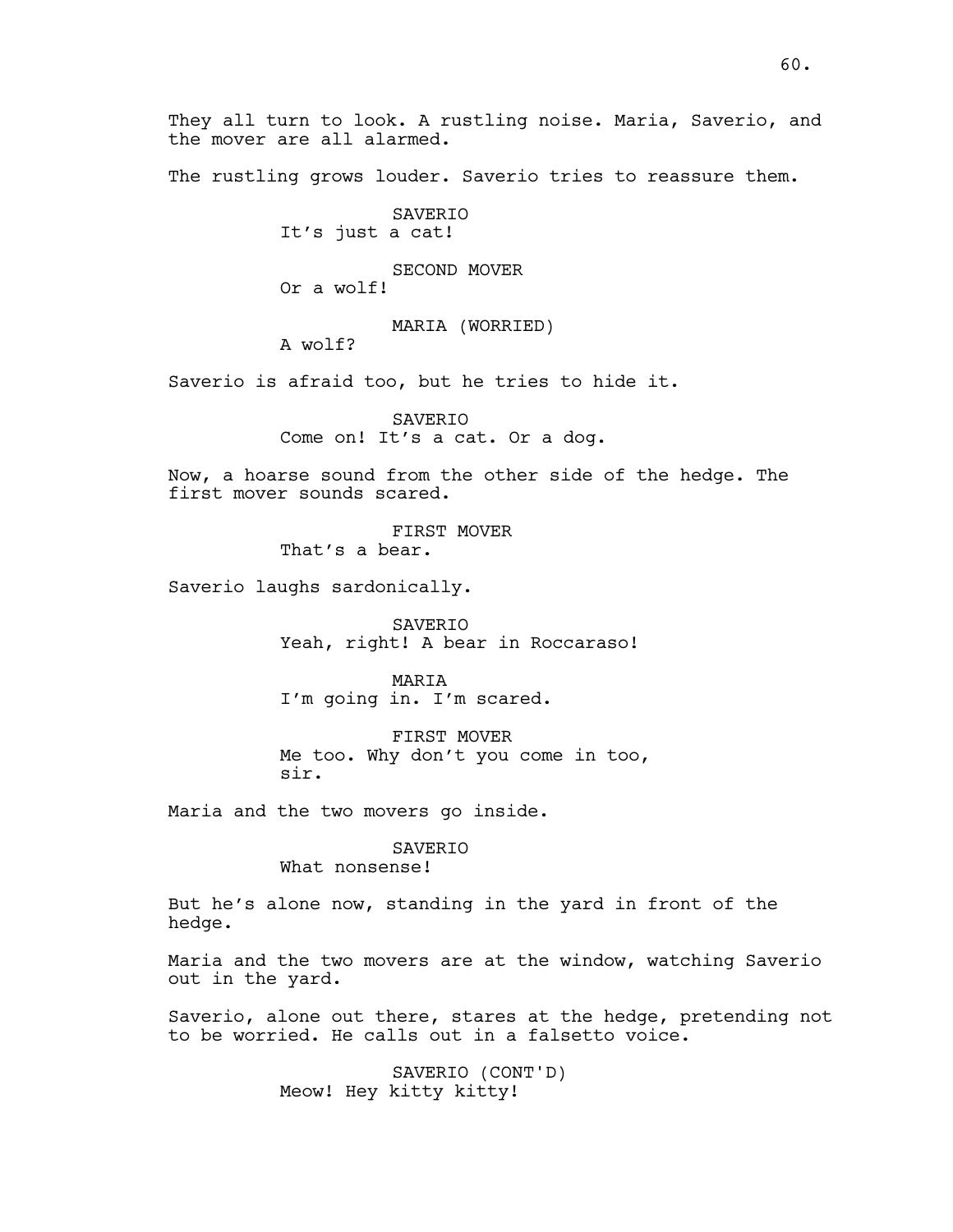Just then, a huge, hairy mass rises up like a hurricane on the other side of the hedge, and lets out a rough growl. Lit from behind, it really does look like a bear. Maria and the movers scream.

Saverio, in a total panic, makes a run for the door. He races up the stairs, but is so frightened that he trips and falls into the house, landing flat on his stomach as his pipe rolls across the floor.

> MARIA (SCREAMING IN TERROR) Saverio, he's right behind you!

Saverio, overcome by panic, squeals senselessly.

A solemn voice behind Saverio.

SOLEMN VOICE And now, Saverio, the bear of Roccaraso is going to gobble you up in one bite.

Saverio rolls over and sees the bear inside the house, but it's clear that it's actually a man in a bear suit. In fact, he now removes his furry mask to reveal the face of the third mover, the youngest of the group.

Maria and the other two movers convulse with laughter.

Saverio is really pissed. Panting, he says.

SAVERIO (TO MARIA) What kind of idiot are you?! You could have given me a heart attack. You need to knock it off with these damn pranks, Maria!

Maria can't even speak because she is doubled over with laughter. As are the movers.

Saverio struggles to get up. His leg hurts. He locates his pipe and tries to get a hold of himself. Maria, still laughing, opens her purse, takes out some cash, and tips the movers.

> MARIA Well done, guys. You were terrific. And you - the bear - you deserve a little something extra.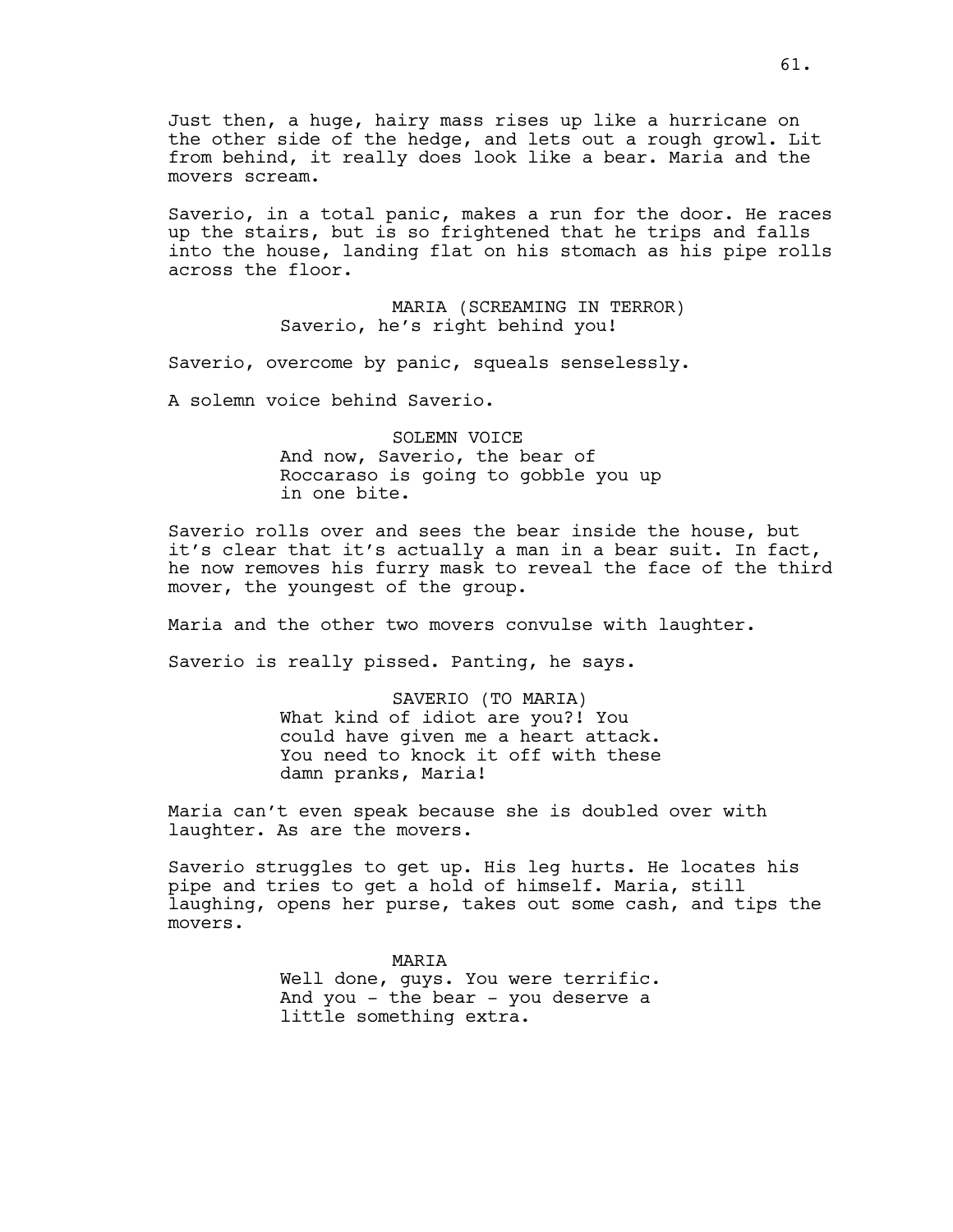# **34. INT. ALBERTINO AND NENELLA'S HOUSE. DAY**

It's unbearably hot. Everyone is gathered in a pleasant dining room, along with a forest of electric fans and bottles of ice water. The whole troop of Saverio's relatives is there: Albertino, Nenella, Silvanella, Annarella, Luisella, Aldo, Geppino, Signora Gentile in her incomprehensible fur coat, and a swarm of children. They're all watching the historic game of the 1986 World Cup: Argentina-England. Uncontrolled excitement.

An endless chorus of enthusiastic shouts to egg on Maradona. Joy reigns supreme.

> SILVANELLA (TO SIGNORA GENTILE) Signora Gentile, aren't you sweating in that fur coat?

SIGNORA GENTILE (SCORNFUL) Chic women do not sweat. And I when are you gonna get it through your thick skull - am chic!

They all laugh up their sleeves.

The doorbell rings. Geppino, all sweaty, gets up and leaves the room.

He arrives at the front door, opens it: two carabinieri in uniform. Geppino blanches.

> CARABINIERE Good evening. Geppino Lettieri?

GEPPINO Good evening. Yes, I'm Geppino. What's going on? We were watching the game.

CARABINIERE The game is over.

Geppino trembles.

## **35. INT. FABIETTO'S HOME. DAY**

To try and beat the heat, the TV set has been moved out onto the balcony, thanks to an extension cord. Sweaty and excited, they're all huddled together to watch the Argentina-England match: Saverio, Maria, Fabietto, Marchino and his girlfriend, Mariettiello, Baroness Focale, and Uncle Alfredo.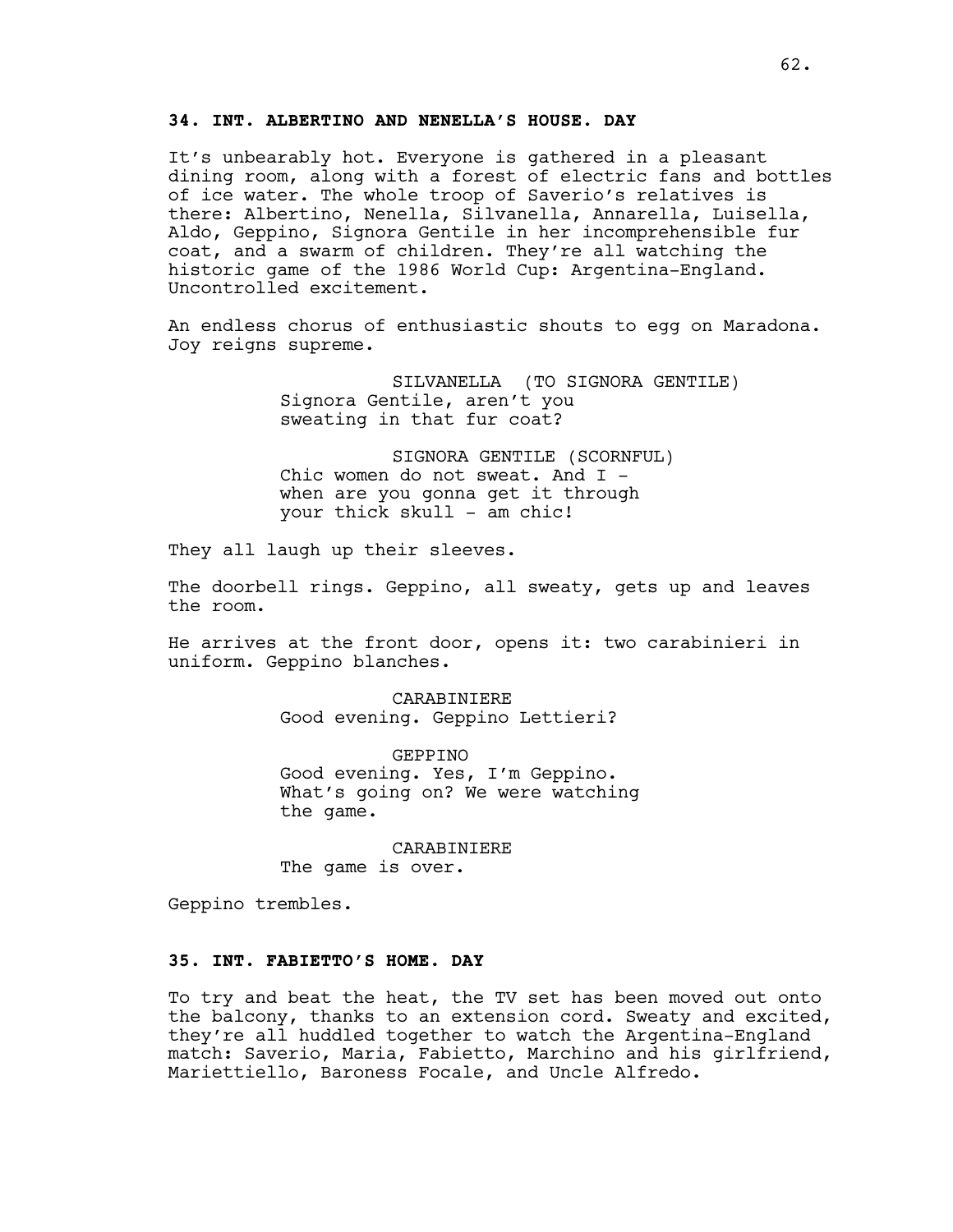All of a sudden, on the TV, Maradona, like a puma, bursts out of nowhere and executes his famous Hand of God goal. Everyone explodes.

Only now do we see that the same thing is happening on lots of balconies: unrestrained explosions of joy from the inhabitants, who have all moved their TVs outside to escape the heat.

Saverio exchanges joyous gestures with a tenant across the way, as if to say: what a goal! Maria, vacillating between joy and melancholy, observes her husband, who is an orgy of happiness.

Mariettiello rejoices in an unseemly manner, posing as if he were a bodybuilder in front of a mirror. Baroness Focale, immobile and restrained, looks at Mariettiello the way you'd look at a strange and unpredictable beast.

Marchino celebrates by kissing his girlfriend. Fabietto looks at them, feeling extraneous. Then Marchino's girlfriend kisses him on the cheek, a gesture which only partially makes up for his solitude.

Uncle Alfredo, hand on his heart to ward off a heart attack, sniffs smelling salts and watches the replay on TV. Tears in his eyes. Then he pontificates proudly.

> UNCLE ALFREDO With his hand! This god has scored with his hand! He has avenged the great people of Argentina, oppressed by the ignoble, imperialist Falklands War. A genius! Genius! Genius! A political act. A revolution!

Uncle Alfredo weeps as he says all this, grasping Fabietto's arm.

> UNCLE ALFREDO (CONT'D) He humiliated them, understand? He humiliated them!

Now, Saverio and Maria, happy and moved, have gone back to watching the match. They hold hands. Fabietto gives them sidelong glances. He is happy for their rediscovered happiness. Happy and moved.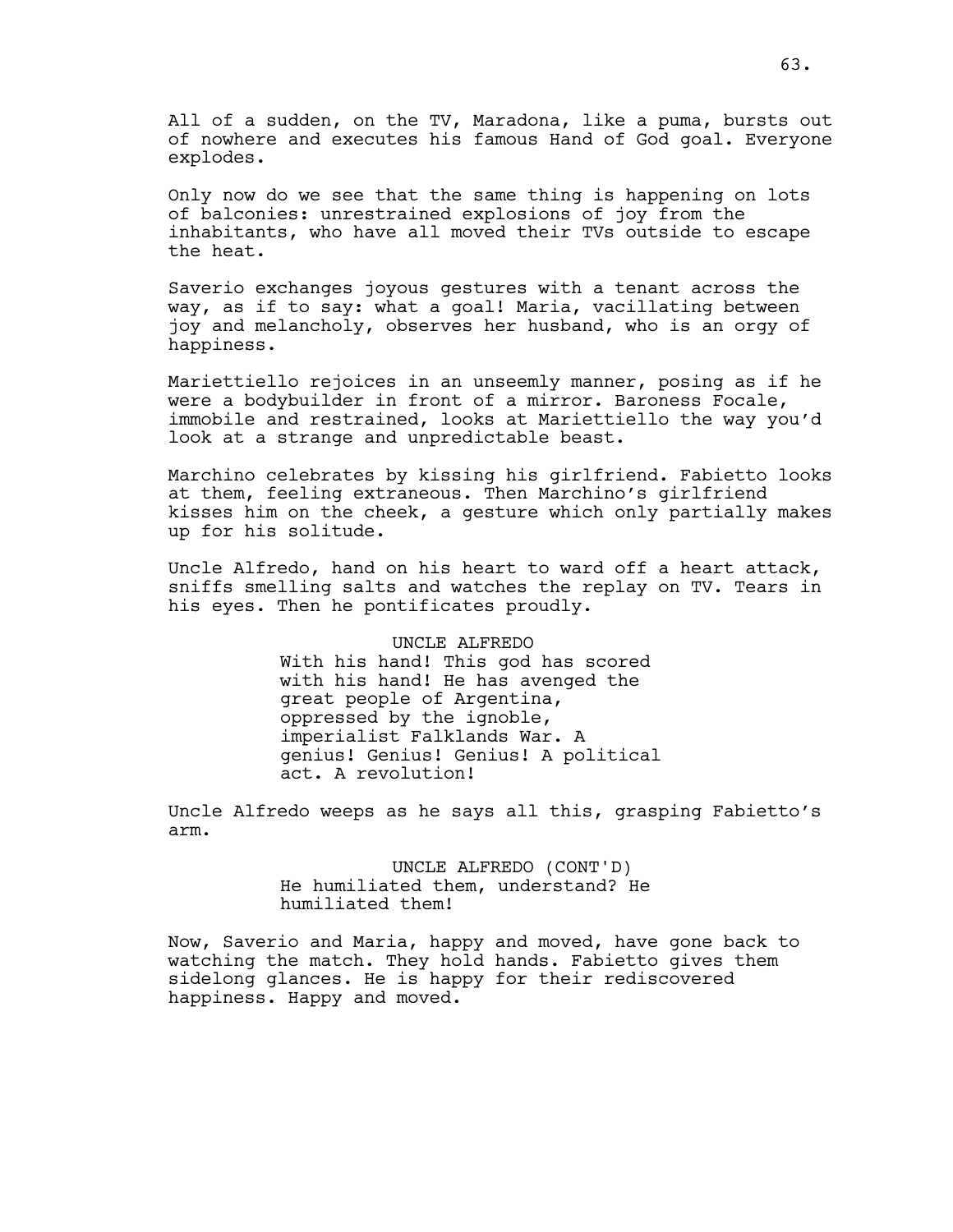# **36. INT./EXT. ALBERTINO AND NENELLA'S HOUSE. DAY**

The game continues on TV, but no one's following it anymore. They've all flocked to the window, to see what is happening down below. Out on the street, the carabinieri are putting Geppino, in handcuffs and in tears, inside the police cruiser. They pull away, sirens blaring. Signora Gentile stands in the street all alone, wrapped in her fur coat, staring severely as her brother is taken away. A tragedy.

The group inside withdraws from the window. The mood is one of mourning now. No one speaks. They all sit or lean against the wall, reflecting sadly on what has transpired.

Signora Gentile comes back inside, looking as impassive as a painting. She is still sad, but now her eyes are filled with rage instead of tears. No one dares look at her.

Signora Gentile turns a perfidious eye on Albertino and Nenella. Her words cut like a knife.

SIGNORA GENTILE

It's your fault. All your fault that they arrested my brother. You knew he was swindling and you didn't stop him. Because the only thing you care about is money.

Dismay. Everyone throwing sidelong glances at everyone else.

Nenella finally speaks up: she goes over to her granddaughter, who is riding a kid's bike with training wheels, and says.

> NENELLA Ludovica, let Grandma have your bike a minute.

The little girl gets off.

NENELLA (CONT'D) Signora Gentile, you have really busted my balls.

She grabs the bicycle and before anyone has time to stop her, hurls it at Signora Gentile.

Signora Gentile bombards Nenella with unrepeatable insults.

A tremendous brawl ensues, a lynching rather: Nenella, Albertino, and all the others, children included, throw themselves at Signora Gentile, beating her up.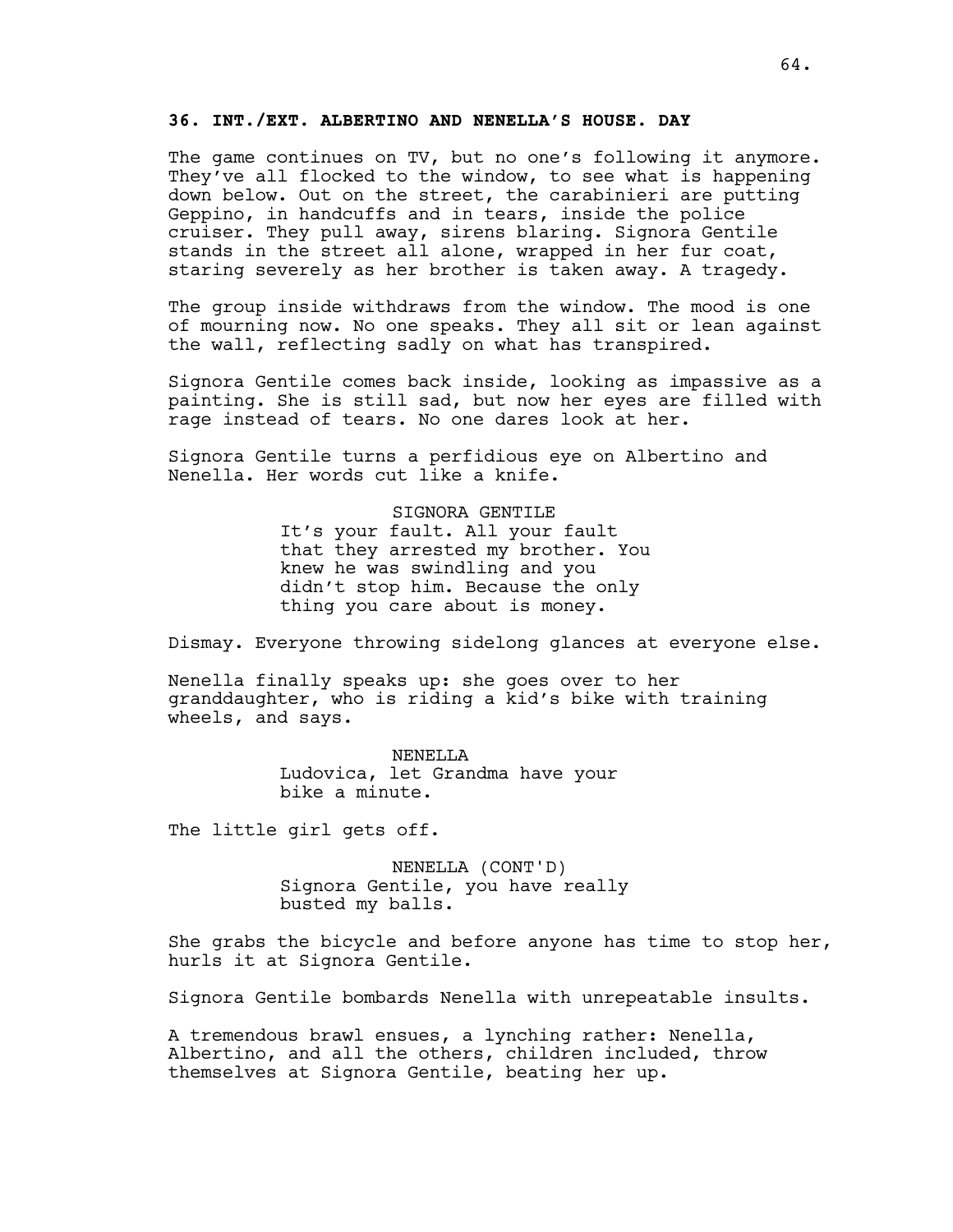Silvanella and Annarella rip her fur coat off. Silvanella, livid, puts a lighter to the fur. Signora Gentile realizes what is happening and starts screaming like one possessed.

> SIGNORA GENTILE Noooo, not my fur! Don't you dare, you fucking little bitch!

In all the ruckus, no one notices that, on TV, Maradona, after a 50-meter breakaway, is making the most beautiful goal in the history of soccer.

Final score: Argentina-England 2-1.

FADE TO BLACK.

# **37. INT. FABIETTO'S HOME. DAY**

Saverio, in the living room, is putting a pair of Rossignol skis in their bag.

Maria, a bag over her shoulder, sticks her head in Fabietto's room. He's in there, studying.

> MARIA Fabiè, sure you don't want to come to Roccaraso with us?

FABIETTO (CHEERFUL) We're playing Empoli tomorrow, Mamma. I can't not go to the match. Diego's expecting me.

Maria smiles. She goes over to give him a kiss and says.

MARIA There's some gnocchi in the fridge, you just have to heat them up.

FABIETTO (IN AN IRONIC, DECLAMATORY VOICE) *Poscia, più che 'l dolor, potè il digiuno. (Then hunger proved a greater power than grief - Dante, Inferno)*

MARIA (REFLECTS) Sometimes your mother just doesn't understand you.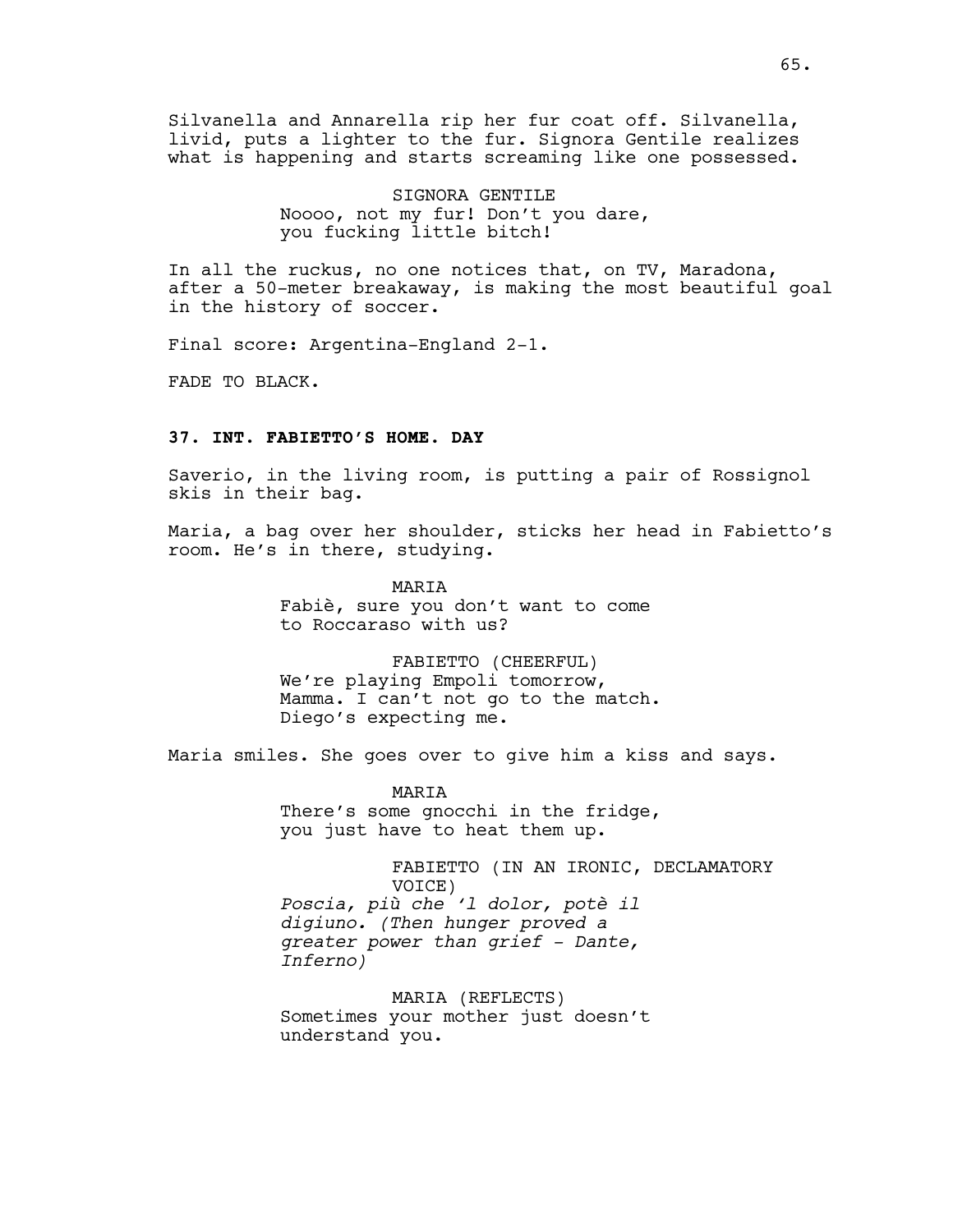# **38. INT. ROCCARASO. MOUNTAIN CONDO. NIGHT**

The fireplace is lit.

Maria is knitting in front of the fire.

Saverio pokes inexpertly at the flames. The fire flares up. He goes back to his chair, sitting next to Maria. He picks up his book again: "A Man," by Oriana Fallaci.

Maria is tired, her eyes droop as she knits.

Saverio is tired too, he keeps nodding off. The book drops into his lap. They are both falling asleep.

Maria sticks her knitting needles between the cushions of her chair. Eyelids heavy, she turns to Saverio, takes his hand, and, soft as a whisper, whistles their tune.

Saverio, eyes closed, instinctively whistles back the same tune. Maria, half-asleep, mumbles.

**MARTA** 

Watch out for the bear.

Saverio, drifting off, smiles.

Happy and satisfied now, they slide into a deep sleep.

## **39. EXT. VIA SAN DOMENICO PARK. EVENING**

Fabietto, a Napoli scarf still around his neck, and Mariettiello, smoking, are sitting side by side on the low wall, lazing silently. Mariettiello doesn't inhale - he only smokes to look sophisticated - but the way he holds his cigarette, like a sacred relic, makes Fabietto smile sardonically. He studies his friend's extravagant, joyous way of smoking.

An Alfa Romeo Giulietta approaches at full speed, them slams on the brakes. It's Marchino and two friends.

Fabietto's and Marchino's eyes meet. Fabietto is immediately alarmed - his brother's face is sheer tension.

> MARCHINO Fabiè, we have to go to Roccaraso. Now.

FABIETTO What's happened?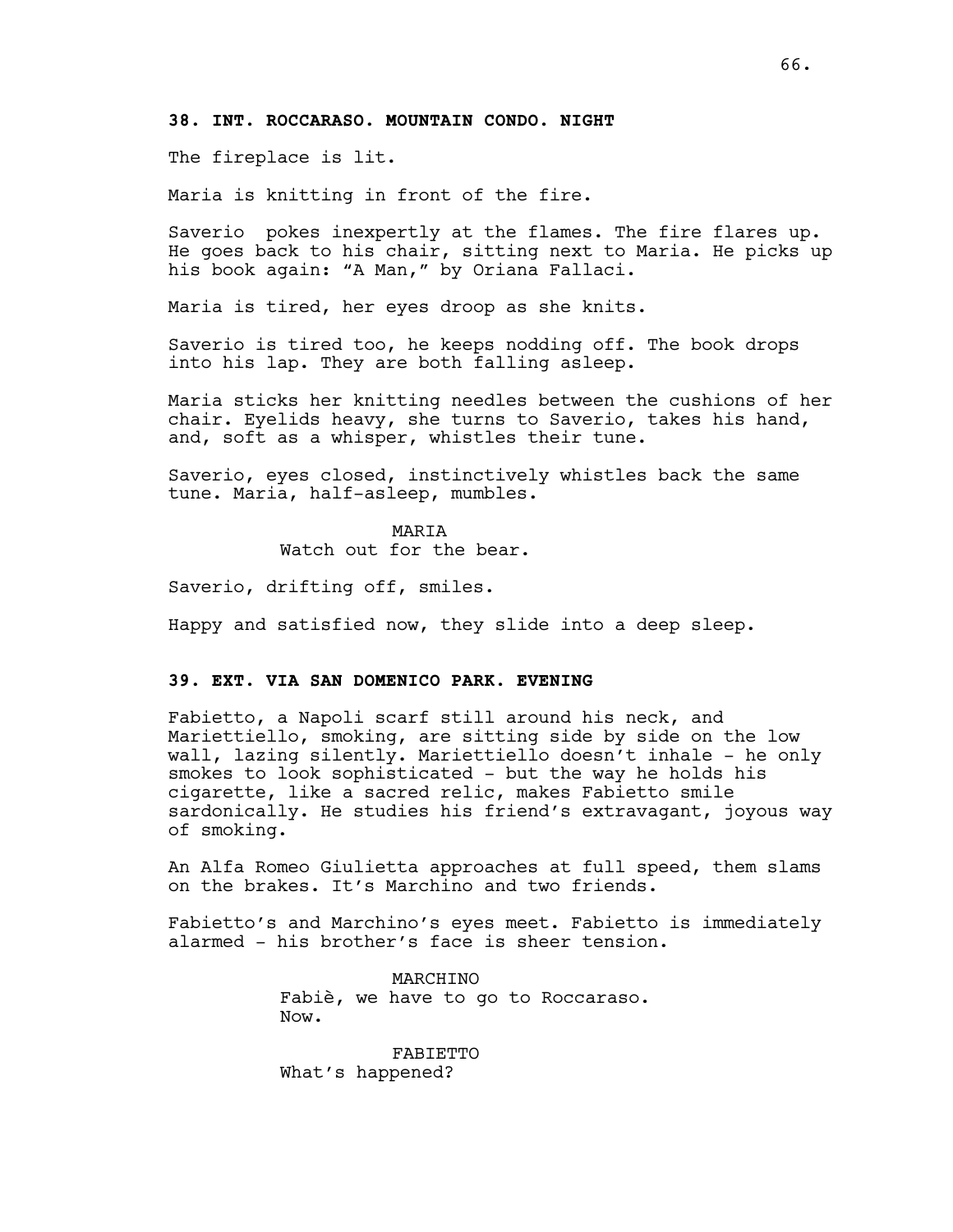### **40. INT. HIGHWAY. CAR. NIGHT**

Marchino's friend Maurizio drives the Giulietta at 135 an hour. Marchino next to him. Fabietto and Marchino's other friend in the back.

All Maurizio has to do is flash his high beams, and all the other cars instantly get out of his way.

No one says a word. Fabietto turns and looks at the guy next to him: haggard-looking, studded leather jacket, in a cold sweat.

Fabietto looks away. He puts on his headphones, but we don't hear what he is listening to.

# **41. INT. CASTEL DI SANGRO. HOSPITAL. NIGHT**

Breathless, disheveled, walking briskly, Fabietto, Marchino and his two friends step inside the vast, deserted hospital entryway. It's the middle of the night. A young doctor is there, as if he were expecting them. They go over to him. The doctor looks at 17-year-old Fabietto.

#### MARCHINO

Schisa. We're their sons. What happened?

The doctor, uncomfortable, doesn't respond right away. Then he says.

### YOUNG DOCTOR Wait here a minute.

He disappears inside.

Marchino and Fabietto nervously pace back and forth.

The friend who drove collapses on a chair, exhausted from the relentless speed.

Another doctor arrives. But she doesn't know what to say either.

> FEMALE DOCTOR Just a moment, excuse me.

Marchino starts to cry. But not Fabietto. He stares blankly, fixing his eyes on a sink.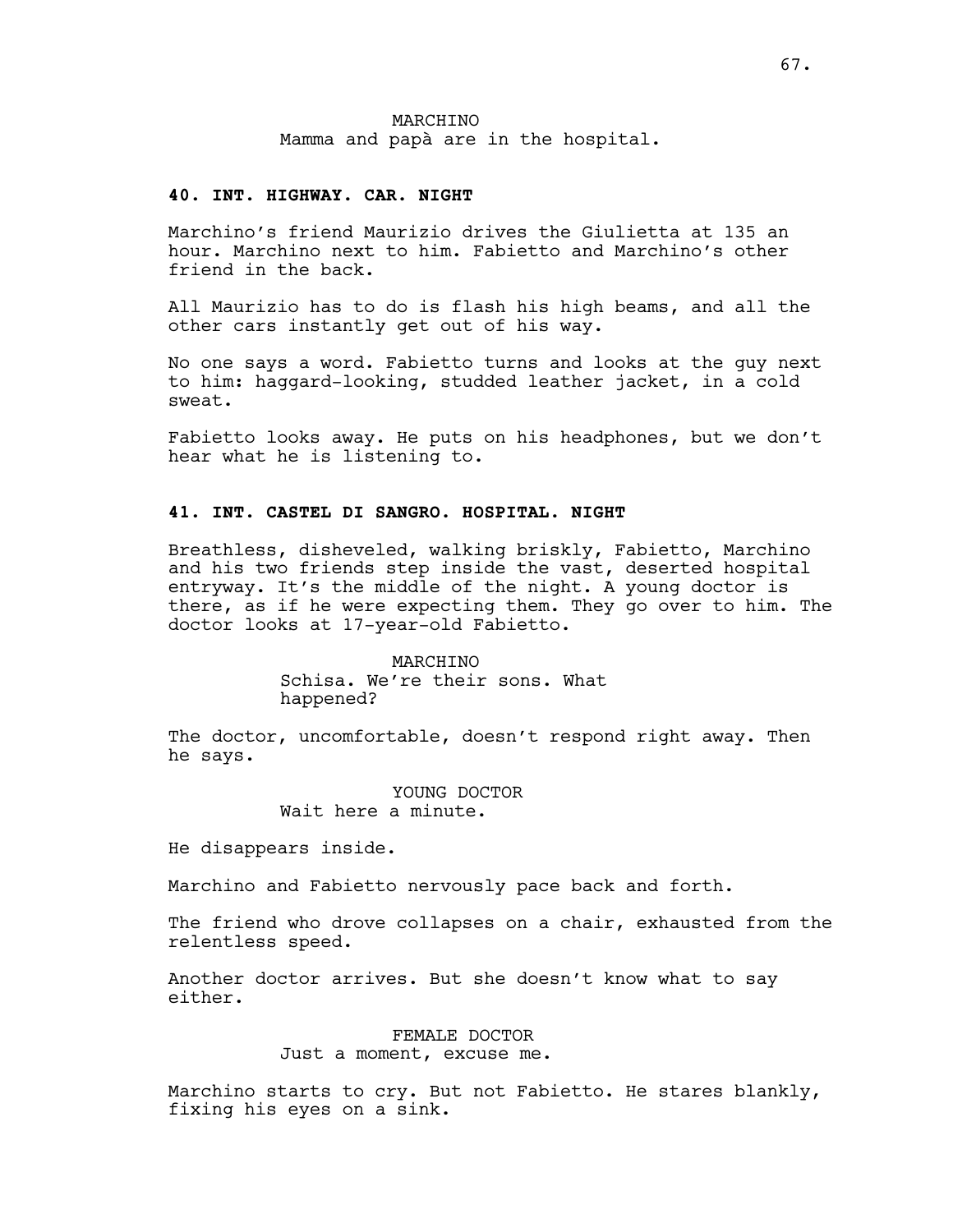Another doctor arrives. 60 years old. As awkward as the others.

> DOCTOR There was a carbon monoxide leak in your parents' house.

Fabietto stares at him open-mouthed.

DOCTOR (CONT'D) Your mother passed away at home. Your father here in the hospital.

Marchino, in tears, babbles.

MARCHINO A and...then? Th...that's all?

DOCTOR Your father, before he passed, said something.

MARCHINO (IN A FEEBLE VOICE) What?

DOCTOR "Don't joke, Marì."

Fabietto finds the strength to say, his voice breaking.

FABIETTO You have to let me see them.

The elderly doctor shakes his head.

DOCTOR It's better that you don't!

Fabietto begins to shout, piercing the unreal silence.

FABIETTO You have to let me see them. You have to let me see them. You have to let me see them.

He tries to run past him, but the doctor blocks him.

DOCTOR They are unrecognizable. It would only frighten you.

Fabietto keeps shouting, over and over.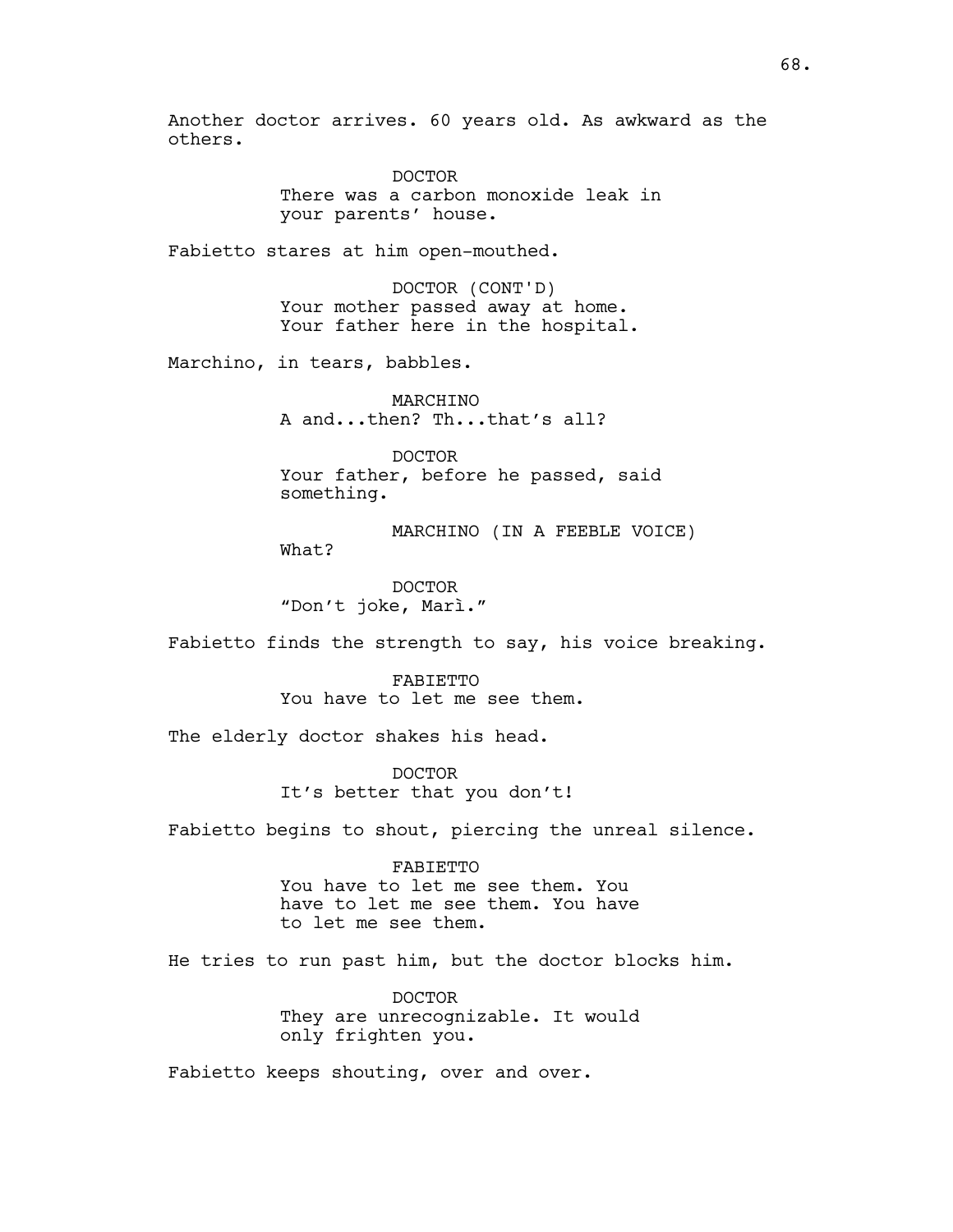The doctors, Marchino, and his friends forcibly carry Fabietto out of the hospital, him still shouting all the while.

### **42. EXT. CASTEL DI SANGRO. HOSPITAL PARKING LOT. NIGHT**

The silence of the mountains.

In this semi-deserted parking lot, Fabietto, Marchino, and the two friends lean against the Giulietta. Staring at the ground. Marchino is crying. Fabietto is not.

A little ways off, the female doctor exits the hospital. She has finished her shift. She walks hand in hand with her son, a 10-year-old kid, chubby, glasses, and an incongruous green loden coat, which makes him seem like quite the "little man." They are almost at their car when the doctor says to him.

> FEMALE DOCTOR Wait here, Matteo, I forgot something.

She goes back inside. Her son in his green coat waits by the car.

The boy starts to stare at the four guys leaning against the Giulietta. They stare back.

They all just look at each other.

The boy takes off his glasses, breathes on the lenses, wipes then with a cloth, like a grown up. Then he goes back to staring at them.

Out of the blue, Maurizio, still staring at the boy in the green coat, says stupidly to him.

> MAURIZIO Yeah, fuck-face?

The boy doesn't even understand the insult.

Fabietto, Marchino, Maurizio, and the other friend can't help themselves. Slowly but surely, they go from grieving to snickering, their eyes still glued to the ground.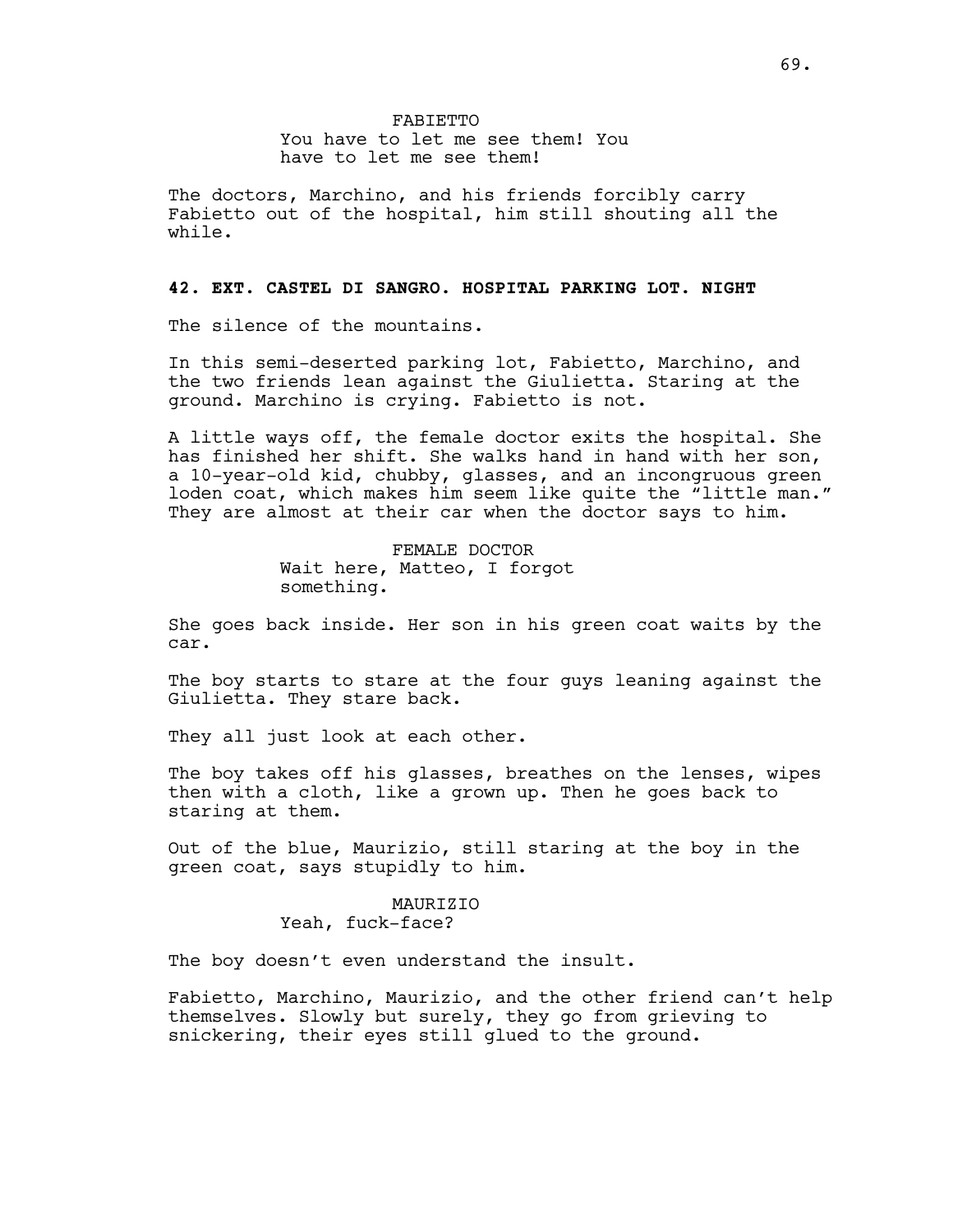# **43. INT. NAPLES. CEMETERY. DAY**

They are placing the caskets in the burial niches.

Marchino's girlfriend and friends have clustered around him, to try and bolster him.

Fabietto leans against a wall, not even watching. All the relatives we met in Agerola process by him. Albertino, Nennella, Luisella, Aldo with his electronic gadget. They all offer their condolences.

Fabietto, like an automaton, doesn't speak, doesn't cry. He lets himself be kissed. Now it's Luisella's turn. She is sobbing.

> LUISELLA Why don't you cry on your aunt's shoulder? Crying will do you good!

Fabietto gives her a ruthless look.

FABIETTO *E se non piangi, di che pianger suoli? (If you do not weep now, when will you weep? Dante - Inferno)*

Luisella does not understand and walks away in tears.

When it comes to cousin Silvana's turn, Fabietto asks.

FABIETTO (CONT'D)

Geppino?

**STIVANA** He asked permission to come, but they wouldn't let him. But they've given him a single cell, thank God.

FABIETTO Papà used to say that Geppino was an idiot.

SILVANA (SIGHS) It would have been better if he'd told me that before I married him.

Fabietto smiles slightly. Silvana smiles too. Annarella intervenes.

> ANNARELLA Daniela didn't come?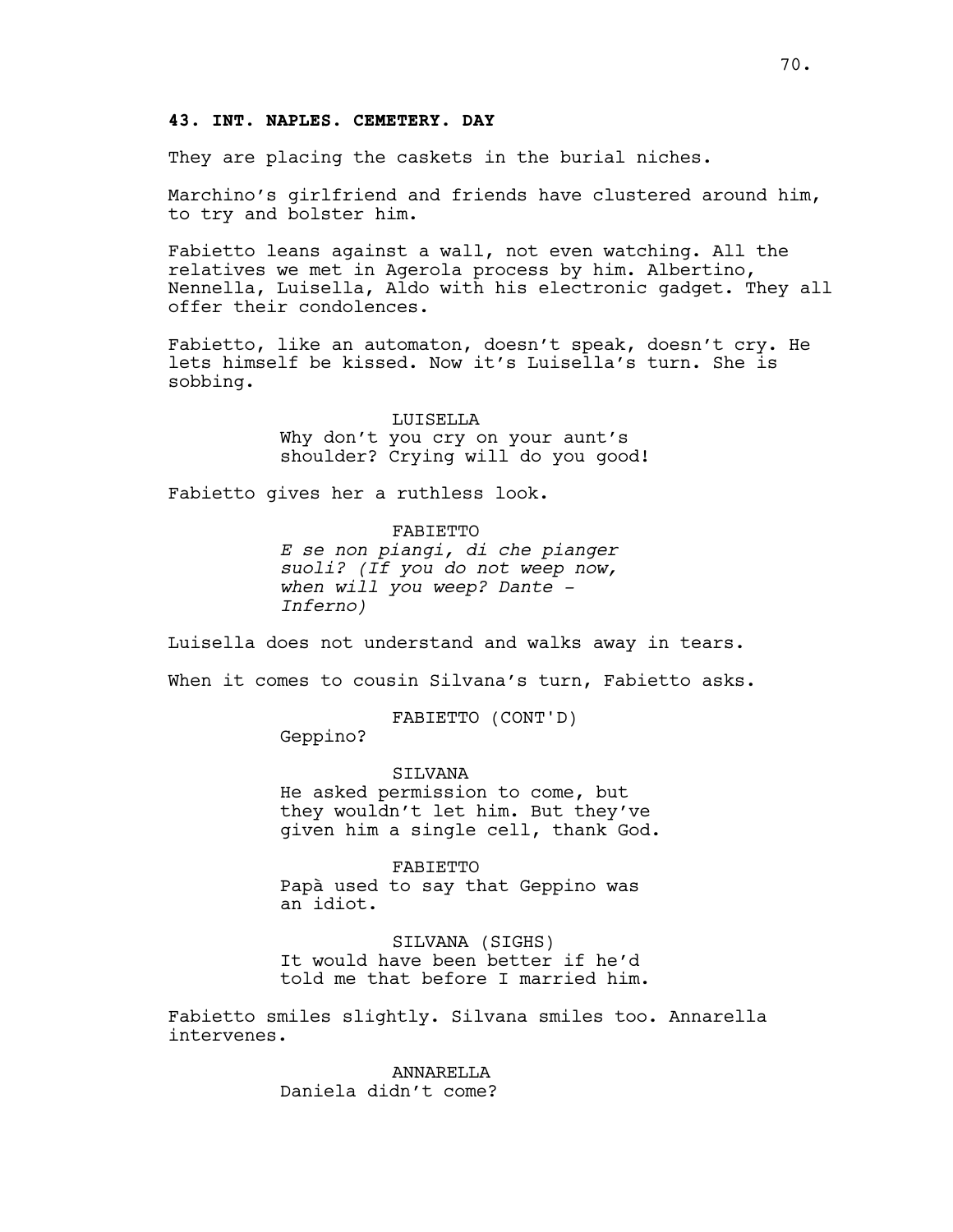ANNARELLA Where is she?

FABIETTO She went to the bathroom for a second.

Uncle Franco comes over now. He kisses Fabietto.

FABIETTO (CONT'D) Aunt Patrizia didn't come?

FRANCO She's not well, Fabiè. They admitted her to the psych ward.

Fabietto is disappointed. Aunt Patrizia was the only person he would have liked to see.

> FRANCO (CONT'D) Go see her sometime. She'd like that. You always were her favorite nephew.

A noise catches Fabietto's attention, causing him to turn: they are placing his mother in the niche. Fabietto stares but does not shed a tear. Then he senses a presence before him. He is surprised to discover Signora Gentile in front of him. She stares at his chest, not looking him in the eye. Fabietto doesn't say anything. Signora Gentile takes her time, then quotes dryly:

> SIGNORA GENTILE *Per me si va nella città dolente, per me si va nell'eterno dolore, per me si va tra la perduta gente.* (Dante's Inferno, inscription on the gates of Hell)

Only now does she lift her perfidious eyes to his face. But those perfidious eyes glisten with emotion. Then she walks off.

Uncle Alfredo comes over next. He kisses Fabietto.

UNCLE ALFREDO Why didn't you go to Roccaraso? You like to ski.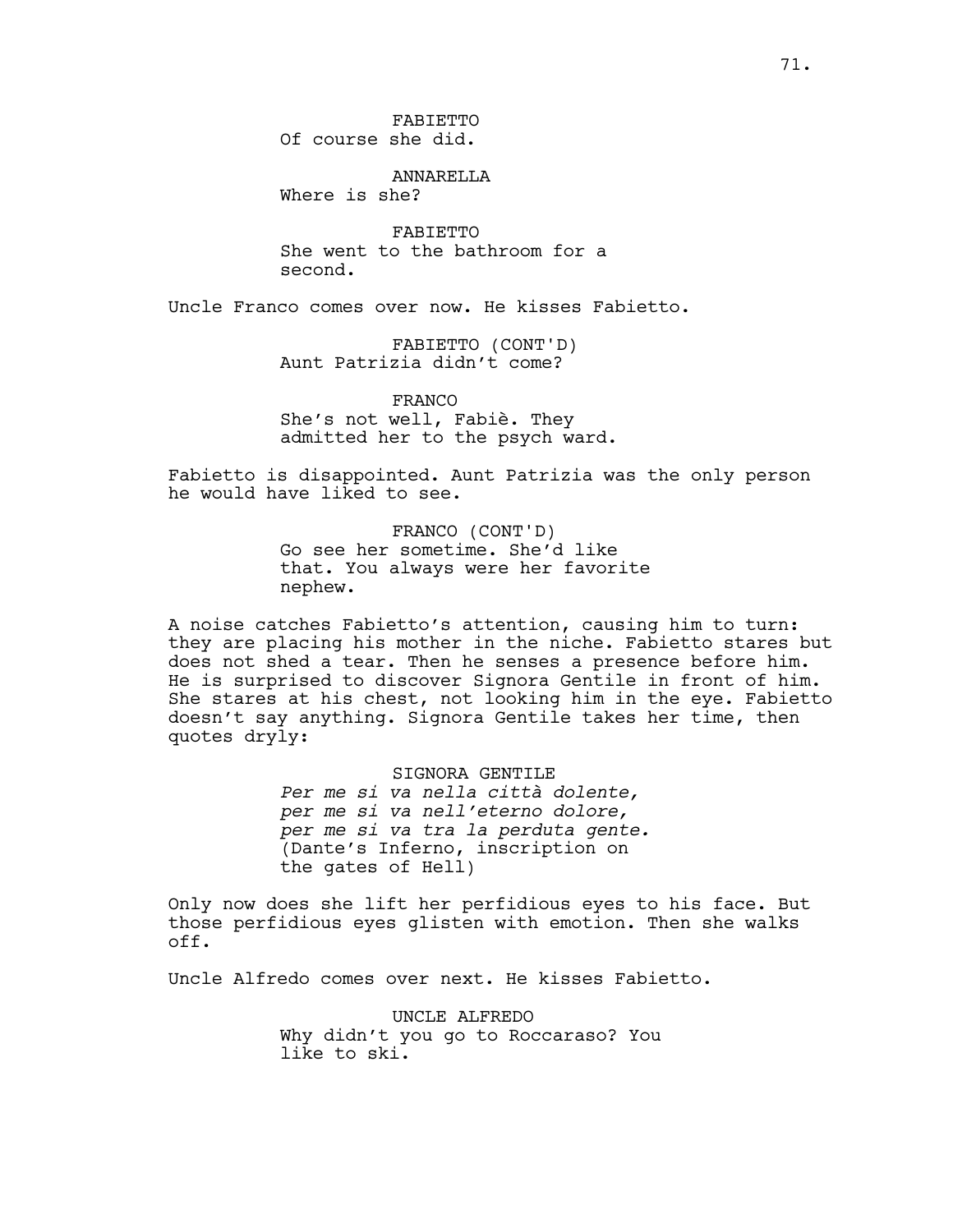FABIETTO Napoli was playing. I had to see Maradona.

Uncle Alfredo's eyes light up. As if he'd had a revelation. He grabs Fabietto's arm and says excitedly.

> UNCLE ALFREDO It was him! It was him who saved you!

> > FABIETTO

Who?

UNCLE ALFREDO (AS IF IN A TRANCE) It was him! It was the hand of God!

And he really believes it.

## **44. EXT. SAN PAOLO STADIUM. DAY**

It's clouded over, and threatening to rain.

Napoli is practicing. The event is open to the public.

A few onlookers watch from the stands.

Fabietto and Marchino are among them. Fabietto, in jacket and good trousers, rests his chin on his hands. They've come right from the funeral to the stadium. Sad. In a daze.

They're watching Maradona practice free kicks. He has set up a barrier of fake metal men. A ball boy places ball after ball for him and Maradona practices his cross kick. The goalie dives but can't block it. Goal.

> FABIETTO You don't want to try being an actor anymore?

MARCHINO (SHRUGS) Cinema is too hard. And besides, I'd have to go to Rome...

Maradona, like an automaton, repeats the same exact kick, twenty times in a row. Always from the corner. He always scores.

Then, as if those kicks were the most natural thing in the world, he has the ball boy hand him his sweat jacket and heads for the dressing room.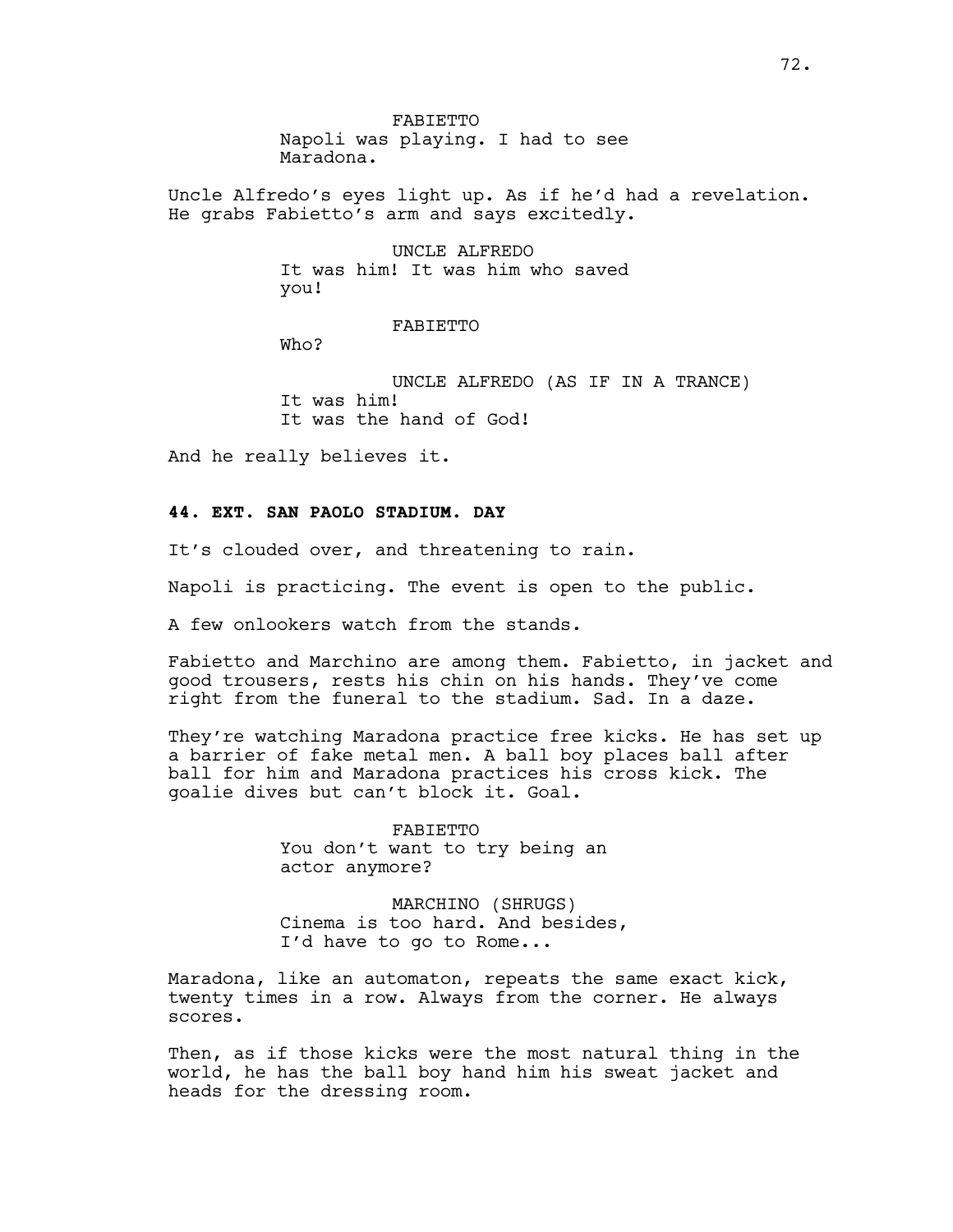MARCHINO (CONT'D) Do you know what that's called, what Maradona just did?

FABIETTO

Free kick.

MARCHINO No, it's called perseverance. Something I will never have. So you're going to have to have it, Fabiè.

### **45. INT. FABIETTO'S HOME. NIGHT**

The empty house.

In all its details. The broom handle for changing channels. The video of "Once Upon a Time in America" still sitting on the VCR. The orange juice squeezer in the kitchen. The broom for communicating with the baroness in a corner.

Fabietto, impassive, stares at all these things.

The doorbell rings. Fabietto opens the door. Standing on the landing is Graziella, their neighbor from Trentino, her cheeks stained with tears. Without saying a word, she hands Fabietto a plate of bread dumplings. Fabietto forces himself to smile as he accepts the plate.

#### FABIETTO

Thank you.

He closes the door again. Banging coming from the ceiling, it's Baroness Focale calling. Fabietto ignores her, sliding down the hallway instead.

CUT.

IN THE BEDROOM.

Fabietto stares at his parents' bed, the phone on the nightstand. Everything is still. Fabietto tries to cry, but he can't bring himself to. He hears his sister's voice, calling to him.

DANIELA (V.O.)

Fabietto.

He gives up trying to cry and steps into the storage room, adjacent to the bathroom.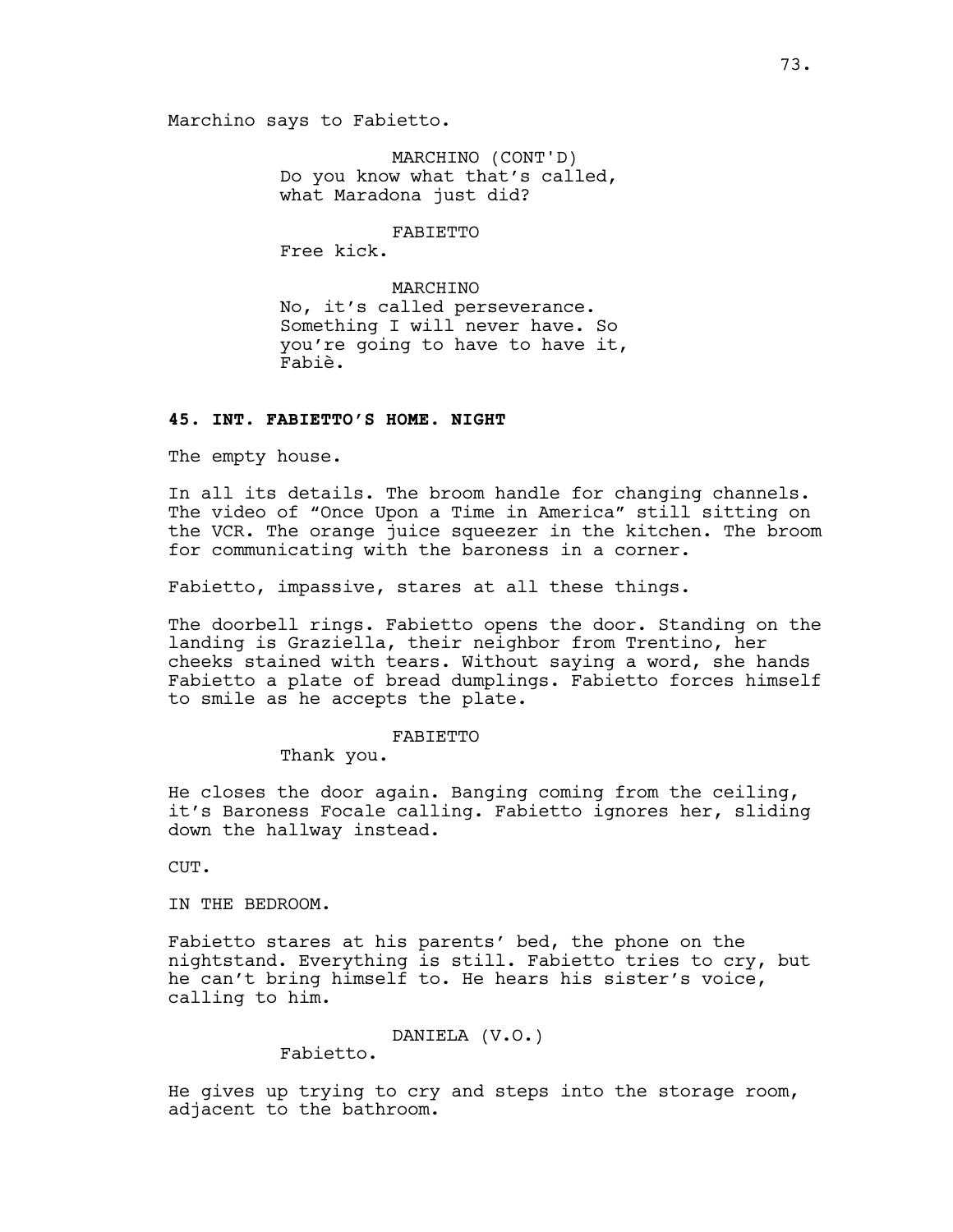The two rooms are separated by a large frosted-glass window, through which the siblings can talk.

```
DANIELA (V.O.)
Did you cry?
```
FABIETTO

I can't.

DANIELA (V.O.) What are you going to do now?

FABIETTO I thought I'd watch "Once Upon a Time in America."

DANIELA (V.O.) If you wait for me to come out, we can watch it together.

FABIETTO Okay, but when are you coming out of this bathroom?

DANIELA (AFTER A MOMENT)(V.O.) I don't know.

A thin, sad smile crosses Fabietto's face. He makes to leave the storage room, but there's his sister's voice again.

> DANIELA (V.O.) Do you know why papà could never make up his mind to leave Signora Villa?

FABIETTO No, I don't.

DANIELA (V.O.) Because eight years ago, they had a child together.

Fabietto is speechless. He reflects. And then says in an angry voice.

> FABIETTO When did you think you were going to tell me?

Daniela doesn't answer right away. She attempts a response.

DANIELA (V.O.) When you were bigger.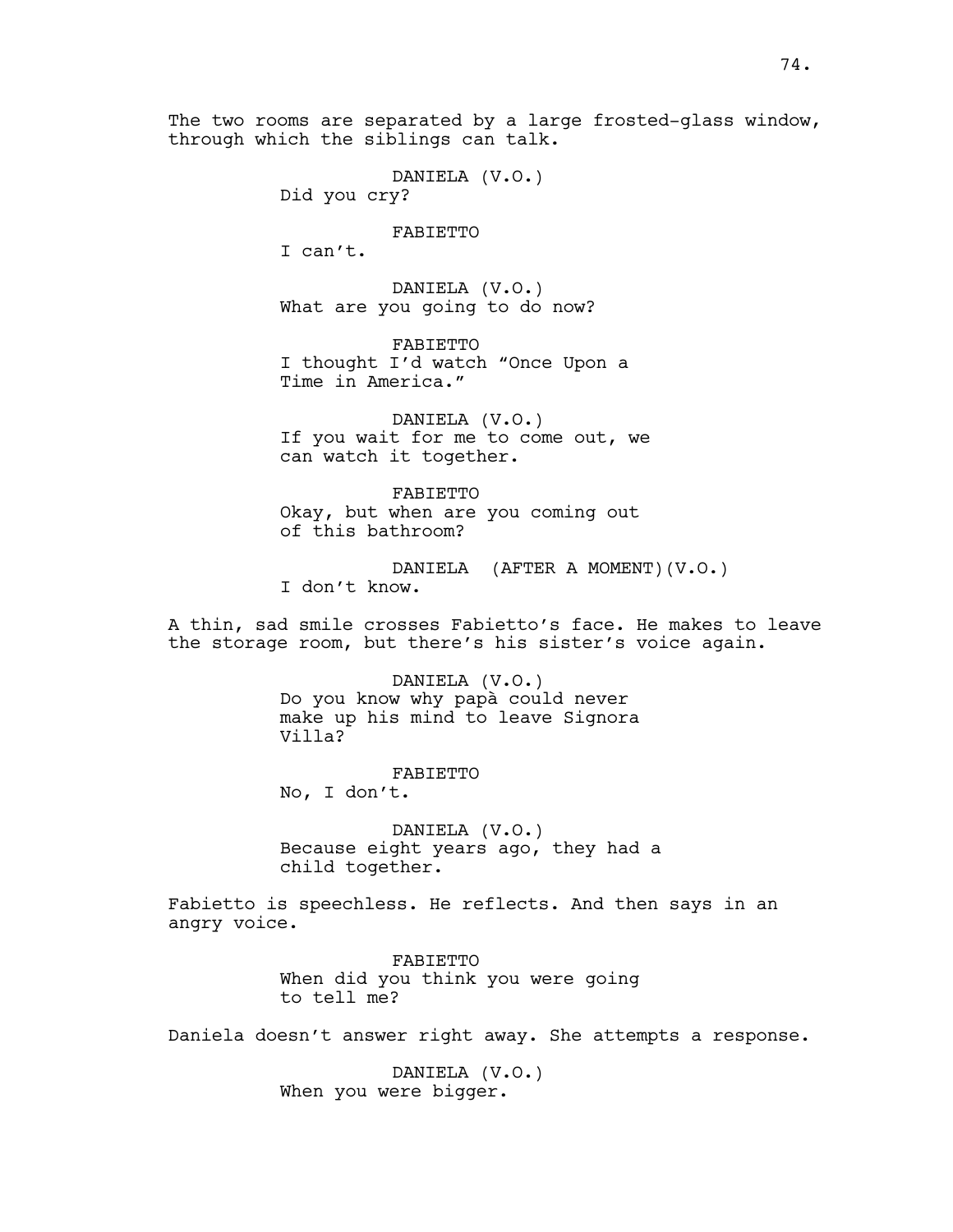DANIELA (DECISIVE)(V.O.) Now. You're bigger now.

#### **46. EXT. VIA SAN DOMENICO PARK. EVENING**

Fabietto, Mariettiello, and the twins are sitting on the wall together, doing nothing.

> MARIETTIELLO I liked your mother.

FABIETTO But not my father?

MARIETTIELLO No, not your father.

Fabietto doesn't react. Mariettiello awkwardly places his hand on Fabietto's shoulder, to console him.

### **47. INT. HOSPITAL. ROOM IN THE PSYCH WARD. DAY**

Bars on the windows. Bare rooms. And, sitting next to a window, Aunt Patrizia. But she is no longer the beauty she once was. The meds, the pain, the forced hospitalization, have transformed her into the memory of a beautiful woman. Now it's only a mask of pain that stares at Fabietto from a twin bed. Patrizia finally breaks the excruciating silence.

PATRIZIA

How are you?

FABIETTO (FEELING GUILTY) I can't bring myself to cry, Aunt Patrizia.

PATRIZIA Don't worry. It means that it's not time yet. What do you want to do when you grow up, Fabiè?

FABIETTO (EMBARRASSED) I'm ashamed to tell you. Besides, it'll never happen. It's a crazy idea.

PATRIZIA Well, if it's crazy, you're talking to the right person.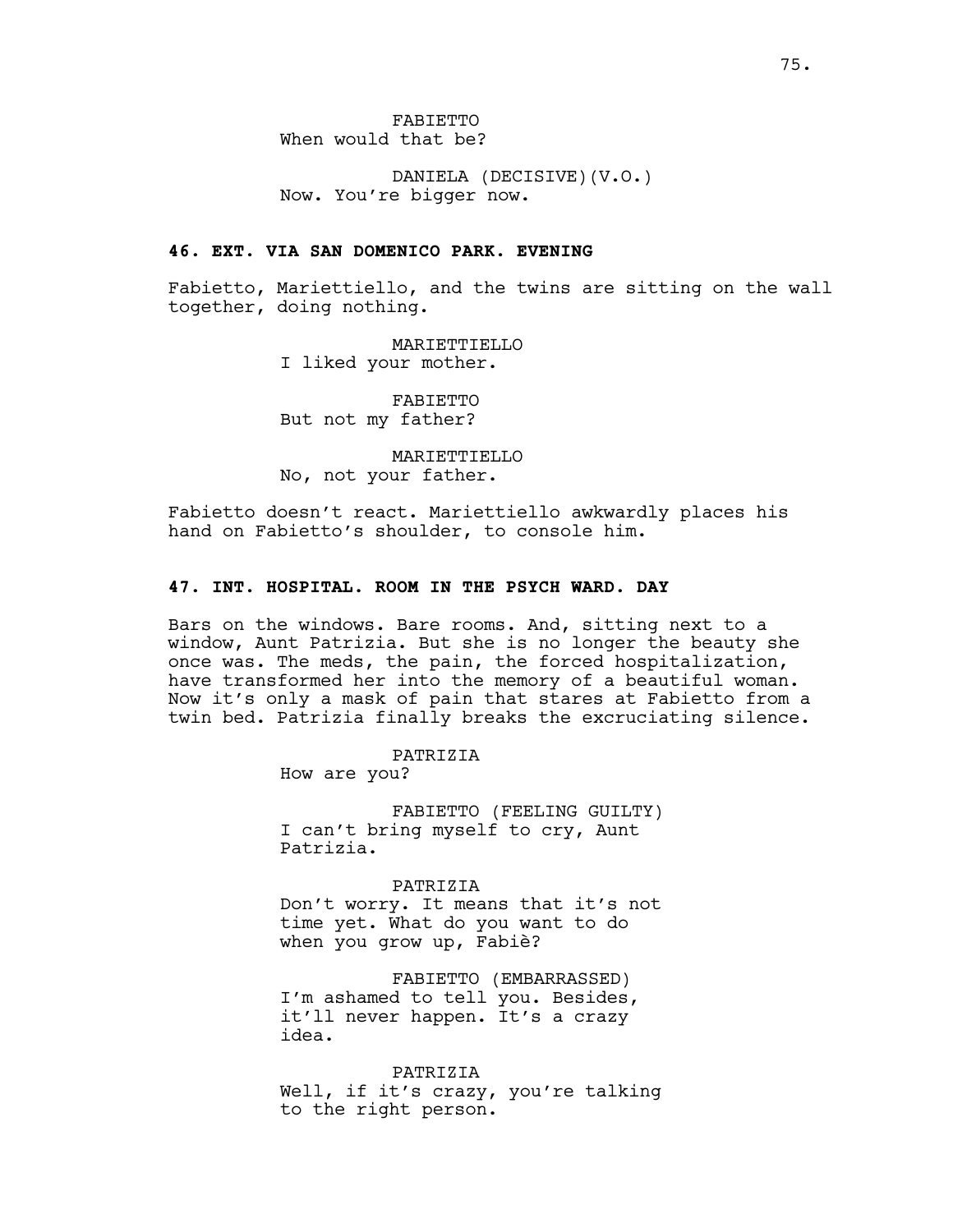They both smile slightly. Fabietto musters his courage.

FABIETTO A film director. That's what I'd like to do.

PATRIZIA What a wonderful idea, Fabiè! Call me if you make it, I'll be your muse.

They laugh slightly.

FABIETTO You already are my muse.

Patrizia gives him a pained smile. And then takes his hand.

PATRIZIA Do you remember that night you came to my house, you, your mother and your father? That night when Franco beat me?

FABIETTO I remember every time I ever saw you, Aunt Patrizia.

Patrizia nods, as if it were inescapable.

#### PATRIZIA

I know.

They look at each other. Fabietto is embarrassed.

PATRIZIA (CONT'D) That night, Uncle Franco and I made up. And we made love. And you want to know something, Fabiè? I got pregnant. But the next week, Franco beat me again, and I lost the baby. I got by on pills for a while, but I couldn't take it anymore, so I said: bring me here, or I'll kill myself.

Fabietto is speechless. They look at each other.

FABIETTO Aunt Patrizia, do you remember when you told me you saw the Little Monk?

She nods sadly.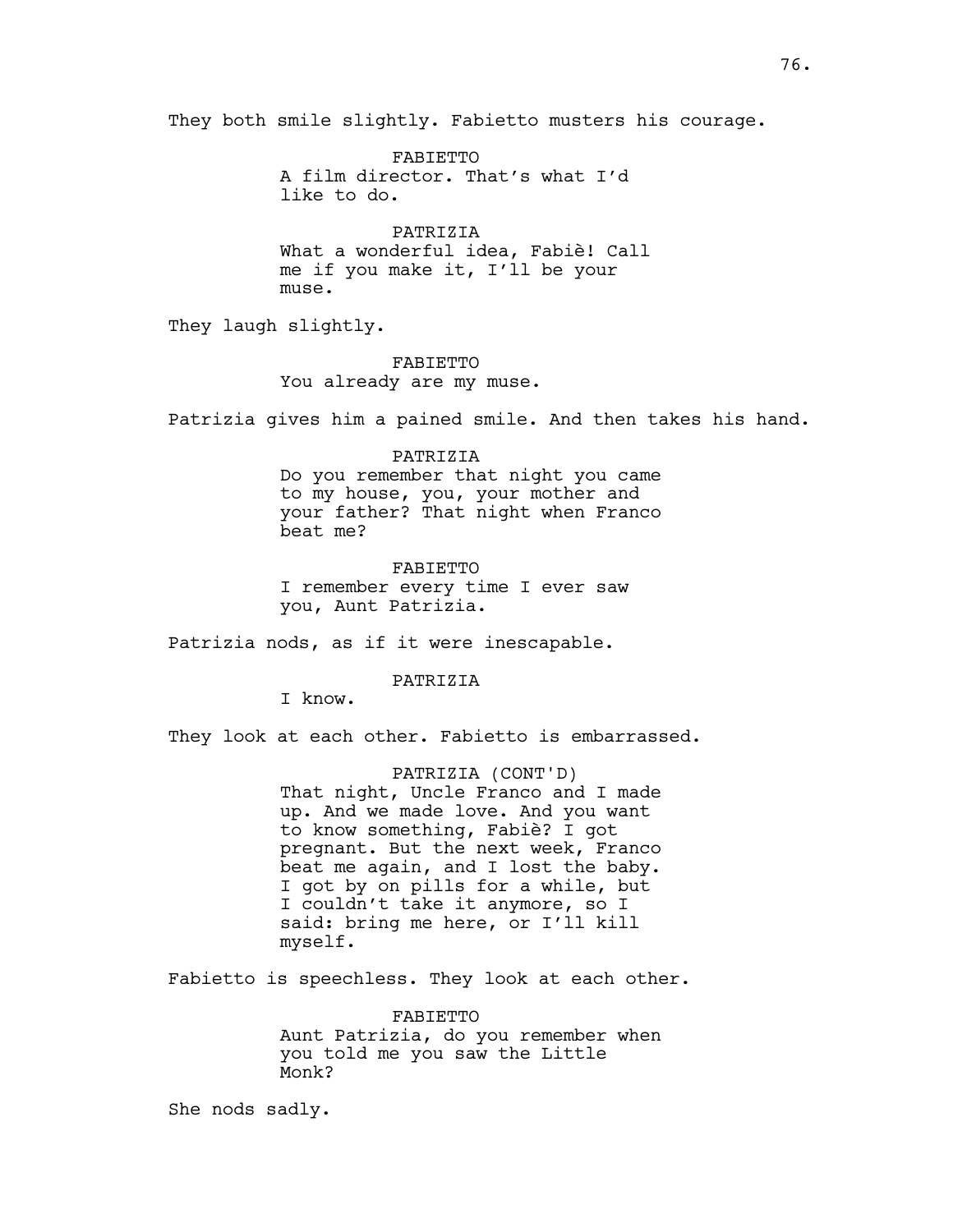Patrizia looks up at him, her eyes brimming with tears. Then she blows him a kiss.

And for an instant - but only for an instant - she is beautiful again.

## **48. EXT. SALESIAN SCHOOL. COURTYARD. DAY**

The usual chaos in the courtyard, where 25 soccer matches are being played simultaneously. 25 balls flying, 400 boys running around like maniacs, shouting, colliding. Fabietto is one of them.

But all of a sudden, for no apparent reason, Fabietto stops running. He stops playing and, right there in the middle of all that kicking and sweating, he bursts into uncontrollable sobs.

Some of his classmates notice, and are embarrassed. One makes to go over to him, but another grabs his arm, holds him back.

So that's how it ends, with Fabietto weeping while the soccer goes on around him, without stopping. Without ever stopping.

The elderly priest who confessed him sees, though. Standing on the edge of the field, he watches Fabietto.

## **49. INT. SALESIAN CHURCH. DAY**

Two chairs facing each other at the far end of the deserted church. The priest is listening to Fabietto's confession. They look at each other.

> ELDERLY PRIEST Do you feel alone?

FABIETTO Not anymore. Now I *am* alone.

ELDERLY PRIEST God is always at your side.

FABIETTO He should have been at their side.

ELDERLY PRIEST He was, he was at your parents' side, too.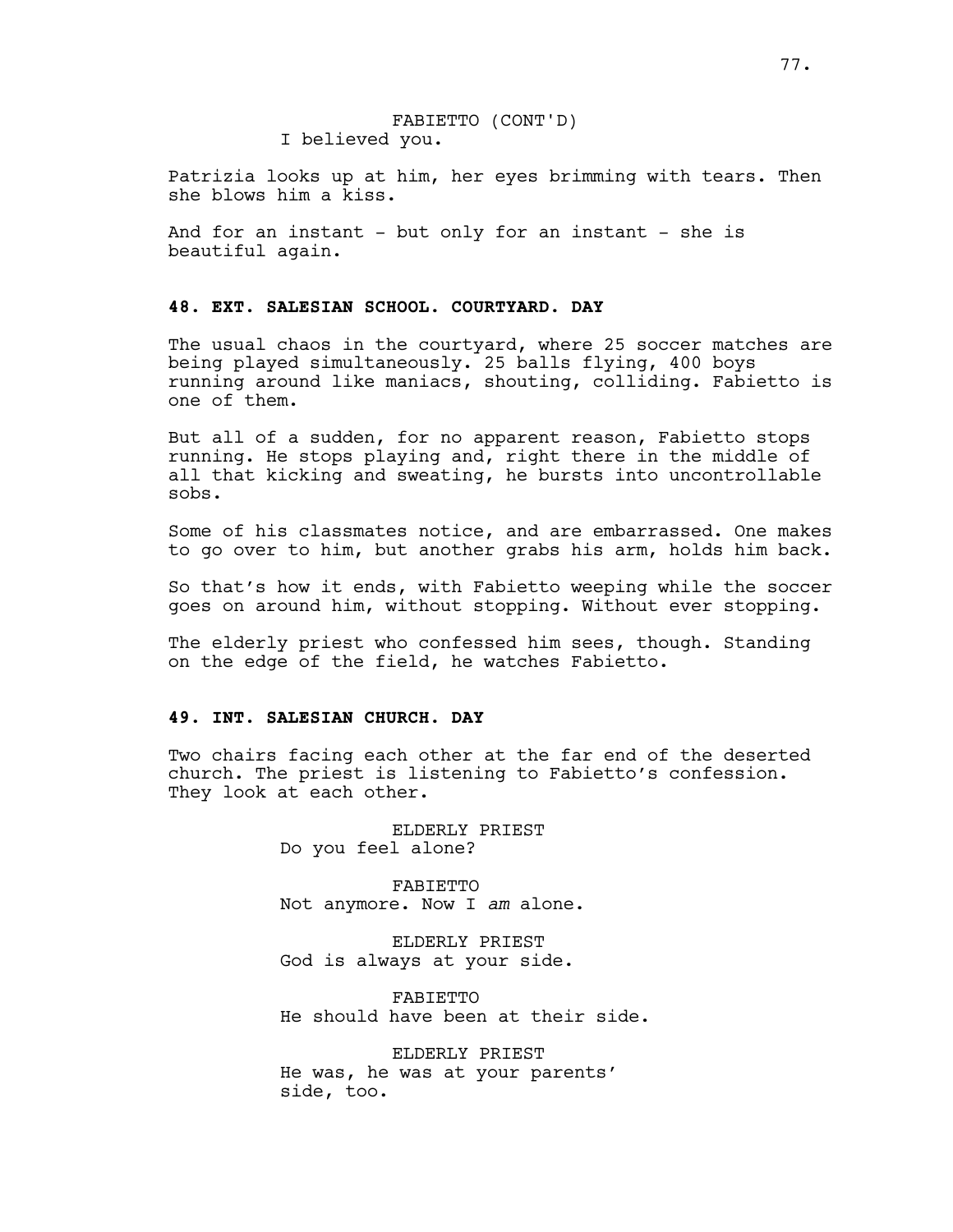They glare defiantly at each other, without saying anything more.

#### **50. INT. FABIETTO'S HOME. NIGHT**

Fabietto sits staring at the dusty video of "Once Upon a Time in America." He has decided. He's going to watch the film. He picks up the cassette, removes the wrapping, and is about to put it in the VCR when the banging from the ceiling distracts him. It's the baroness. Fabietto snorts. He puts the cassette on the VCR. And goes to the door. Picks up his keys. And leaves the house.

#### **51. INT. BARONESS FOCALE'S HOUSE. NIGHT**

The mammoth Baroness Focale opens the door, wrapped in a brown velvet dressing gown that looks more like a curtain.

> FABIETTO What's wrong, Baroness?

BARONESS FOCALE There's a bat in the living room, Fabietto. Do you know how to get rid of him?

FABIETTO

I can try.

BARONESS FOCALE Thank you, Fabietto.

She leads the way through the house. Fabietto is surprised and curious, seeing this mysterious house for the first time. From the kitchen, which is completely anonymous, we end up in a hallway with old beige wallpaper. Sinister shadows reign here, pierced only by a blanket of dim votive lights that illuminate - just barely - dozens of photographs, all of the same subject: the baroness's dead husband. All in black and white, all taken when he was young and fit.

## FABIETTO Is that your husband, Baroness?

She nods and sighs. She opens the door to an ancient living room.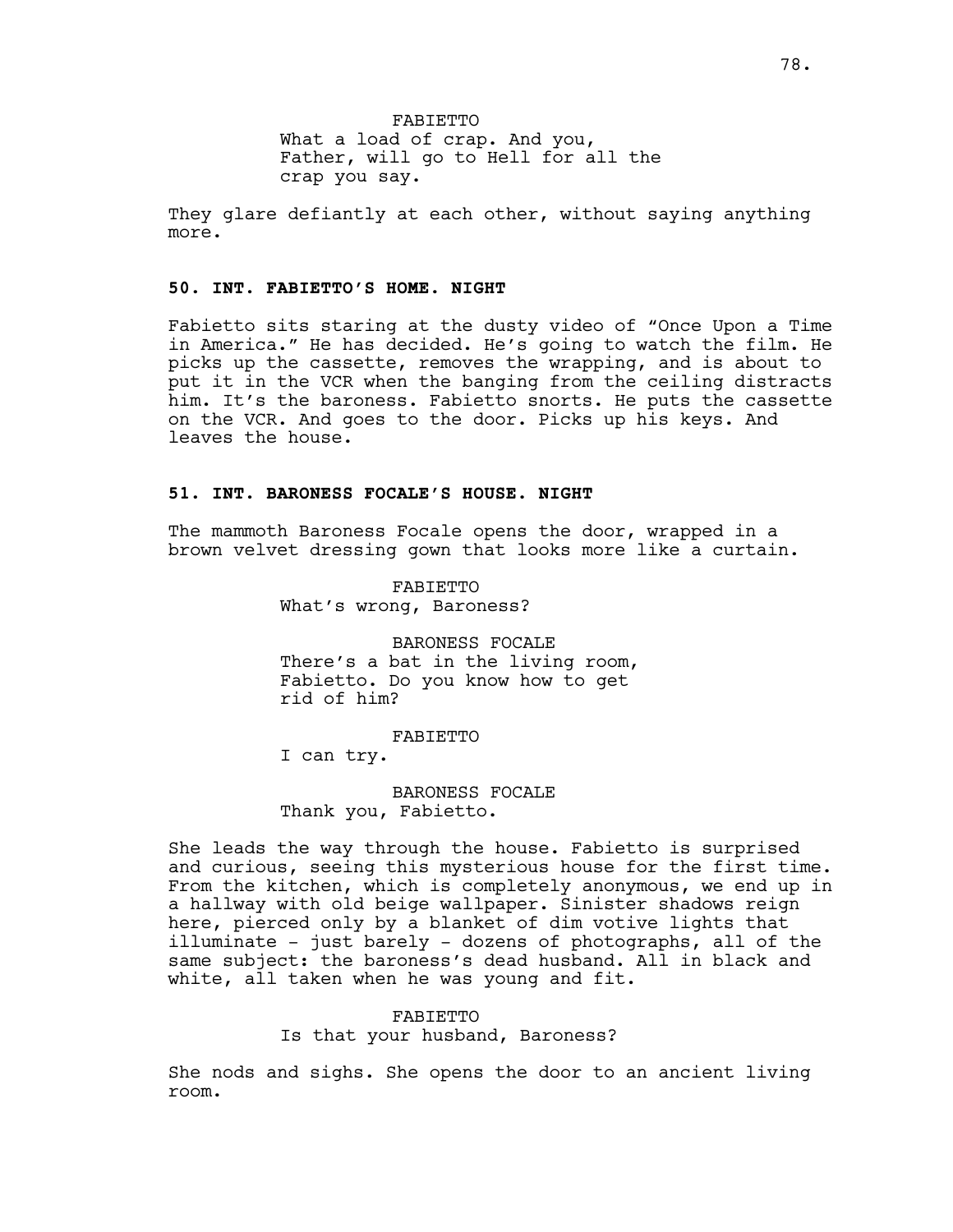## BARONESS FOCALE It's in here, the bat.

Fabietto steps into the room. The baroness quickly closes the door behind him, leaving Fabietto alone with the bat.

All is still. Silent. The only illumination is a dim light coming through the window. Fabietto is afraid. Suddenly, out of nowhere, a small black shadow flaps about madly, heading right for Fabietto. Terrified, he instinctively crouches on the floor. He grabs for the door handle and sneaks out of the room, carefully closing the door behind him.

He's in the hallway again now, alone with the saintly images of the dead husband. Fabietto is more afraid than before. He hears the baroness calling him.

> BARONESS FOCALE (V.O.) Fabietto, I'm in my bedroom.

#### THE BARONESS'S BEDROOM.

Fabietto, shy and embarrassed, appears at the door and peers into the shadows. The hideous baroness is in her four-poster bed, leaning against the headboard. She's wearing a loose nightgown, covered in lace. Nothing else.

All around her, on the dresser and the nightstands, are countless more photos of her husband as a young man, lit by dim cemetery lamps. Fabietto looks around uncomfortably.

> BARONESS FOCALE Did you get rid of him?

FABIETTO It seems an impossible task, Baroness. But I trapped him in the living room.

BARONESS FOCALE That's fine. Besides, I never use that room. Now, sit down.

Fabietto, embarrassed, sit on the very edge of the foot of the bed - the only place to sit in the whole room.

> BARONESS FOCALE (CONT'D) How are you? Do you miss your parents?

FABIETTO What a fucking ridiculous question, Baronè!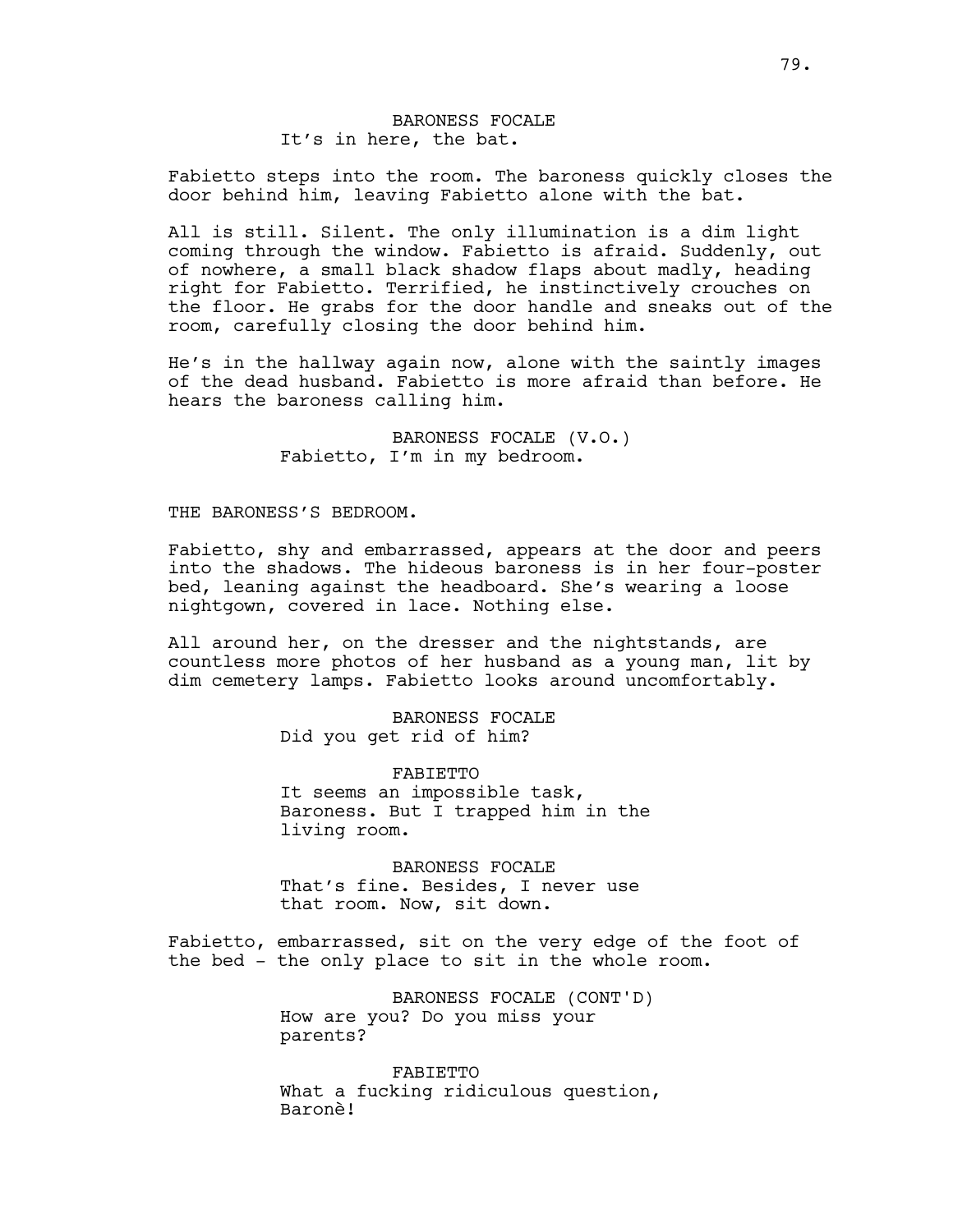The baroness gives a quick laugh.

BARONESS FOCALE You're right. It is a fucking ridiculous question.

They sit there silently. Fabietto studies the photos.

FABIETTO Do you think about him all the time, your husband?

BARONESS FOCALE Attiliuccio? No. I've forgotten him. Just as you will forget your mother and father someday.

FABIETTO (PREEMPTORY) No, I'll never forget them.

Baroness Focale, with more compassion than we thought her capable of, says maternally.

> BARONESS FOCALE It's time to look to the future, Fabiè.

Fabietto nods politely.

FABIETTO

I should be going.

He gets up and heads for the door. She follows him with her eyes. And calls out to him just as he is about to cross the threshold.

> BARONESS FOCALE Fabietto, could you do me a favor, could you bring me my brush, on top of the dresser?

Fabietto goes over to the dresser, which is covered in photos of her dead husband, and gets her brush. He brings it to her.

> BARONESS FOCALE (CONT'D) One last favor: Would you brush my hair?

As she says this, she lets down her long white hair, which we now see covers the whole length of her back.

Fabietto is embarrassed. He stands there like a fool because all that loose, long hair on an old woman reveal two things: an unexpected intimacy, and the twisted déjà vu of youth.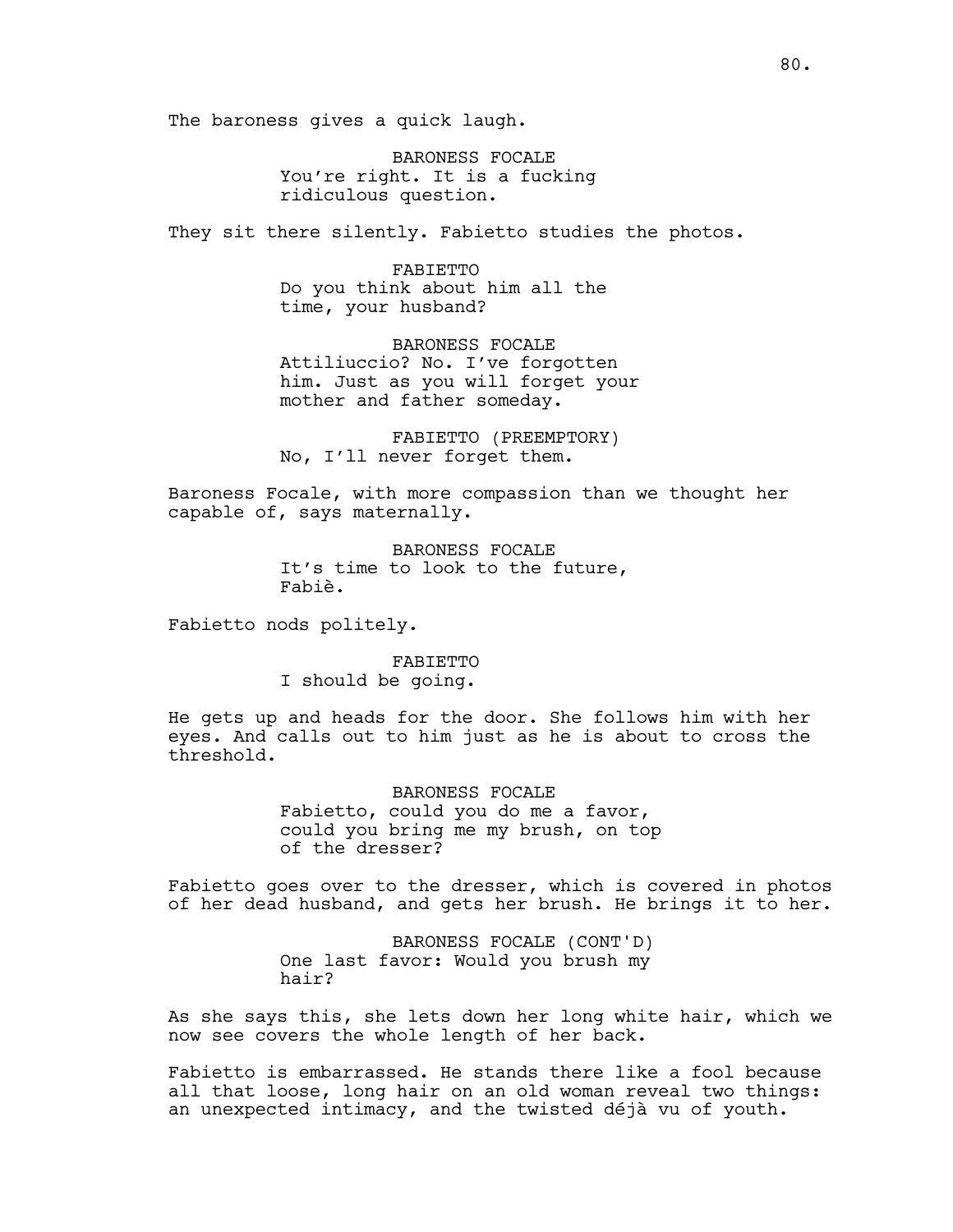## BARONESS FOCALE (CONT'D) Sit behind me and brush my hair.

Fabietto, trembling, hesitant, sits behind her and starts brushing her long hair from top to bottom. But as the bottom coincides with her tailbone, Fabietto is already stirred up.

The baroness leans forward slightly to make Fabietto's task easier, and in doing so her nightgown opens a little. Fabietto can't help but peek at her cleavage, prey to her enormous, sagging breasts. She is well aware of this, and in fact says to him.

> BARONESS FOCALE (CONT'D) Are you looking at me?

> > FABIETTO (HIS VOICE TREMBLING)

Yes.

He keeps brushing, and peeping. After a while...

BARONESS FOCALE Okay, Fabietto, that's enough.

A little disappointed, Fabietto gets to his feet, goes over to the dresser, puts down the brush. That's when the baroness says to him.

> BARONESS FOCALE (CONT'D) Why did you put it back?

FABIETTO (HESITANT) Because I'm done.

BARONESS FOCALE Not at all. You still have to brush my slit.

Fabietto stares at her uncomprehendingly.

FABIETTO What do you mean, your slit?

It's at this point that Baroness Focale does something unimaginable. She pulls up her soft nightgown, spreads her large, flabby legs, and exposes her giant, dark sex, bristling with black hairs.

> BARONESS FOCALE This is my slit.

She says with a terrifying wink. Fabietto, astounded, stretches his neck like a giraffe to gaze at that dark cave between her legs.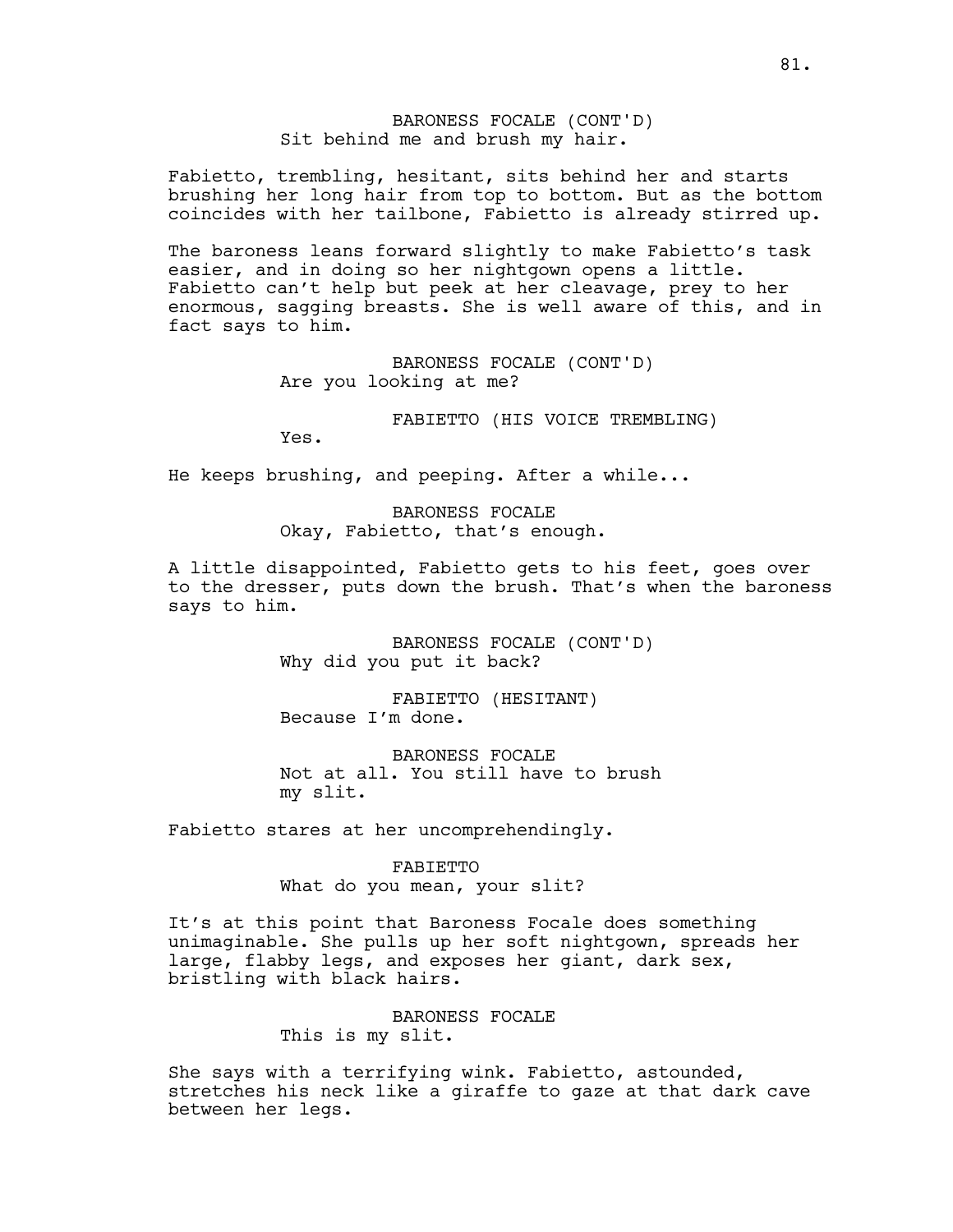BARONESS FOCALE (CONT'D) Attiliuccio used to call it my super pussy.

This super pussy sparks Fabietto's primordial excitement. He goes over to her, crouches at her feet, reaches his trembling arm toward her dark cave, and begins brushing the baroness's super pussy. She throws her head back in lascivious, immoral pleasure.

> BARONESS FOCALE (CONT'D) Now put down that brush and climb on top of me.

Fabietto, in a sort of erotic, electric trance, does what he is told. He comes face to face with the baroness. When he is only an inch away from her face, his expression changes from arousal to doubt: he realizes that the baroness looks just like Pope Wojtyla. She is incredibly ugly.

But the baroness knows and understands. Which is why she says.

> BARONESS FOCALE (CONT'D) Don't look at me. Bury your face in my shoulder and think about a girl you like.

Fabietto obeys, and says to her.

FABIETTO

Okay.

BARONESS FOCALE Now tell me what her name is.

FABIETTO

Patrizia.

BARONESS FOCALE Good. Now you have to do two things. Move like this inside of me, and call me Patrizia.

The baroness, her hands on Fabietto's hips, guides his movement. Fabietto follows her lead, giving himself over to the rhythm, and ten seconds later, panting the name "Patrizia," he has already come.

Now, lying there, feeble and forgotten on top of her, he sighs heavily, as if he has freed himself of all the worries of the world.

The baroness laughs gently, a veil of sadness on her face.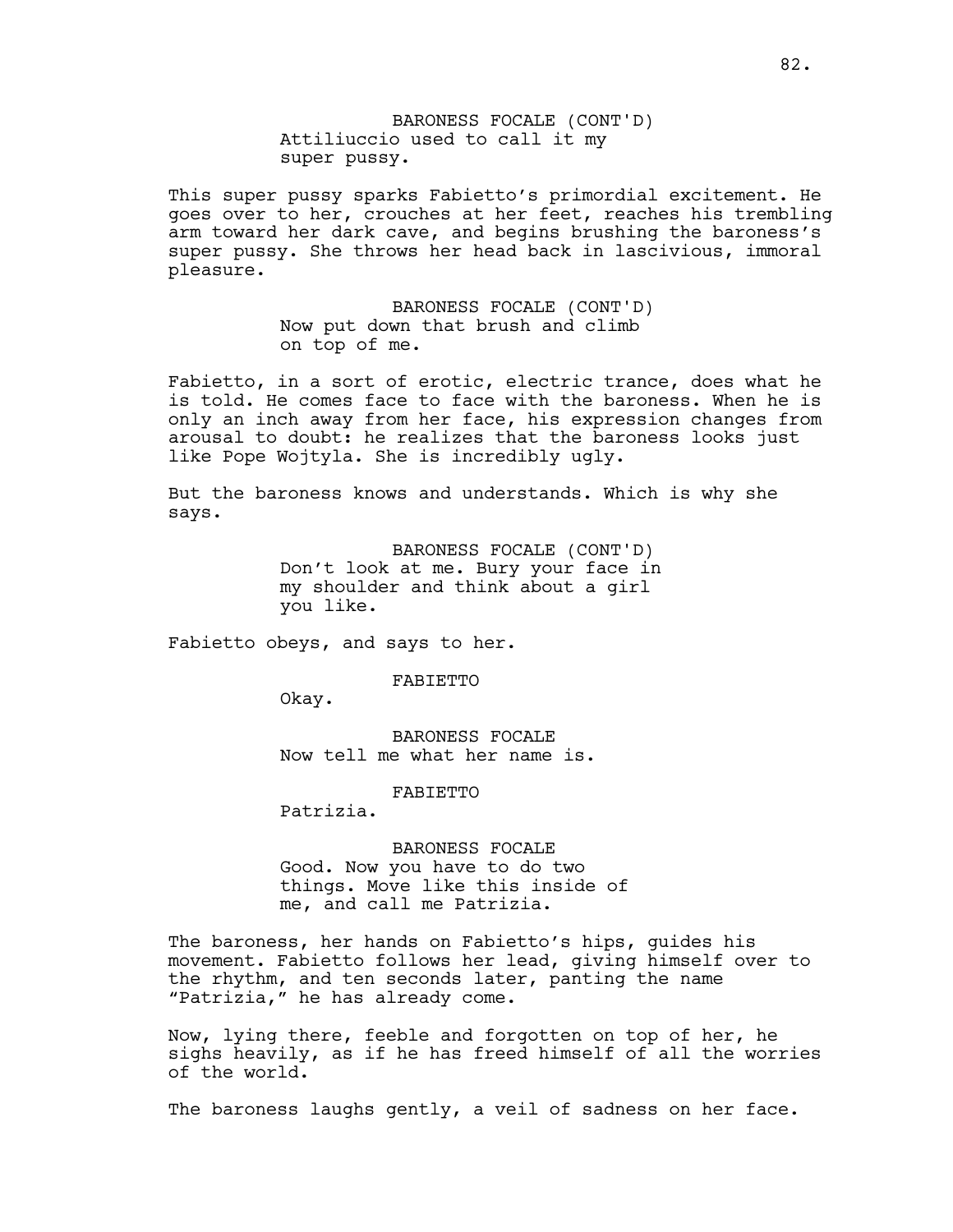BARONESS FOCALE (CONT'D) You're big now.

FABIETTO That's the second time I've been told that recently.

BARONESS FOCALE And do you know what makes you big?

FABIETTO

No.

BARONESS FOCALE The fact that you and I have a secret. Now go!

Fabietto rouses himself, gets to his feet, and starts to zip up his fly. He is happy and says proactively.

> FABIETTO (SMILING) That was great. Next time...

BARONESS FOCALE (INTERRUPTS HIM) The next time will be with a girl your age. I have completed my task.

FABIETTO (DISAPPOINTED) What was that?

BARONESS FOCALE To help you look to the future, Fabiè.

Fabietto understands. His eyes are shining now. Eyes that look to the future.

#### **52. (EX 53) EXT. WATERFRONT. VIA CARACCIOLO. NIGHT**

Fabietto drives his Vespa along the shore. Headphones on, an unlit cigarette between his lips, a moronic expression on his face - the look of one who has touched happiness. With a sigh of relief, he glides along the waterfront, floating past beach houses and lovers, all full of life.

### **53. (EX 54) EXT. NAPLES. STREET. NIGHT**

Fabietto, on his Vespa, goes from the beach to Piazza Trieste e Trento.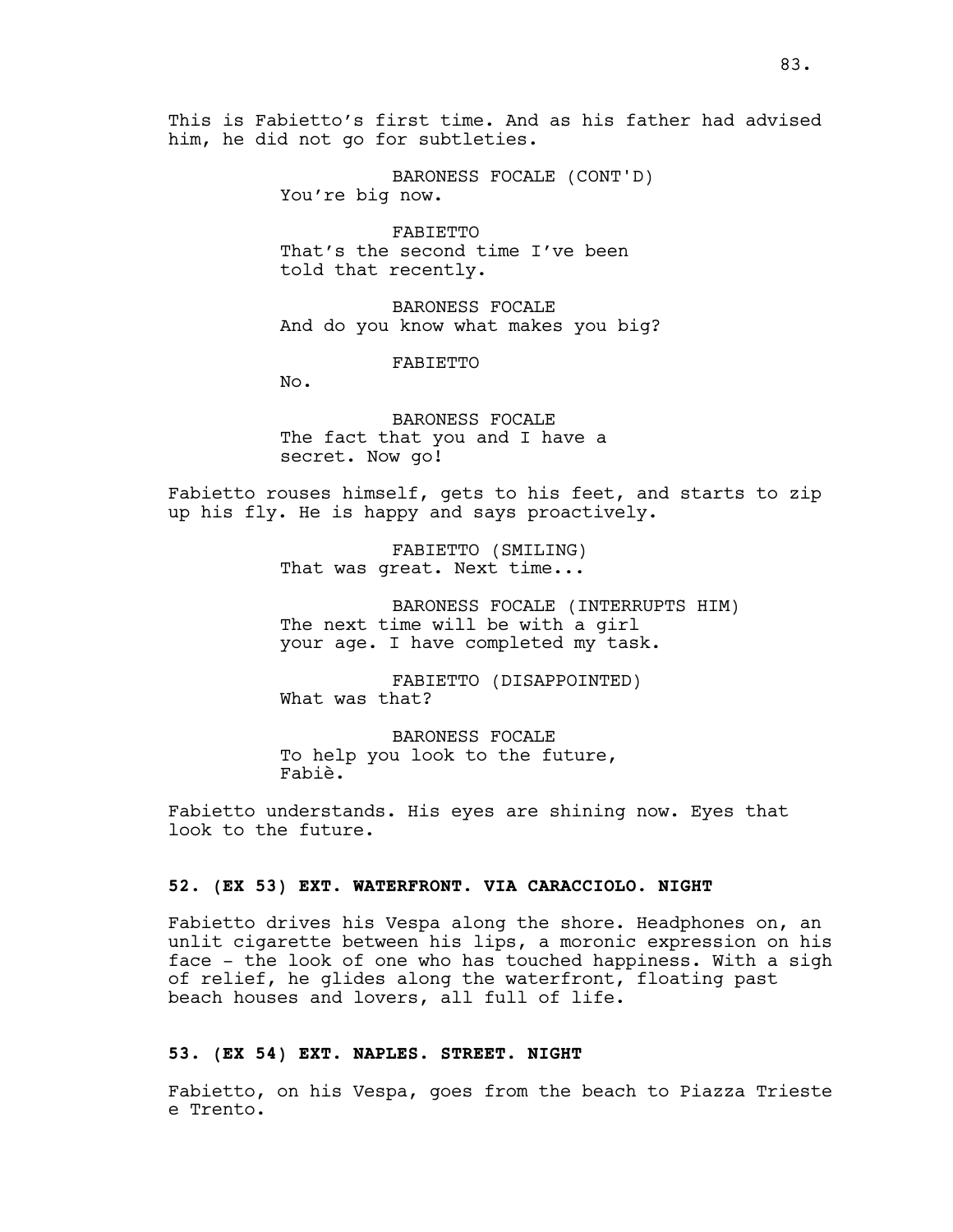He passes the San Carlo Theater, and notices the entrance of Galleria Umberto. He stops, parks his Vespa, removes his headphones, and heads for the entrance.

## **54. EXT. GALLERIA UMBERTO / PIAZZETTA SERAO. NIGHT**

The Galleria is empty. Fabietto's footsteps echo in the silence as he walks. When he gets to the gate that gives on to Piazzetta Serao, he turns, sensing someone's presence. On the other side of the gate, in the piazzetta, he glimpses a woman verging on 50. A timid, unassuming prostitute, neither ugly nor beautiful: the picture of normality. She is staring right at him. They gaze at each other through the grating. Then she gestures to him, inviting him to join her. Fabietto, adopting the incongruous attitude of a man of the world, responds with a smile and a shake of his head. She swallows his refusal, she's used to it, hers is a lifetime of refusals. But Fabietto keeps staring at her. She becomes irritated and says.

> PROSTITUTE What the fuck are you still staring at?

Fabietto, embarrassed, immediately looks away. Tail between his legs, he hurries off to his Vespa.

### **55. (EX 52) INT. FABIETTO'S HOME. DAY**

Fabietto and Marchino, each in his own bed. Marchino is asleep. Fabietto is awake, staring at the ceiling, a satisfied look on his face. Marchino wakes up, stares at his brother. And yawns.

> MARCHINO We're thinking of going to Stromboli this summer. Want to join us?

FABIETTO (STARING AT THE CEILING) We'll see.

Marchino looks more closely at his brother, intuits the truth.

MARCHINO

You fucked!

FABIETTO

What?!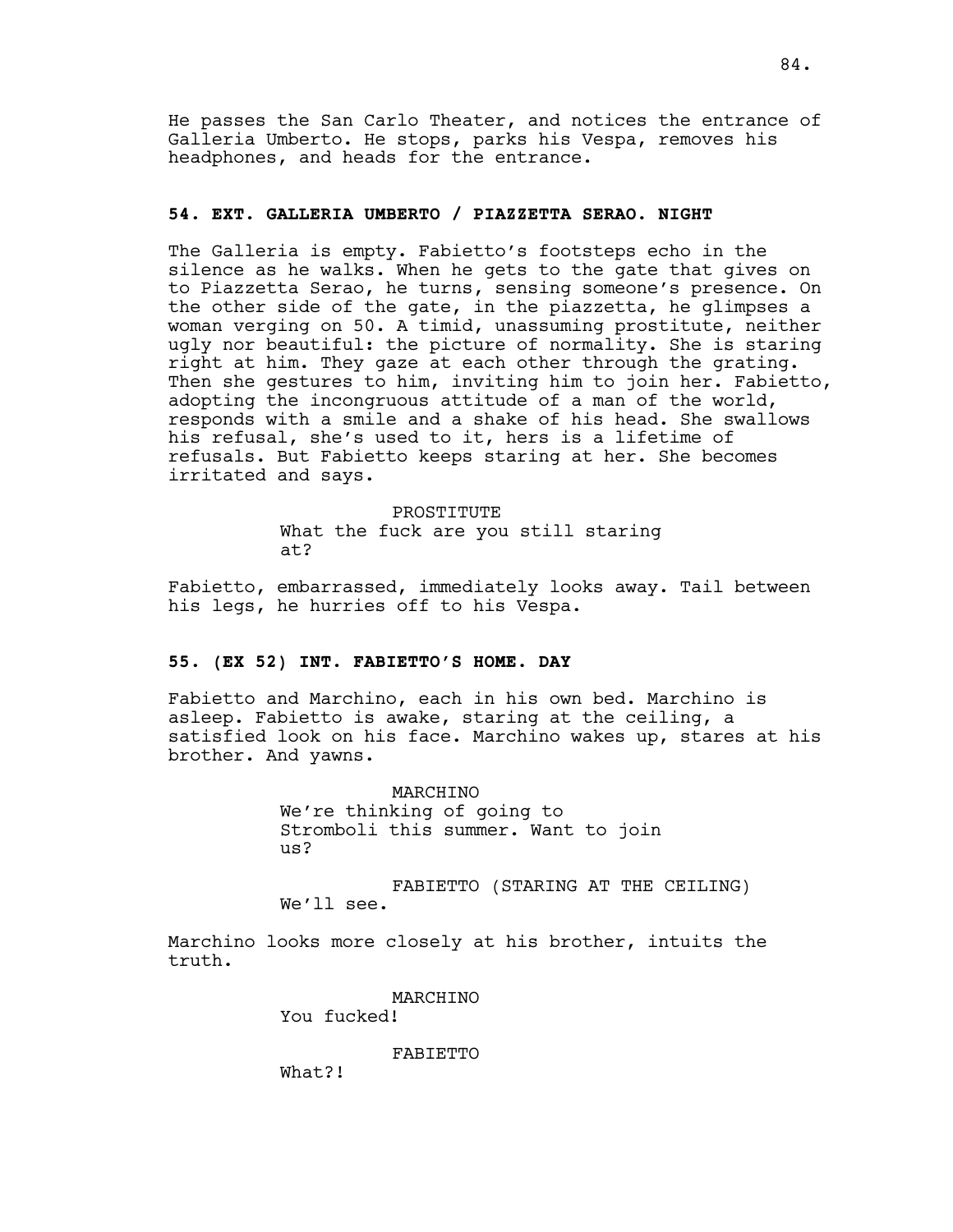He laughs. Fabietto turns bright red, but then he starts laughing too.

#### **56. INT. GALLERIA TOLEDO THEATER. HALL. NIGHT**

Black.

On stage, a candle is lit. The feeble flame illuminates the 20-year-old actress we saw earlier, who holds it in her hands. From what we can tell in the darkness, she is beautiful, wearing nothing but a white, transparent robe that reveals her perfect body.

She recites the final lines in her French accent.

FRENCH ACTRESS Spartans, when death comes for me, I shall not be found.

She blows out the candle. Blackness again. The audience applauds. The lights come up. The actress thanks the public with a joyful smile.

Fabietto is in the audience. He sits open-mouthed: for the beauty of the actress, for the performance, for the warm atmosphere. He claps enthusiastically, peering around for Capuano. But in vain. The French actress, up on stage, searches as well. But she can't find him. More resounding applause. The director, 50 years old, appears on stage. Hand in hand with Juliette, they thank the audience.

## **57. EXT. QUARTIERI SPAGNOLI NEIGHBORHOOD. GALLERIA TOLEDO. NIGHT**

Small groups of spectators linger in the alleyway outside the theater.

The French actress is chatting with Capuano's assistant director.

> ASSISTANT DIRECTOR I'm sorry, Juliette, Capuano wanted to come but he couldn't make tonight, either.

JULIETTE (DISAPPOINTED AND WORRIED) Have I done something to upset him?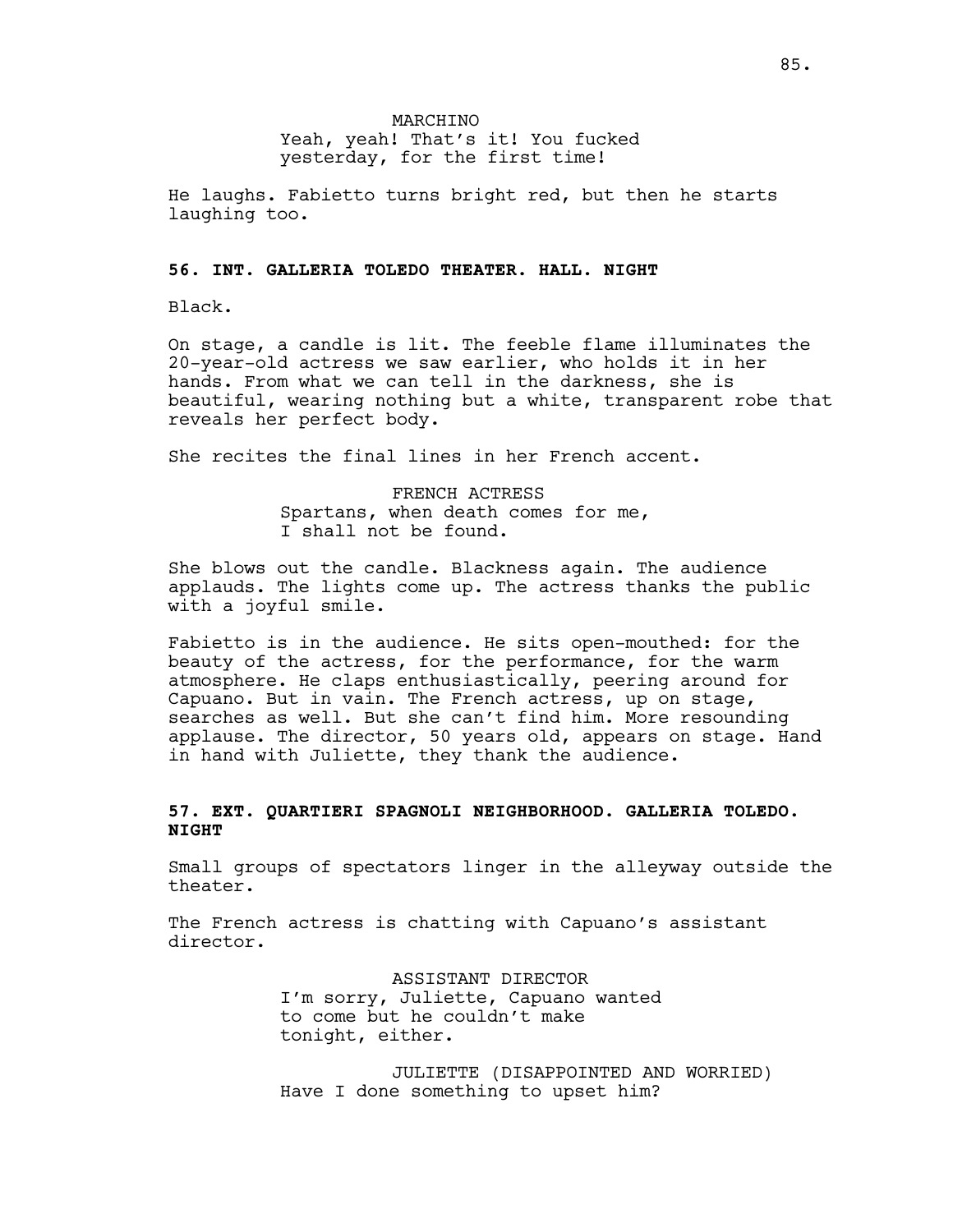ASSISTANT DIRECTOR No! Not at all! It's just that he's really wrapped up in editing the film.

Fabietto, hiding behind a column like a thief, listens attentively to their conversation. His eyes are glued to Juliette, but this time she doesn't notice him.

A small group of young actors gesture to Juliette. She kisses the assistant director on the cheek and heads off with her friends.

Fabietto watches it all with death in his heart.

Disconsolate, he heads down an alleyway. A Yamaha XT 600 motorcycle brakes daringly right next to him. Fabietto is afraid and steps back. But the driver is none other than Fat Armando. He smiles at him.

> ARMANDO Bello, what are you doing here?

FABIETTO I went to the theater.

ARMANDO I haven't seen you at the stadium anymore.

FABIETTO (EMBARRASSED) I...I've had some difficulties.

ARMANDO

Get on.

FABIETTO

Where?

ARMANDO What do you mean where? Climb on. Let's get ourselves a beer.

FABIETTO

Really, I...

ARMANDO (RESOLUTE) Really, you don't have a damn thing to do. Come on, get on!

Fabietto, hesitant, climbs on the back of Armando's motorcycle.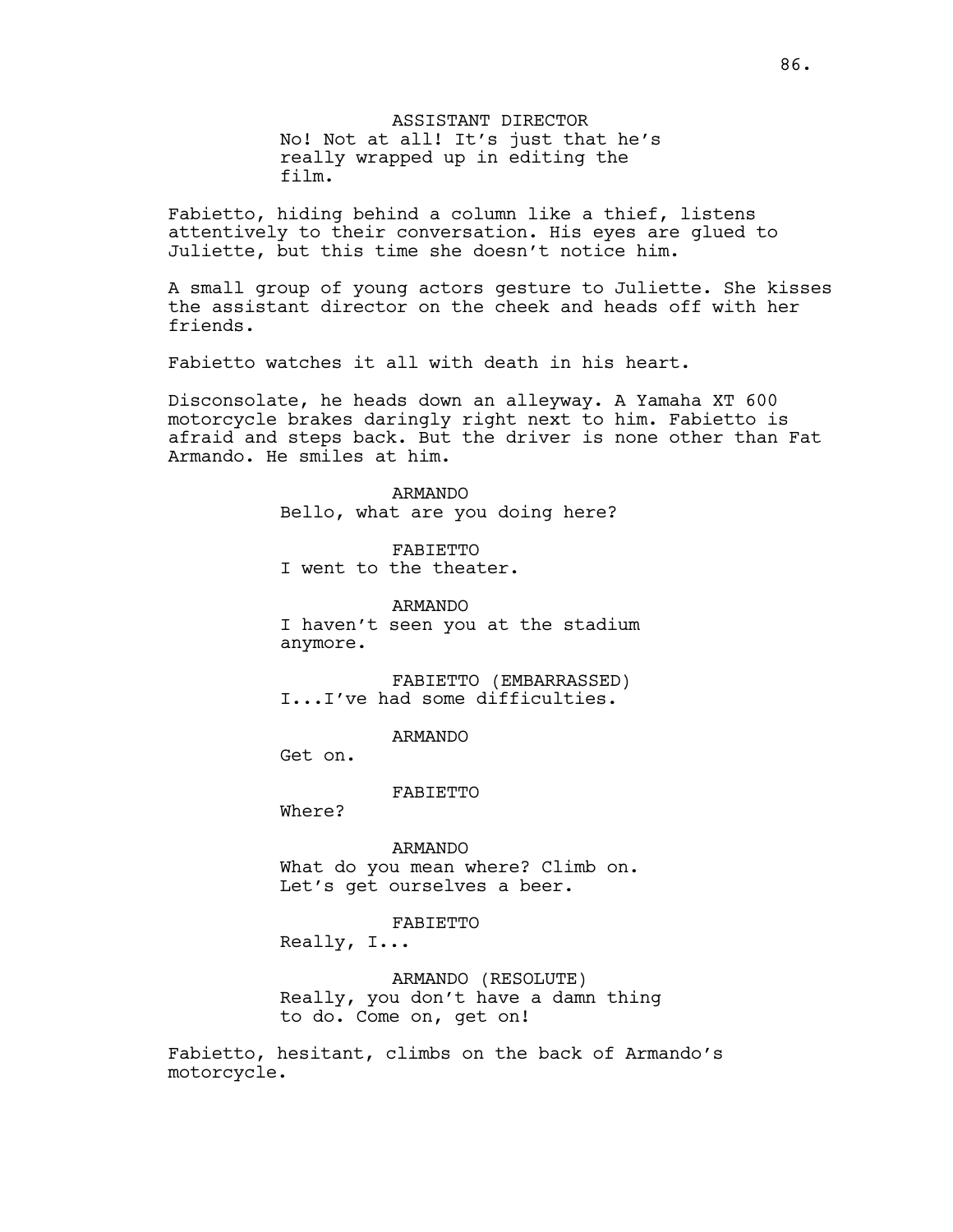A notorious spot for dock workers, teeming with shady-looking Americans and Neapolitans.

At the bar, Fabietto is still on his first beer, whereas Fat Armando, in Bermudas and flip flops, is already on his seventh gin and tonic. He's not drunk, though.

> ARMANDO What did you say your name was, Fatso?

# FABIETTO

Fabietto Schisa.

Silence. Armando looks around, lights a cigarette. Fabietto keeps stealing glances at him. Observation, it's his specialty. Then, to break the silence, he says.

> FABIETTO (CONT'D) You're a smuggler, right?

ARMANDO At the moment. But I want to be an offshore pilot. You?

FABIETTO

Cinema, maybe.

## ARMANDO

You want to open a cinema? Good idea. If you want, I know a guy who could lend you some money!

Fabietto equivocates. An American girl saddles up to the bar. Armando doesn't waste any time.

> ARMANDO (CONT'D) You're beautiful, you know?

Her boyfriend appears instantly, a big American brute. He places himself between his girl and Armando, gives him a stern look.

Armando doesn't lose his cool in the slightest. He gives the American a weary look. Fabietto is already panicking.

> AMERICAN What do you want?

#### ARMANDO

What?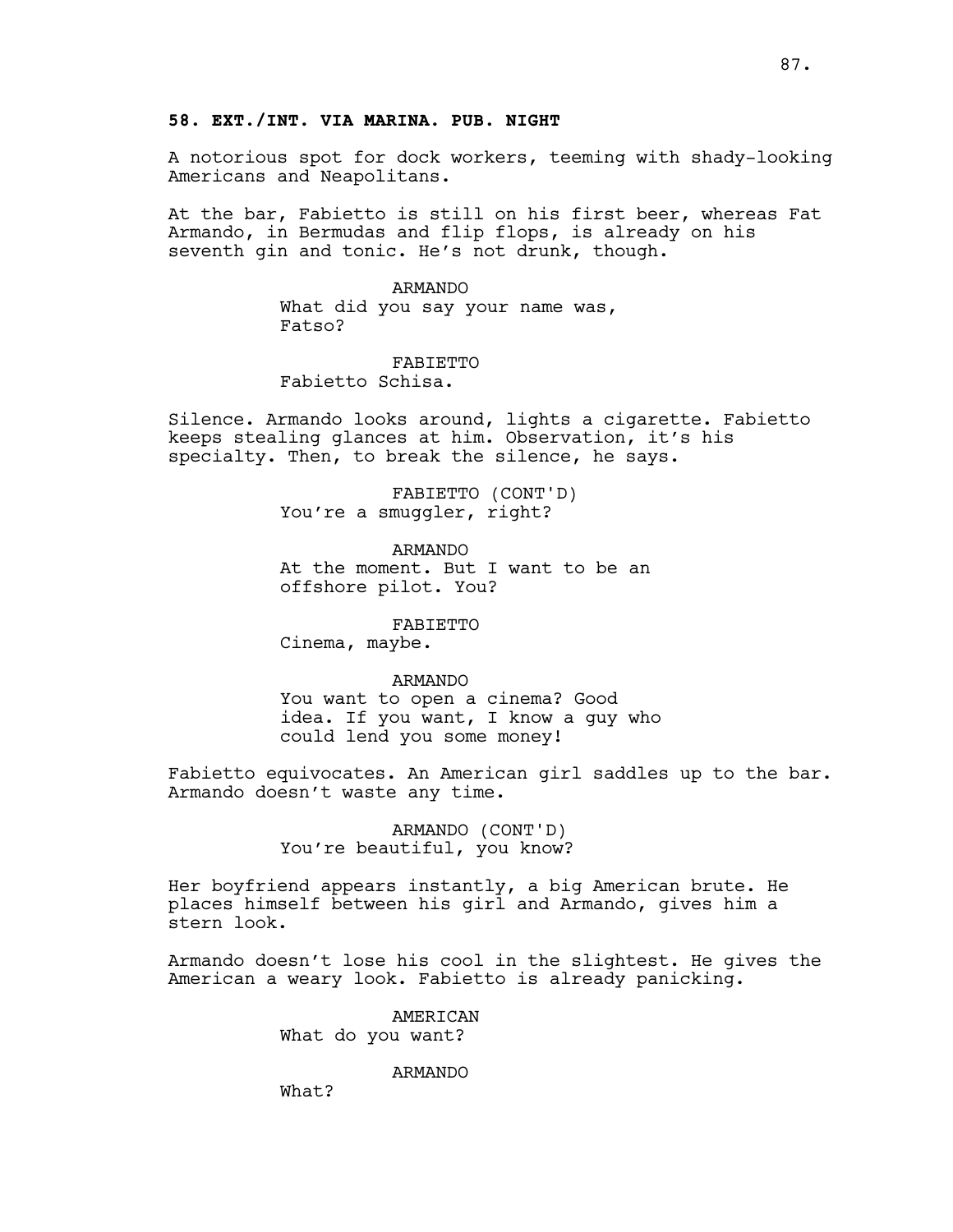AMERICAN What do you want?

Armando turns to Fabietto.

ARMANDO Hear that? He said: go fuck your mother.

FABIETTO (TERRIFIED) No, he didn't say "go fuck your mother!" He asked you what you want.

ARMANDO No way, Fatso, I heard him fine, he said "go fuck your mother."

Fabietto is about to try to explain again, but he doesn't have time before Armando leaps to his feet and head-butts the American in the mouth. Caught off guard, the guy goes reeling backwards. Armando, without giving even the Holy Father time to think, and despite the fact that he is wearing flip flops, starts kicking the American like crazy.

Everyone is screaming, running away. Fabietto trembles with fear in the middle of the bar.

The American, writhing on the ground and oozing blood, pulls out a knife.

Armando sees the knife and says lucidly.

ARMANDO (CONT'D) Now that is something I had not anticipated. Let's get outta here, Fatso.

FABIETTO Right, but with dignity.

Armando turns and looks at Fabietto. He is both amused and impressed by his remark. The American is coming closer. Armando and Fabietto flee without dignity.

CUT TO:

#### OUTSIDE THE BAR.

The American races out, wielding his knife, but he is just in time to see them, already in the distance, racing off on Armando's Yamaha.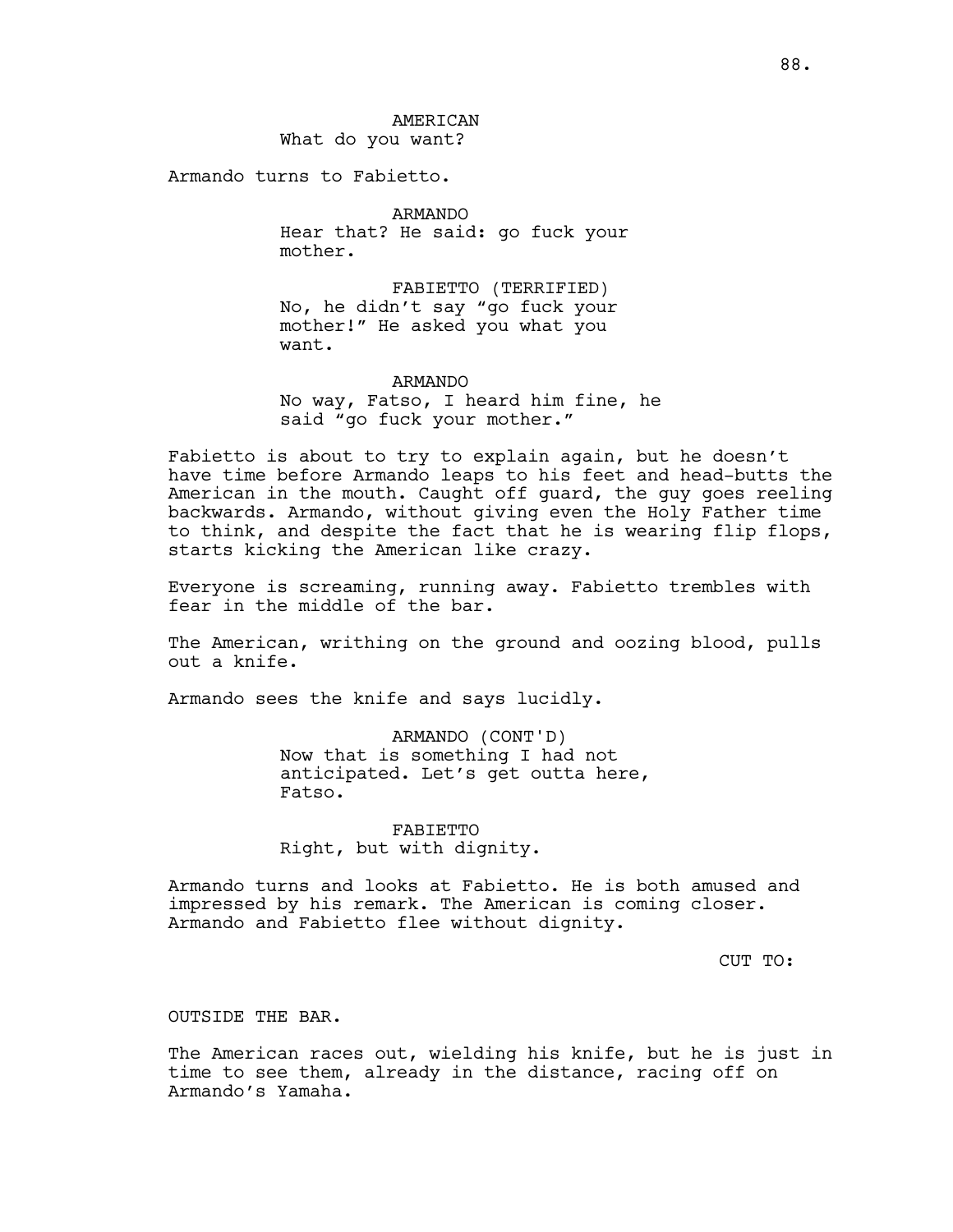## **59. EXT. VIA MARINA. NIGHT**

The obese Armando, straddling his motorcycle, cigarette between his lips, does a wheelie all the way down Via Marina. Hanging off the back, on the edge of the seat, clinging to Armando's enormous belly, Fabietto is insane with fear. In a feeble, desperate voice, he manages to say.

### FABIETTO I'm falling off.

### ARMANDO

Nobody falls when they're with me!

Fabietto uses all his strength to hold on to Armando's voluminous girth. And, after a long time, he is finally happy.

## **60. EXT. SANTA LUCIA. TOURIST PORT. NIGHT**

At the pier, surrounded by identical blue smugglers' motorboats, Armando is seeing to the final preparations before setting out. Fabietto looks worried.

> FABIETTO Where are we going?

ARMANDO Dancing. Twenty minutes and we're already on Capri.

Fabietto is dubious. Armando stares at him and smiles.

ARMANDO (CONT'D) I'm gonna make you have fun!

He casts off, the motor stutters, and they head out into the night.

### **61. EXT. THE SEA. MOTORBOAT. NIGHT**

The blue motorboat aims straight for Capri, moving at an insane speed. Armando at the helm and, next to him, Fabietto, all excited.

On their faces is that sort of happiness you only live once. In your youth.

All of a sudden, in the middle of the gulf, far from Naples and Capri, Armando lowers the throttle and turns off the engine. The boat stops.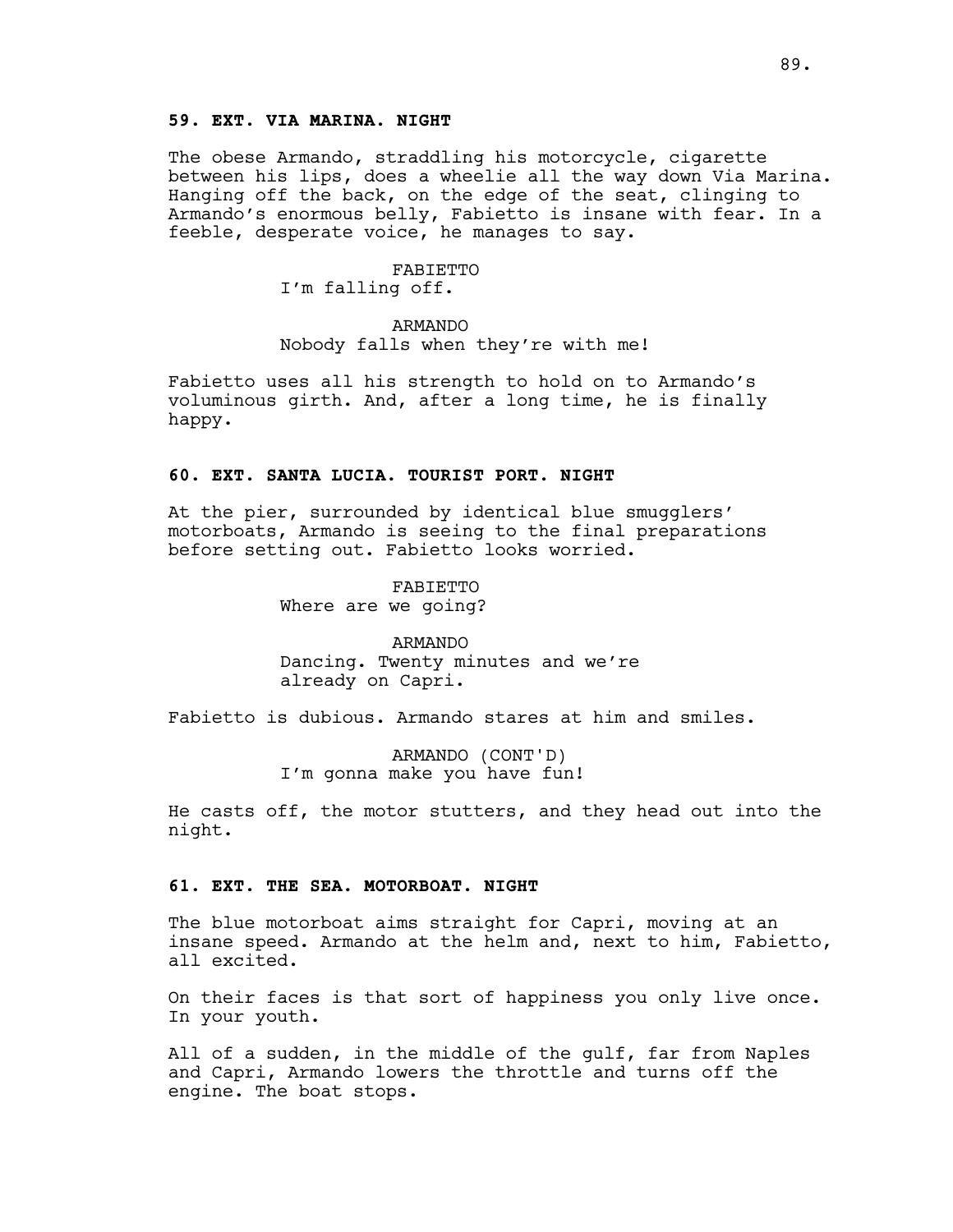Silence suddenly. Only the sound of the sea lapping against the boat and the creaking of the wooden deck.

> ARMANDO Now I'm gonna show you something real nice.

Armando takes a big plastic bag out of a storage compartment, opens it. Safety flares. He shoots them off, painting three trails of light across the night sky.

Fabietto and Armando, in raptures, watch the spectacle. It doesn't last long though, and they've used up the only three flares.

Then Armando takes out a small plastic bag from his pocket, pours some coke on the motor footplate, cuts some lines, takes out a 50,000 lire note, rolls it, snorts, then hands the bill to Fabietto.

It's obvious that this is Fabietto's first time. He gathers his courage and snorts a line too.

Then they relax on the bottom of the boat, sitting in the silence, in the dark, in the middle of the sea, in the light of the moon.

> ARMANDO (CONT'D) You know how an offshore hull sounds when it's going at 200 an hour?

## FABIETTO

No, how?

Armando, as if in a trance, makes the sound of the boat hitting the water.

> ARMANDO Tuf...tuf...tuf tuf...tuf...

Fabietto looks at him and laughs. Armando keeps going though, eyes closed.

> ARMANDO (CONT'D) Tuf...tuf...tuf...

Fabietto stares at Armando.

FABIETTO You're nuts!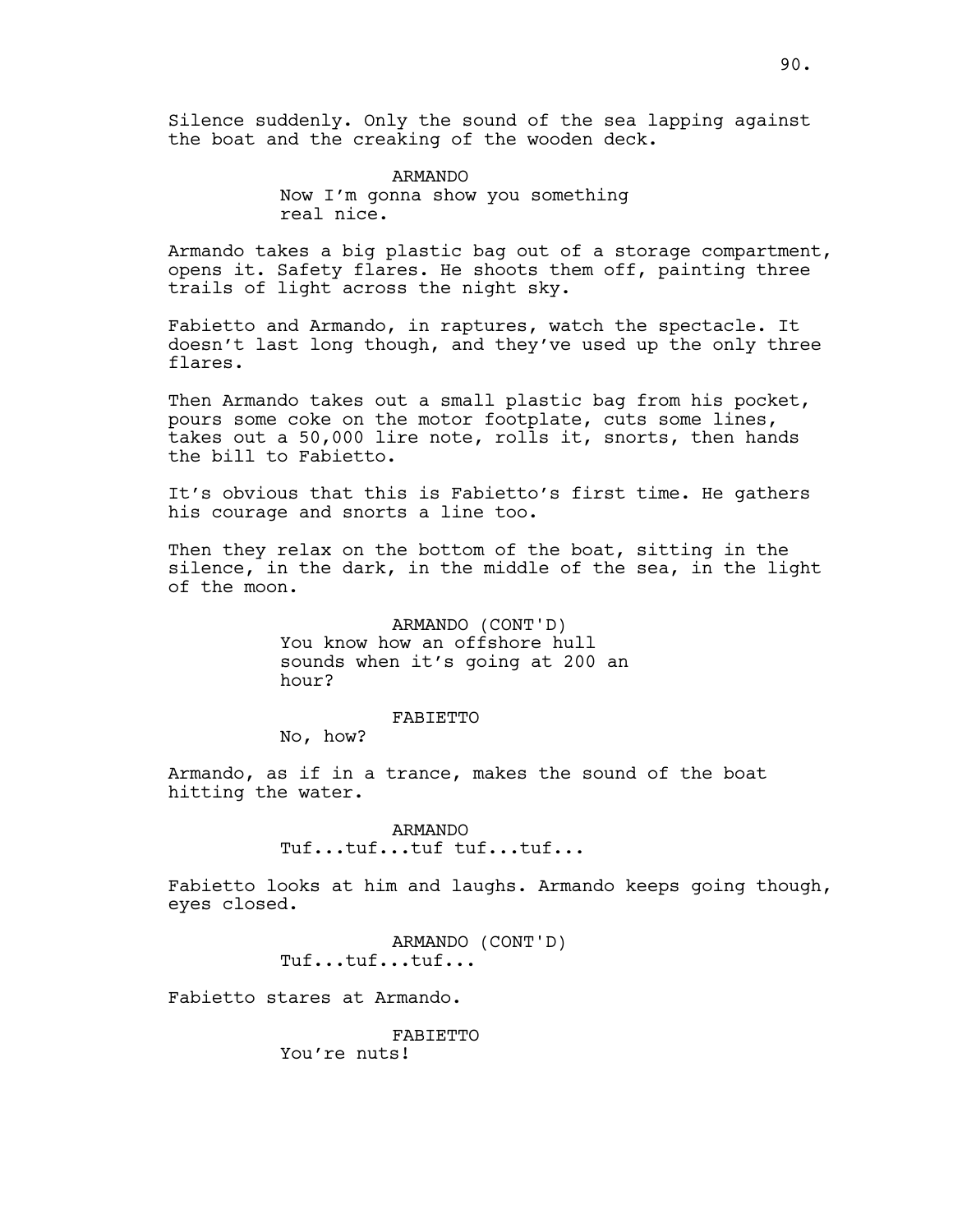ARMANDO (SNICKERS) No, I'm not nuts. I'm young. Aren't you?

FABIETTO (SAD) No, no I'm not.

Armando opens his eyes. He gives Fabietto a serious look, taking in all the pain on his face.

### **62. EXT. CAPRI. PIAZZETTA. NIGHT**

Everything's closed. Not a soul stirring. The chairs at the bars are all stacked up. Armando and Fabietto are the only people there. They're sprawling in two wicker chairs they've claimed.

#### ARMANDO

We made a mistake! We shouldda gone to Ischia! It's a morgue, Capri. I thought some places would still be open at 4.

FABIETTO Just as well. I don't know how to dance.

So they sit there like that, disconsolate, tired, in the absolute silence of the heart of the night.

Then, in the distance, they hear a clicking sound. Footsteps and high heels. Someone appears in the distance. Fabietto and Armando turn and look. Two people are making their way toward them. From the far end of the piazzetta, as exotic as a Middle Eastern fairy tale, come a dumpy old sheikh, 5 feet tall, accompanied by a female who incarnates all the vulgarity of beauty, or - if you prefer - all the beauty of vulgarity. Slim, sheathed in a sparkling minidress covered in sequins, which seems to be slipping off her. Fabietto, entranced, murmurs.

> FABIETTO (CONT'D) Khashoggi!

ARMANDO Who the hell is that?

FABIETTO The world's richest man. And she is...what's her name?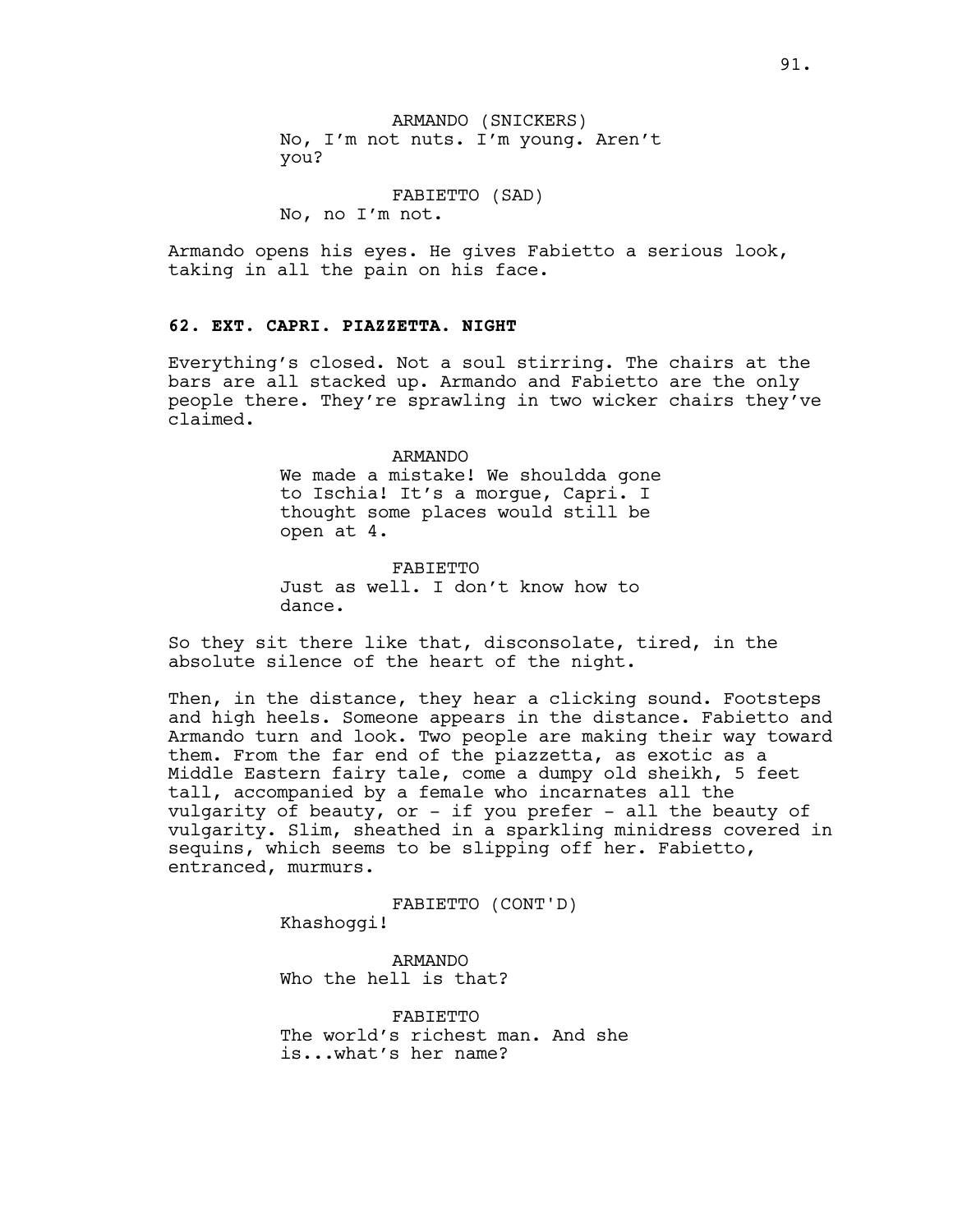Khashoggi and the girl are walking right toward Fabietto and Armando, who don't take their eyes off this odd couple for a second.

Armando concentrates solemnly on the girl's ring: a diamond the size of a candied almond. Fabietto, his jaw dropping, moronic, can't take his eyes off the girl. She feels his eyes on her, and when they walk by, she says indignantly, in a thick Venetian accent.

## SHEIKH'S GIRLFRIEND What are you looking at?

Fabietto, humiliated, immediately lowers his gaze. Armando rushes to his friend's defense. He says to her, in even thicker Neapolitan.

> ARMANDO Go fuck yourself, you dog!

She doesn't understand a word. She stares at Armando as if he were speaking a foreign language, but she senses that, whatever it was, it wasn't kind. With the arrogance of the nouveau riche, they ignore Armando and Fabietto and disappear down a side street.

> ARMANDO (CONT'D) Come on, let's go for a swim.

## **63. EXT. CAPRI. BLUE GROTTO. DAWN**

It's all for them, the magnificent Blue Grotto at dawn. One of the most beautiful places in the world.

Fabietto and Armando swim in the turquoise glow, as calm and clear as an Alpine lake. They are happy.

> ARMANDO After a night like this, you know what we've become, Fatso?

### FABIETTO

No, what?

#### ARMANDO

Friends.

Fabietto smiles at him. Armando smiles back, revealing an unimagined goodness.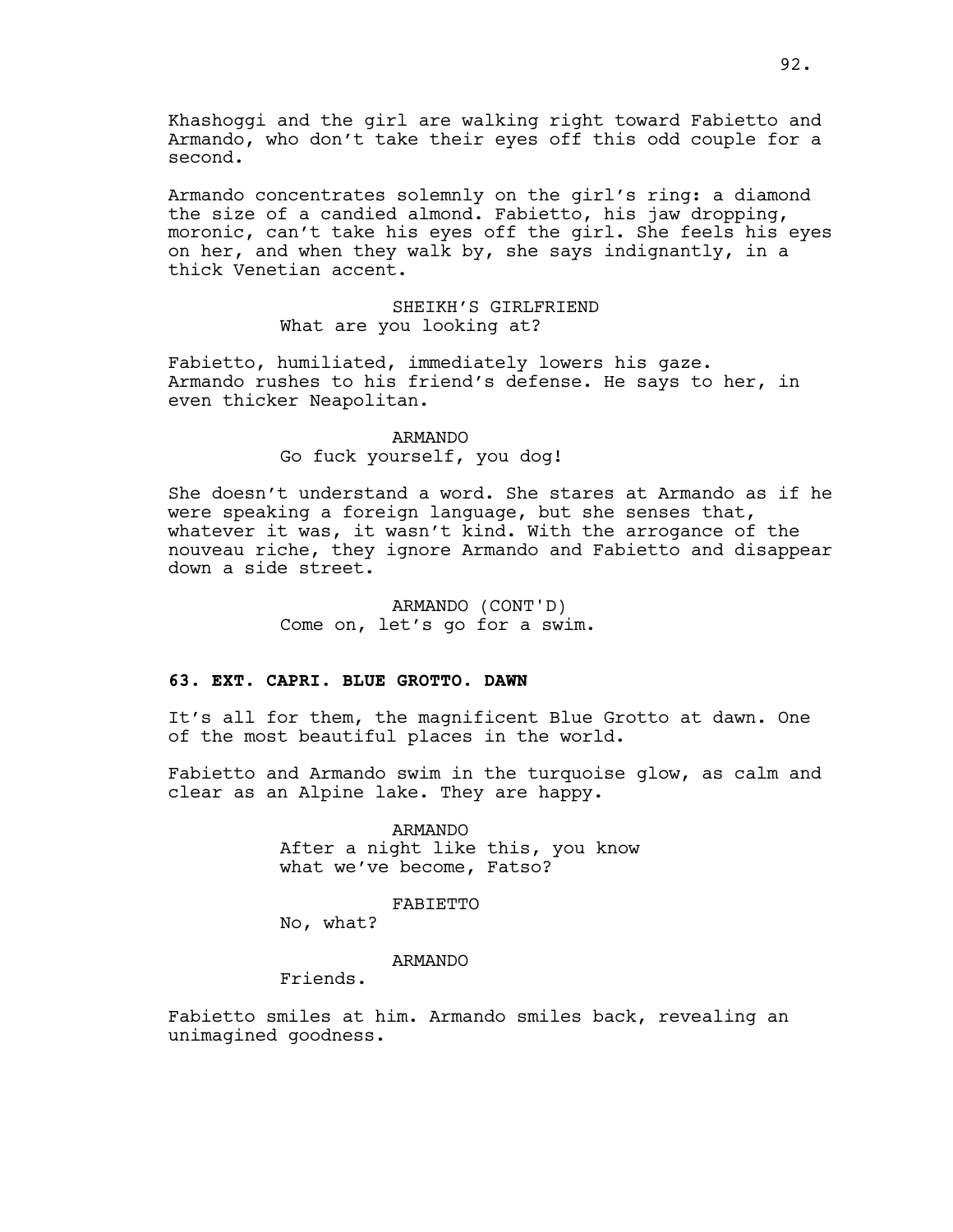ARMANDO (CONT'D) So we're gonna go do something. I'll introduce you to mammà, papà I can't, cause he's in jail, and then you can introduce me to your parents someday.

FABIETTO We can only do the first part.

### ARMANDO

Why?

# FABIETTO Because I'm an orphan.

It's the first time he says it, and a lump rises in his throat. Armando, beneath his 400 pounds, has the sensitivity to understand. He doesn't say anything, just gives him a serious look. And then, after a while, he says.

### ARMANDO Let's head back, I'll let you drive the boat.

Fabietto, to avoid showing how moved he is, sinks below the surface of the water.

### **64. EXT. MOTORBOAT. EARLY MORNING**

A spectacular summer morning. The blue motorboat plows through the waves at frightening speed, heading for Naples there in the distance, majestic and slumbering.

Fabietto, happy, is steering. Armando stands at his side, the wind ravaging his hair.

They cross a motorboat going in the opposite direction. It is coming closer. Armando's jaw drops in surprise. He's all excited, can't take his eyes off it: an Offshore hull, aerodynamic, white with its sponsor painted on the side, speeding like a rocket, piloted by three men with helmets and goggles.

They look at each other the way you do at sea: for as long as you can.

### **65. EXT. THE PALLONETTO OF SANTA LUCIA. DAY**

Fabietto stands in front of a tumbledown building, a bag slung over his shoulder. Armando appears on a narrow little balcony above.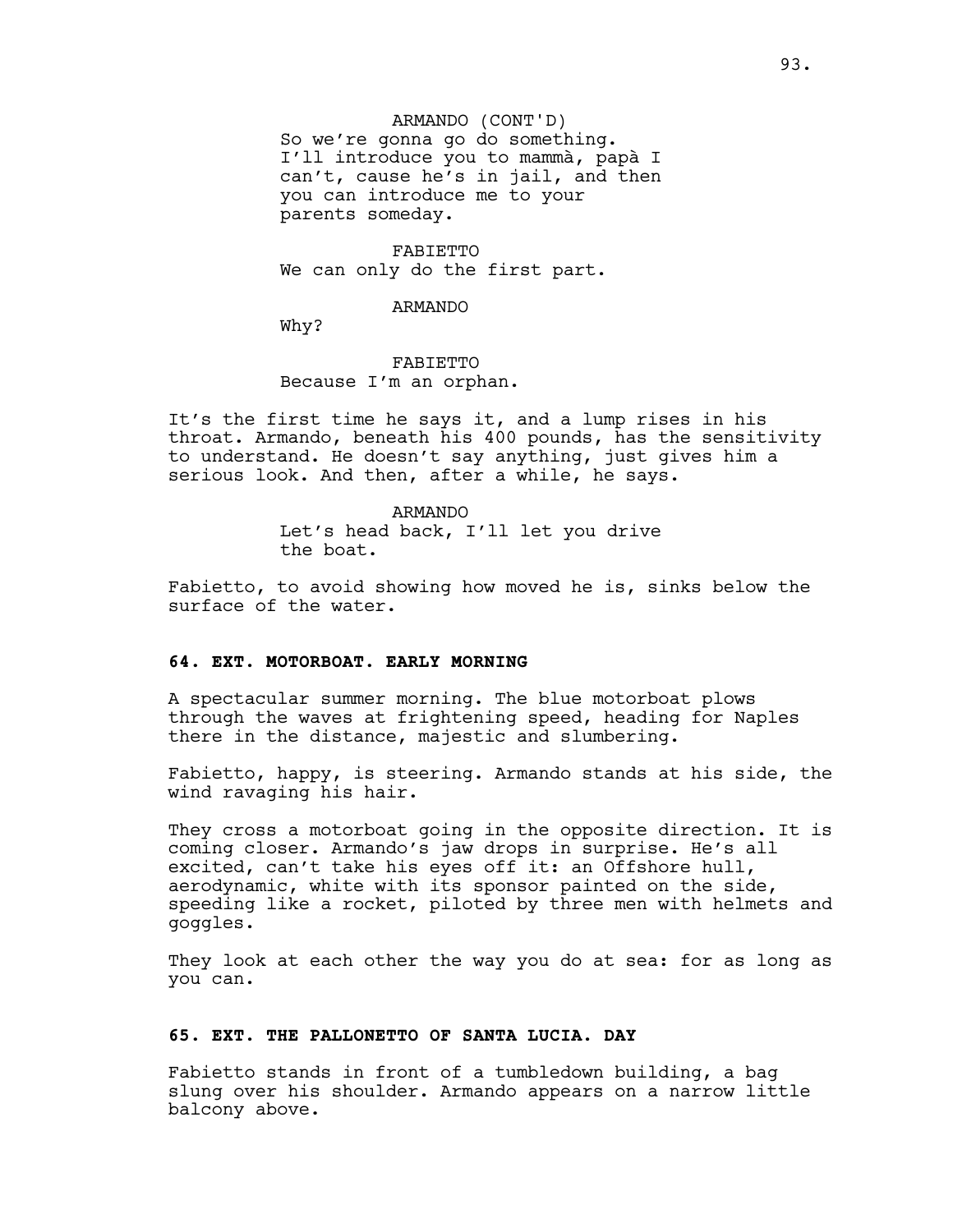ARMANDO Hey Fatso, come up a minute so I can introduce you to mammà.

## **66. INT. ARMANDO'S HOUSE. DAY**

Armando, in his mother's bedroom, is packing some clothes in a bag.

It's a small house, modest but well-kept. The only other room is the kitchen. Fabietto stands here, facing Armando's mother, who is sitting in an armchair. A TV set in the corner.

She's about 50 but looks 10 years older. Cigarette in her mouth. All she does is stare at Fabietto. He's embarrassed, feeling himself scrutinized like this. After a while, Armando's mother says to her son.

> ARMANDO'S MOTHER Armà, Feola was looking for you, for that thing.

ARMANDO Yeah, I know, I talked to him, we'll do it when I get back. There's still time.

ARMANDO'S MOTHER (TO FABIETTO) Ok, exam's over. You look like a good kid.

FABIETTO Thank you, Signora.

ARMANDO'S MOTHER Where are you going?

FABIETTO

Stromboli.

ARMANDO'S MOTHER Where's that?

FABIETTO Sicily. It's an island.

Fabietto, uncomfortable, glances at Armando, who is finishing packing. His mother continues to stare at Fabietto, then says definitively.

> ARMANDO'S MOTHER Armando's a good kid too.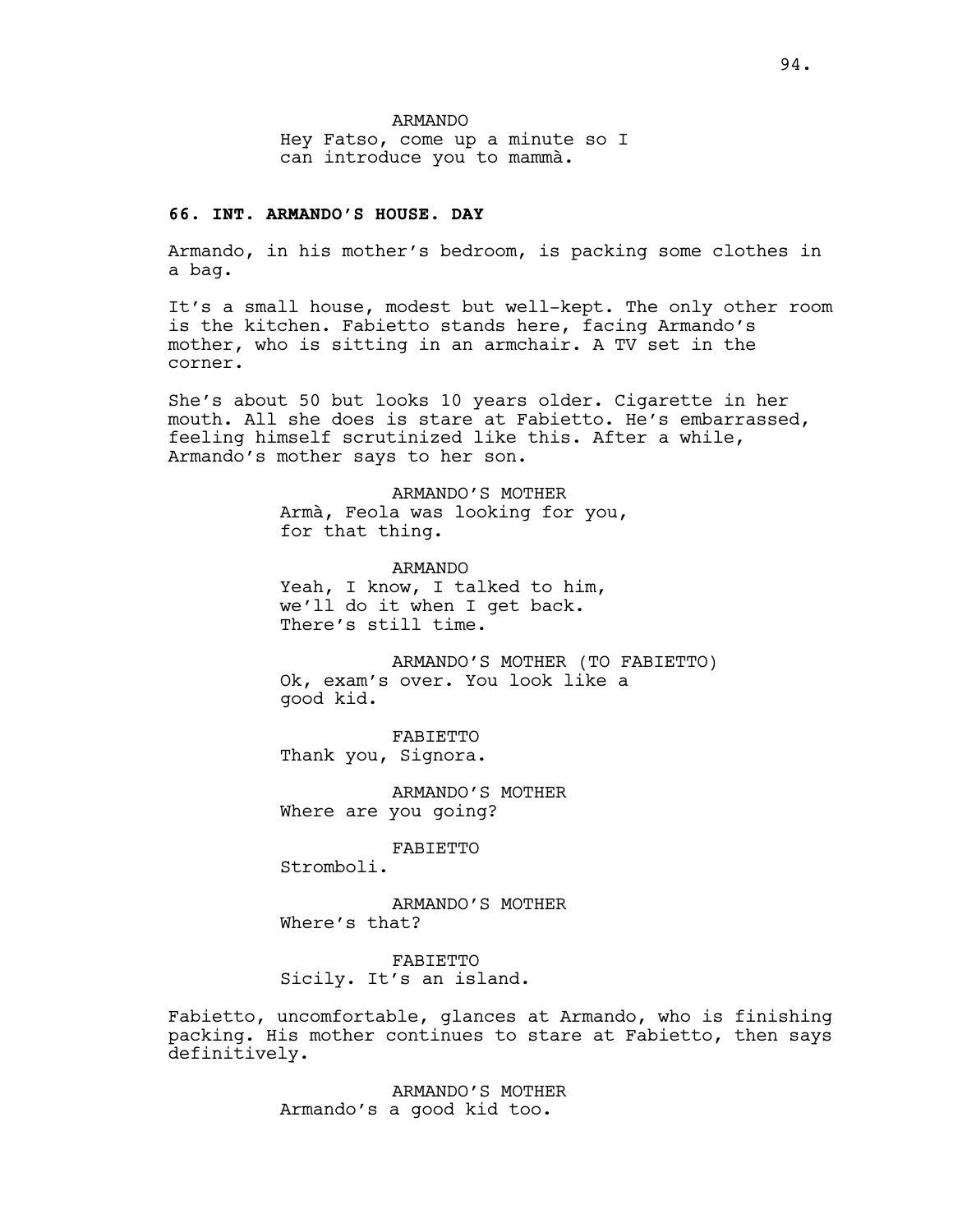#### **67. EXT. FERRY FOR STROMBOLI. DAWN**

The bridge. Armando, in a sleeping bag, sleeps flat on his back, like a beached whale. Fabietto in a sleeping bag next to him.

A little ways away, at a coffee table, Marchino, his girlfriend Gigliola, Maurizio, and five other friends, guys and girls, are merrily playing backgammon.

Fabietto wakes up, slips out of his sleeping bag, looks around sleepily, and then, there she is, in the distance: Stromboli, unforgettable, backlit by the dawn.

Fabietto, excited, goes over to the railing right as the volcano sends up a spectacular spray of lava.

Fabietto's jaw drops. He is ecstatic. He turns and can't believe his eyes when a second spectacle materializes right before him: Juliette, the beautiful actress from that theater in Galleria Toledo, stands next to him. Fabietto can't resist. He says.

> FABIETTO Hey, I saw you at the theater, you were terrific, and also really beautif...

Juliette turns to him, her eyes brimming with tears. She interrupts him and says in her marvelous, theatrical French accent.

> JULIETTE The dawn just kills me. It really kills me. How about you?

Fabietto, caught off guard, stammers.

FABIETTO Me...me...let's say it gives me *saudade*.

JULIETTE What's that?

FABIETTO That typical nostalgia South American soccer players feel when they come play in the Italian leagues.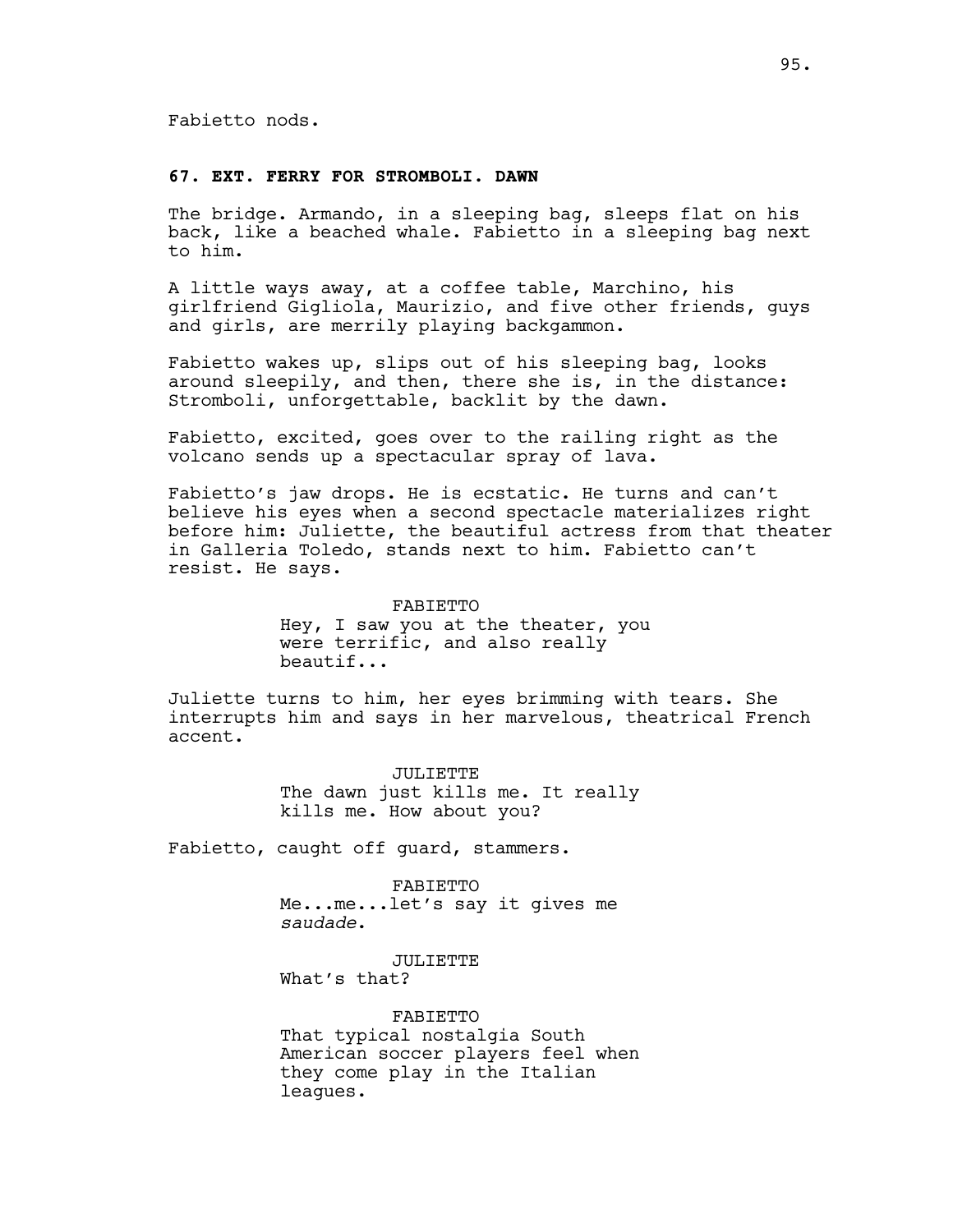### JULIETTE (DISAPPOINTED) Ah, I see.

She goes back to watching the volcano, ignoring Fabietto.

Fabietto, on the other hand, is in a daze. He steals glances at her.

From the backgammon board, Gigliola realizes what's going on and gestures to Marchino to look at his brother. They smile mockingly as they eye Fabietto who, awkward and shy, stands there like a dummy, gaping at Juliette.

Armando wakes up, rubs his eyes. He notices Fabietto standing next to Juliette.

Fabietto makes a heroic effort to win Juliette's attention again.

> FABIETTO Anyway, as I was saying, I've seen you...

JULIETTE (INTERRUPTS HAUGHTILY) Everybody's already seen me.

FABIETTO Let's not exaggerate now. People have other things to do too...

JULIETTE (ANNOYED, INTERRUPTS) Might it be possible to enjoy the dawn in silence?

Fabietto is dismayed.

FABIETTO

Sorry.

She doesn't pay him any further attention.

### **68. EXT. PATH UP THE VOLCANO. DAY**

Fabietto and Armando make their way up the volcano under a punishing sun. The path is as steep as a diamond-level ski slope.

Armando is done in by the effort and the heat.

ARMANDO Where the fuck are you taking me? Your mother's cunt, Fabiè.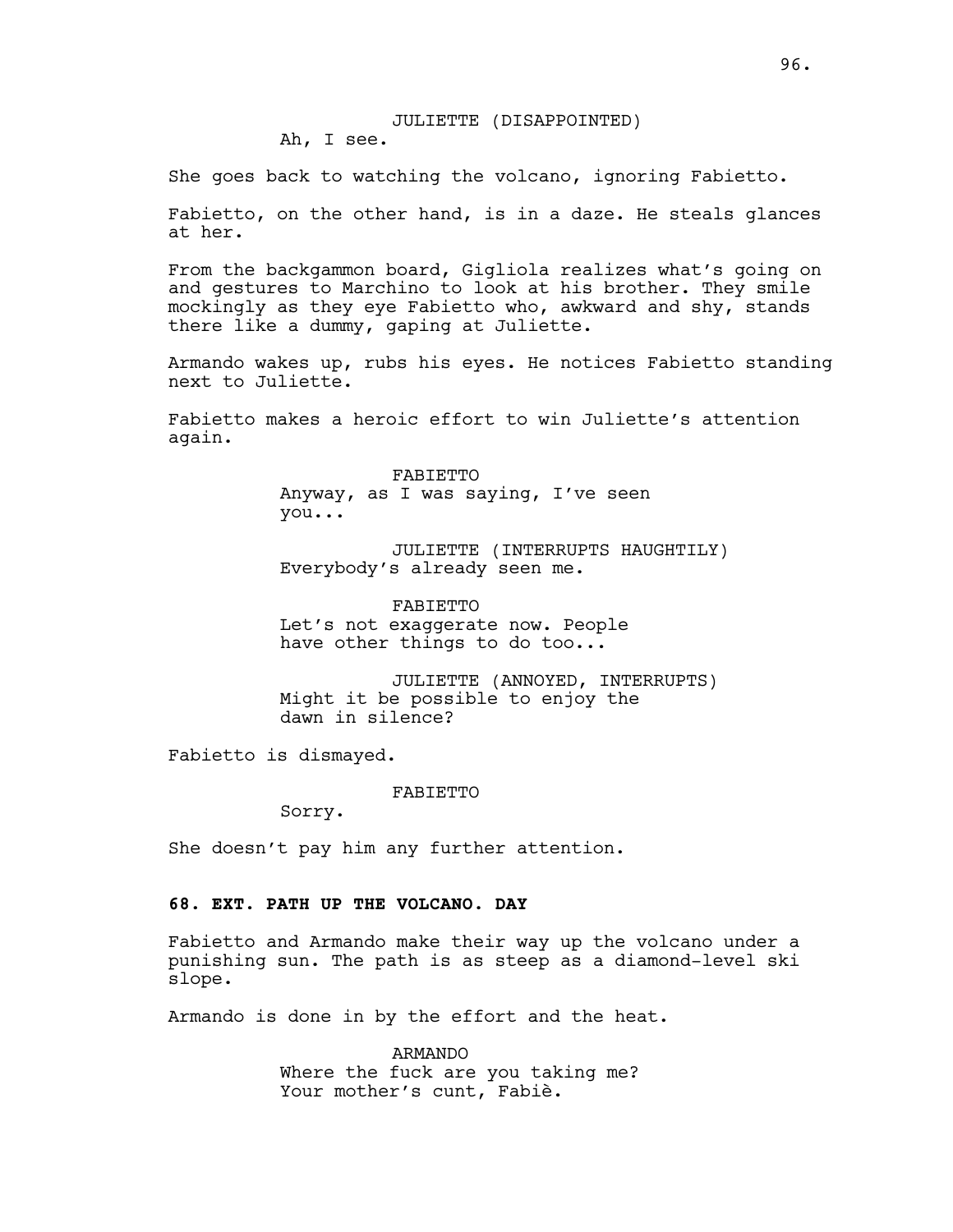Fabietto turns around. Armando is overcome with guilt.

ARMANDO (CONT'D) Sorry, I didn't mean to...

FABIETTO (INTERRUPTS)

It's okay.

He laughs.

ARMANDO I'm not gonna make it, Fabiè. I'm about to burst! I'm heading back down, see you tonight.

FABIETTO

Okay.

Armando turns back. Fabietto continues to climb the volcano.

## **69. EXT. VOLCANO CRATER. SUNSET**

Fabietto has reached the top of the volcano, which offers one of the most beautiful lunar views on the entire planet.

Fabietto looks around, his eyes glistening. Then he pulls on his headphones, but we don't hear what he's listening to.

### **70. EXT. FORGIA VECCHIA BEACH. DAY**

Fabietto and Armando, sitting on the black stones under the noonday sun, stare greedily, surprisedly, at a point further down the beach, more remote, with lots of rocks.

They're surprised because Marchino, Gigliola, and their other friends - both sexes - are going naked. Happy and carefree, they swim, dry off, and joke around, indifferent to everything except the happiness of their wonderful bodies and their youth, which looks as if it will never end.

Armando gazes at the girls, his eyes filled with desire. But then says defeatedly.

> ARMANDO I feel like crying!

> > FABIETTO

Me too.

But they don't. They don't laugh, either. They just sit there, ready to gaze at that spectacle of nudity till the end of their days.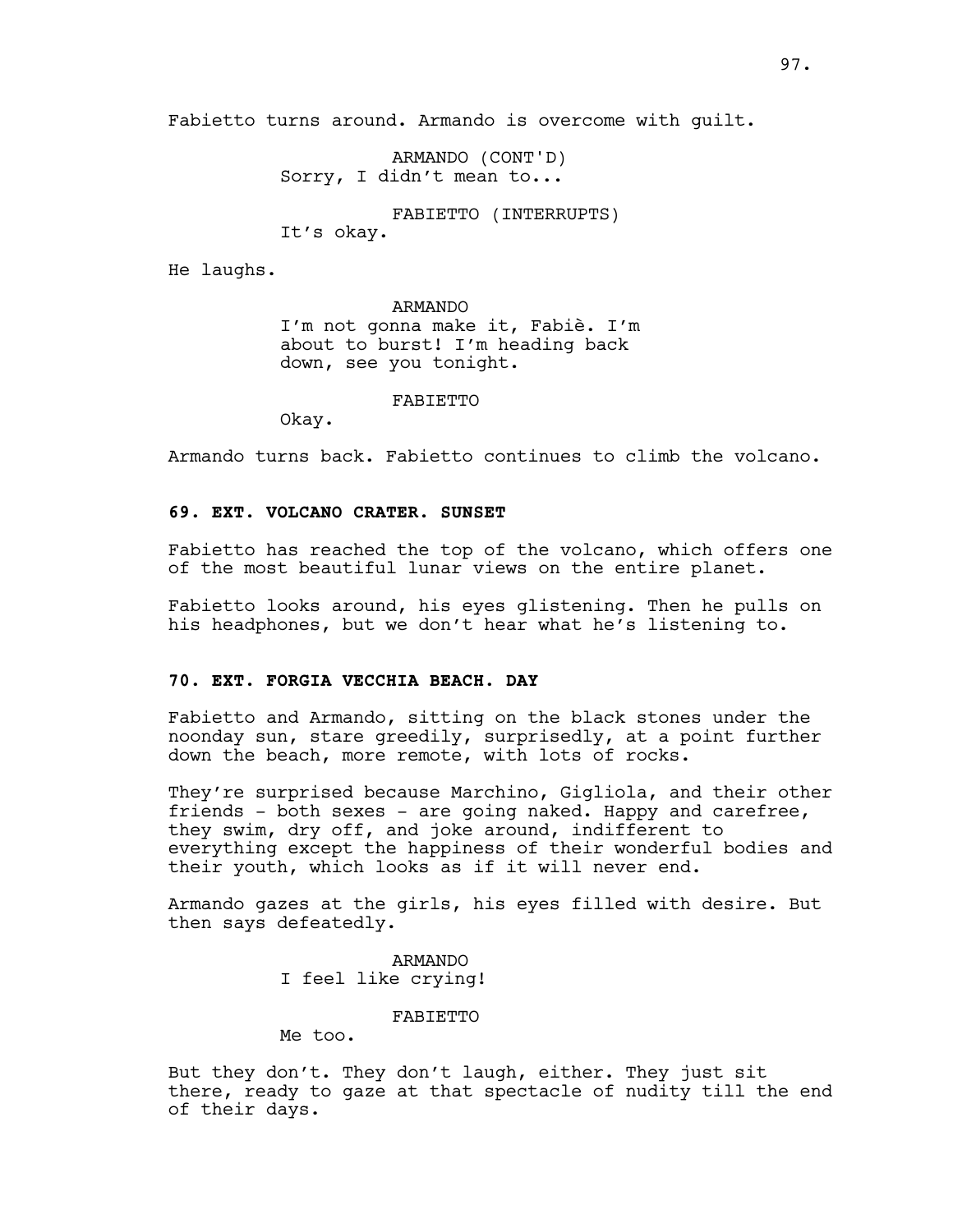### **71. EXT. STROMBOLI WATERFRONT/BAR. NIGHT**

A little, open-air bar along the island's dark waterfront. Fabietto and Armando, sitting with two beers and very few other customers, are half-watching a soccer match on the TV hanging in a corner.

Fabietto is bored. He gets up, goes to look at the water in the dark. Down on the beach, all alone, is a girl. She has brought two candles with her and is reading a book.

CUT

Fabietto hesitates, then decides to join her. It's Juliette. She looks up at him.

> JULIETTE (AMUSED) Have you been looking for me, saudade?

This time Fabietto is prepared.

FABIETTO I've been looking for you for three days. If I didn't find you, I would have killed myself. You are - to me - what the dawn is to you. You kill me.

Juliette laughs.

JULIETTE You practiced that.

FABIETTO No, I merely sketched it out on the climb up the volcano.

She's beautiful in her simple summer dress. And she does something that really is going to kill Fabietto. She takes his hand and, as if it were nothing, leads him down to the beach.

Armando, still at the bar, turns and sees Fabietto and Juliette step onto the beach. Armando's face is tinged with a strange sadness.

### **72. EXT. BEACH. NIGHT**

Fabietto and Juliette walk along the beach.

JULIETTE What's your name?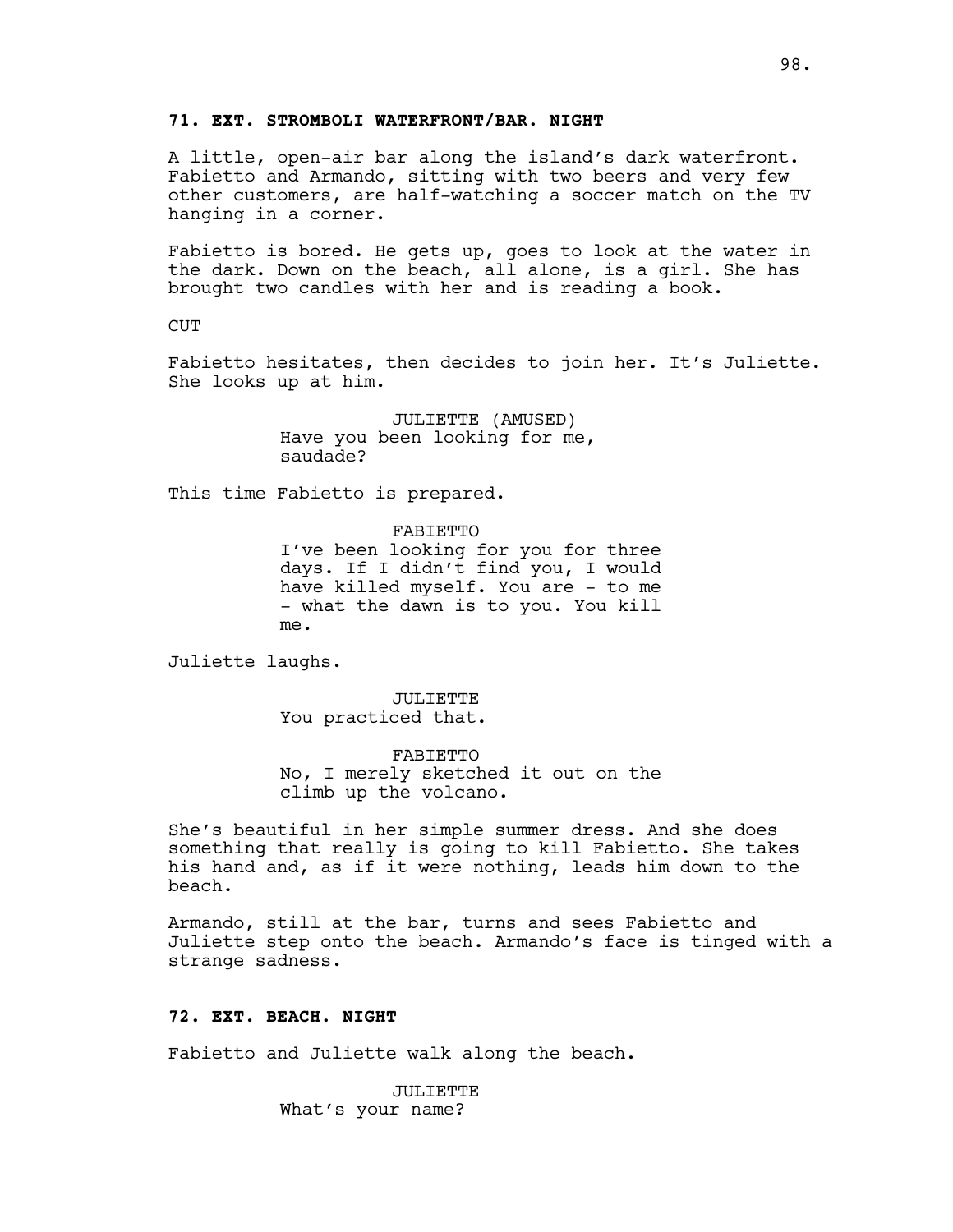FABIETTO Fabietto. But my friend Armando calls me Fatso. Even though he's the fatso.

JULIETTE Shall we go for a swim?

FABIETTO Are you nuts? It drops off really steep after a few meters.

JULIETTE So? Don't you know how to swim?

FABIETTO Sure, I know how to swim, but in the dark, with fifty meters of water below me, that scares me. And besides, I saw some jellyfish this morning!

JULIETTE (AMUSED) I guess I should let you go again.

As she says this, she slips off her dress. In just her underpants now, she runs to the water.

> JULIETTE (CONT'D) I hate scaredy-cats.

### FABIETTO

So do I.

Fabietto, beside himself with joy, sits on the water's edge and gazes at Juliette as she swims.

Fabietto trembles with excitement.

After a while, Juliette emerges from the water and goes and curls up next to him, like a little girl. They don't kiss or anything, they just stay like that, sitting close. She notices that he is trembling.

### JULIETTE Are you cold?

FABIETTO Yes, because I'm excited.

She smiles. In a feeble voice, he ventures a question.

FABIETTO (CONT'D) Do you want to go out with me?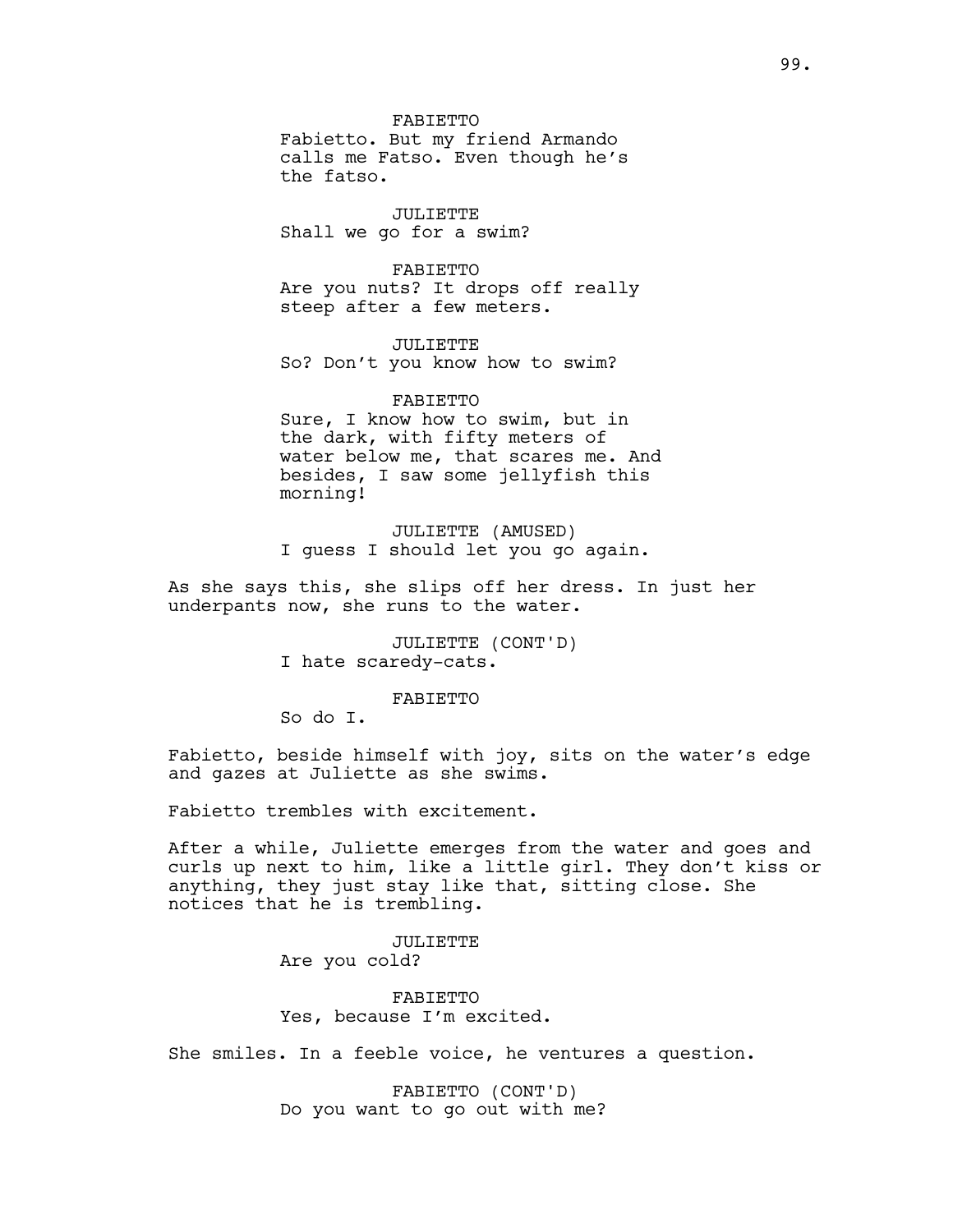FABIETTO I'm an old-fashioned type. And...anyway...you know, by chance...what do you say?

JULIETTE No, I don't want to go out with you.

Fabietto is crushed. He lifts his eyes to the sky, at the unbelievable canopy of stars. He recites.

> FABIETTO *E quindi uscimmo a riveder le stelle.* (And so we emerged to see once more - the stars. Dante, Inferno)

JULIETTE What's that?

FABIETTO Jesus! It's Dante!

Juliette kisses him suddenly, a kiss of infinite sweetness. Fabietto doesn't know how to kiss, because this is his first time, but he does his best.

## **73. INT. GUESTHOUSE. NIGHT**

Fabietto quietly enters their simple twin room at the guesthouse. He turns on the bedside lamp. And notices that Armando's bed is empty. Then he spots a note on the nightstand, written in a shaky, uncertain hand:

"HAVE FUN, FABIETTO. I HAVE TO GET BACK TO NAPLES. STROMBOLI'S NOT THE PLACE FOR ME. IT MAKES ME A LITTLE MELANCHOLY."

Fabietto is sad again.

#### **74. EXT. STROMBOLI PIER. NIGHT**

The ferry is about to depart.

Those who are staying behind dive from the pier, shouting goodbye. Such is the tradition here.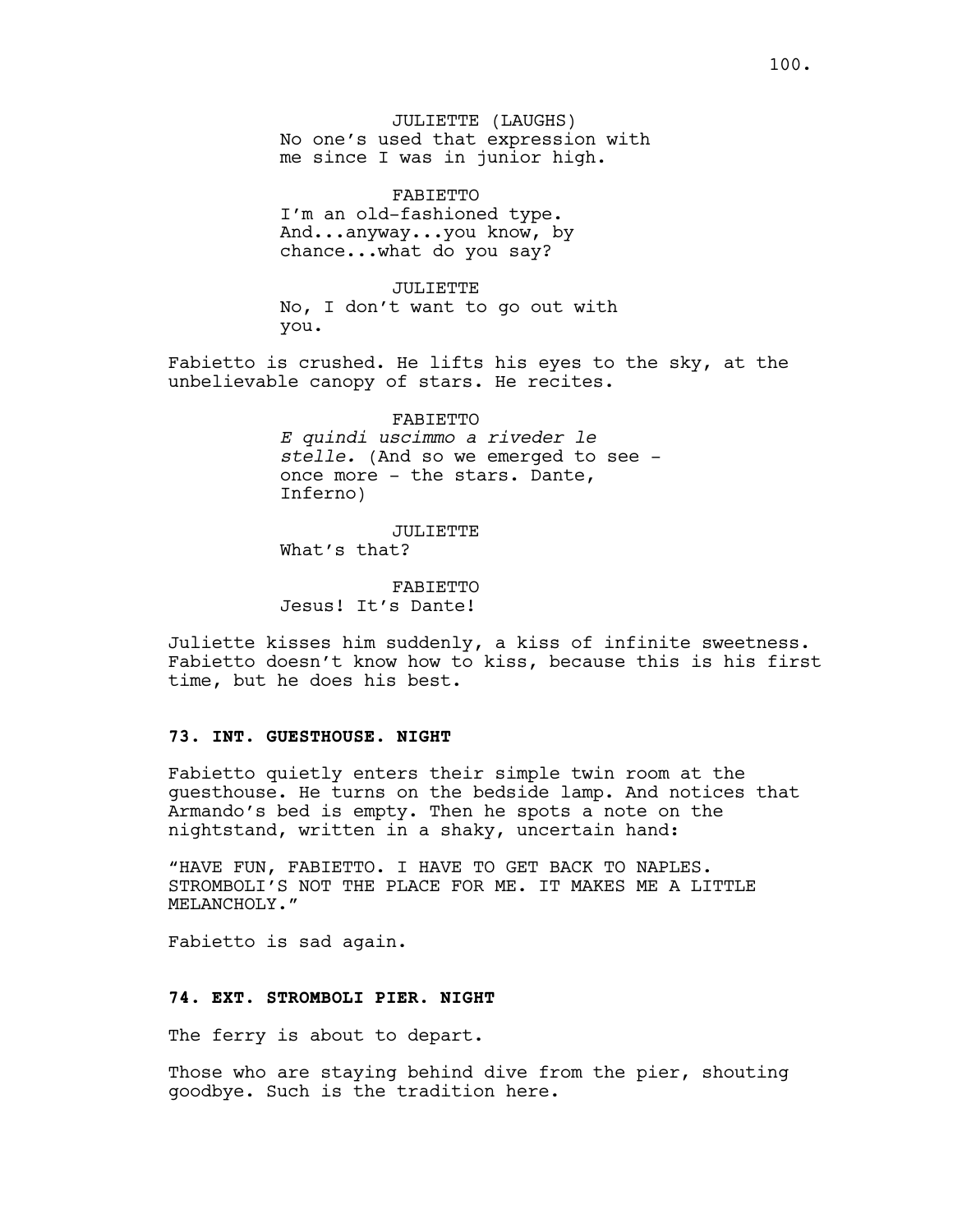## **75. EXT. FERRY. NIGHT**

Armando, his face veiled in sadness, sits at the stern. Smoking and drinking a beer. Behind him, in the distance, the volcano erupts. Everyone lets out an amazed "oooh". Everyone except him. He doesn't even look. He turns his back to the island.

### **76. EXT. FORGIA VECCHIA BEACH. DAY**

Fabietto and Juliette have joined the nudists on the rocks.

Nearby are Marchino, Gigliola, and their friends, happy and full of life.

> FABIETTO What time are you leaving?

JULIETTE Two. I'm taking the hydrofoil. When are you coming back?

FABIETTO As soon as possible. As soon as I find a space on the ferry. That way we can see each other in Naples.

JULIETTE (CHANGING THE SUBJECT) Armando's your best friend?

FABIETTO Yeah. To tell you the truth, he's also my only friend.

JULIETTE Are you always so honest?

FABIETTO For now, yes. What about you? Are you honest?

JULIETTE I hope to be, in the future.

FABIETTO What are you going to do when you get back to Naples?

JULIETTE I'll pick up with the theater for a while, but then I'm starring in Capuano's new film.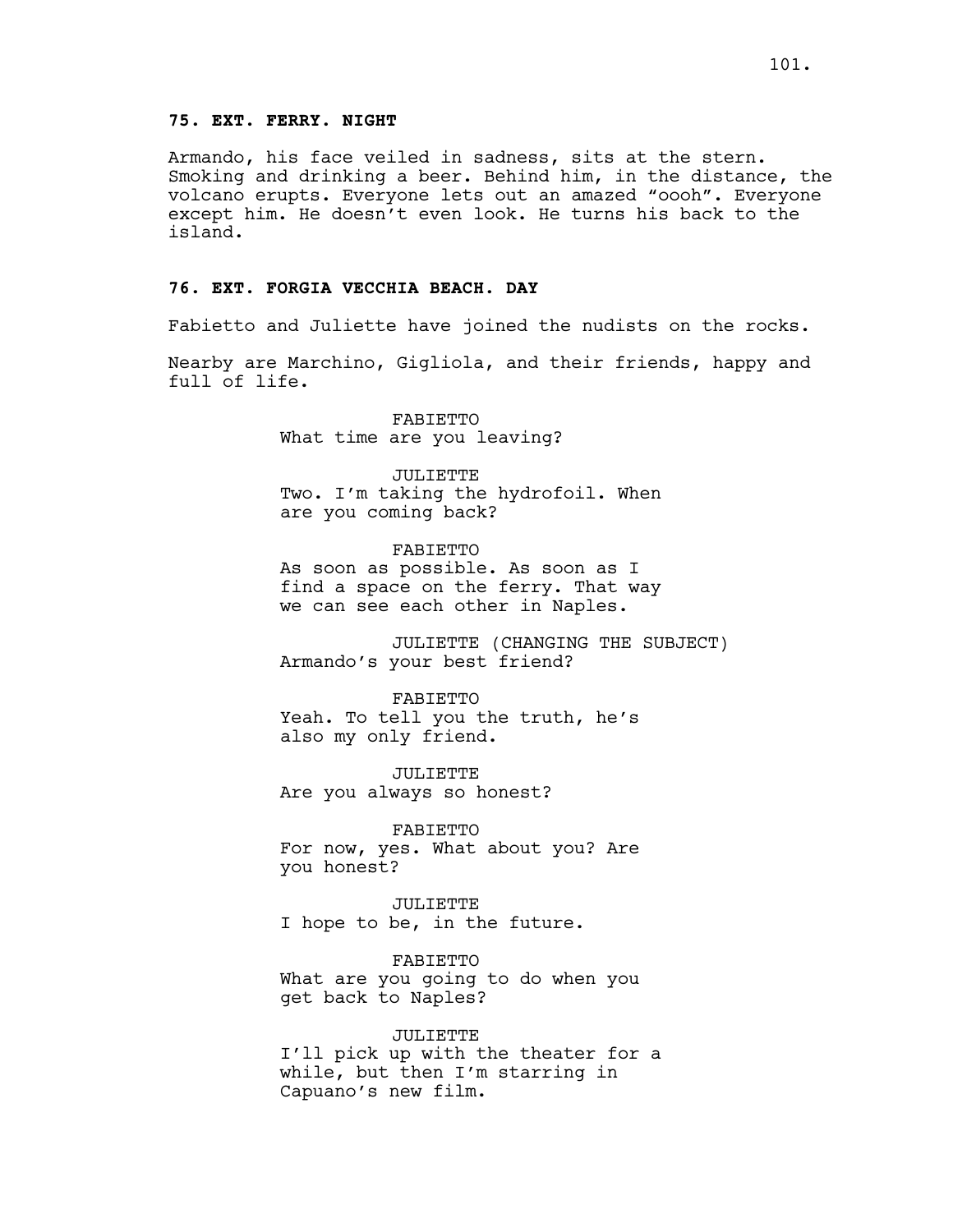FABIETTO Fantastic. They say he's really good, Capuano.

JULIETTE Yeah, he's a genius. And you, what do you want to do when you grow up?

FABIETTO (UNCONVINCED) I might go into banking, like my father.

JULIETTE But it's not what you want to do.

FABIETTO No. I'd like to be a film director.

JULIETTE So you have to go to Rome.

# FABIETTO

But you're in Naples!

Juliette doesn't reply. He steals a glance at her. She blushes.

### JULIETTE Come on, let's take one last swim.

They get up and, naked, walk toward the water. Fabietto is embarrassed, but Juliette is easy. They swim out toward the horizon, but then stop. Just in front of them is a platoon of jellyfish, beautiful and menacing. Fabietto, afraid, decides to swim back to shore. Juliette, on the other hand, stares at the jellyfish, then fearlessly dives down ten feet. That's how she avoids them. Carefree, she keeps swimming out to the open sea.

## **77. INT. NAPLES. ARMANDO'S HOUSE. DAY**

A tiny, decrepit bathroom. Armando, cigarette between his lips, sits in the small bathtub -- it's not big enough to do anything but sit. Deep in thought, he stares at the shiny void of mismatched tiles.

His mother, also with a cigarette and a resigned air, perches on the edge of the tub. She washes her son's back with a soapy sponge. She's done now.

> ARMANDO'S MOTHER Rinse off, Armà. Feola's waiting for you.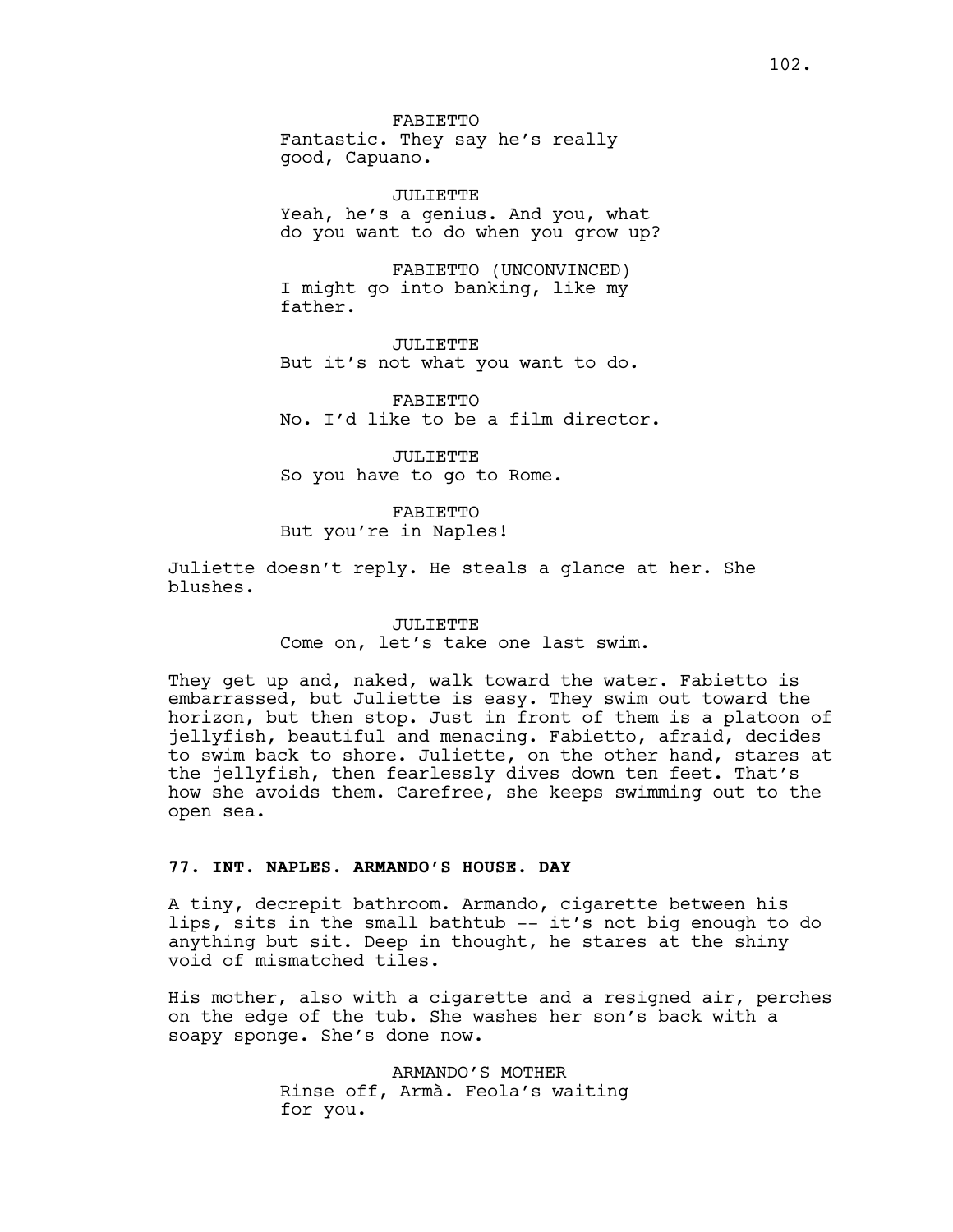Fabietto, dressed now, with his bag over his shoulder. Marchino, dripping wet, barefoot, in nothing but a bathing suit. They walk side by side, the setting sun hanging on Strombolicchio behind them. Every now and then a threewheeler Ape zips by, loaded with luggage.

> MARCHINO Why don't you stay another week? It's only August 9th.

FABIETTO No, I was lucky to find a space on the ferry. And besides, I'm going to be with Juliette.

He says happily. Marchino is less certain.

#### MARCHINO

Be careful?

Fabietto turns, a worried look on his face. He stops.

FABIETTO

Of what?

### MARCHINO

Of everything.

They exchange a serious, solemn look. Fabietto has something he wants to say.

#### FABIETTO

Marchì, listen to me. Mamma and papà aren't here anymore. And we aren't rich. We have to think about what we want to do when we grow up.

Marchino is ready with his answer, sincere and resolute.

#### MARCHINO

No, Fabiè. I don't want to think about that. It's the summer. It's August 9th. I want to think about Gigliola, about getting high, about my friends, pizza, laughter, and sunsets like this one. I want to think about happiness, Fabiè. Don't you?

Fabietto doesn't reply. Marchino insists.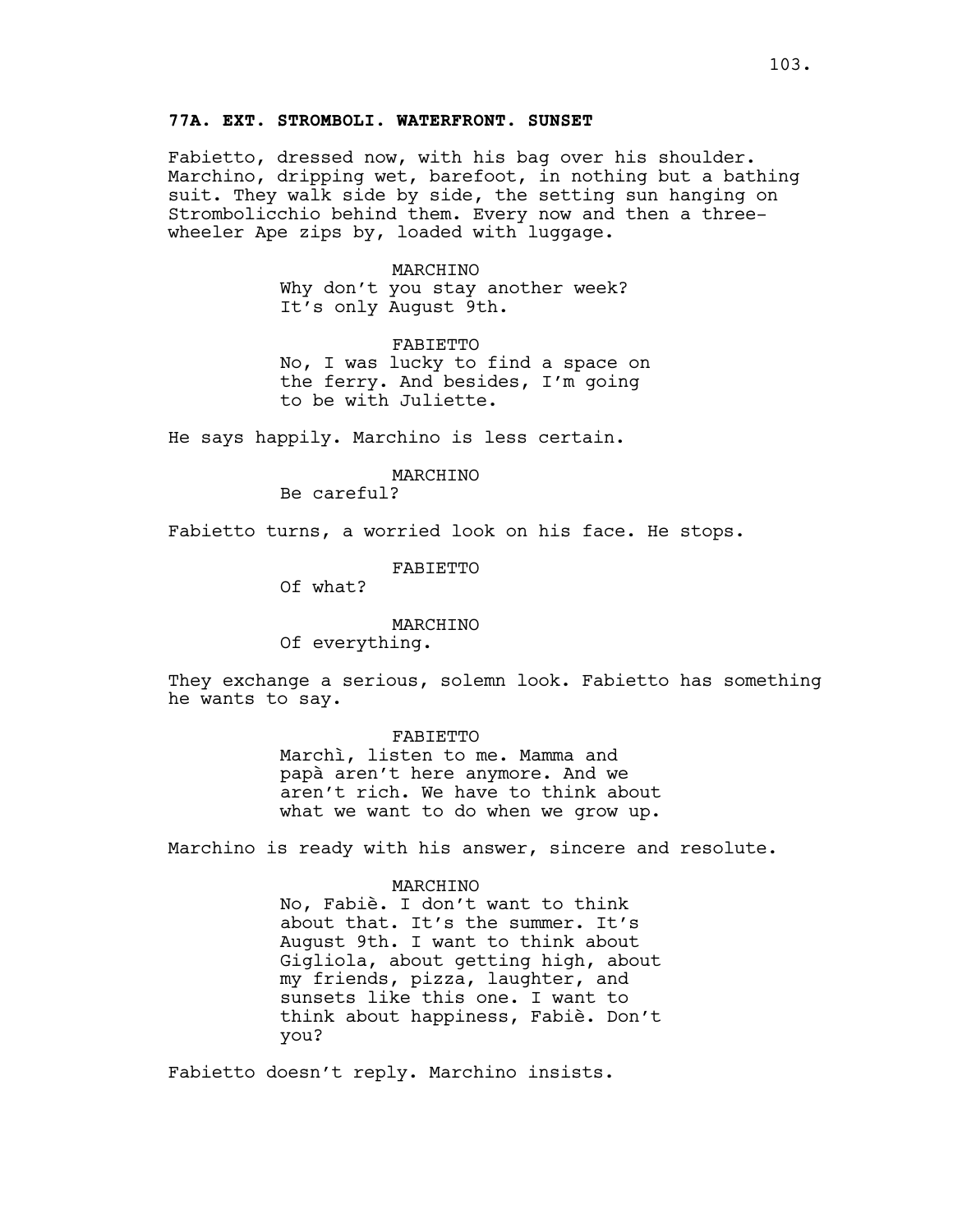MARCHINO (CONT'D)

Don't you?

Fabietto is touched.

## FABIETTO Honestly, after what happened to mamma and papà, I don't know if I can be happy.

They look at each other, these two brothers. They are both moved. Marchino instinctively hugs his brother and gives him a big kiss on the forehead. When he pulls away, he says, his eyes sparkling with joy.

## MARCHINO Have a good trip, Fabiè.

And before Fabietto can even respond, Marchino runs off. He jogs along the beach and dives into the sea, framed by the setting sun. Happy. Fabietto, sad, follows him with his eyes. Then he turns and heads toward the ferry, along with other passengers leaving the island.

### **78. INT. NAPLES. MERGELLINA. CAR. NIGHT**

Armando climbs in a Golf parked in the piazza. Next to him is a 60-year-old, bald and anonymous looking.

#### ARMANDO

Hey, Feola.

Feola shows him a packet wrapped in scotch tape in a bag. He hands it to Armando.

> FEOLA So Armà, it's real simple. You board the sailboat, hand Chihuahua the goods, and he hands you the money. You count to make sure it's all there, and you leave.

ARMANDO And if it's not?

FEOLA That's not a realistic hypothesis.

Now Feola hands him a gun. Armando is afraid. He stares at Feola, who grins.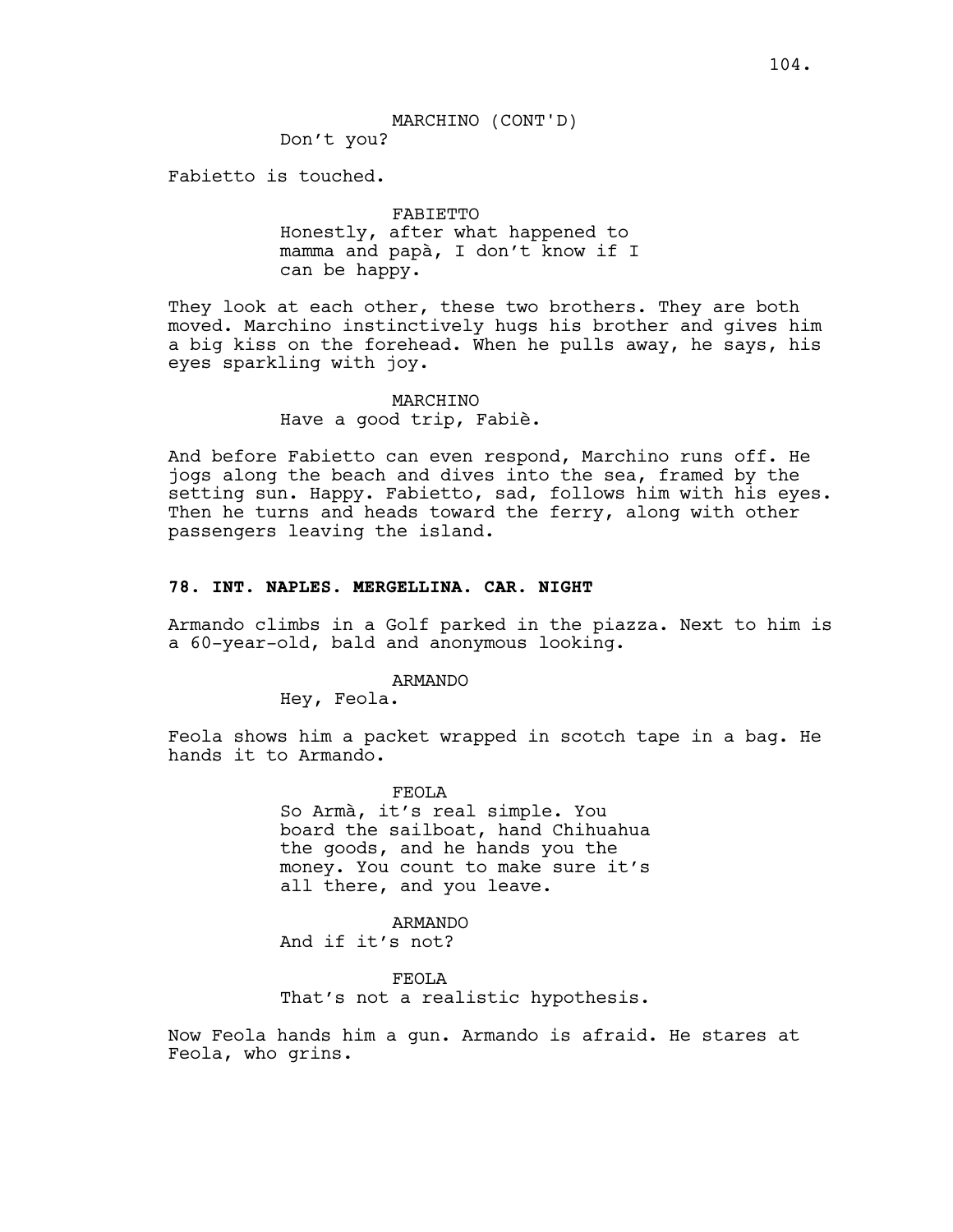ARMANDO I don't want to do this, Feola.

Feola doesn't lose his cool. He says.

FEOLA

I talked with those guys with the Offshore motorboats. They want to see you, next week, in Rapallo. They're willing to give you a try.

Armando gives him a serious look. Feola returns it, then snorts some coke. He offers a line and a rolled up bill to Armando, who reflects for a second, then snorts it. He makes up his mind, Armando does. He tucks the gun in his belt, takes the bag, and gets out of the Golf. He heads for the waterfront.

## **79. EXT./INT. PIER. SAILBOAT. NIGHT**

Armando boards a 26-foot sailboat. He looks around. All is quiet. He goes down into the cabin. A 70-year-old with dyed hair and a chihuahua in his arms is waiting for him.

> ARMANDO Are you Chihuahua?

CHIHUAHUA You must be Armando.

Armando opens the bag and puts the packet wrapped in cellophane on the table. Chihuahua takes out a scale, weighs the packet. Then he hands Armando a briefcase with the money. Armando starts to count when Chihuahua says drying.

CHIHUAHUA (CONT'D)

Problem.

Armando turns. Behind him, inside and outside the cabin, are about twenty police officers. Chihuahua is one of them. In fact, he's the one handcuffing him.

Summer's over.

FADE.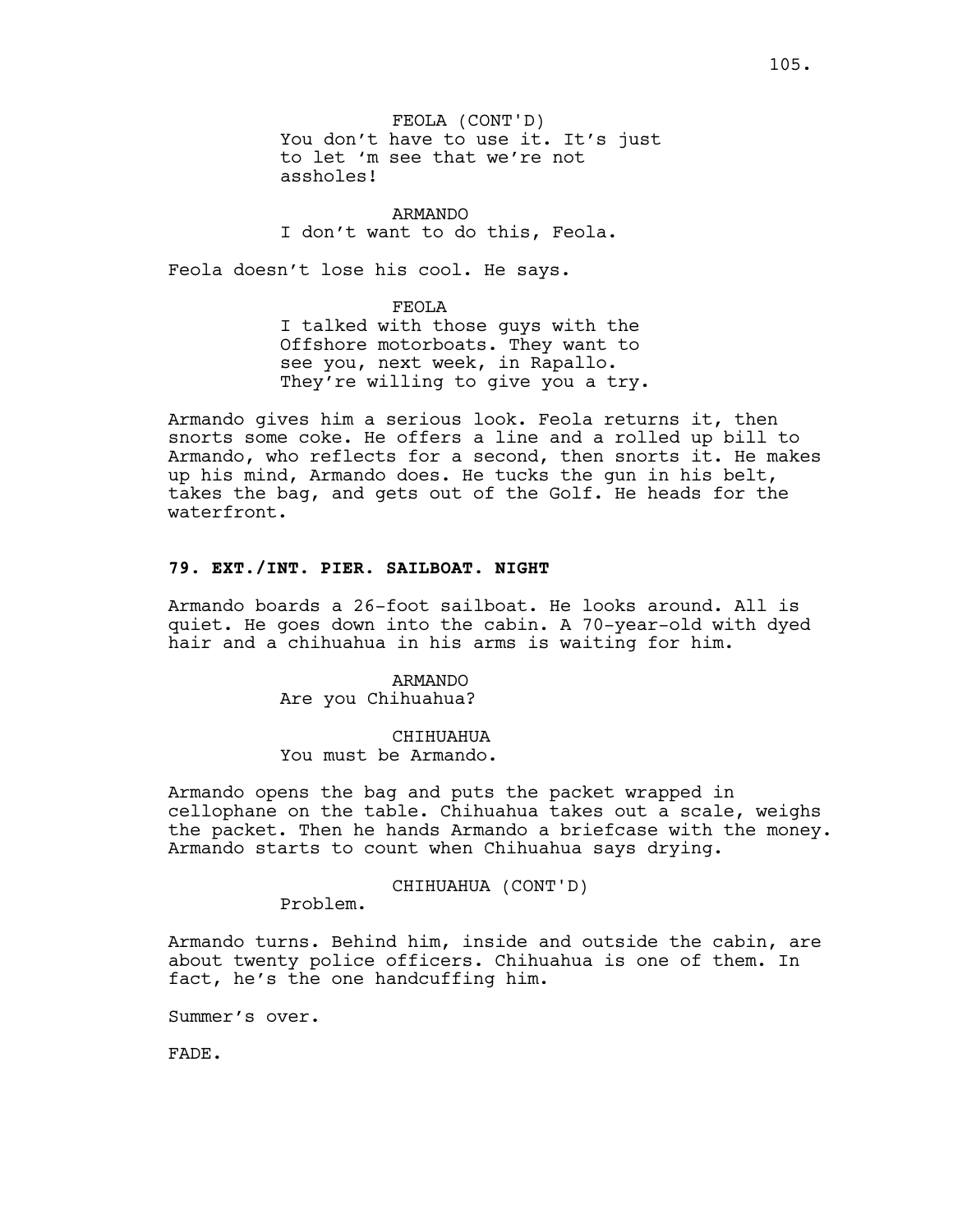### **80. INT. CINEMA. EVENING**

Projected on the screen is an absolute, magnificent image: a man hangs upside down, thirty feet from the ground, a rope around his feet. He sways in the deserted Galleria Umberto I, in a nightmarish silence and a blinding light.

Fabietto, along with a few other spectators, is watching in amazement Capuano's film.

It's the scene he saw being shot.

### **81. EXT. PALLONETTO. ARMANDO'S HOUSE. DAY**

Fabietto stands under Armando's balcony. He shouts up to him.

### FABIETTO Armando. Armando.

Armando's mother leans out. She doesn't say a word. They just look at each other. Her eyes glisten. Fabietto frowns, he realizes that something has happened.

#### **82. INT. FABIETTO'S HOME. NIGHT**

Fabietto is home alone. Devoured by sadness. He calls Juliette, but one of those odious answering machines picks up.

So he turns on the TV and flops on the couch. He uses the broom stick to change the channel.

Incessant pounding from above. The Baroness wants to see him.

Fabietto puts on his headphones to block out the baroness's banging.

We don't hear what he's listening to, though.

#### **83. INT. PRISON. VISITING ROOM. DAY**

Armando and Fabietto sit facing each other amid the hellish chaos of the prison visiting room, where fifty other people are doing the same thing: talking.

Armando is wasting away. Oh, he's still fat, for heaven's sake, but he's really been put to the test. The two friends look at each other, not knowing what to say at first. It's Armando who finally breaks the ice.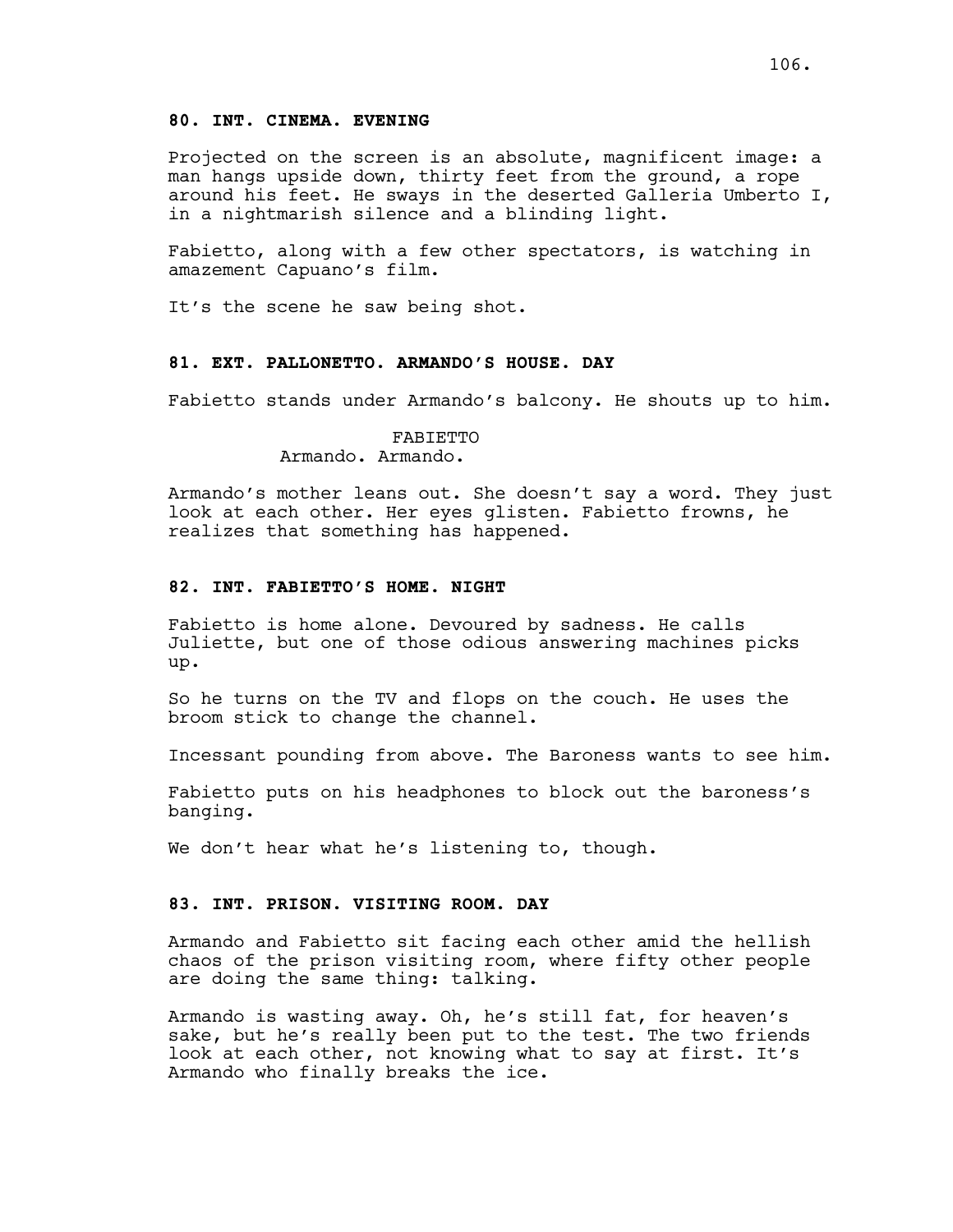FABIETTO Juliette. But she's not my girlfriend.

Fabietto is sad. Armando scrutinizes him.

#### ARMANDO

Once summer's over, they don't give a shit about you.

FABIETTO I've been calling her for three weeks, but she never answers.

ARMANDO Women are like that. They make us want them.

Fabietto can't help but laugh.

FABIETTO What do you know about that?

Armando turns gloomy.

ARMANDO You're right. What do I know?

FABIETTO How are you doing here?

#### ARMANDO

I can't complain. I even get to see my father in our hour outside. Luckily, I had a few days of vacation with you before I ended up in here.

FABIETTO How many years did they give you?

ARMANDO I'm still awaiting trial. Maybe fifteen, maybe ten. But let's not talk about sad stuff.

FABIETTO We can't talk about anything, then.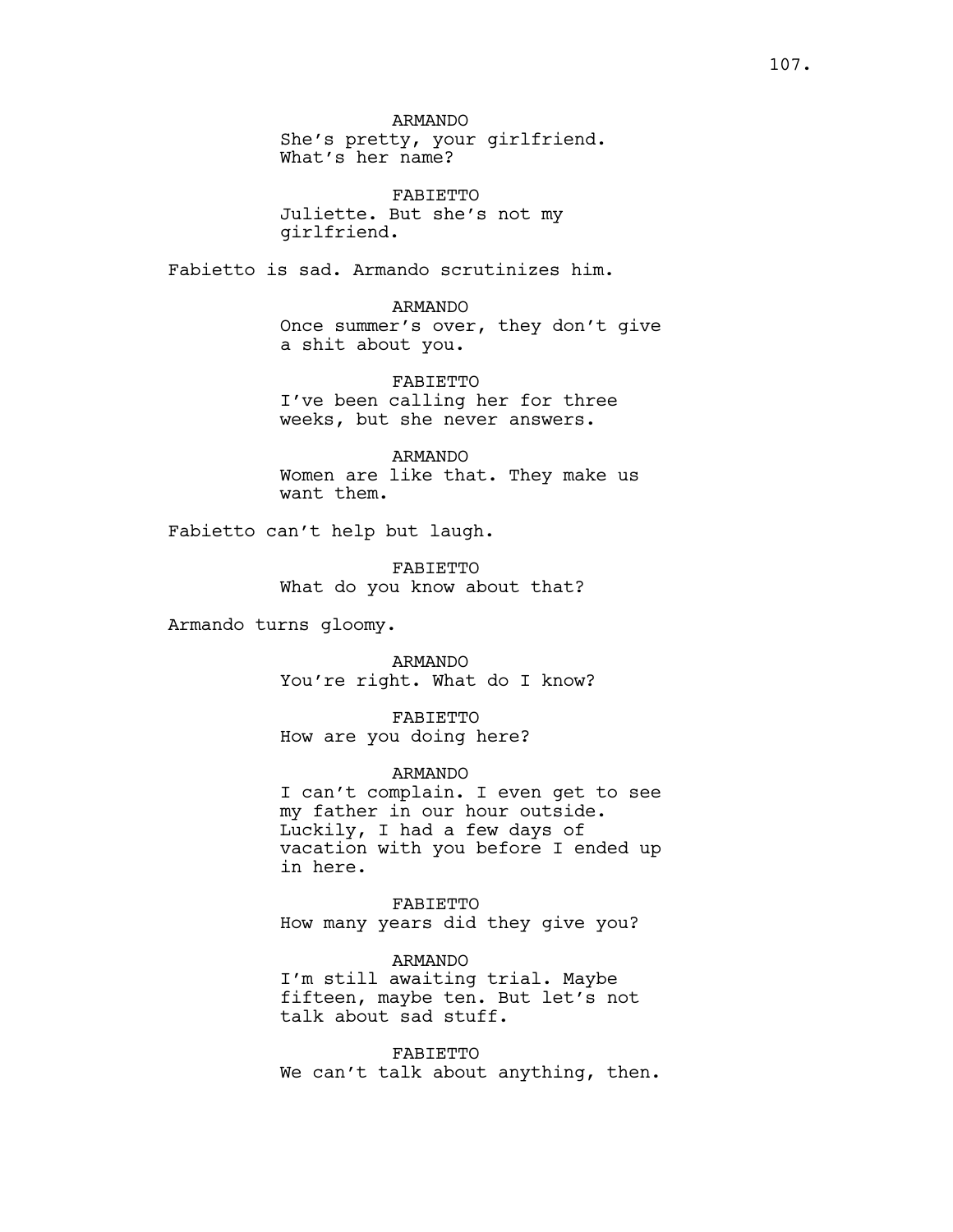Fabietto shrugs.

### FABIETTO

The incredible thing is, you're the one in jail, but I'm the unhappy one.

ARMANDO You're not unhappy. You're mad. Orphans are always mad.

Fabietto looks up suddenly, eyeing Armando.

ARMANDO (CONT'D) Sure, okay, I know, I have my mamma and papà, but let me tell you, I'm an orphan too, in one way or another! Anyway, you're alone, Fabiè. That's your problem.

Fabietto nods, fighting back tears.

ARMANDO (CONT'D) But you're free. Free! Don't you ever forget it.

Fabietto nods.

FABIETTO What can I do for you?

ARMANDO Go see mammà every now and then. She took a liking to you. And if you can, come see me again, too.

Fabietto nods. He gets up, makes to go. Armando has something else to say, though, which he does with a tenderness we haven't seen before.

> ARMANDO (CONT'D) Anyway, I know you won't do either one, but I love you just the same.

# **84. INT. GALLERIA TOLEDO. NIGHT**

Juliette is on stage. She's delivering one of those monologues that actors are always over the moon for.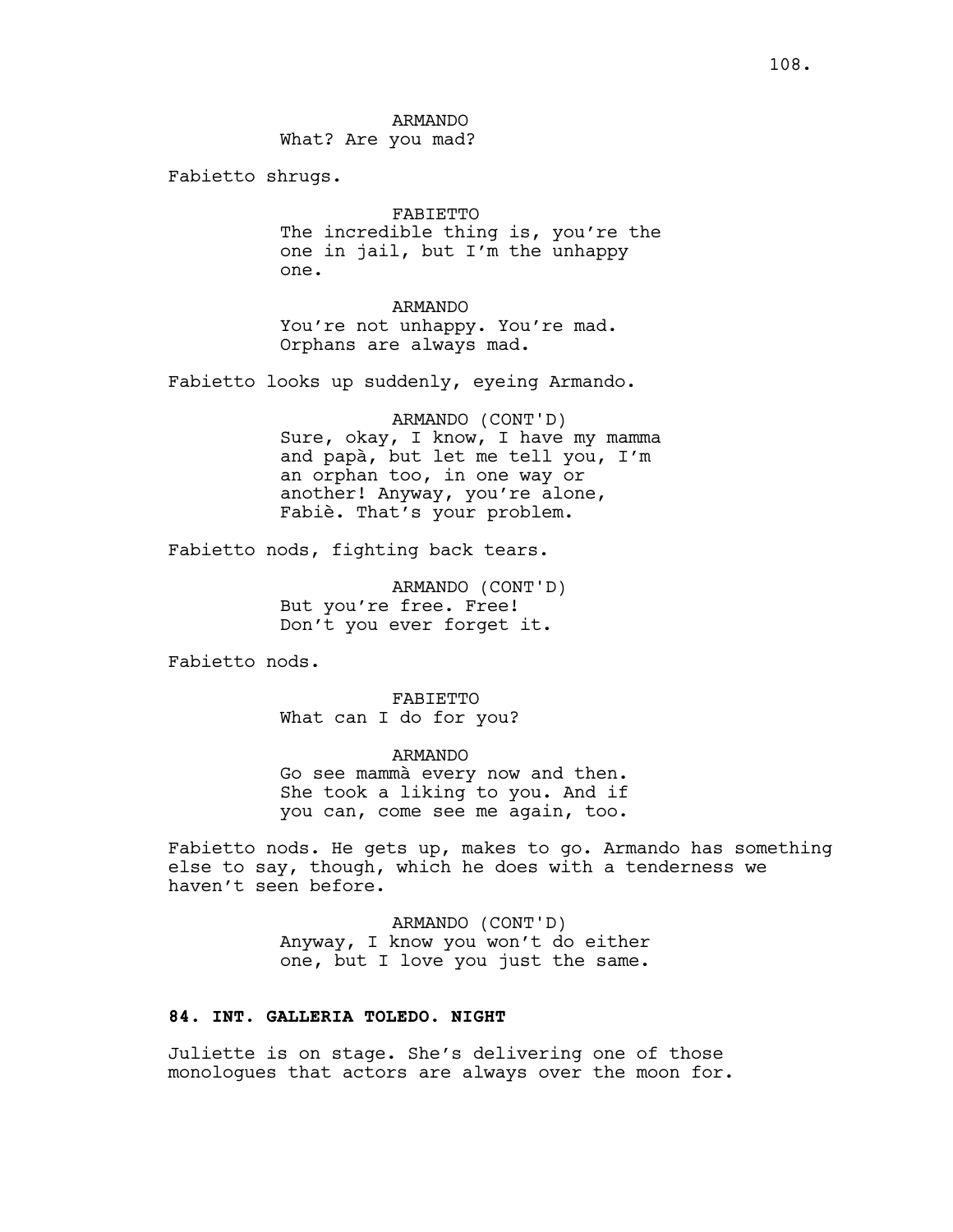She despairs, she spits, she plays the crazy, the epileptic, she throws herself on the floor, she soils herself, rails, screams, cries.

The hall is packed, everyone hanging on her every word.

Fabietto is there, one of the devoted spectators.

Juliette's been going on for a good while with this virtuoso performance when a voice cries out from the audience.

> VOICE IN THE AUDIENCE Juliette, cut!

The audience is amazed. Juliette stops. Then shouts furiously.

> JULIETTE Who said that?

VOICE IN THE AUDIENCE Me. Capuano.

Antonio Capuano gets to his feet. He's 55, a lean, nervous physique, a tight-fitting T-shirt and jeans, glasses with thick lenses, curly grey hair.

Capuano has no mercy, like all those who love the truth.

CAPUANO Cut, Juliette, cut. You've entered onto the ornamental now, it's all tinsel, zero nuance. You've become self-referential, you're fraying at the seams. All in all, Juliette, you've busted my balls!

The audience is stunned. Speechless. As is Juliette, who runs behind the curtains, devastated.

Capuano applauds theatrically. And shouts.

CAPUANO (CONT'D) Brava! You've buggered off! Now's when you deserve a round of applause. It's what everyone here wanted, but they didn't have the courage!

Fabietto is appalled. Capuano ups and leaves.

So Fabietto dashes behind the curtains to go console Juliette, but he gets there too late.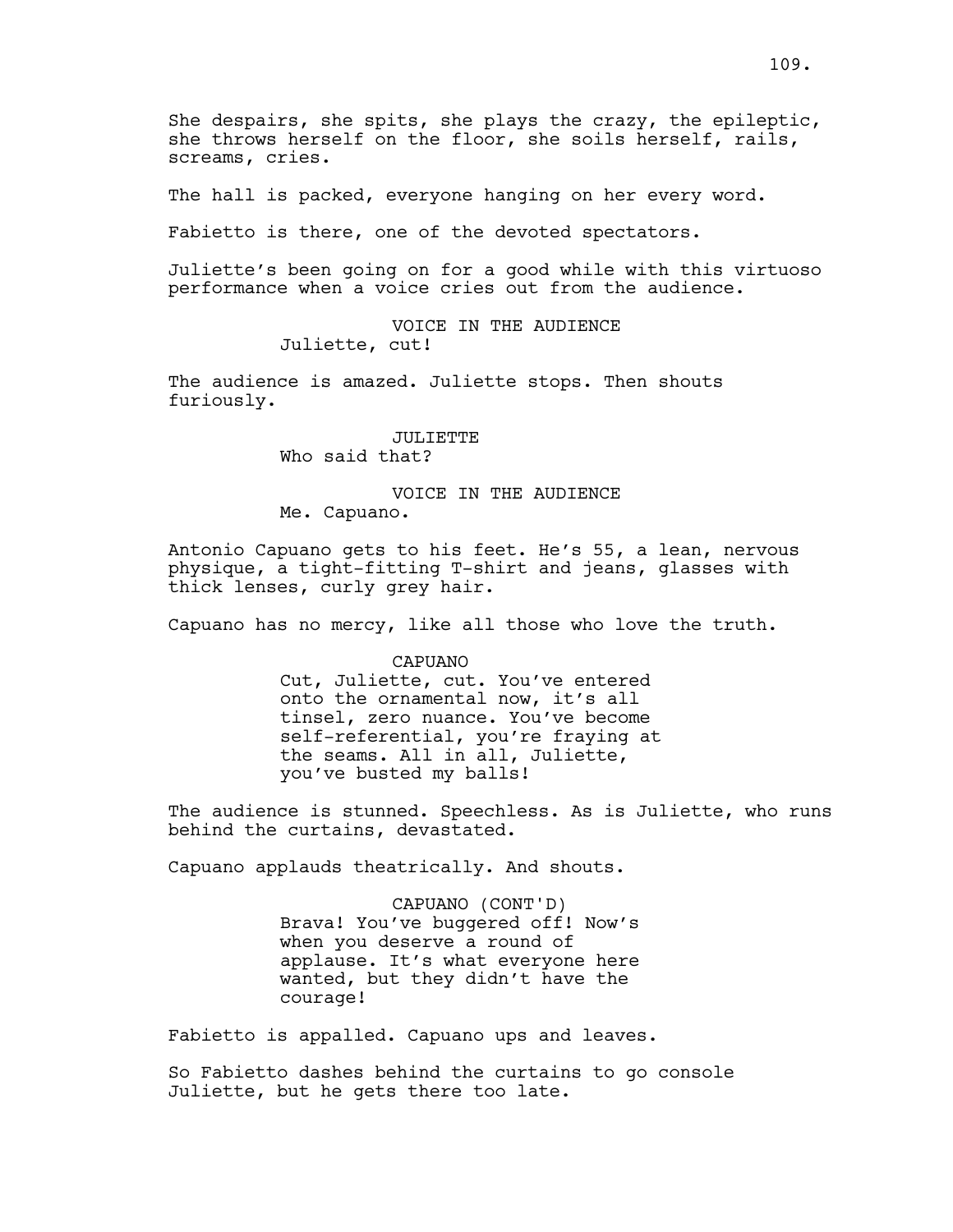The aged theater director is already there, embracing and consoling Juliette, which all leads to a kiss.

Fabietto, pierced to the heart, watches for a second. Then he runs off.

### **85. EXT. STREETS. NIGHT**

Fabietto, in tears, runs down the street. Without realizing it, he has caught up with Capuano who, a sweater draped over his shoulders, is walking quickly down Via Roma.

Fabietto, excited, falls in with him.

FABIETTO Capuano, Capuano, I'm Fabietto Schisa.

CAPUANO What the fuck do I care who you are!

FABIETTO I'm a big fan of yours.

CAPUANO I got admirers coming out my ass! I like conflict, kid. Understand? If there's no conflict, there's no progress. If there's no conflict, it's all just sex. And sex isn't good for anything.

Capuano's walking so fast that Fabietto has to run to keep up with him.

# **86. EXT. VIA POSILLIPO. NIGHT**

They're practically crossing the whole city on foot. Capuano doesn't even break a sweat. Fabietto is exhausted, but he doesn't give up. He keeps up, staring right at him.

> CAPUANO You still here? What are you looking at?

FABIETTO Nothing. Looking is the only thing I know how to do.

CAPUANO What do you want from me?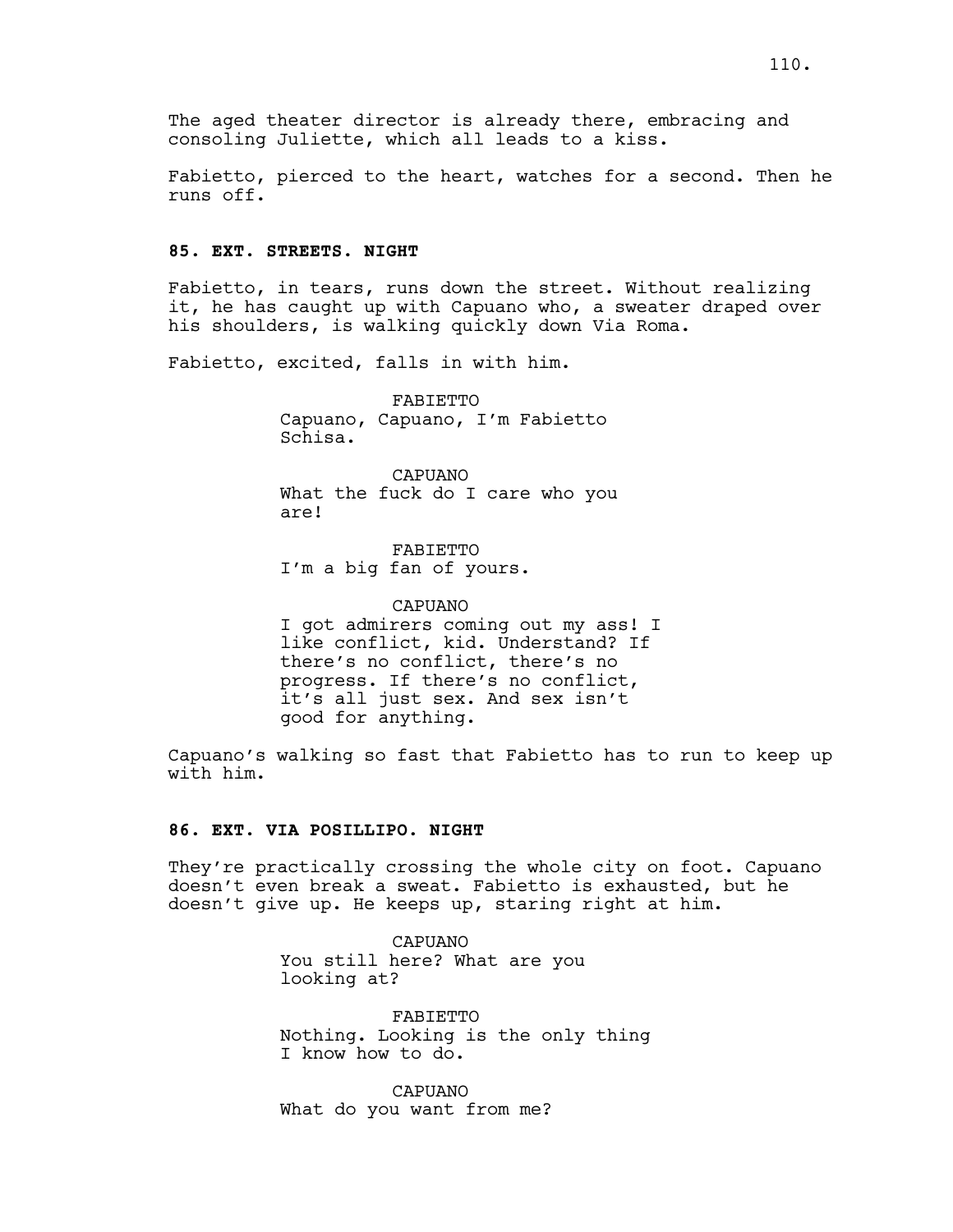FABIETTO (LIKE ONE POSSESSED) What do I want? Everything. Everything. That thing you said in the theater...it really shook me. I didn't think one could do that, get up at the theater and start protesting.

#### CAPUANO

One doesn't do it, in fact. But I do. I do whatever the fuck I want. I am free. Are you free?

FABIETTO I'd rather answer that some other time.

That makes Capuano smile. Fabietto grows more confident and speaks honestly, openly, all in one breath, an outpouring that's been ready to burst for a long time.

> FABIETTO (CONT'D) Life, now that my family has disintegrated, the way it is now, I don't like it anymore. Capuano, I don't like it anymore! I want another life, an imaginary life, like the one I had before. Reality, I don't like it anymore. That's why I want to do cinema, even if I've only seen three films, four max.

Capuano laughs mockingly. They turn and head toward Marechiaro.

> CAPUANO Cinema! Cinema! Everybody wants to do fucking cinema. But you need balls to do cinema, kid. You got balls?

FABIETTO I strongly doubt it.

CAPUANO Well, if you don't got balls, you need a lot of pain. You got any pain, kid?

FABIETTO Pain, yeah, I just told you my pain. On that front, I'm doing just fine.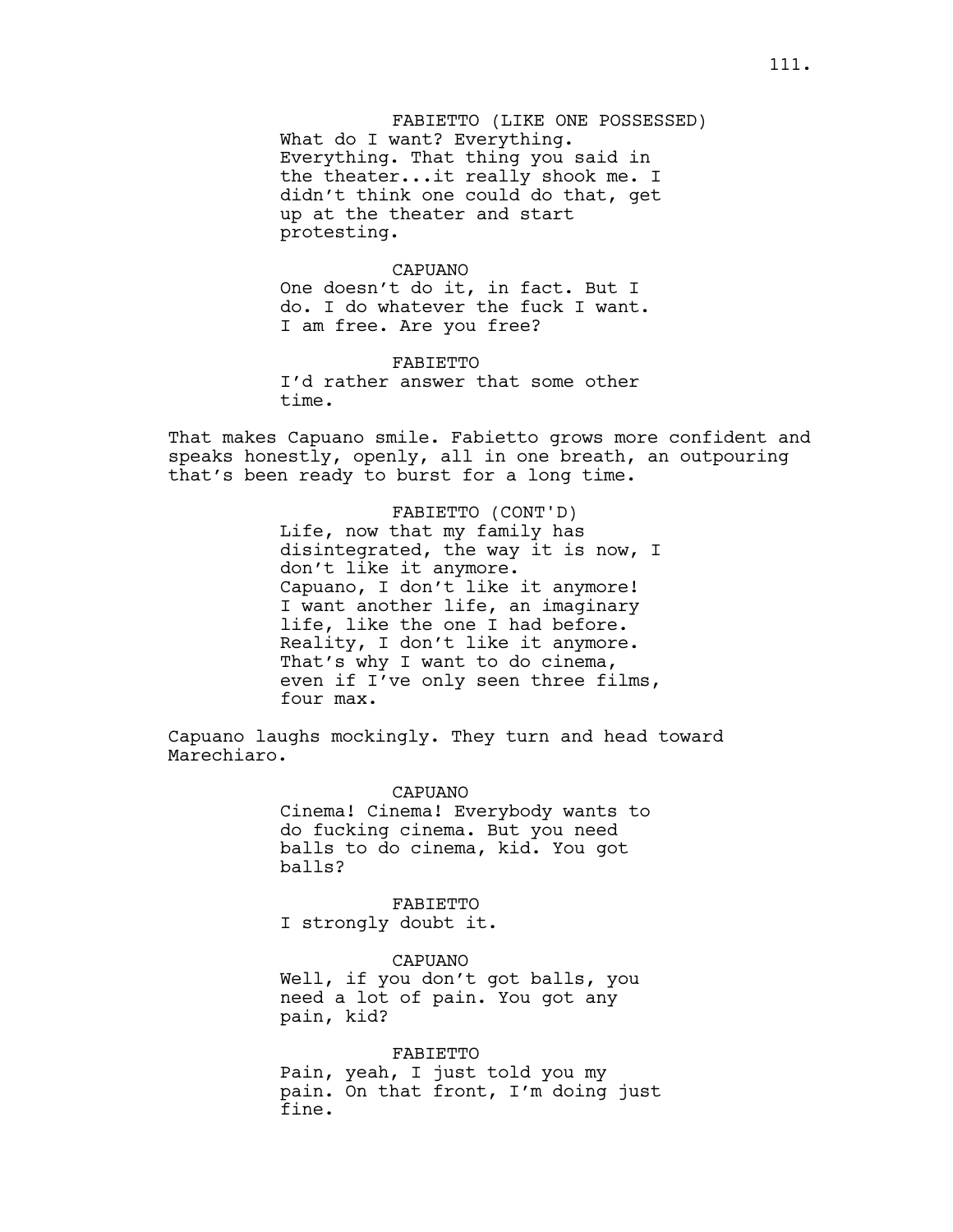### CAPUANO

What did you tell me? Your pain? No, that's not pain. That's hope! But hope only makes for comforting films. Hope is a trap.

#### FABIETTO

They left me all alone, Capuano. That's real pain.

### CAPUANO

It's not enough, Schisa. Everybody's been left all alone! So you're alone? Well, bust my ass! You're hardly unique. Listen to me, kid: forget about your pain and think about having fun. Then you'll have done cinema.

# **86A. EXT. MARECHIARO. BEACH. DAWN**

They've arrived at Marechiaro beach. It's cold, but Capuano, as if he does this all the time, strips down to his underwear and wades into the water.

#### CAPUANO

You have to have something to say. You got anything to say, Schisa? Because fantasy, creativity, they're nothing but false myths. They're not fucking good for anything!

Fabietto, standing on the beach, stammers.

FABIETTO I don't know if I have anything to say. How am I supposed to know?

### CAPUANO

Uff! How the fuck do I know! Me, I've got four things to say. Only four. You?

# FABIETTO

I don't know, I thought I'd go to Rome, do some cinema, that way I'd figure out if I'm cut out for it.

#### CAPUANO

(MORE) Rome? The great escape? A fucking stopgap! In the end you always come back to yourself, Schisa.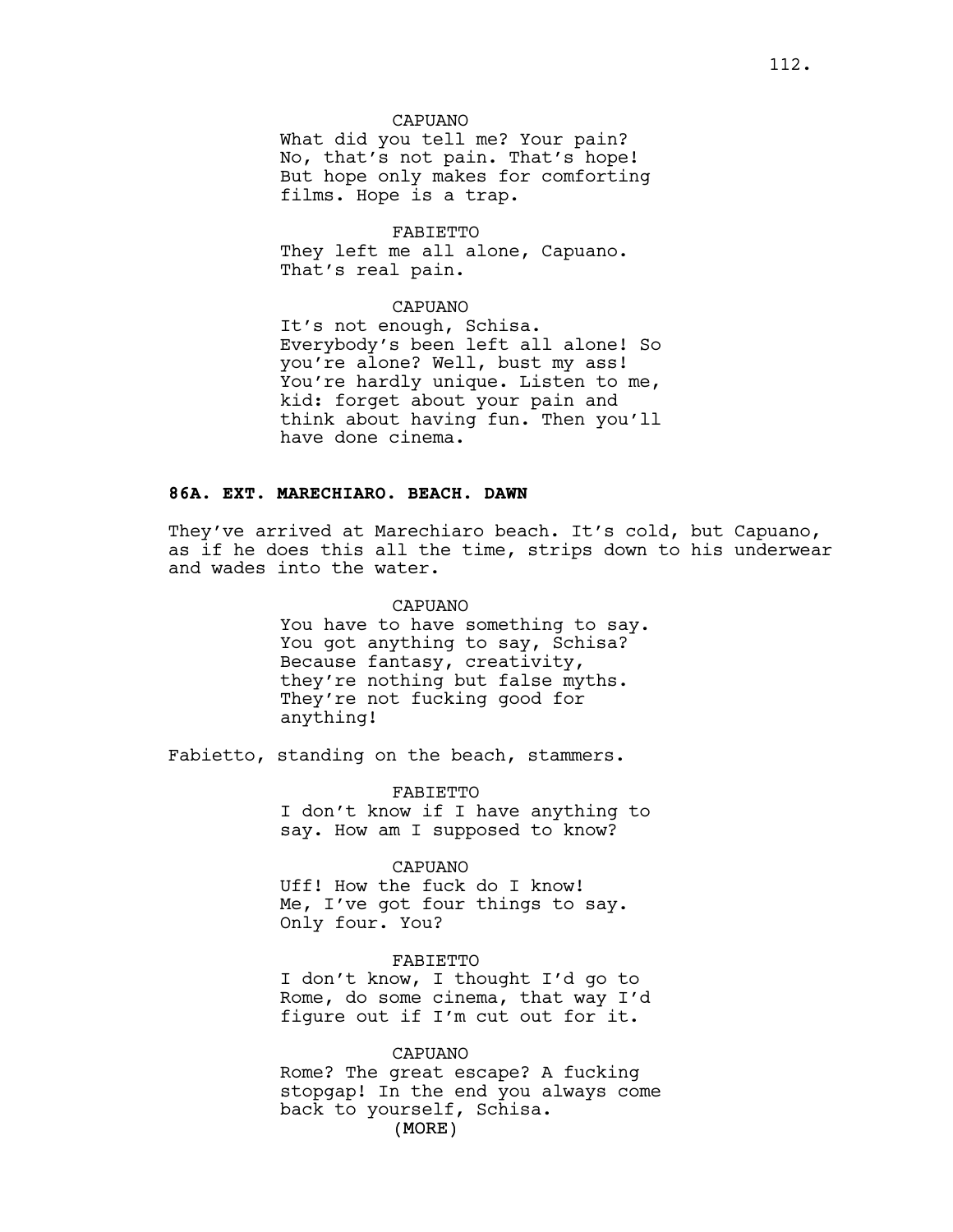### CAPUANO (CONT'D)

You come back here. Back to your failure. Because everything's a failure. It's all shit! Understand? No one escapes his failure. And no one ever really escapes this city.

Capuano dives in, takes a couple of strokes. He surfaces again and says.

> CAPUANO (CONT'D) Rome? Jesus! What the fuck are you going to do in Rome? Only assholes go to Rome, have you seen how many things there are to tell in this city?

He gestures broadly, inviting Fabietto to look around.

Fabietto follows Capuano's sweeping gesture. Now, standing here, he embraces the entire city with his eyes.

Dawn is breaking. In this moment, Naples is the most beautiful city in the world.

Capuano, standing waist-deep in the water, looks at him and shouts.

> CAPUANO (CONT'D) Is it really possible that this city doesn't offer you anything to say?

Fabietto is more excited than he has ever been. They look at each other. Capuano's provoking him. One of his specialties.

> CAPUANO (CONT'D) In short, Schisa, you got anything to say? Or are you just a shit like everyone else?

Fabietto crushes his emotion, buries his tongue in the hollow of his cheek. Capuano doesn't give up. He keeps shouting.

> CAPUANO (CONT'D) You got something to recount, or not?

Emotion burns on Fabietto's face. He bursts out.

FABIETTO Yes! Yes, I do have something to recount.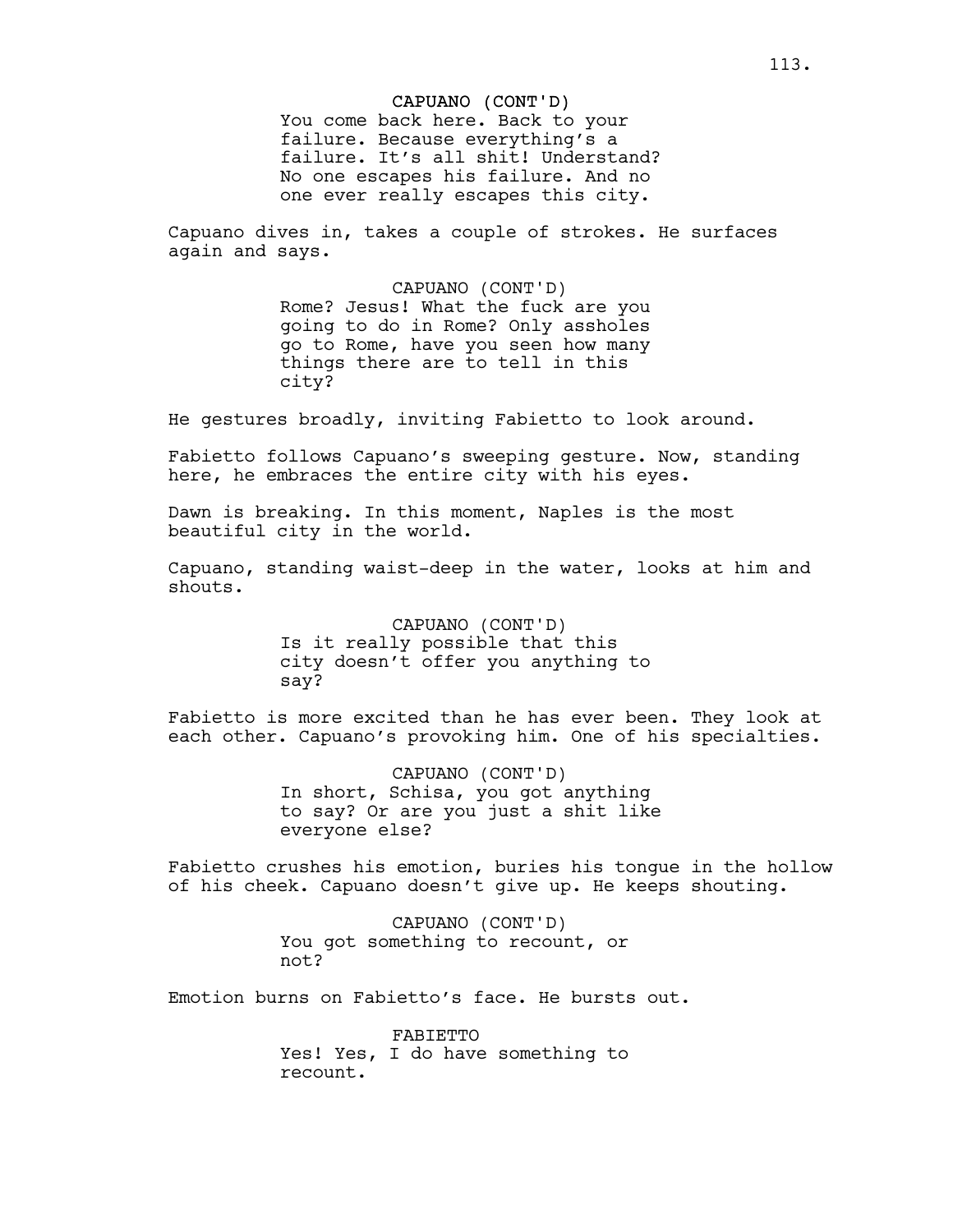Fabietto, his eyes glistening, bursts out again, shouting at the top of his lungs.

> FABIETTO When they died, they didn't let me see them.

Fabietto pants with emotion. His eyes glisten.

Capuano grows serious now. He stares at Fabietto from the water. And reflects. Then he shouts, his voice piercing the stillness of the dawn.

> CAPUANO Don't come apart, Fabio.

Fabietto starts. He is moved. He takes a step back, as if to take his leave - he's afraid. Capuano shouts to him again.

> CAPUANO (CONT'D) Don't come apart, Fabio.

Fabietto is deeply moved.

FABIETTO Everybody calls me Fabietto.

CAPUANO Well now it's time they called you Fabio. Don't come apart, Fabio.

Fabietto backs away, his eyes still fixed on Capuano, who keeps shouting, as if giving an order.

> CAPUANO (CONT'D) Don't come apart!

Fabietto keeps backing away, overcome with emotion. Capuano yells to him like one possessed.

> CAPUANO (CONT'D) Don't come apart, Schisa. Don't ever come apart!

Capuano, far away now, shouts one final thing.

CAPUANO (CONT'D) Listen to me, don't go to Rome. Come see me. I'm always here. We'll make cinema together, kid.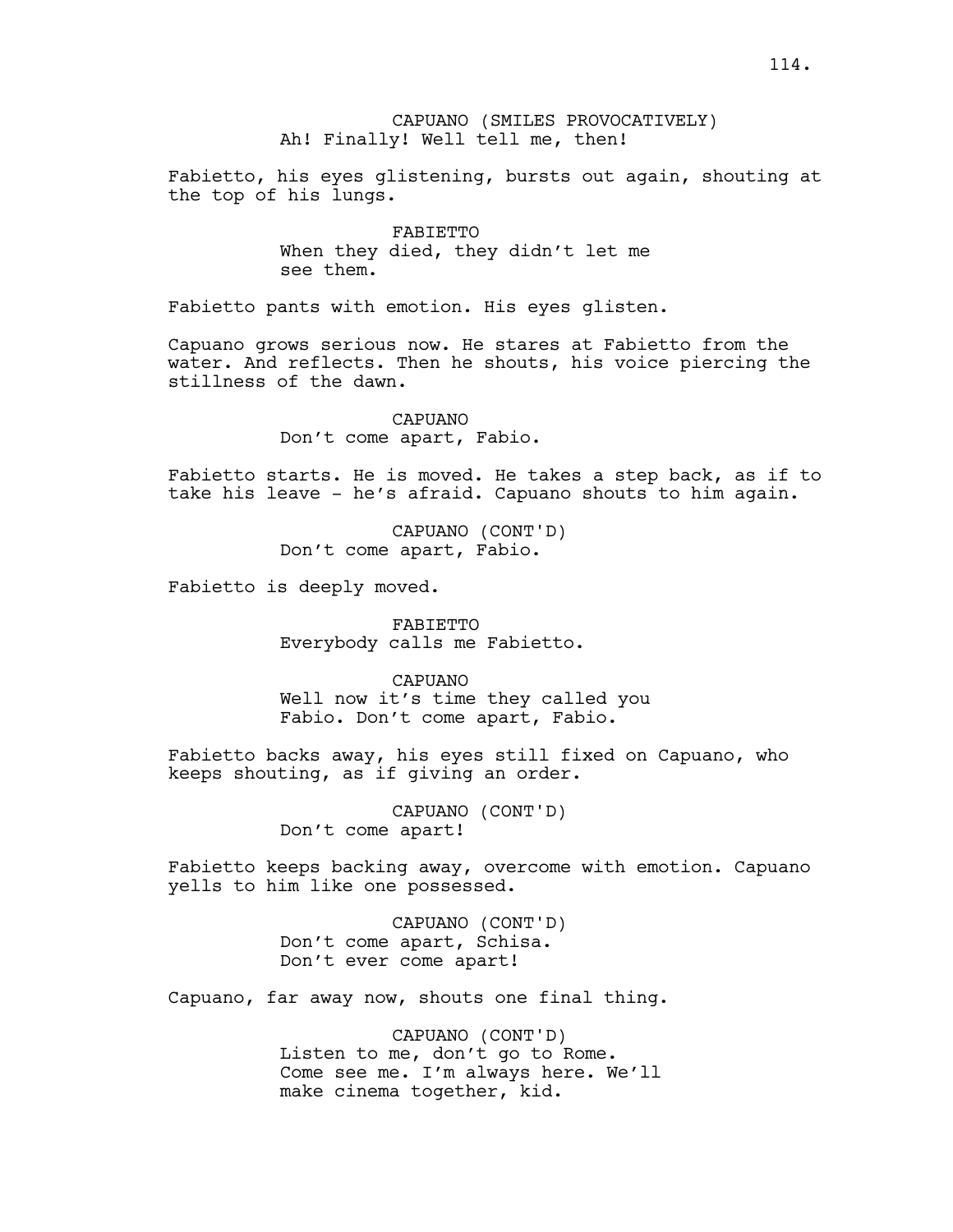And with that, Capuano dives and starts swimming freestyle. When he stops and turns to see if Fabietto is still there, he notes regretfully that the kid is gone. Capuano says to himself.

> CAPUANO (CONT'D) Go fuck yourself, Fabietto Schisa. You didn't understand a fucking thing!

# **87. INT. FABIETTO'S HOME. EARLY MORNING**

Fabietto goes to enter the bathroom, but the door is closed, as usual. His sister's in there.

He heads for his parents' room. That door is closed too. Moans of pleasure coming from inside. Marchino and Gigliola are in there.

So Fabietto goes back to his room. He sees the unmade beds, his and his brother's, the photos of Maradona hanging on the walls, a broken clothespin jammed in the shutter pull, to keep it from dropping.

Fabietto goes to the dining room. The TV is on: footage of all the Neapolitans who have spilled out into the streets to celebrate Napoli winning its first championship.

Fabietto listens, devoid of emotion. He switches off the TV. He takes in the dining room and the kitchen with his eyes, one final embrace. He catches sight of the "Once Upon a Time in America" video, forgotten and covered in dust. No one ever saw it, that film.

Now he thinks he can hear Baroness Focale banging with her broom. Fabietto smiles.

Then Fabietto, determined to escape his ghosts, grabs his bag and rushes out of the house for good.

#### **88. EXT. VIA SAN DOMENICO PARK. DAY**

In the silence, he makes his way out of the neighborhood. He spots Mariettiello next to his Fiat 127, which he is polishing carefully while smoking in that voluptuous way of his. Their eyes meet. Fabietto stops. Neither one says a word. Mariettiello gives him a melancholy look. Which Fabietto returns. Then he slips away like a thief. He doesn't have the courage to say goodbye. Mariettiello allows himself a voluptuous puff on his cigarette, with all the class of an English nobleman. A melancholy Baroness Focale watches through the window as Fabietto departs.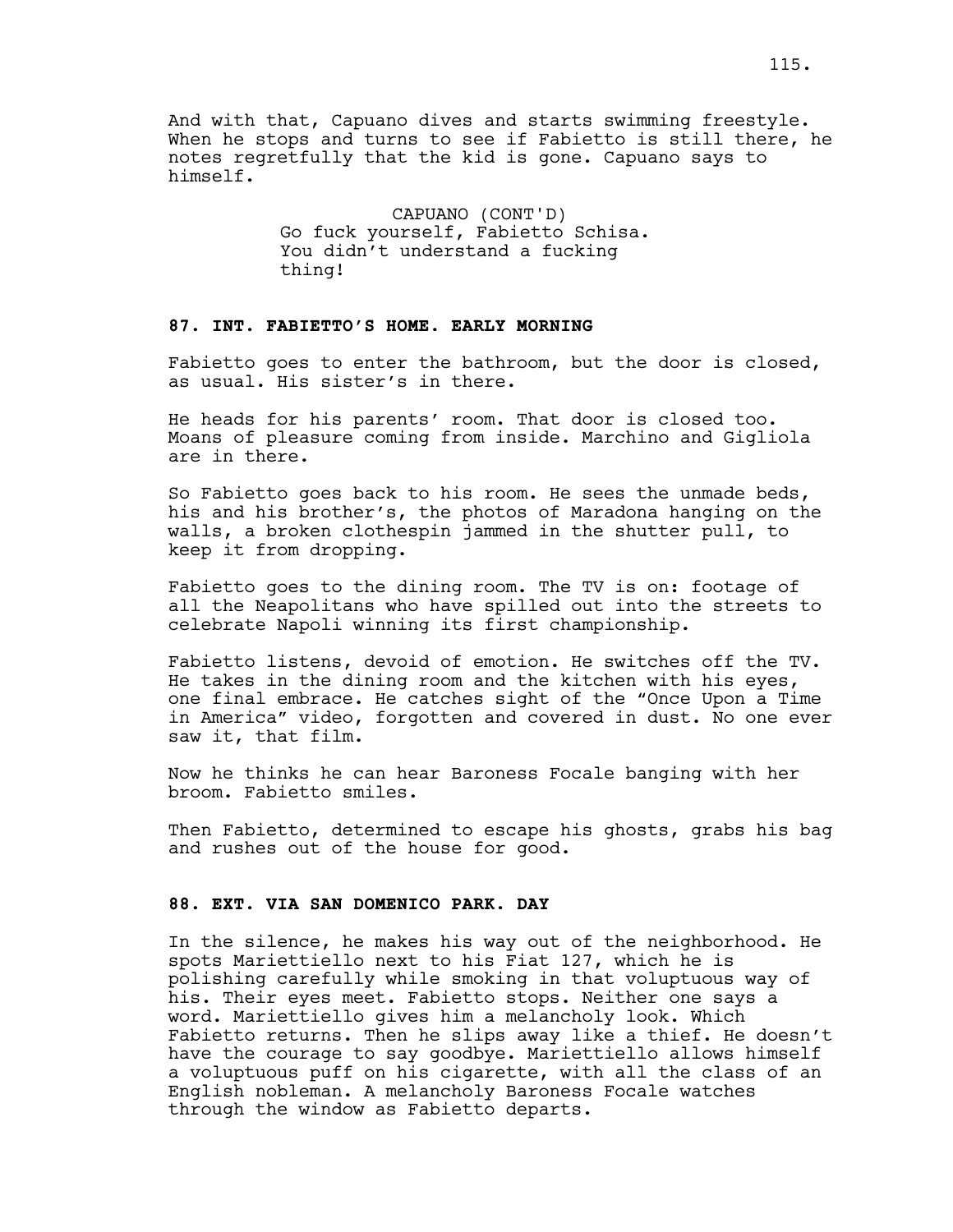# **88A. EXT./INT. PSYCHIATRIC HOSPITAL. ROOM / COURTYARD. DAY**

Patrizia, with her ruined, absent face, sits near the window with bars on it. The TV is on, the same crass celebrations for Napoli's victory. She's not even watching. She's gazing out the window, down into the courtyard.

Fabietto appears in the courtyard, his bag over his shoulder. They look at each other. Fabietto smiles at her. She smiles too, a faint hint of a smile. They hold each other's gaze for a while, then Patrizia beckons to him. Fabietto goes and stands under her window.

She grabs the remote control and switches off the TV. She stares at the buttons on the remote. Turns it over. Stares at the back of it.

Fabietto, standing down in the courtyard, watches her. Patrizia hurls something out the window. It lands on the ground. Fabietto picks it up: the battery from the remote. He smiles, then looks up at the window again. But Patrizia is no longer there.

# **89. EXT. HISTORIC BUILDING. DAY**

Fabietto lurks behind a car with his bag. He stares at the front door of this handsome bourgeois apartment building. The sound of car horns and shouting. Motor scooters zipping past, waving Napoli banners. Happiness reigns for everyone but Fabietto.

The door opens and a beautiful woman, about 45 years old, emerges with her 10-year-old son, who is carrying a Napoli banner. Fabietto follows them with his eyes. Merry and carefree, they make their way down the street, joining other fans. Fabietto, impassive, watches them until they turn a corner and disappear from sight. Then Fabietto does something he has never done before. He puts a cigarette in his mouth and lights it. Awkwardly feigning the nonchalance of adults.

Now - not before - now he's big. Fabietto has grown up.

# **90. INT. FABIETTO'S HOME. DAY**

The bathroom door suddenly swings open. Fabietto's sister Daniela comes out for the first time. 30 years old, blonde. She looks at the camera, her eyes brimming with tears. Perhaps she realizes that Fabietto is gone.